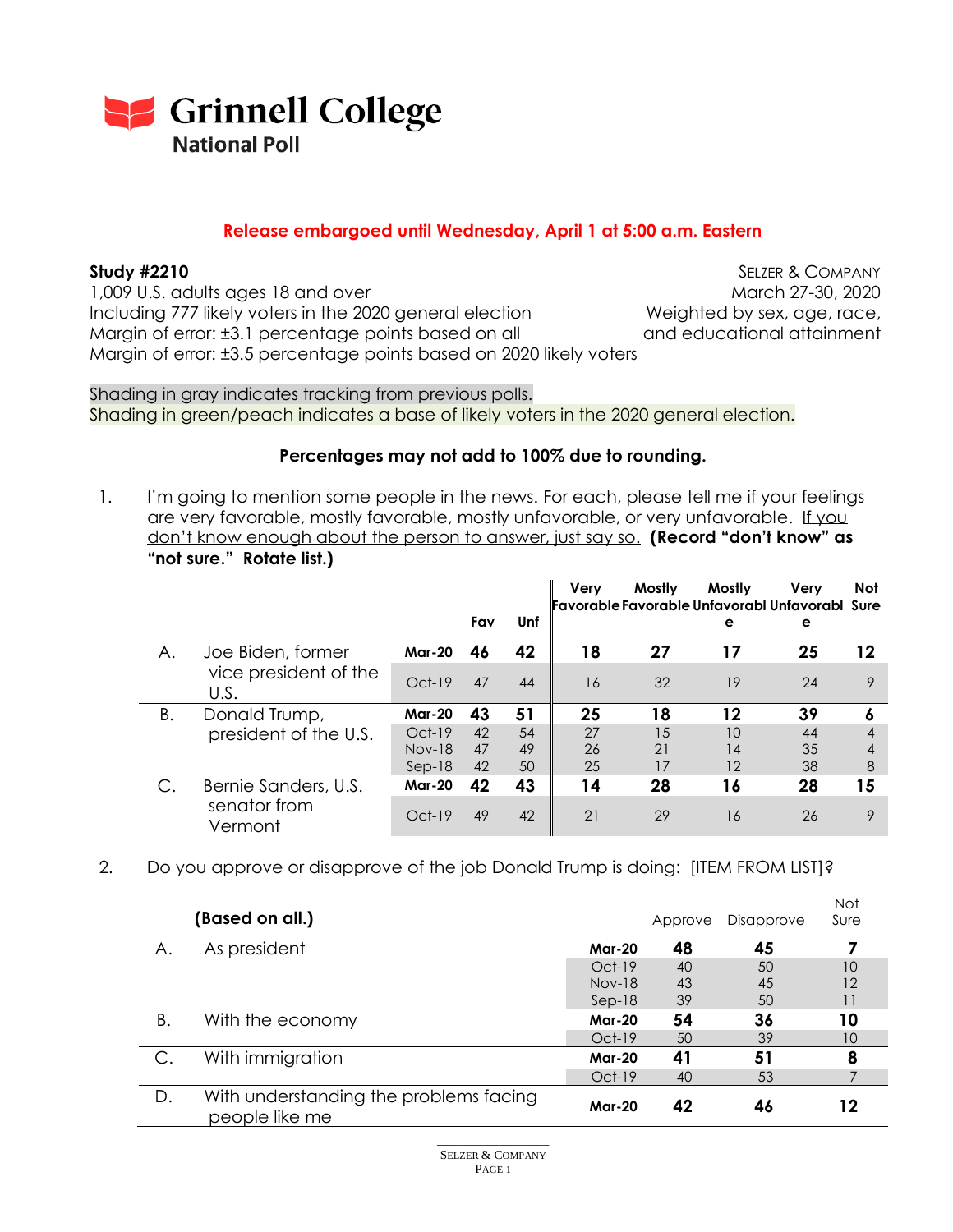| With handling the COVID-19 coronavirus<br>situation | <b>Mar-20</b> | - 50 |  |  |
|-----------------------------------------------------|---------------|------|--|--|
|-----------------------------------------------------|---------------|------|--|--|

3. How likely is it you will vote in the November 2020 election for president and other offices—do you think you would definitely vote, probably vote, might or might not vote, or probably not vote?

|               | <b>Definitely</b><br>vote | Probably<br>vote | Might or<br>might not<br>vote | Probably<br>not vote | Not<br>sure |
|---------------|---------------------------|------------------|-------------------------------|----------------------|-------------|
| <b>Mar-20</b> | 71                        | 14               | 5                             | 10                   |             |
| $Oct-19$      | 78                        |                  | 3                             |                      |             |
| <b>Nov-18</b> | 79                        |                  | २                             | $\mathcal{L}$        |             |

4. **Based on 2020 likely voters; n=777. MoE: +/-3.5% pts.** If the elections for the U.S. House of Representatives were being held today, which party's candidate would you vote for in your congressional district: The [DEMOCRATIC] candidate or the [REPUBLICAN] candidate? (If not sure, ask:) Which way are you leaning—toward the [REPUBLICAN] candidate or the [DEMOCRATIC] candidate? (Rotate which party is asked first.)

|               | Dem<br>$c$ and+<br>Leaners | Rep<br>$c$ and $+$<br>Leaners | Democrati<br>candidate | Lean<br>Democrati Republica<br>candidate candidate | n  | Lean<br>Republica<br>candidate | Other<br>(VOL) | Not sure |
|---------------|----------------------------|-------------------------------|------------------------|----------------------------------------------------|----|--------------------------------|----------------|----------|
| <b>Mar-20</b> | 50                         | $\overline{4}$                | 47                     |                                                    | 40 |                                |                |          |

## **Alternate whether Biden questions (Q.5a/b) or Sanders questions (Q.5c/d) are asked first.**

5a . Based on 2020 likely voters; n=777. MoE: +/-3.5% pts. If the general election were held today, and the candidates were [Joe Biden for the Democrats] and [Donald Trump for the Republicans], for whom would you vote—[Joe Biden], [Donald Trump], someone else, or would you not vote? (Rotate which name is asked first in question.)

|               | Joe Biden | Donald Trump | Someone else | Would not vote | Not sure |
|---------------|-----------|--------------|--------------|----------------|----------|
| <b>Mar-20</b> |           |              |              |                |          |

5b. **Based on 2020 likely voters who selected a candidate in previous question.)** Would you say your mind is made up to support that candidate, or could you still be persuaded to support a different candidate?

|               |                         | Mind is<br>made up | Could be<br>persuaded | <b>Not</b><br>sure | No first-choice<br>candidate |  |
|---------------|-------------------------|--------------------|-----------------------|--------------------|------------------------------|--|
| <b>Mar-20</b> | All                     | 63                 | 32                    | っ                  | $n = 777$                    |  |
| <b>Mar-20</b> | <b>Biden supporters</b> | 55                 | 43                    | っ                  | $n = 368$<br>n/a             |  |
| <b>Mar-20</b> | Trump supporters        | 82                 |                       |                    | n/a<br>$n = 340$             |  |

5c . **Based on 2020 likely voters; n=777. MoE: +/-3.5% pts.** If the general election were held today, and the candidates were [Bernie Sanders for the Democrats] and [Donald Trump for the Republicans], for whom would you vote—[Bernie Sanders], [Donald Trump], someone else, or would you not vote? (Rotate which name is asked first in question.)

|               | <b>Bernie Sanders</b> | Donald Trump | Someone else | Would not vote | Not sure |
|---------------|-----------------------|--------------|--------------|----------------|----------|
| <b>Mar-20</b> |                       | 44           |              |                |          |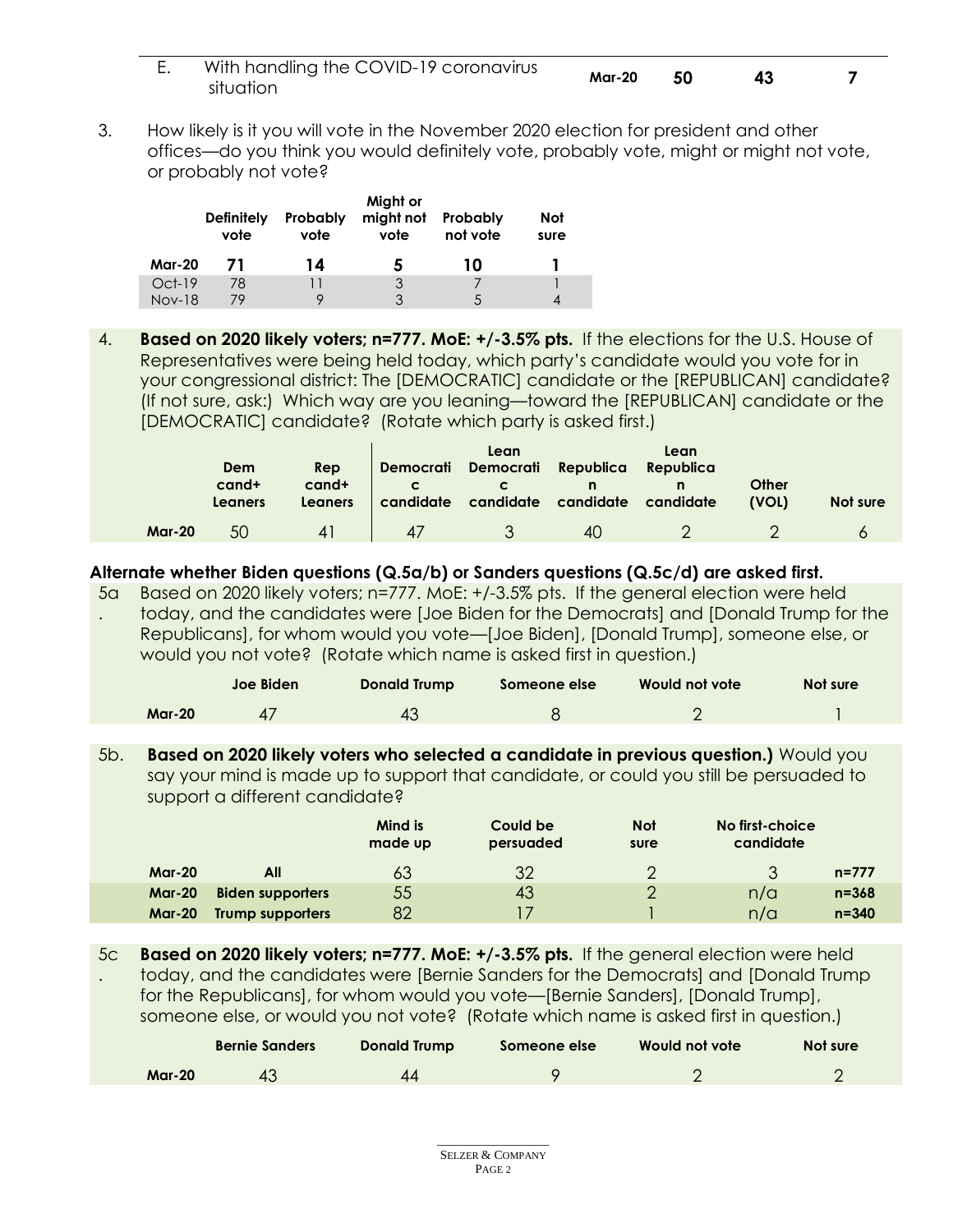5d. **Based on 2020 likely voters who selected a candidate in Q.5c, AC=1,2,3.)** Would you say your mind is made up to support that candidate, or could you still be persuaded to support a different candidate?

|               |                              | Mind is<br>made up | Could be<br>persuaded | <b>Not</b><br>sure | No first-choice<br>candidate |           |
|---------------|------------------------------|--------------------|-----------------------|--------------------|------------------------------|-----------|
| <b>Mar-20</b> | All                          |                    | 31                    | 4                  | $\boldsymbol{A}$             | $n = 777$ |
| <b>Mar-20</b> | <b>Sanders</b><br>supporters | 50                 | 44                    |                    | n/a                          | $n = 326$ |
| <b>Mar-20</b> | <b>Trump supporters</b>      | 82                 | 17                    |                    | n/a                          | $n = 350$ |

6a. [Ask all.] How confident are you that the November general election will proceed on time, as planned—are you very confident, somewhat confident, not too confident, or not at all confident?

|               | Very/smwt<br>confident | Not too/at<br>all<br>confident | Verv<br>confident | Somewhat<br>confident | Not too<br>confident | Not at all<br>confident | <b>Not</b><br>sure |
|---------------|------------------------|--------------------------------|-------------------|-----------------------|----------------------|-------------------------|--------------------|
| <b>Mar-20</b> | 70                     | 27                             | 32                | 39                    | 20                   |                         |                    |

6b. How confident are you that, across the country, the votes in the 2020 presidential election will be counted as voters intended—very confident, somewhat confident, not too confident, or not at all confident?

|               | Very/smwt<br>confident | Not too/at<br>all<br>confident | Verv<br>confident | Somewhat<br>confident | Not too<br>confident | Not at all<br>confident | Not<br>sure |
|---------------|------------------------|--------------------------------|-------------------|-----------------------|----------------------|-------------------------|-------------|
| <b>Mar-20</b> | 69                     | 28                             | 27                | 42                    | 20                   |                         |             |
| $Oct-19$      | 68                     | 28                             | 25                | 43                    | 18                   | 1 C                     | 4           |

7. Do you think the U.S. economy is better or worse than it was at the beginning of 2017?

|               | <b>Better</b> | Worse | About the<br>same (VOL) | Not<br>sure |
|---------------|---------------|-------|-------------------------|-------------|
| <b>Mar-20</b> | 43.           | 42    | 6                       |             |
| $Oct-19$      | 55            | 33    |                         |             |

8. As you think about the next 12 months, do you expect the overall strength of the U.S. economy to be better or worse as compared to the way you see it now?

|               | <b>Better</b> | Worse | About the<br>same (VOL) | Not<br>sure |
|---------------|---------------|-------|-------------------------|-------------|
| <b>Mar-20</b> | 59            | 34    |                         |             |
| $Oct-19$      |               |       | $\overline{ }$          |             |

9. Please indicate how much of a threat each of the following is to you in your life this yeara major threat, a medium threat, a low threat. If this has already happened this year, just say so**. (Rotate list.)**

|                                          | Hiah<br>Threat | Medium<br><b>Threat</b> | Low<br><b>Threat</b> | Already<br>Happened | Not<br>Sure |
|------------------------------------------|----------------|-------------------------|----------------------|---------------------|-------------|
| Contracting COVID-19, the<br>coronavirus | つ              | 38                      | 26                   |                     |             |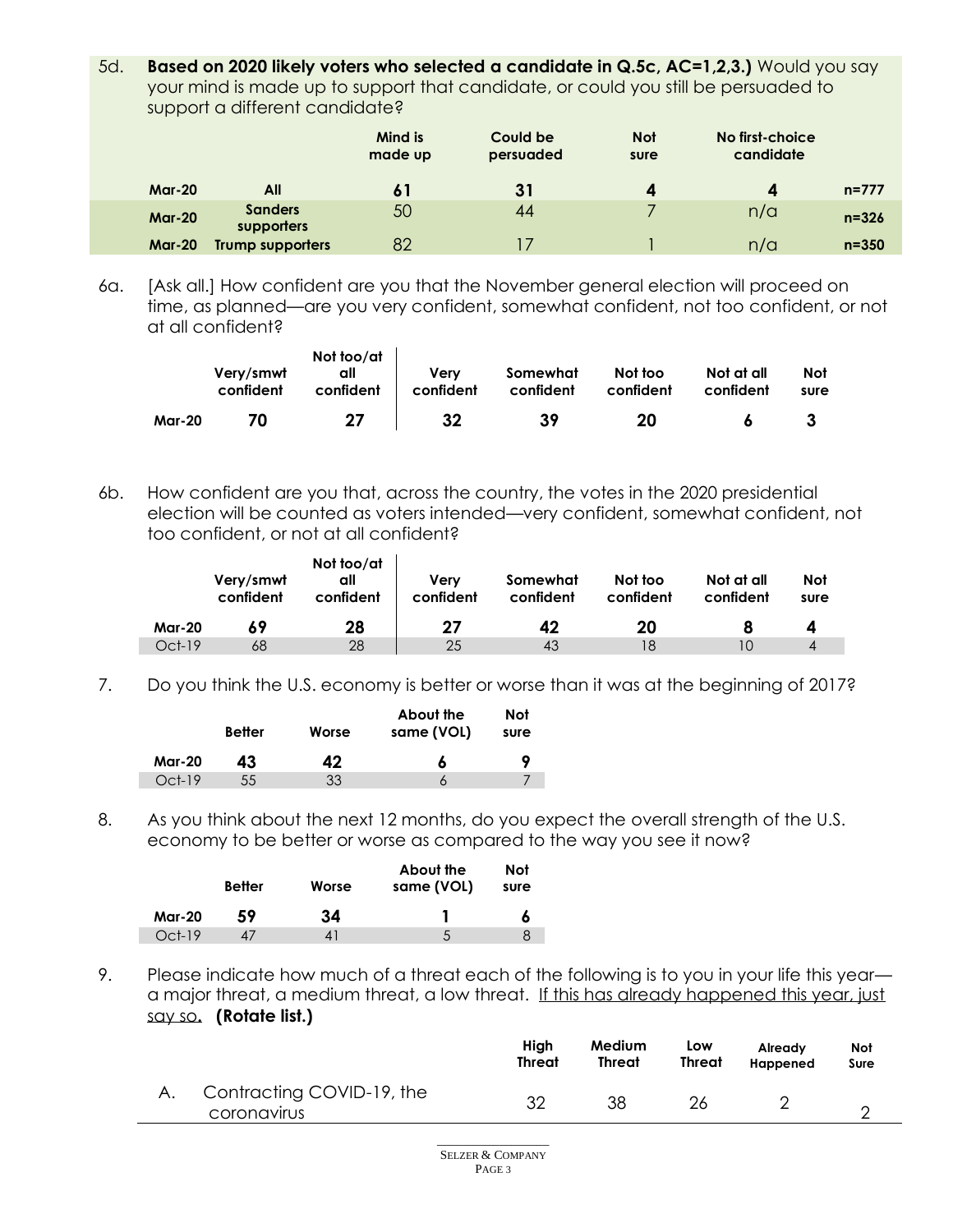| <u>.</u> | Being in a car accident                |  |  |  |
|----------|----------------------------------------|--|--|--|
| J.       | a victim of a violent crime<br>Being c |  |  |  |

10. I'm going to mention some sources with information that might help you understand what is happening with the new coronavirus that is affecting Americans. For each, please tell me if this is a source you completely trust, mostly trust, mostly distrust, or completely distrust. **(Rotate list.)**

|    |                              | Completely<br><b>Trust</b> | Mostly<br><b>Trust</b> | <b>Mostly</b><br><b>Distrust</b> | Completely<br><b>Distrust</b> | <b>Not</b><br>Sure |
|----|------------------------------|----------------------------|------------------------|----------------------------------|-------------------------------|--------------------|
| А. | President Donald Trump       | 16                         | 30                     | 18                               | 32                            |                    |
| В. | The governor of your state   | 22                         | 50                     |                                  |                               |                    |
|    | Government experts in public |                            |                        |                                  |                               |                    |
|    | health                       | 2i                         | 62                     |                                  |                               |                    |
| D. | Your doctor                  | 46                         | 45                     |                                  |                               |                    |
| Е. | Vice President Mike Pence    | 16                         | 34                     | つつ                               | , O                           |                    |

11. For each of the following guidelines that Americans have been asked to follow, please tell me if this is possible for you to do and you've mostly done it, possible for you to do but you've mostly not done it, or is not possible for you to do. If an item does not apply to you, just say so. **(Rotate list.)**

|               |                                                              | Possible/<br>Done it | Possible/<br>Not Done it Impossible |   | Does not<br><b>Apply</b> | <b>Not</b><br>Sure |
|---------------|--------------------------------------------------------------|----------------------|-------------------------------------|---|--------------------------|--------------------|
| Α.            | Changed travel plans                                         | 51                   | 10                                  |   | 37                       |                    |
| В.            | Washed your hands more                                       |                      |                                     |   |                          |                    |
|               | frequently                                                   | 95                   |                                     |   |                          |                    |
| $\mathsf{C}.$ | Worked from home                                             | 40                   |                                     | 9 | 33                       |                    |
| D.            | Stayed away from gatherings of                               |                      |                                     |   |                          |                    |
|               | 10 or more people                                            | 87                   |                                     |   |                          |                    |
| Ε.            | Mostly stayed inside without<br>physical contact with people |                      |                                     |   |                          |                    |
|               | outside your home                                            | 82                   |                                     |   |                          |                    |

11. Based only on those for whom it applies. For each of the following guidelines that Americans have been asked to follow, please tell me if this is possible for you to do and you've mostly done it, possible for you to do but you've mostly not done it, or is not possible for you to do. If an item does not apply to you, just say so. (Rotate list.)

|    |                                                                                | Possible/<br>Done it | Possible/<br>Not Done it Impossible |    |           |
|----|--------------------------------------------------------------------------------|----------------------|-------------------------------------|----|-----------|
| Α. | Changed travel plans                                                           | 82                   | 16                                  |    | $n = 640$ |
| В. | Washed your hands more frequently                                              | 98                   | 2                                   |    | $n = 988$ |
|    | Worked from home                                                               | 60                   |                                     | 29 | $n = 624$ |
| D. | Stayed away from gatherings of 10 or<br>more people                            | 91                   | $\mathcal{L}$                       |    | $n = 971$ |
| Ε. | Mostly stayed inside without physical<br>contact with people outside your home | 84                   | 8                                   |    | $n = 978$ |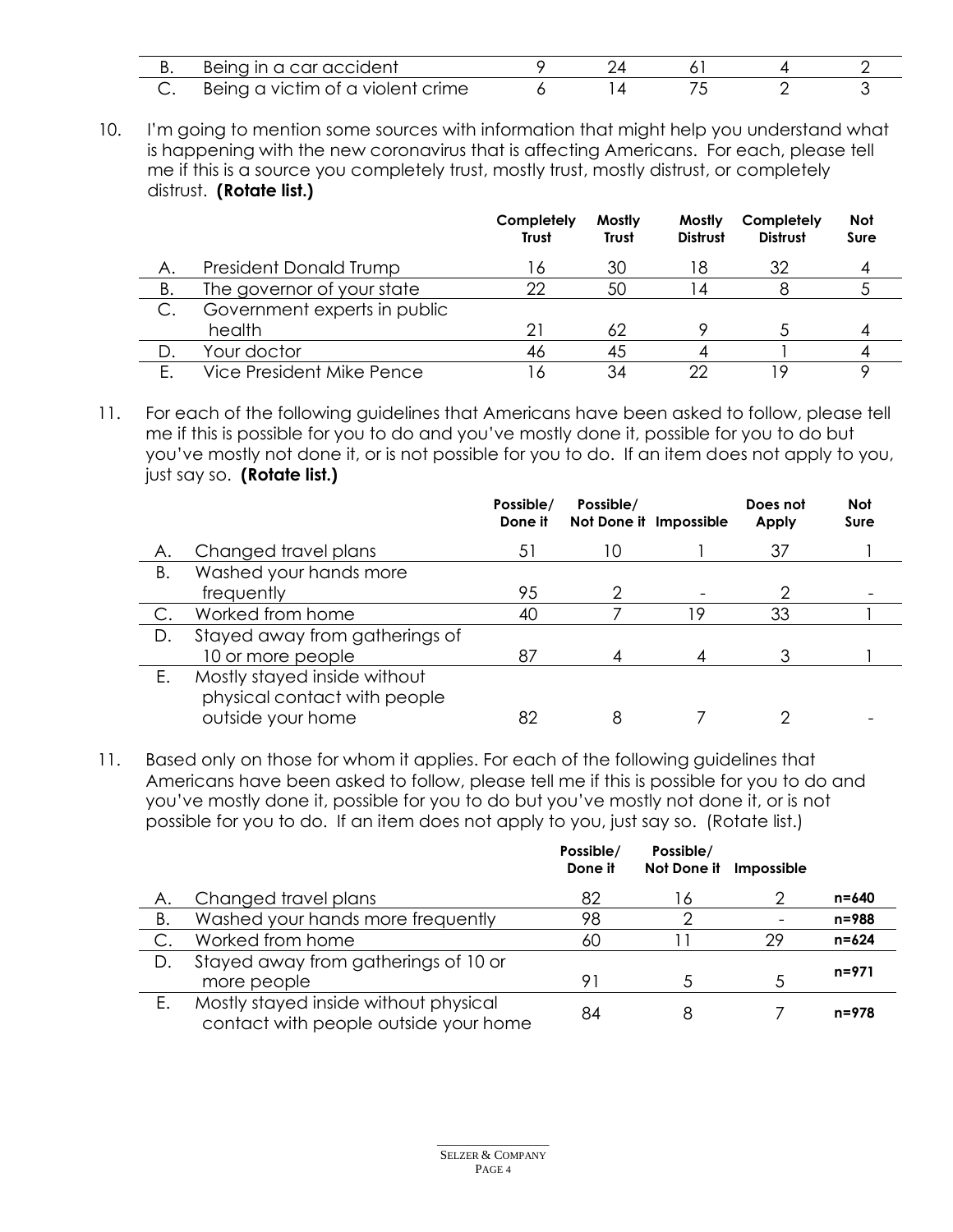12. For each of the following, please tell me if this is something that has already happened because of the coronavirus, if you expect it to happen in the near future, or if you do not expect it to happen anytime soon. (Rotate list.)

|    |                                                |                     |                | Do Not<br>Expect |             |
|----|------------------------------------------------|---------------------|----------------|------------------|-------------|
|    |                                                | Already<br>Happened | Expect<br>Soon | Anytime<br>Soon  | Not<br>Sure |
| Α. | Lost wages or other personal income            | 28                  | 16             | 50               | 6           |
| Β. | Gone hungry because of difficulty obtaining    |                     |                |                  |             |
|    | food                                           | 5                   | 10             | 82               | 2           |
| C. | Become unable to pay a regular bill, such as   |                     |                |                  |             |
|    | rent or a mortgage or utility bill             | 9                   | 21             | 68               | 2           |
| D. | Lost what you considered a substantial         |                     |                |                  |             |
|    | amount you had in a retirement account         | 28                  | 12             | 50               |             |
| Е. | Had difficulty getting needed medical care     | 10                  | 19             | 67               | 4           |
| F. | Have taken on additional child care            |                     |                |                  |             |
|    | responsibilities                               | 15                  | 5              | 72               | 8           |
| G. | Had difficulty getting basic services you rely |                     |                |                  |             |
|    | on, such as meal services, public              |                     |                |                  |             |
|    | transportation, or government benefits         | 10                  | 1.5            | 70               | 5           |
| Η. | Been laid off or furloughed from work          | 16                  | 12             | 62               | 10          |

13. I'm going to mention some words that might describe your state of mind as the world deals with COVID-19, the coronavirus. For each, please tell me if this does or does not describe your state of mind a lot of the time—just answer yes or no. **(Rotate. Mark as many as apply. If answered none of these or not sure, no other option may be selected.)**

- 42 Boxed in
- 34 Confused
- 55 Stressed
- 72 Calm
- 21 Lonely
- 18 Panicked
- 39 Scared
- 31 Angry
- 15 Feeling doomed
- 88 Confident Americans will get through this and be OK
- 22 Unconcerned
	- None of these (VOL)
	- Not sure
- 14. How often do you use social media, such as Facebook, Twitter, or Instagram—almost every day, at least once a week, just occasionally during a month, or less than once a month?

|               |                            |                         | Just                           |                           |             |
|---------------|----------------------------|-------------------------|--------------------------------|---------------------------|-------------|
|               | <b>Almost</b><br>every day | At least<br>once a week | occasionally<br>during a month | Less than<br>once a month | Not<br>sure |
| <b>Mar-20</b> | 58                         | $\left( \right)$        | 6                              | 21                        |             |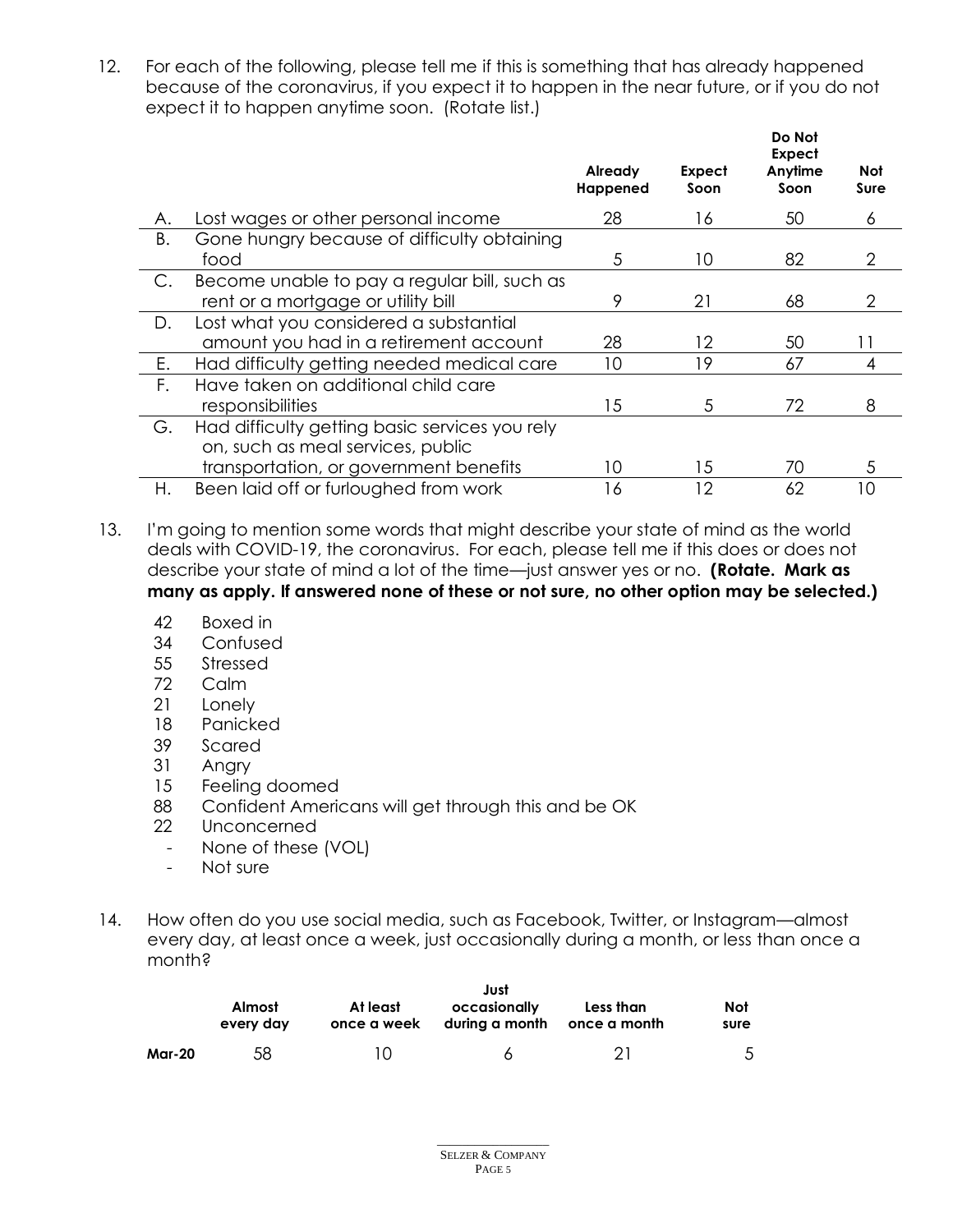15. Based on those who use social media at least occasionally during a month; n=722. MoE: ±3.6% pts. For each of the following, please tell me how commonly the following things happen when you use social media these days—almost every time, most of the time, just once in a while, or typically never. **(Rotate list.)**

|    |                                                                               |               | Almost<br>every time | Most of<br>the time | Just once<br>in a while | <b>Typically</b><br>never | <b>Not</b><br>Sure |
|----|-------------------------------------------------------------------------------|---------------|----------------------|---------------------|-------------------------|---------------------------|--------------------|
| А. | You find helpful<br>information that makes<br>you feel better about<br>things | <b>Mar-20</b> | 13                   | 34                  | 34                      |                           |                    |
| В. | You find things that make<br>you more concerned<br>and nervous                | <b>Mar-20</b> | 15                   | 21                  | 36                      | 27                        |                    |

## 16a **Based on Form A respondents: n=507. MoE: ±4.4% pts.**

Some states have issued a stay-at-home order to residents except for essential services until further notice. If asked to do so in order to stop the spread of coronavirus in your community, how long do you think it would be reasonable for you to stay home without physical contact with people outside your home—a day or two, a week, two weeks, as long as is asked, or would you not be willing at all?

|               | A day<br>or two | A week | Two<br>weeks | As long<br>as asked | Would not be<br>willing at all | <b>Not</b><br>sure |
|---------------|-----------------|--------|--------------|---------------------|--------------------------------|--------------------|
| <b>Mar-20</b> |                 |        |              | 70                  |                                |                    |

## 16b **Based on Form B respondents: n=502. MoE: ±4.4% pts.**

Some states have issued a stay-at-home order to residents except for essential services until further notice. If asked to do so in order to keep you from contracting coronavirus, how long do you think it would be reasonable for you to stay home without physical contact with people outside your home—a day or two, a week, two weeks, as long as is asked, or would you not be willing at all?

|        | A day<br>or two | A week | Two<br>weeks | As long<br>as asked | Would not be<br>willing at all | Not<br>sure    |
|--------|-----------------|--------|--------------|---------------------|--------------------------------|----------------|
| Mar-20 |                 |        |              | 70                  |                                | $\overline{2}$ |

- 17. Which do you think poses the greater long-term risk to the nation: **(Read items. Rotate.)**
	- 40 The economic impact of shutting down businesses and people staying at home
	- 53 The health threat that could overwhelm hospitals and the health care system generally
	- 8 Not sure

.

.

These final questions are asked just to see what cross-section of U.S. residents we are interviewing.

### 100a. What is your age?

|        |                            |                 |       |                |                |                  |       |      |      |    | Refuse |  |
|--------|----------------------------|-----------------|-------|----------------|----------------|------------------|-------|------|------|----|--------|--|
|        |                            |                 |       |                |                |                  |       |      |      | 65 | d/     |  |
|        | <b>Under</b>               | 25 to           | 30 to | 35 to<br>40 to | 45 to<br>50 to | 55 to            | 60 to | and  | not  |    |        |  |
|        | 25                         | 29<br>-34<br>39 |       | 44 49          |                | 54<br>59<br>- 64 |       | over | sure |    |        |  |
| Mar-20 | 12 8 8 8 11 6 9 10 10 19 - |                 |       |                |                |                  |       |      |      |    |        |  |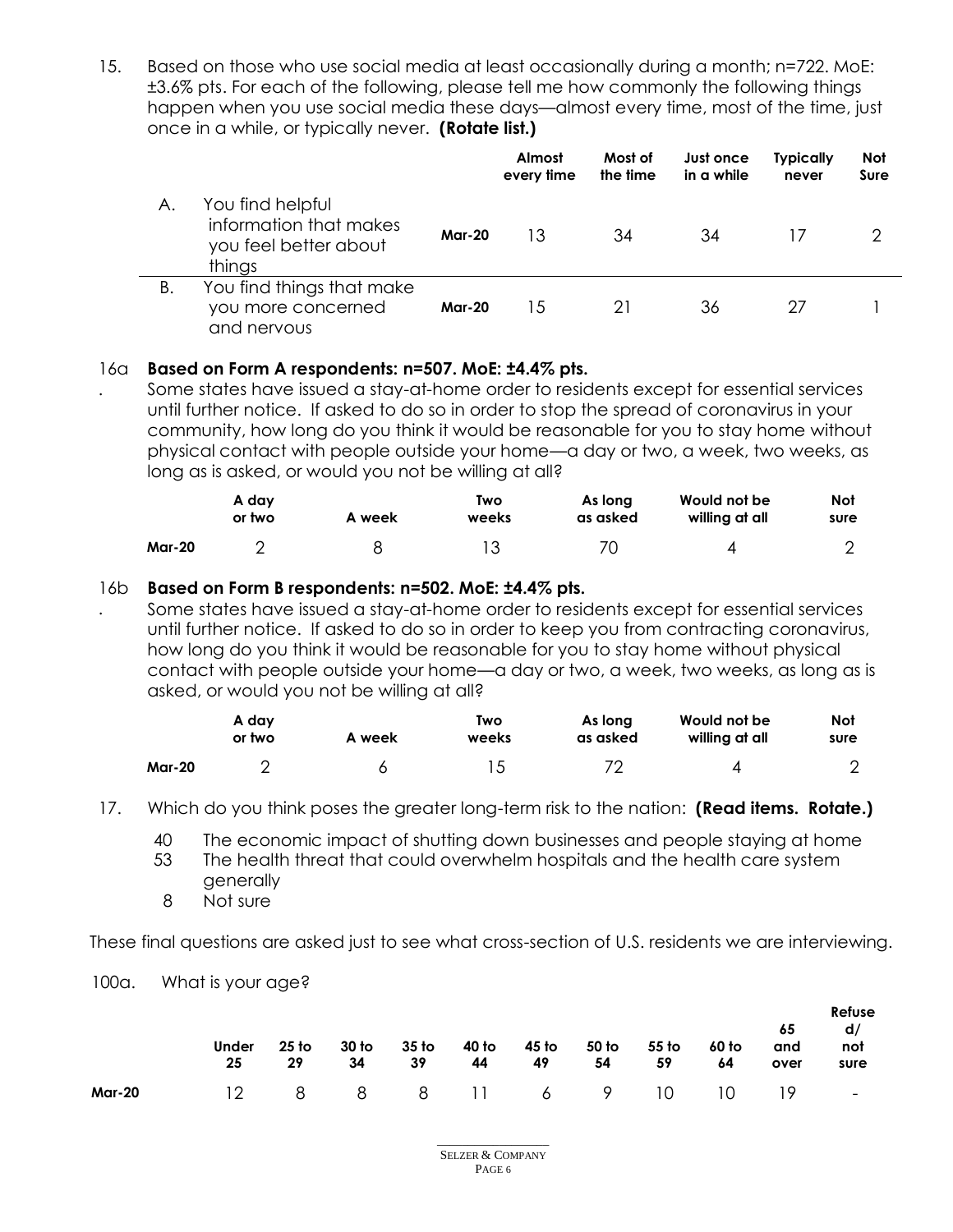101a. In the 2016 presidential election, did you vote for [Donald Trump] or [Hillary Clinton], for someone else, or did you not vote? [Rotate candidate names.]

|               | <b>Donald</b><br>Trump | Hillary<br>Clinton | Someone<br>else | Did not<br>vote | Refused/<br>not sure |
|---------------|------------------------|--------------------|-----------------|-----------------|----------------------|
| <b>Mar-20</b> | 29                     | 30                 |                 | 30              |                      |
| $Oct-19$      | 31                     | 27                 | 12              | 20              | 9                    |
| <b>Nov-18</b> | 33                     | 30                 | 10              | 20              |                      |
| $Sep-18$      | 32                     | 35                 |                 | 20              |                      |

101b. Did you happen to vote in the November 2018 midterm general election? (Nov-18: Did you happen to vote in the November general election just a couple of weeks ago?)

|          | Yes | Nο | Not sure |
|----------|-----|----|----------|
| Mar-20   | 52  | 44 | 4        |
| $Oct-19$ | 56  | 35 | Q        |
| $Nov-18$ |     | 25 |          |

102. In politics as of today, do you consider yourself a Republican, Democrat, or independent? (If Republican or Democrat, ask:) Do you consider yourself a strong [REPUBLICAN/DEMOCRAT]?

(If independent, ask:) Do you lean more toward the Republicans or more toward the Democrats, or are you totally independent?

|        | Strona<br>Republica    | Republica | Lean<br>Republica | Totally<br>independen | Lean<br>Democrat | Democrat         | Strona<br><b>Democrat</b> | Other<br>(VOL) | Refused/<br>not sure |
|--------|------------------------|-----------|-------------------|-----------------------|------------------|------------------|---------------------------|----------------|----------------------|
| Mar-20 | $\cdot \cdot \cdot$ 16 | 10.       | $\sim$ 7          | 26                    |                  | $10 \t 11 \t 16$ |                           |                |                      |

#### 103. Do you consider yourself conservative, moderate, or liberal?

|        | Conservative | Moderate | Liberal | None of<br>these (VOL) | Not sure |
|--------|--------------|----------|---------|------------------------|----------|
| Mar-20 |              | 39.      | 18      |                        |          |

#### 104. What is the last grade of school you completed?

|               | High school<br>graduate or<br>less | Some<br>college | Associate's<br>(two-vear)<br>dearee | <b>Bachelor's</b><br>(four-year)<br>degree | Postgraduat<br>e work or<br>dearee | Refused/<br>not sure |
|---------------|------------------------------------|-----------------|-------------------------------------|--------------------------------------------|------------------------------------|----------------------|
| <b>Mar-20</b> | 42                                 | 18              | ΙO                                  | 16                                         | l 4                                |                      |

#### 105. Do you have children under the age of 18 living at home?

|        | Yes | No | Refused/<br>not sure |
|--------|-----|----|----------------------|
| Mar-20 | 28  | 71 | -                    |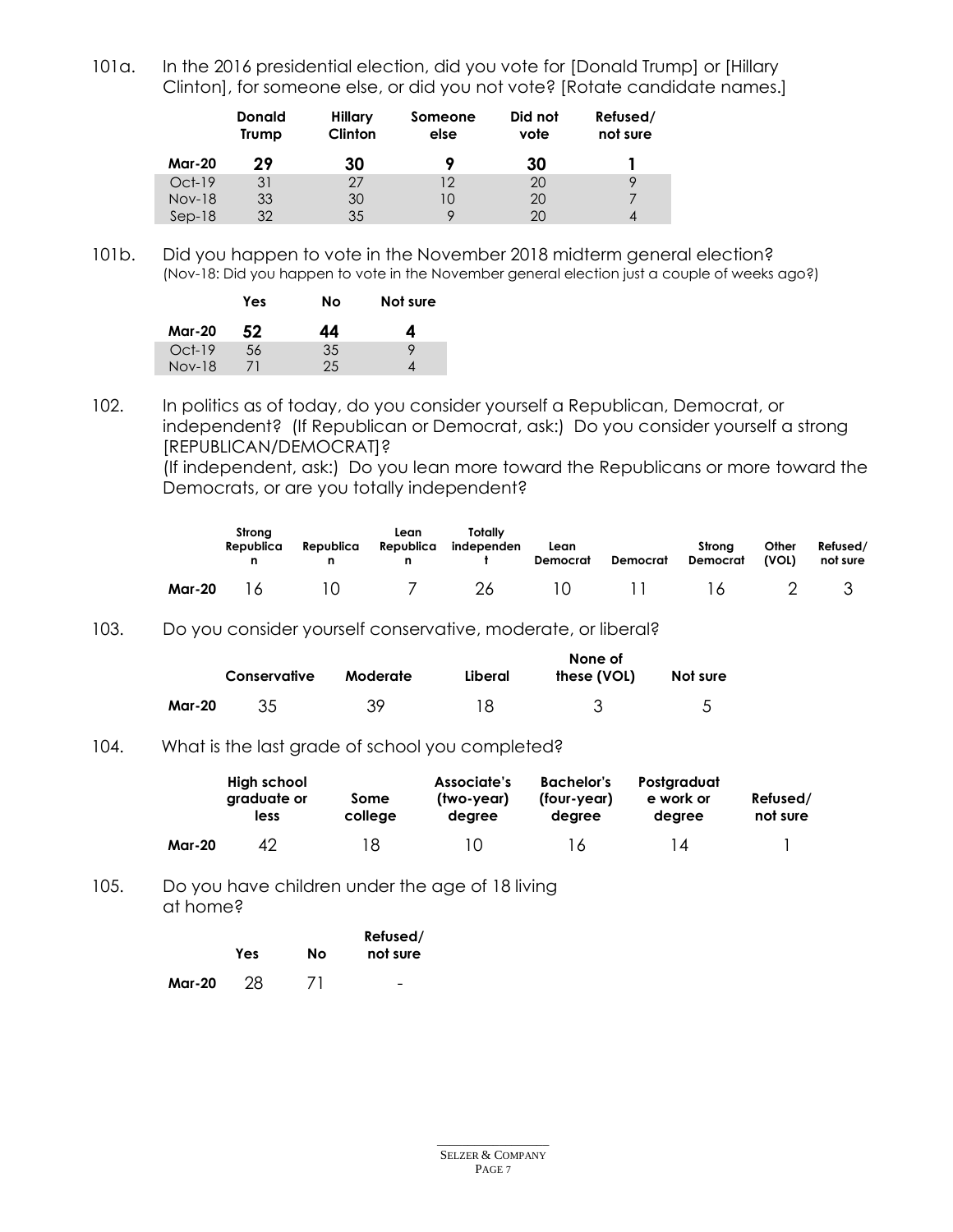106. Would you describe the area where you live as a city, a suburb, a town, or a rural area?

|               | City | Suburb | Town | Rural | Refused/<br>not sure |
|---------------|------|--------|------|-------|----------------------|
| <b>Mar-20</b> |      |        | 20   | ററ    |                      |

107. Which of the following best describes your religious beliefs—Roman Catholic, Protestant, some other kind of Christian, Jewish, Muslim, other, or none?

|        | Roman<br>Catholic | Protestant   | Some other<br>kind of<br>Christian | Jewish | Muslim | Other           | None | Refused/<br>not sure |
|--------|-------------------|--------------|------------------------------------|--------|--------|-----------------|------|----------------------|
| Mar-20 | 19                | <sub>6</sub> | 28                                 |        |        | $\overline{15}$ |      |                      |

108. Would you describe yourself as a "born again" or evangelical Christian, or not?

|        | Yes | No | Refused/<br>not sure |
|--------|-----|----|----------------------|
| Mar-20 | 31  | 65 | Δ                    |

109. How often do you attend religious services: (Read list.)

|        | At least<br>A couple of<br>times a<br>A few times<br>once a<br>month<br>week<br>a year |    | Less<br>frequently<br>than once a<br>vear | Not sure |    |  |
|--------|----------------------------------------------------------------------------------------|----|-------------------------------------------|----------|----|--|
| Mar-20 | 28                                                                                     | 13 | 18                                        | 14       | 26 |  |

- 110a. With what racial or ethnic group do you identify most—White, Black, Hispanic, Asian, Native American, or some other group?
- 110b. (If not Hispanic, ask:) Are you from a Latino, Hispanic, or Spanish-speaking background?

(If yes, code AC=3 in b. Then reclassify all into c.)

| 110c. |        | White | Black           | Hispanic | <b>Native</b><br>America<br>Asian<br>$\mathbf{r}$ and $\mathbf{n}$ |           | Other | Multi-<br>racial<br>(VOL) | Refused/<br>not sure |
|-------|--------|-------|-----------------|----------|--------------------------------------------------------------------|-----------|-------|---------------------------|----------------------|
|       | Mar-20 | 64    | $\overline{12}$ | 15       |                                                                    | 2 1 3 1 2 |       |                           |                      |

- 111. Is your total annual household income before taxes above or below \$50,000 per year?
	- $\Box$  Below ASK b Above ASK c
	-
	- b. Is it above or below \$25,000 per year? 19 Below (<\$25,000)
- - 23 Above (\$25,000-\$49,999)
	- c. Is it above or below \$75,000 per year? 16 Below (\$50,000-\$74,999)
	- d. Is it above or below \$100,000 per year?
- Above: Ask d 10 Below (\$75,000-\$99,999)
- \_\_\_\_\_\_\_\_\_\_\_\_\_\_\_\_\_\_ SELZER & COMPANY PAGE 8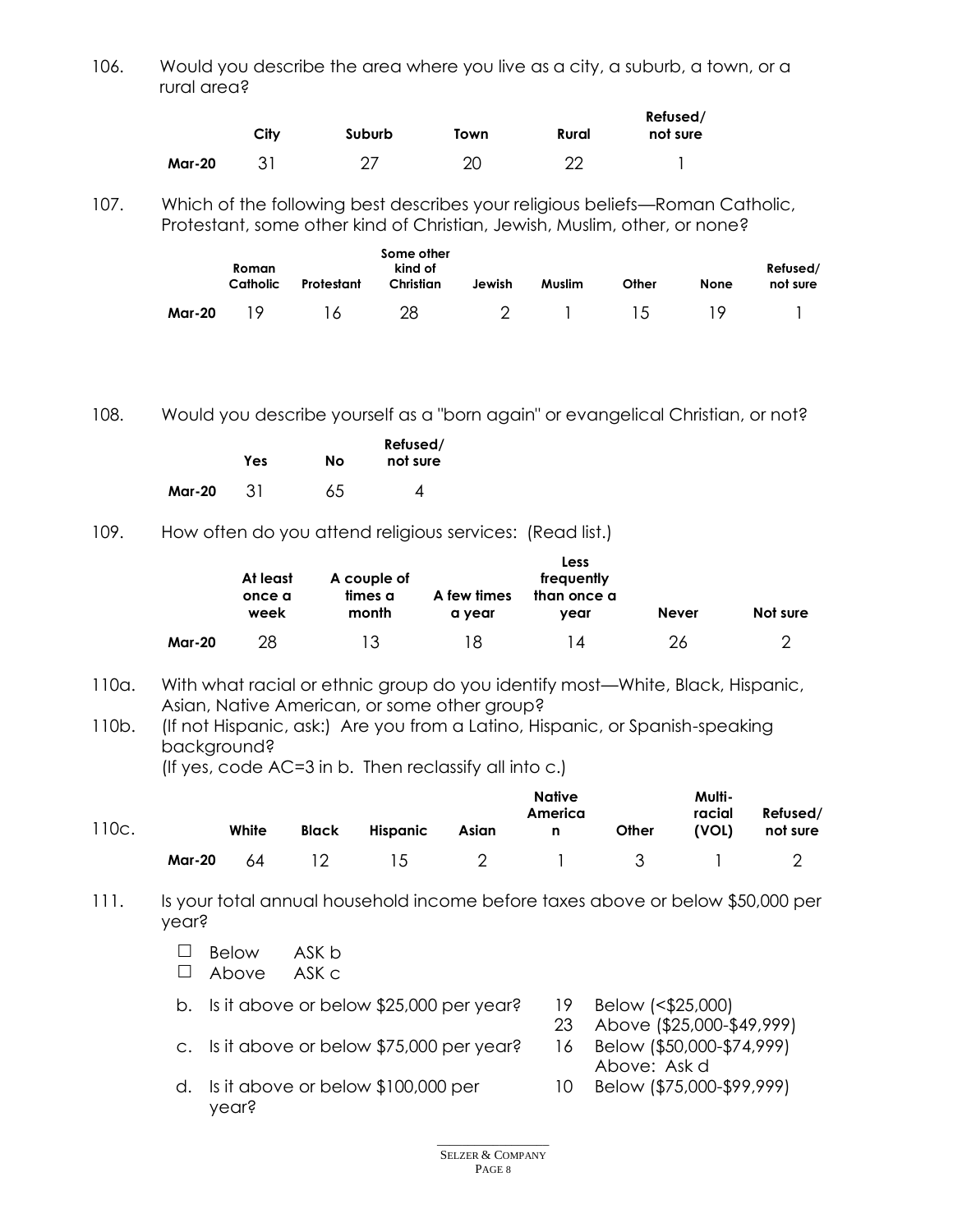22 Above (\$100,000 and over)

10 Refused/not sure

112. Phone type

|               | Cell phone<br>only | Landline or<br>some other<br>type |
|---------------|--------------------|-----------------------------------|
| <b>Mar-20</b> | 60                 | ⊿∩                                |

113. What is your gender or sex: (Let respondent volunteer. S&C will recode as appropriate.)

|               | Male | Female | Other<br>(specify<br>:1 |
|---------------|------|--------|-------------------------|
| <b>Mar-20</b> | 49   | 50     |                         |

114. Region

|               | <b>Northeast</b> | Midwest    | South | West |
|---------------|------------------|------------|-------|------|
| <b>Mar-20</b> |                  | $\Omega$ 1 | 35    | 24   |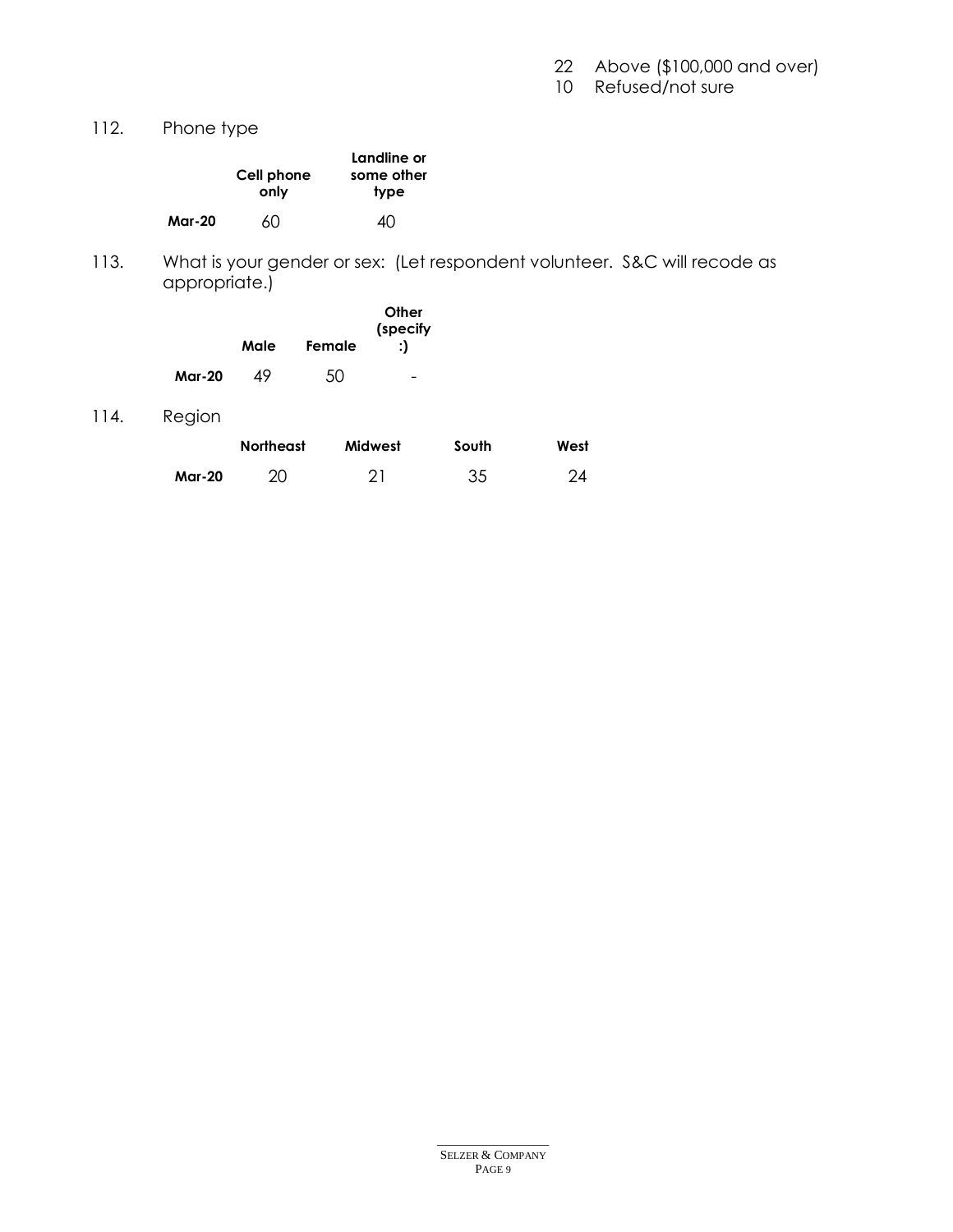#### **METHODOLOGY**

The Grinnell College National Poll, conducted March 27-30, 2020, for Grinnell College by Selzer & Co. of Des Moines, IA, is based on telephone interviews with 1,009 U.S. adults ages 18 or older, including 777 likely voters in the 2020 general election.

Interviewers with Dynata contacted households with randomly selected landline and cell phone numbers. Interviews were administered in English. Responses were adjusted by sex, age, race, and educational attainment to reflect the general population based on recent census data.

Percentages based on the full probability sample of 1,009 respondents may have a maximum margin of error of plus or minus 3.1 percentage points. This means that if this survey were repeated using the same questions and the same methodology, 19 times out of 20, the findings would not vary from the true population value by more than plus or minus 3.1 percentage points. Results based on smaller samples of respondents—such as by gender or age—have a larger margin of error. Results based on the 777 likely voters in the 2020 general election have a maximum margin of error of plus or minus 3.5 percentage points.

Republishing the Grinnell College National Poll without credit to Grinnell College is prohibited.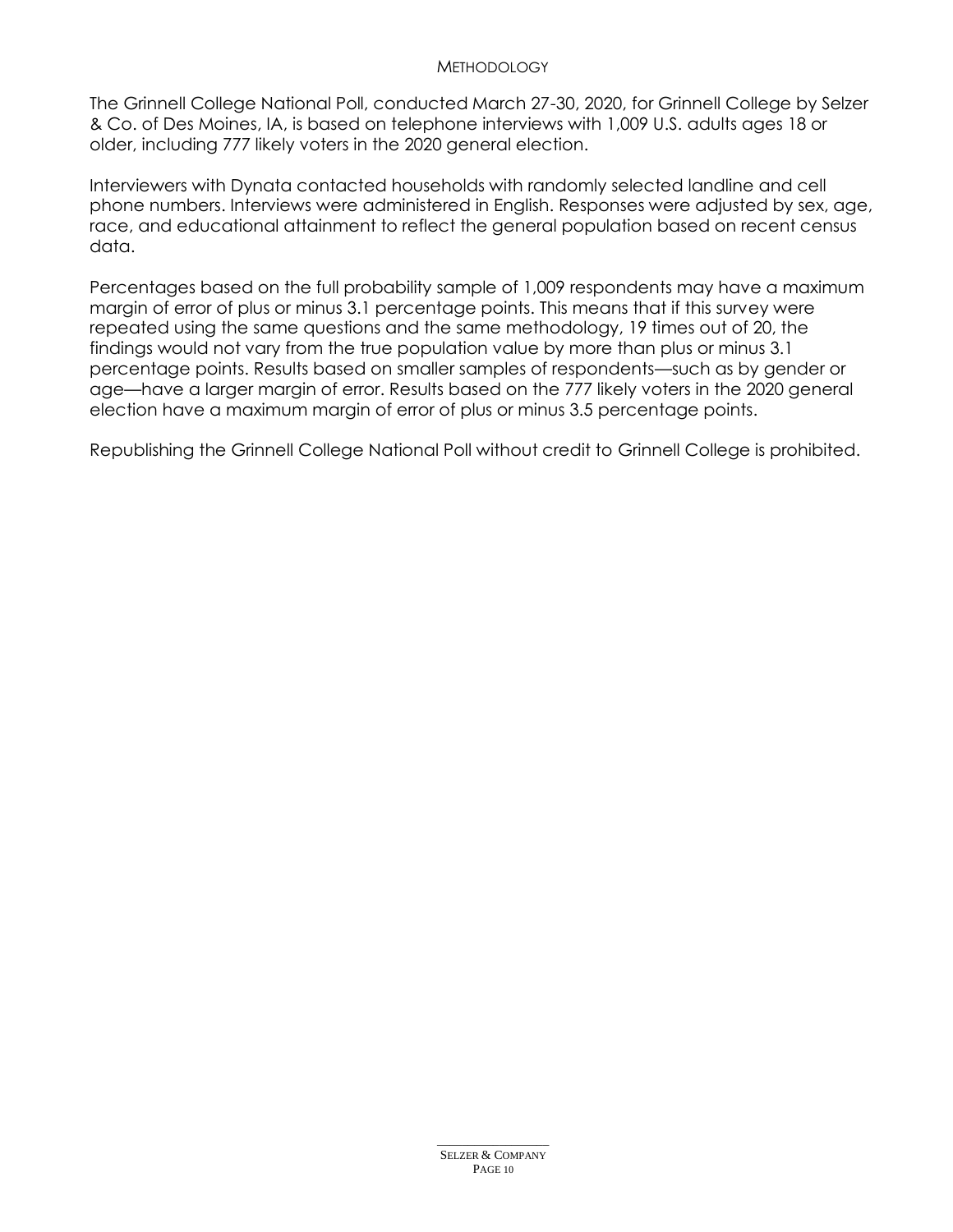Q1A--JOE BIDEN, FORMER VICE PRESIDENT OF THE U.S.: FAVORABILITY

|                                            |          | Total        | 2020<br>LV  |             | <b>VOTED 2016</b><br>TRUMP CLINTON DIDN'T REP+LNDEM+LN |             |             | <b>PID</b>  | IND         | <b>SEX</b><br>м | F           | $35$        | AGE<br>35-54 | $55+$       | <b>ISNRS</b><br>  65+ | <b>RACE</b><br><b>WHT</b> | <b>NON</b>  | EDU<br>≮COL∟ | COLL        | <b>INC</b><br><b>≮\$50K</b> | \$50K+      | <b>INC</b><br>$$100K+$ |
|--------------------------------------------|----------|--------------|-------------|-------------|--------------------------------------------------------|-------------|-------------|-------------|-------------|-----------------|-------------|-------------|--------------|-------------|-----------------------|---------------------------|-------------|--------------|-------------|-----------------------------|-------------|------------------------|
|                                            |          |              |             |             |                                                        |             |             |             |             |                 |             |             |              |             |                       |                           |             | <b>DEG</b>   | DEG+        |                             |             |                        |
| <b>Total Unweighted Respondents</b><br>WGT | Compostn | 1009<br>100% | 777<br>100% | 339<br>100% | 333<br>100%                                            | 225<br>100% | 333<br>100% | 396<br>100% | 237<br>100% | 510<br>100%     | 494<br>100% | 198<br>100% | 298<br>100%  | 509<br>100% | 313<br>100%           | 697<br>100%               | 292<br>100% | 589<br>100%  | 413<br>100% | 376<br>100%                 | 539<br>100% | 255<br>100%            |
| <b>FAVORABLE</b>                           | Compostn | 46%          | 49%         | 11%         | 84%                                                    | 39%         | 13%         | 76%         | 46%         | 37%             | 54%         | 41%         | 46%          | 47%         | 49%                   | 38%                       | 60%         | 43%          | 53%         | 44%                         | 45%         | 49%                    |
| <b>UNFAVORABLE</b>                         | Compostn | 42%          | 46%         | 80%         | 13%                                                    | 36%         | 79%         | 17%         | 34%         | 53%             | 31%         | 42%         | 42%          | 42%         | 43%                   | 53%                       | 22%         | 42%          | 41%         | 40%                         | 46%         | 48%                    |
| <b>NS</b>                                  | Compostn | 12%          | 5%          | 8%          | 3%                                                     | 25%         | 8%          | 7%          | 20%         | 10%             | 14%         | 17%         | 11%          | 10%         | 8%                    | 9%                        | 19%         | 15%          | 6%          | 16%                         | 9%          | 3%                     |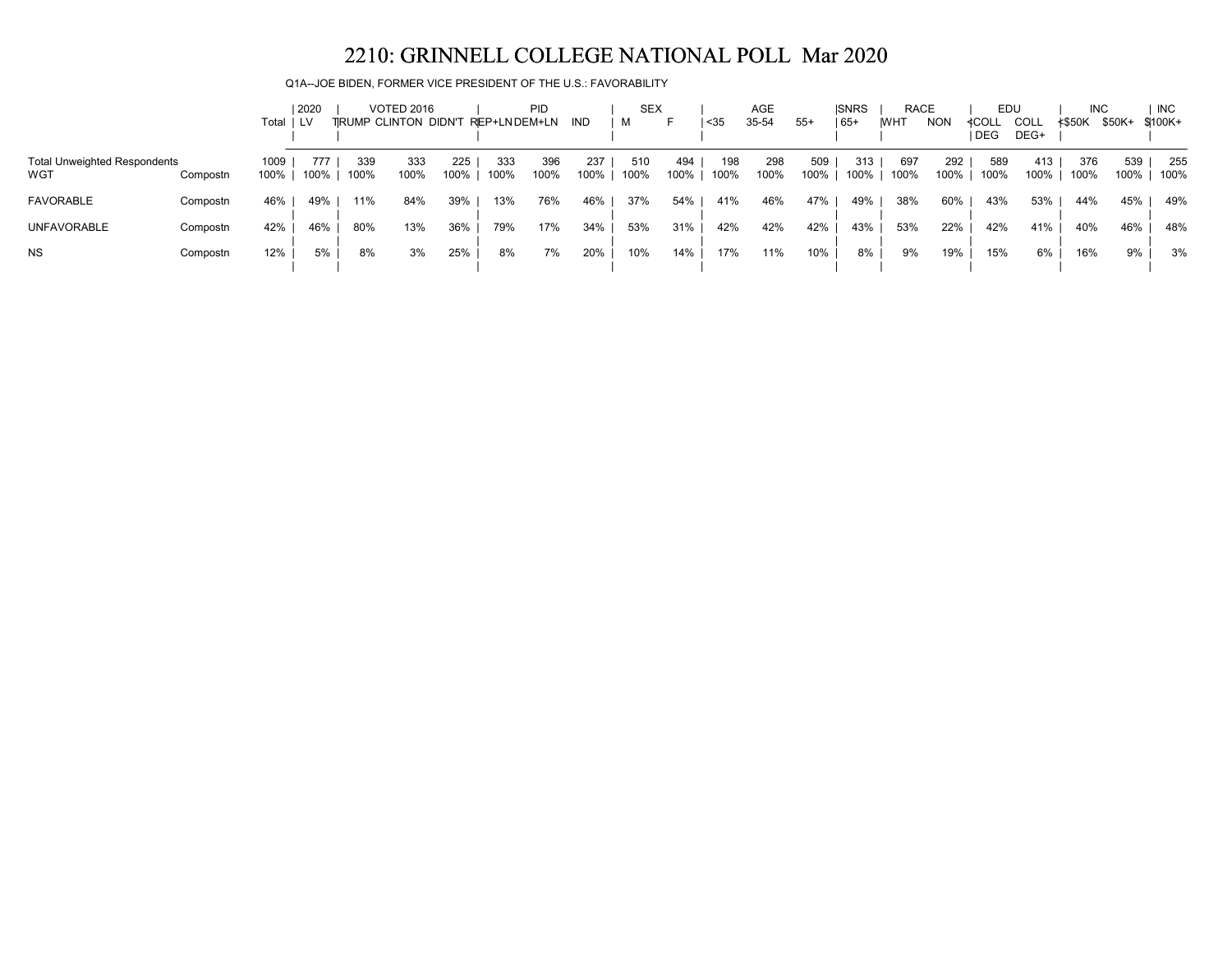Q1A--JOE BIDEN, FORMER VICE PRESIDENT OF THE U.S.: FAVORABILITY

|                                            |          |              |             |             | <b>COMM</b> |             |             | <b>REL</b>  |             | <b>EVAN</b> |             | <b>REGN</b> |             |             | <b>SUB</b>   |
|--------------------------------------------|----------|--------------|-------------|-------------|-------------|-------------|-------------|-------------|-------------|-------------|-------------|-------------|-------------|-------------|--------------|
|                                            |          | Total        | <b>CTY</b>  | <b>SUB</b>  | <b>TWN</b>  | <b>RRL</b>  | <b>PROT</b> | CATH        | <b>NONE</b> | GEL         | <b>NE</b>   | <b>MW</b>   | <b>SO</b>   | <b>WE</b>   | <b>WOMEN</b> |
| <b>Total Unweighted Respondents</b><br>WGT | Compostn | 1009<br>100% | 286<br>100% | 287<br>100% | 198<br>100% | 232<br>100% | 455<br>100% | 177<br>100% | 184<br>100% | 302<br>100% | 184<br>100% | 219<br>100% | 360<br>100% | 246<br>100% | 145<br>100%  |
| <b>FAVORABLE</b>                           | Compostn | 46%          | 53%         | 52%         | 36%         | 35%         | 39%         | 43%         | 54%         | 39%         | 48%         | 44%         | 46%         | 45%         | 67%          |
| <b>UNFAVORABLE</b>                         | Compostn | 42%          | 31%         | 42%         | 51%         | 51%         | 49%         | 43%         | 34%         | 51%         | 46%         | 43%         | 43%         | 37%         | 26%          |
| <b>NS</b>                                  | Compostn | 12%          | 16%         | 6%          | 13%         | 14%         | 13%         | 13%         | 12%         | 11%         | 7%          | 13%         | 12%         | 18%         | 7%           |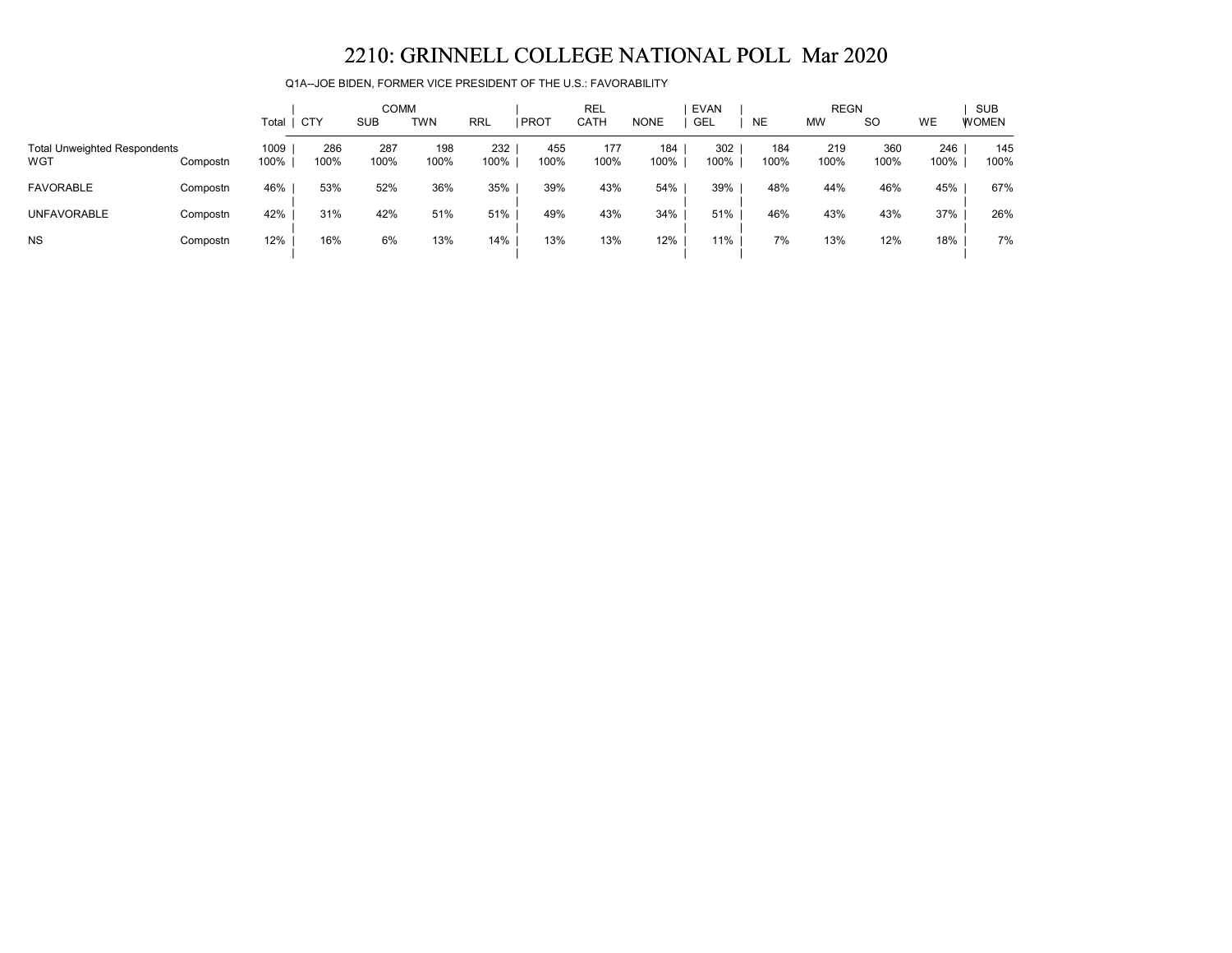Q1B--DONALD TRUMP, PRESIDENT OF THE U.S.: FAVORABILITY

|                                            |          | Total ILV    | 2020        |             | <b>VOTED 2016</b><br><b>TIRUMP CLINTON DIDN'T</b> |             | REP+LNDEM+LN | PID         | IND         | <b>SEX</b>  |             | $35$        | AGE<br>35-54 | $55+$       | <b>ISNRS</b><br>  65+ | <b>RACE</b><br><b>IWHT</b> | <b>NON</b>  | EDU<br>≮COLL | COLL        | <b>INC</b><br>≮\$50K | \$50K+      | <b>INC</b><br>\$100K+ |
|--------------------------------------------|----------|--------------|-------------|-------------|---------------------------------------------------|-------------|--------------|-------------|-------------|-------------|-------------|-------------|--------------|-------------|-----------------------|----------------------------|-------------|--------------|-------------|----------------------|-------------|-----------------------|
|                                            |          |              |             |             |                                                   |             |              |             |             |             |             |             |              |             |                       |                            |             | <b>DEG</b>   | DEG+        |                      |             |                       |
| <b>Total Unweighted Respondents</b><br>WGT | Compostn | 1009<br>100% | 777<br>100% | 339<br>100% | 333<br>100%                                       | 225<br>100% | 333<br>100%  | 396<br>100% | 237<br>100% | 510<br>100% | 494<br>100% | 198<br>100% | 298<br>100%  | 509<br>100% | 313<br>100%           | 697<br>100%                | 292<br>100% | 589<br>100%  | 413<br>100% | 376<br>100%          | 539<br>100% | 255<br>100%           |
| <b>FAVORABLE</b>                           | Compostn | 43%          | 45%         | 93%         | 10%                                               | 36%         | 90%          | 7%          | 38%         | 52%         | 35%         | 31%         | 46%          | 50%         | 52%                   | 51%                        | 28%         | 47%          | 35%         | 42%                  | 45%         | 43%                   |
| <b>UNFAVORABLE</b>                         | Compostn | 51%          | 52%         | 6%          | 88%                                               | 53%         | 8%           | 89%         | 51%         | 42%         | 59%         | 59%         | 50%          | 46%         | 46%                   | 45%                        | 63%         | 47%          | 62%         | 49%                  | 53%         | 54%                   |
| <b>NS</b>                                  | Compostn | 6%           | 3%          | $1\%$       | 2%                                                | 11%         | 2%           | 4%          | 11%         | 5%          | 6%          | 10%         | 4%           | 4%          | 3%                    | 4%                         | 8%          | 7%           | 3%          | 9%                   | 2%          | 2%                    |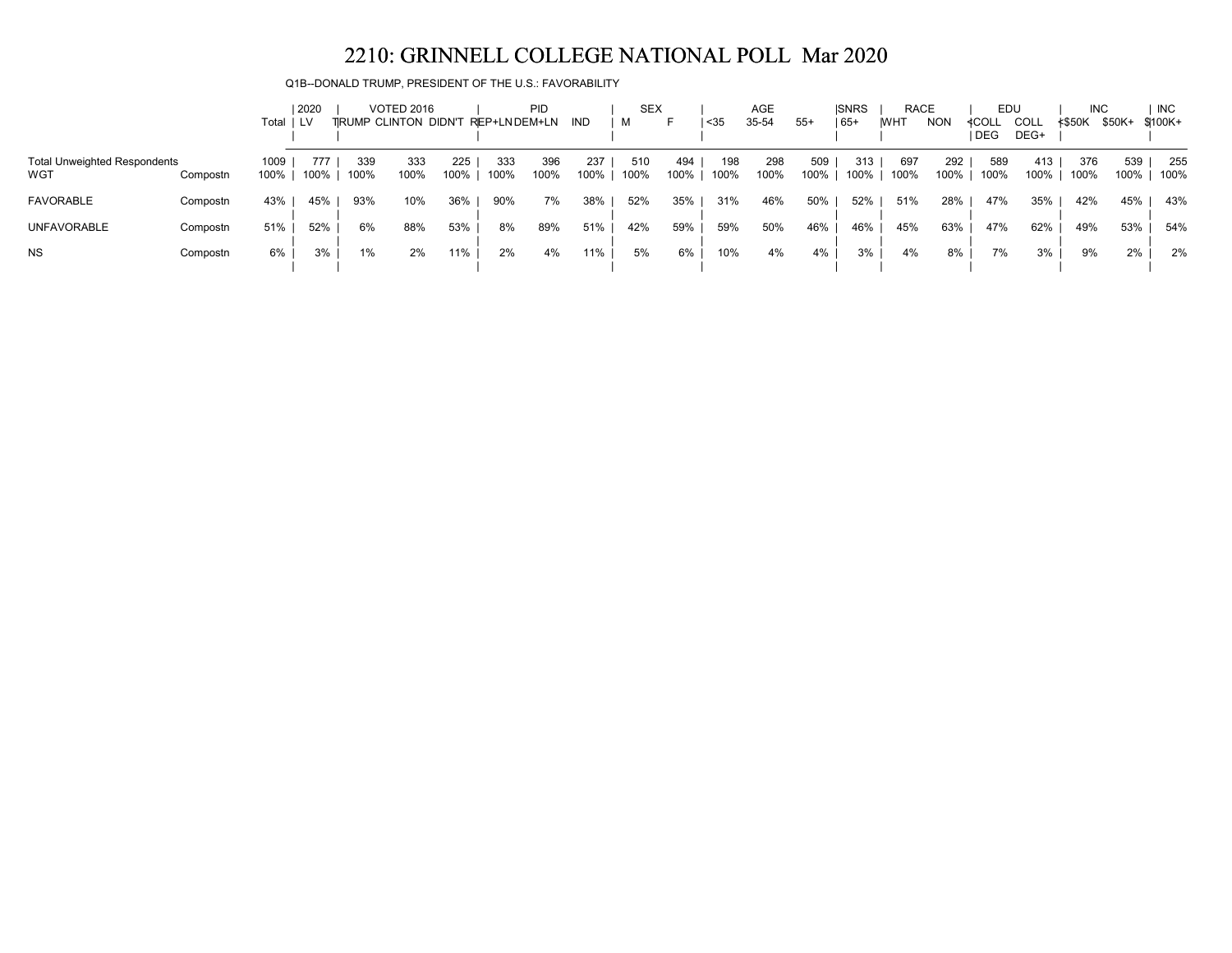Q1B--DONALD TRUMP, PRESIDENT OF THE U.S.: FAVORABILITY

|                                            |          |              |             | <b>COMM</b> |             |             |             | <b>REL</b>  |             | <b>EVAN</b> |             | <b>REGN</b> |               |             | <b>SUB</b>   |
|--------------------------------------------|----------|--------------|-------------|-------------|-------------|-------------|-------------|-------------|-------------|-------------|-------------|-------------|---------------|-------------|--------------|
|                                            |          | Total        | <b>CTY</b>  | <b>SUB</b>  | <b>TWN</b>  | <b>RRL</b>  | <b>PROT</b> | CATH        | <b>NONE</b> | GEL         | <b>NE</b>   | <b>MW</b>   | <sub>SO</sub> | WE          | <b>WOMEN</b> |
| <b>Total Unweighted Respondents</b><br>WGT | Compostn | 1009<br>100% | 286<br>100% | 287<br>100% | 198<br>100% | 232<br>100% | 455<br>100% | 177<br>100% | 184<br>100% | 302<br>100% | 184<br>100% | 219<br>100% | 360<br>100%   | 246<br>100% | 145<br>100%  |
|                                            |          |              |             |             |             |             |             |             |             |             |             |             |               |             |              |
| <b>FAVORABLE</b>                           | Compostn | 43%          | 36%         | 38%         | 45%         | 58%         | 54%         | 48%         | 24%         | 56%         | 40%         | 47%         | 45%           | 39%         | 24%          |
| <b>UNFAVORABLE</b>                         | Compostn | 51%          | 59%         | 59%         | 45%         | 34%         | 40%         | 48%         | 72%         | 39%         | 57%         | 46%         | 49%           | 54%         | 74%          |
| <b>NS</b>                                  | Compostn | 6%           | 5%          | 2%          | 10%         | 8%          | 6%          | 4%          | 5%          | 4%          | 3%          | 7%          | 6%            | 7%          | 1%           |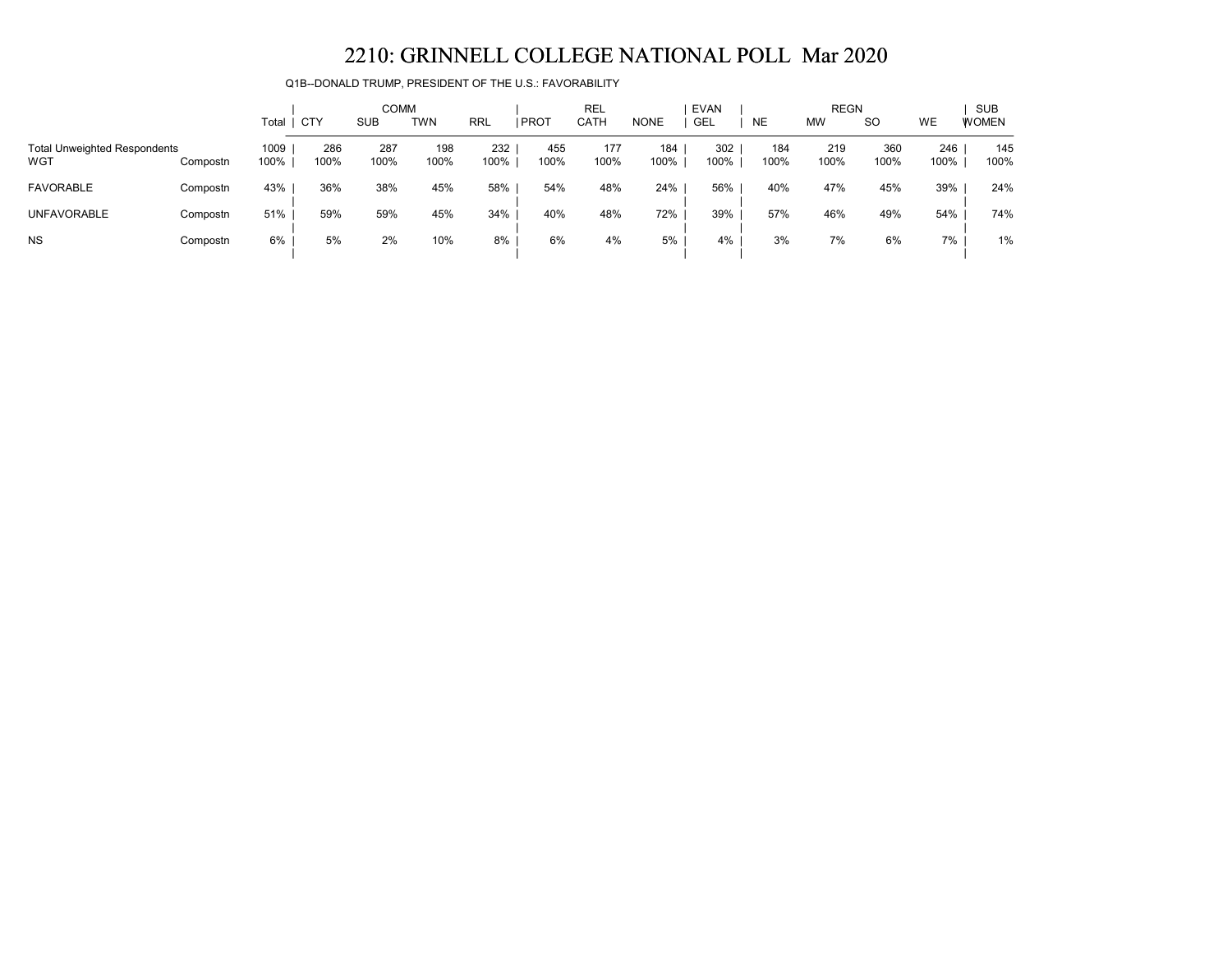Q1C--BERNIE SANDERS, U.S. SENATOR FROM VERMONT: FAVORABILITY

|                                            |          |              | 2020        |             | <b>VOTED 2016</b>    |             |              | <b>PID</b>  |             | <b>SEX</b>  |             |             | AGE         |             | <b>ISNRS</b> | <b>RACE</b> |             | EDU          |              | <b>INC</b>    |             | <b>INC</b>  |
|--------------------------------------------|----------|--------------|-------------|-------------|----------------------|-------------|--------------|-------------|-------------|-------------|-------------|-------------|-------------|-------------|--------------|-------------|-------------|--------------|--------------|---------------|-------------|-------------|
|                                            |          | Total        | I LV        |             | TRUMP CLINTON DIDN'T |             | REP+LNDEM+LN |             | IND         |             | ►           | $35$        | 35-54       | $55+$       | $65+$        | <b>WHT</b>  | <b>NON</b>  | ≮COLL<br>DEG | COLL<br>DEG+ | <b>≮\$50K</b> | \$50K+      | $$100K +$   |
| <b>Total Unweighted Respondents</b><br>WGT | Compostn | 1009<br>100% | 777<br>100% | 339<br>100% | 333<br>100%          | 225<br>100% | 333<br>100%  | 396<br>100% | 237<br>100% | 510<br>100% | 494<br>100% | 198<br>100% | 298<br>100% | 509<br>100% | 313<br>100%  | 697<br>100% | 292<br>100% | 589<br>100%  | 413<br>100%  | 376<br>100%   | 539<br>100% | 255<br>100% |
| <b>FAVORABLE</b>                           | Compostn | 42%          | 44%         | 8%          | 66%                  | 48%         | 12%          | 68%         | 42%         | 37%         | 47%         | 56%         | 39%         | 35%         | 37%          | 36%         | 54%         | 40%          | 47%          | 46%           | 40%         | 40%         |
| <b>UNFAVORABLE</b>                         | Compostn | 43%          | 48%         | 83%         | 22%                  | 30%         | 79%          | 19%         | 38%         | 50%         | 37%         | 28%         | 47%         | 51%         | 50%          | 52%         | 28%         | 42%          | 46%          | 35%           | 51%         | 55%         |
| <b>NS</b>                                  | Compostn | 15%          | 8%          | 8%          | 12%                  | 23%         | 9%           | 13%         | 20%         | 13%         | 16%         | 16%         | 14%         | 14%         | 13%          | 13%         | 18%         | 18%          | 6%           | 19%           | 8%          | 4%          |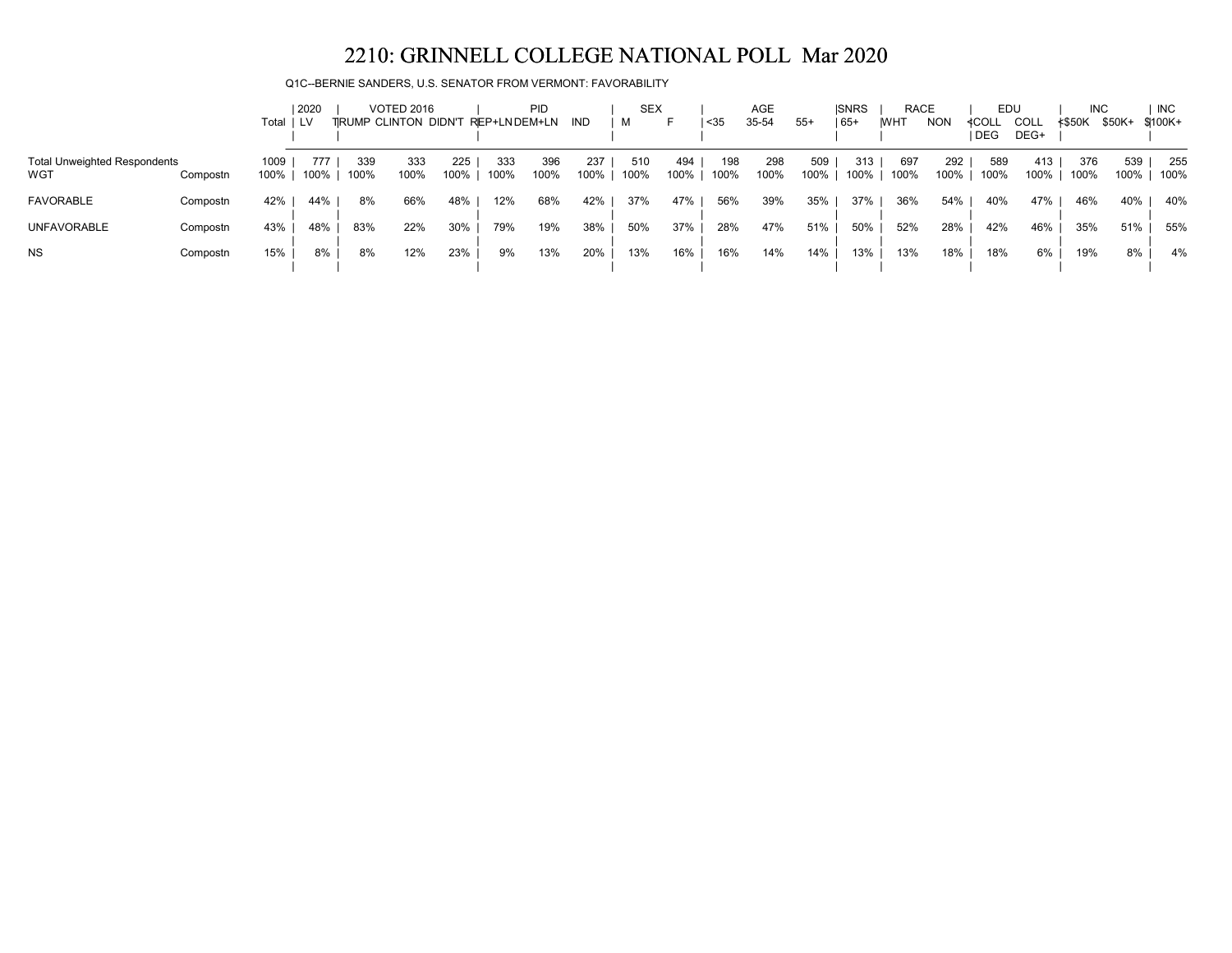Q1C--BERNIE SANDERS, U.S. SENATOR FROM VERMONT: FAVORABILITY

|                                            |          |              |             | <b>COMM</b> |             |             |               | <b>REL</b>  |             | <b>EVAN</b> |             | <b>REGN</b> |               |             | <b>SUB</b>   |
|--------------------------------------------|----------|--------------|-------------|-------------|-------------|-------------|---------------|-------------|-------------|-------------|-------------|-------------|---------------|-------------|--------------|
|                                            |          | Total        | <b>CTY</b>  | <b>SUB</b>  | TWN         | RRL         | <b>I PROT</b> | CATH        | <b>NONE</b> | GEL         | <b>NE</b>   | <b>MW</b>   | <sub>SO</sub> | <b>WE</b>   | <b>WOMEN</b> |
| <b>Total Unweighted Respondents</b><br>WGT | Compostn | 1009<br>100% | 286<br>100% | 287<br>100% | 198<br>100% | 232<br>100% | 455<br>100%   | 177<br>100% | 184<br>100% | 302<br>100% | 184<br>100% | 219<br>100% | 360<br>100%   | 246<br>100% | 145<br>100%  |
| <b>FAVORABLE</b>                           | Compostn | 42%          | 51%         | 47%         | 35%         | 28%         | 32%           | 35%         | 63%         | 28%         | 51%         | 39%         | 35%           | 47%         | 54%          |
| <b>UNFAVORABLE</b>                         | Compostn | 43%          | 33%         | 43%         | 46%         | 57%         | 53%           | 48%         | 24%         | 58%         | 43%         | 43%         | 50%           | 35%         | 32%          |
| <b>NS</b>                                  | Compostn | 15%          | 16%         | 10%         | 19%         | 15%         | 14%           | 17%         | 13%         | 15%         | 6%          | 18%         | 15%           | 18%         | 15%          |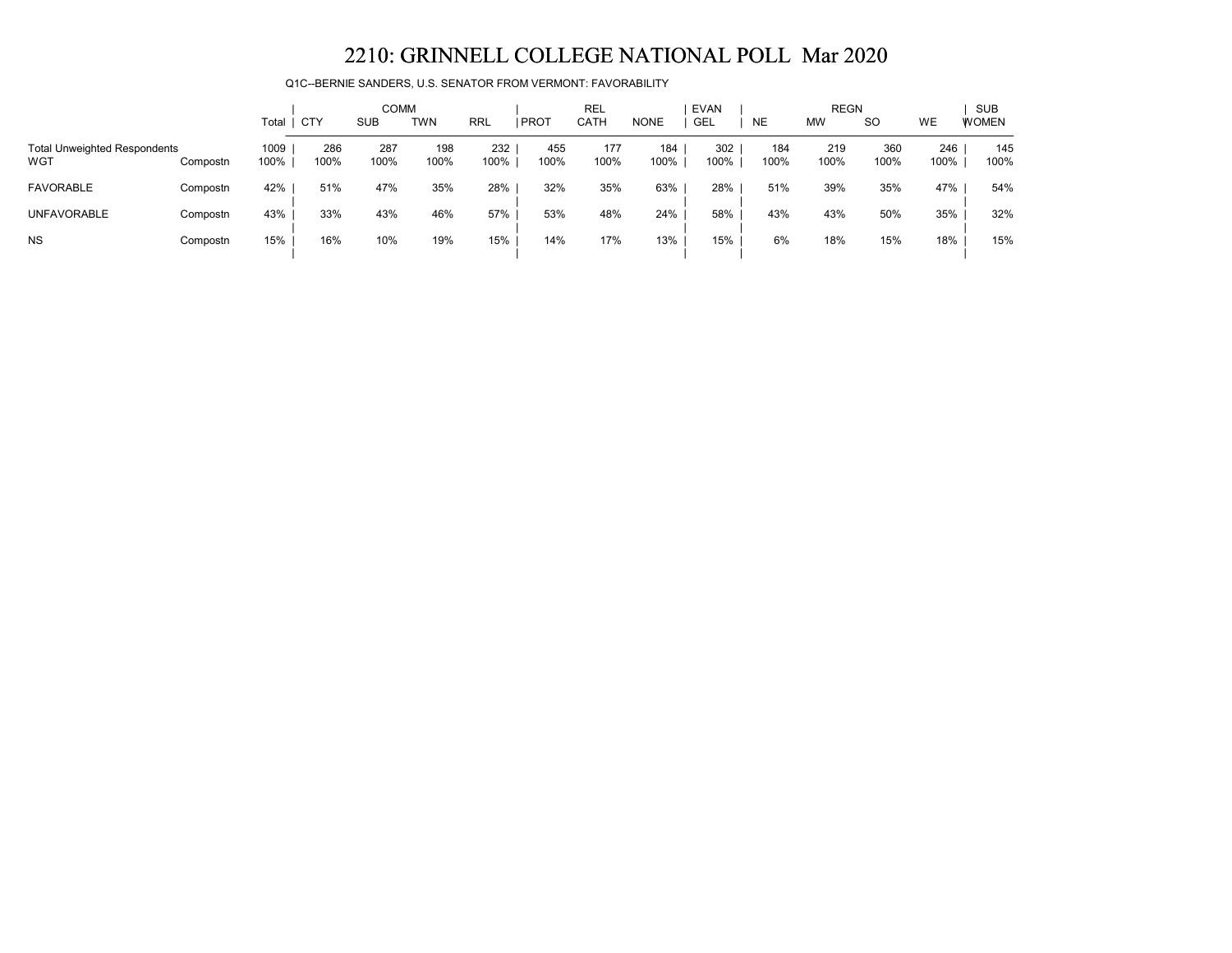Q1A--JOE BIDEN, FORMER VICE PRESIDENT OF THE U.S.: FAVORABILITY

|                                            |          |              | 2020        |             | <b>VOTED 2016</b>           |             |              | PID         |             | <b>SEX</b>  |             |             | <b>AGE</b>  |             | <b>ISNRS</b> | <b>RACE</b> |             | EDU                 |                     | <b>INC</b>    |             | <b>INC</b>  |
|--------------------------------------------|----------|--------------|-------------|-------------|-----------------------------|-------------|--------------|-------------|-------------|-------------|-------------|-------------|-------------|-------------|--------------|-------------|-------------|---------------------|---------------------|---------------|-------------|-------------|
|                                            |          | Total        | LV.         |             | <b>TRUMP CLINTON DIDN'T</b> |             | REP+LNDEM+LN |             | IND         | м           |             | $35$        | 35-54       | $55+$       | 65+          | <b>WHT</b>  | <b>NON</b>  | ≮COLL<br><b>DEG</b> | <b>COLL</b><br>DEG+ | <b>≮\$50K</b> | \$50K+      | \$100K+     |
| <b>Total Unweighted Respondents</b><br>WGT | Compostn | 1009<br>100% | 777<br>100% | 339<br>100% | 333<br>100%                 | 225<br>100% | 333<br>100%  | 396<br>100% | 237<br>100% | 510<br>100% | 494<br>100% | 198<br>100% | 298<br>100% | 509<br>100% | 313<br>100%  | 697<br>100% | 292<br>100% | 589<br>100%         | 413<br>100%         | 376<br>100%   | 539<br>100% | 255<br>100% |
| <b>VERY FAVORABLE</b>                      | Compostn | 18%          | 20%         | 4%          | 38%                         | 11%         | 2%           | 32%         | 19%         | 15%         | 22%         | 13%         | 17%         | 23%         | 23%          | 13%         | 28%         | 17%                 | 21%                 | 18%           | 19%         | 18%         |
| <b>MOSTLY FAVORABLE</b>                    | Compostn | 27%          | 29%         | 8%          | 45%                         | 28%         | 11%          | 44%         | 27%         | 22%         | 33%         | 28%         | 30%         | 25%         | 26%          | 25%         | 32%         | 26%                 | 32%                 | 27%           | 26%         | 31%         |
| MOSTLY UNFAVORABLE                         | Compostn | 17%          | 17%         | 27%         | 8%                          | 16%         | 27%          | 12%         | 12%         | 21%         | 13%         | 22%         | 15%         | 15%         | 14%          | 22%         | 7%          | 17%                 | 18%                 | 17%           | 18%         | 18%         |
| <b>VERY UNFAVORABLE</b>                    | Compostn | 25%          | 29%         | 53%         | 5%                          | 20%         | 52%          | 5%          | 21%         | 32%         | 18%         | 20%         | 27%         | 27%         | 29%          | 31%         | 14%         | 26%                 | 23%                 | 23%           | 28%         | 30%         |
| <b>NS</b>                                  | Compostn | 12%          | 5%          | 8%          | 3%                          | 25%         | 8%           | 7%          | 20%         | 10%         | 14%         | 17%         | 11%         | 10%         | 8%           | 9%          | 19%         | 15%                 | 6%                  | 16%           | 9%          | 3%          |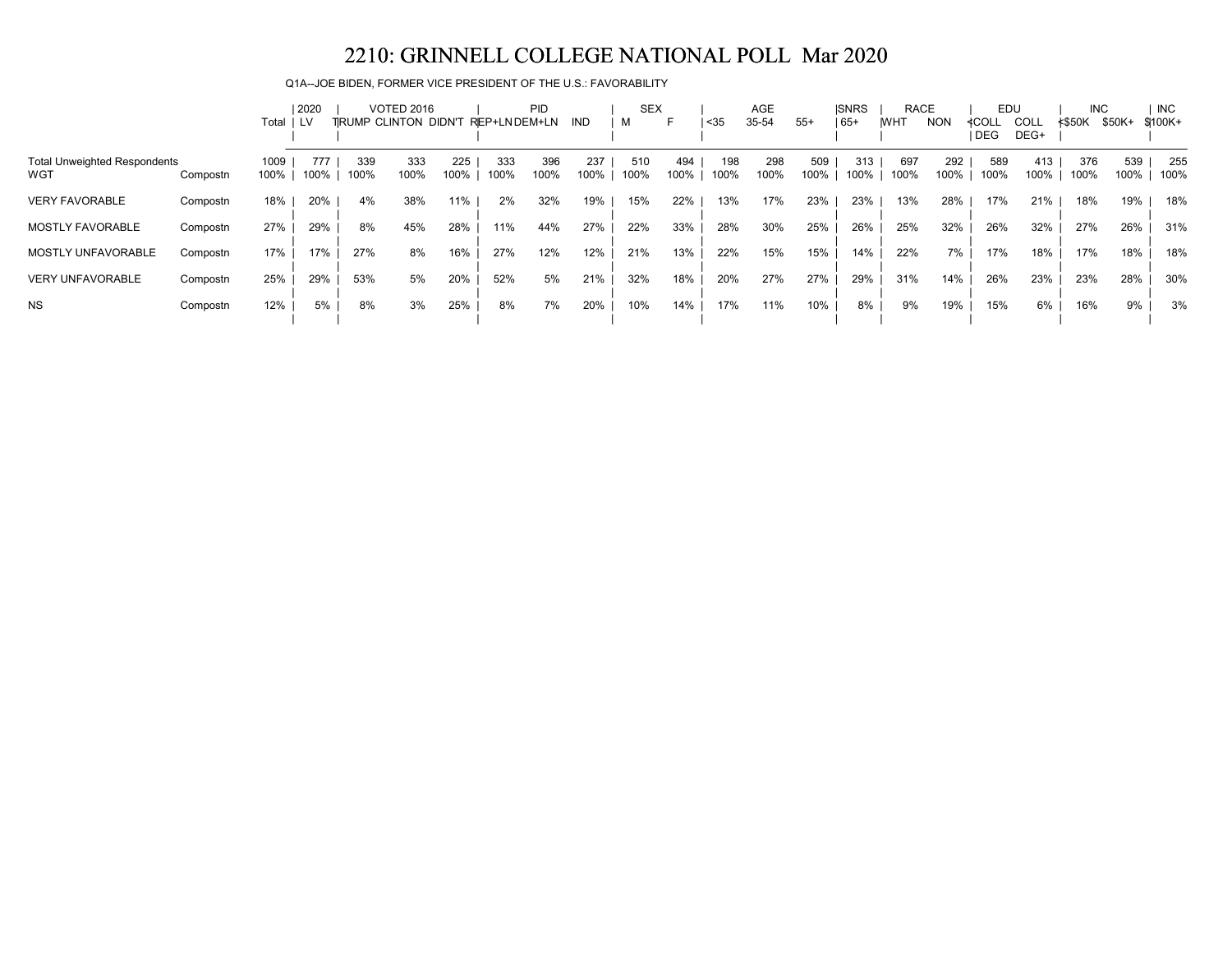Q1A--JOE BIDEN, FORMER VICE PRESIDENT OF THE U.S.: FAVORABILITY

|                                            |          | Total        | <b>CTY</b>  | <b>COMM</b><br><b>SUB</b> | <b>TWN</b>  | <b>RRL</b>  | <b>IPROT</b> | <b>REL</b><br><b>CATH</b> | <b>NONE</b> | <b>EVAN</b><br><b>GEL</b> | <b>NE</b>   | <b>REGN</b><br><b>MW</b> | <sub>SO</sub> | <b>WE</b>   | <b>SUB</b><br><b>WOMEN</b> |
|--------------------------------------------|----------|--------------|-------------|---------------------------|-------------|-------------|--------------|---------------------------|-------------|---------------------------|-------------|--------------------------|---------------|-------------|----------------------------|
| <b>Total Unweighted Respondents</b><br>WGT | Compostn | 1009<br>100% | 286<br>100% | 287<br>100%               | 198<br>100% | 232<br>100% | 455<br>100%  | 177<br>100%               | 184<br>100% | 302<br>100%               | 184<br>100% | 219<br>100%              | 360<br>100%   | 246<br>100% | 145<br>100%                |
| <b>VERY FAVORABLE</b>                      | Compostn | 18%          | 23%         | 16%                       | 14%         | 18%         | 12%          | 18%                       | 22%         | 16%                       | 19%         | 19%                      | 19%           | 17%         | 19%                        |
| <b>MOSTLY FAVORABLE</b>                    | Compostn | 27%          | 30%         | 36%                       | 22%         | 17%         | 26%          | 26%                       | 32%         | 23%                       | 29%         | 25%                      | 27%           | 28%         | 48%                        |
| <b>MOSTLY UNFAVORABLE</b>                  | Compostn | 17%          | 14%         | 17%                       | 23%         | 16%         | 20%          | 14%                       | 16%         | 18%                       | 20%         | 14%                      | 16%           | 18%         | 11%                        |
| <b>VERY UNFAVORABLE</b>                    | Compostn | 25%          | 16%         | 24%                       | 29%         | 35%         | 29%          | 30%                       | 18%         | 33%                       | 26%         | 29%                      | 26%           | 19%         | 16%                        |
| <b>NS</b>                                  | Compostn | 12%          | 16%         | 6%                        | 13%         | 14%         | 13%          | 13%                       | 12%         | 11%                       | 7%          | 13%                      | 12%           | 18%         | 7%                         |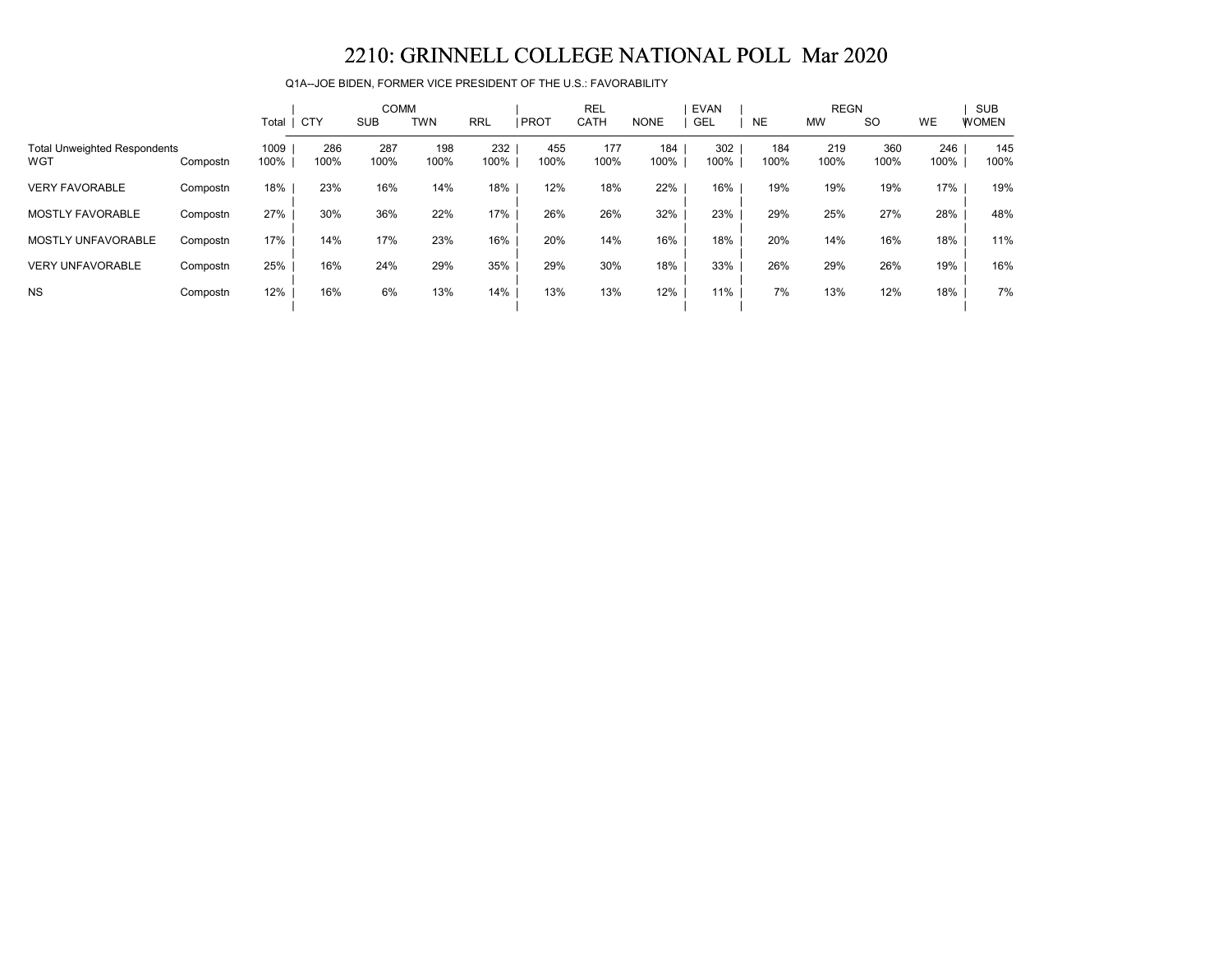Q1B--DONALD TRUMP, PRESIDENT OF THE U.S.: FAVORABILITY

|                                            |          |              | 2020        |             | <b>VOTED 2016</b>            |             |              | PID         |             | <b>SEX</b>  |             |             | AGE         |             | <b>ISNRS</b> | <b>RACE</b> |             | EDU                 |              | <b>INC</b>    |             | <b>INC</b>  |
|--------------------------------------------|----------|--------------|-------------|-------------|------------------------------|-------------|--------------|-------------|-------------|-------------|-------------|-------------|-------------|-------------|--------------|-------------|-------------|---------------------|--------------|---------------|-------------|-------------|
|                                            |          | Total        | LV.         |             | <b>TIRUMP CLINTON DIDN'T</b> |             | REP+LNDEM+LN |             | IND         |             | F           | $35$        | 35-54       | $55+$       | $65+$        | <b>WHT</b>  | <b>NON</b>  | ≮COLL<br><b>DEG</b> | COLL<br>DEG+ | <b>≮\$50K</b> | \$50K+      | \$100K+     |
| <b>Total Unweighted Respondents</b><br>WGT | Compostn | 1009<br>100% | 777<br>100% | 339<br>100% | 333<br>100%                  | 225<br>100% | 333<br>100%  | 396<br>100% | 237<br>100% | 510<br>100% | 494<br>100% | 198<br>100% | 298<br>100% | 509<br>100% | 313<br>100%  | 697<br>100% | 292<br>100% | 589<br>100%         | 413<br>100%  | 376<br>100%   | 539<br>100% | 255<br>100% |
| <b>VERY FAVORABLE</b>                      | Compostn | 25%          | 30%         | 63%         | 4%                           | 16%         | 59%          | 3%          | 17%         | 31%         | 20%         | 14%         | 28%         | 31%         | 36%          | 30%         | 17%         | 28%                 | 19%          | 24%           | 27%         | 26%         |
| <b>MOSTLY FAVORABLE</b>                    | Compostn | 18%          | 15%         | 30%         | 6%                           | 20%         | 31%          | 4%          | 21%         | 22%         | 14%         | 17%         | 18%         | 19%         | 16%          | 21%         | 12%         | 19%                 | 16%          | 18%           | 18%         | 17%         |
| MOSTLY UNFAVORABLE                         | Compostn | 12%          | 10%         | 2%          | 15%                          | 18%         | 4%           | 17%         | 13%         | 10%         | 14%         | 18%         | 9%          | 10%         | 9%           | 10%         | 15%         | 12%                 | 11%          | 12%           | 11%         | 10%         |
| <b>VERY UNFAVORABLE</b>                    | Compostn | 39%          | 43%         | 4%          | 73%                          | 35%         | 4%           | 72%         | 38%         | 32%         | 46%         | 41%         | 41%         | 35%         | 36%          | 35%         | 48%         | 34%                 | 51%          | 36%           | 42%         | 44%         |
| <b>NS</b>                                  | Compostn | 6%           | 3%          | $1\%$       | 2%                           | 11%         | 2%           | 4%          | 11%.        | 5%          | 6%          | 10%         | 4%          | 4%          | 3%           | 4%          | 8%          | 7%                  | 3%           | 9%            | 2%          | 2%          |
|                                            |          |              |             |             |                              |             |              |             |             |             |             |             |             |             |              |             |             |                     |              |               |             |             |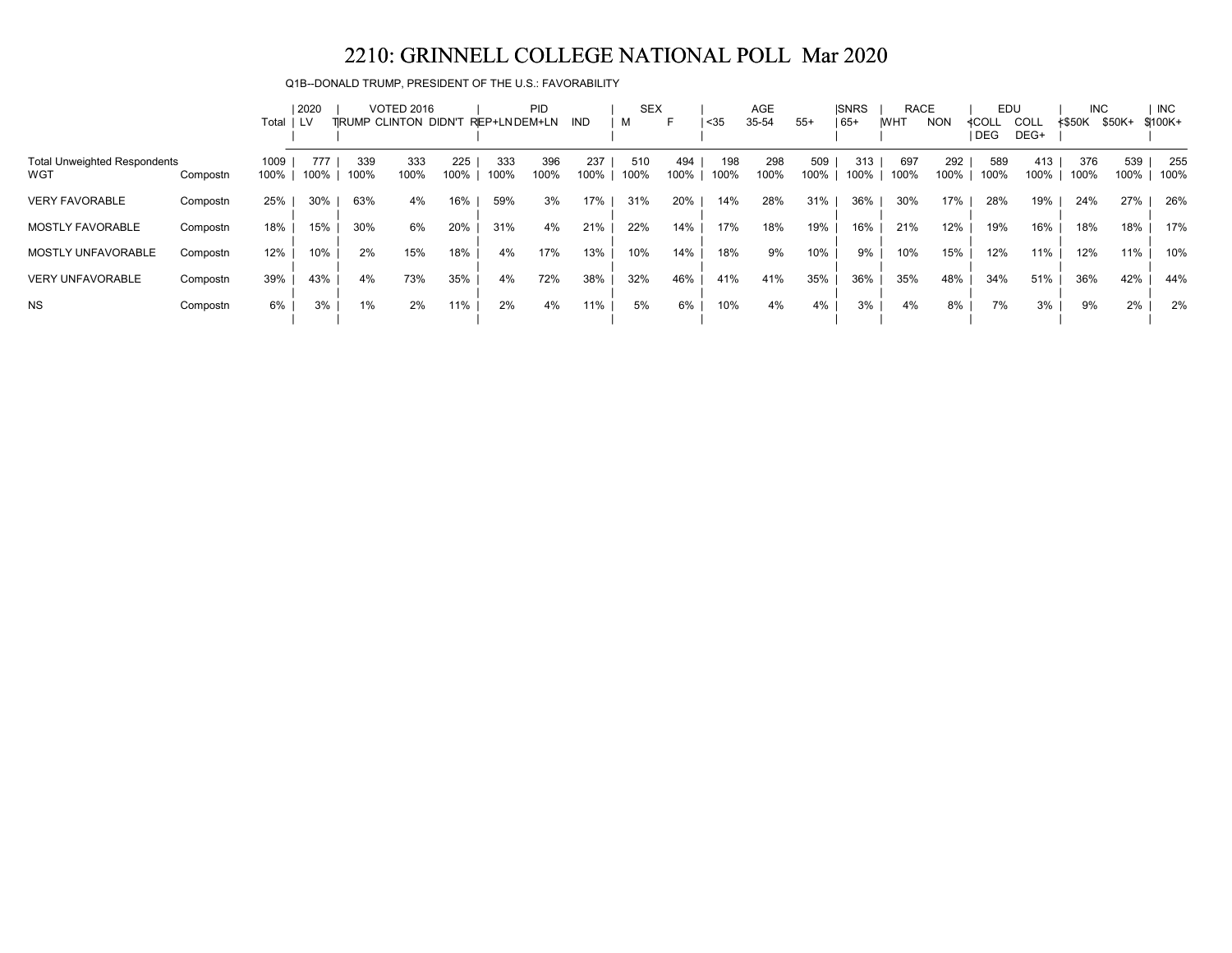Q1B--DONALD TRUMP, PRESIDENT OF THE U.S.: FAVORABILITY

|                                            |          | Total   CTY  |             | <b>COMM</b><br><b>SUB</b> | <b>TWN</b>  | <b>RRL</b>  | <b>PROT</b> | <b>REL</b><br>CATH | <b>NONE</b> | <b>EVAN</b><br>GEL | <b>NE</b>   | <b>REGN</b><br><b>MW</b> | <b>SO</b>   | WE          | <b>SUB</b><br><b>WOMEN</b> |
|--------------------------------------------|----------|--------------|-------------|---------------------------|-------------|-------------|-------------|--------------------|-------------|--------------------|-------------|--------------------------|-------------|-------------|----------------------------|
| <b>Total Unweighted Respondents</b><br>WGT | Compostn | 1009<br>100% | 286<br>100% | 287<br>100%               | 198<br>100% | 232<br>100% | 455<br>100% | 177<br>100%        | 184<br>100% | 302<br>100%        | 184<br>100% | 219<br>100%              | 360<br>100% | 246<br>100% | 145<br>100%                |
| <b>VERY FAVORABLE</b>                      | Compostn | 25%          | 19%         | 21%                       | 25%         | 40%         | 31%         | 30%                | 12%         | 35%                | 23%         | 24%                      | 29%         | 23%         | 12%                        |
| <b>MOSTLY FAVORABLE</b>                    | Compostn | 18%          | 17%         | 17%                       | 21%         | 18%         | 23%         | 18%                | 12%         | 21%                | 17%         | 24%                      | 16%         | 16%         | 12%                        |
| <b>MOSTLY UNFAVORABLE</b>                  | Compostn | 12%          | 14%         | 14%                       | 11%         | 9%          | 12%         | 11%                | 9%          | 11%                | 11%         | 11%                      | 12%         | 14%         | 18%                        |
| <b>VERY UNFAVORABLE</b>                    | Compostn | 39%          | 46%         | 46%                       | 34%         | 26%         | 28%         | 37%                | 63%         | 28%                | 46%         | 35%                      | 37%         | 40%         | 57%                        |
| <b>NS</b>                                  | Compostn | 6%           | 5%          | 2%                        | 10%         | 8%          | 6%          | 4%                 | 5%          | 4%                 | 3%          | 7%                       | 6%          | 7%          | 1%                         |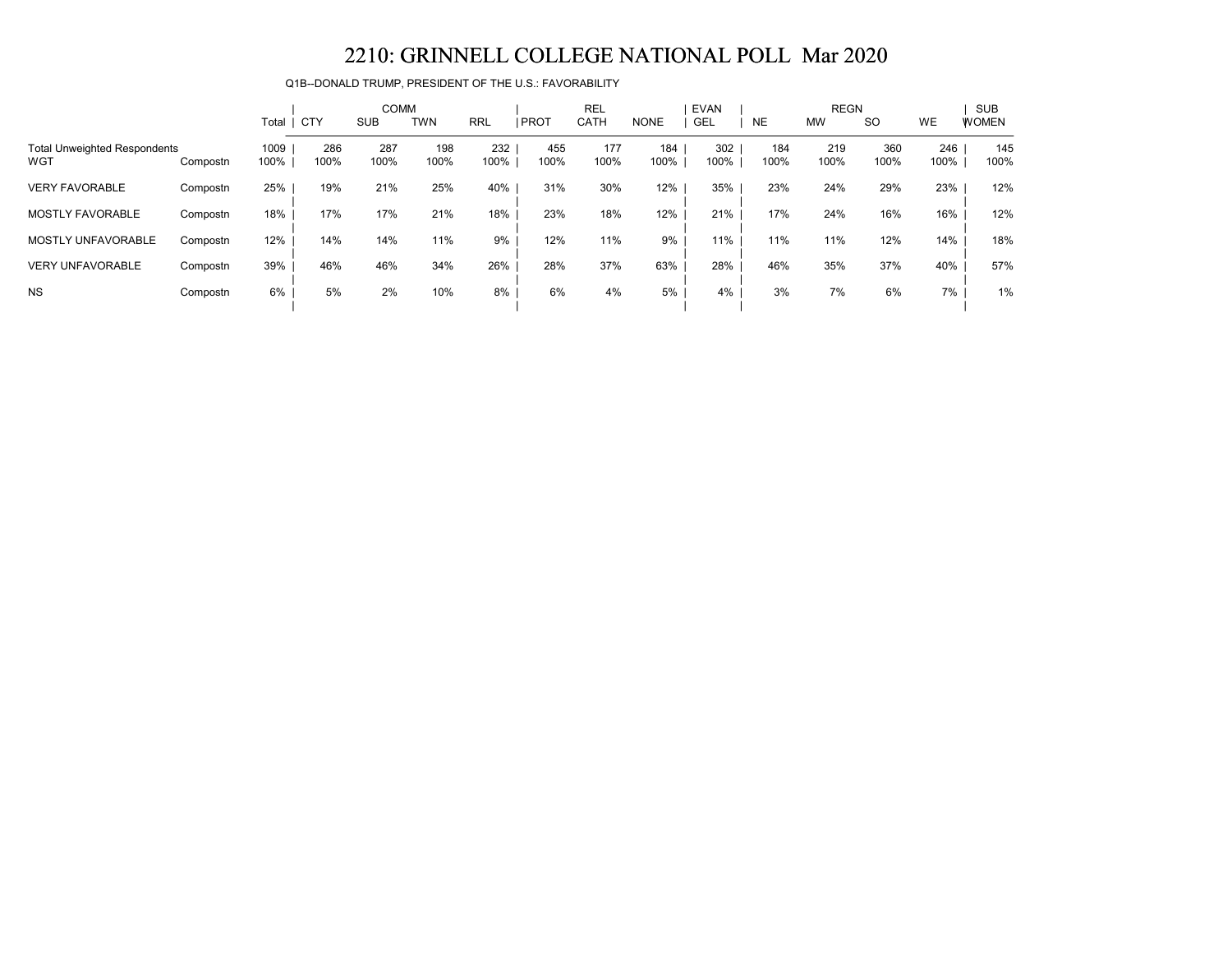Q1C--BERNIE SANDERS, U.S. SENATOR FROM VERMONT: FAVORABILITY

|                                     |          |       | 2020 |      | <b>VOTED 2016</b>    |      |              | PID  |      | <b>SEX</b> |      |      | <b>AGE</b> |       | <b>ISNRS</b> | <b>RACE</b> |            | EDU        |      | <b>INC</b> |        | <b>INC</b> |
|-------------------------------------|----------|-------|------|------|----------------------|------|--------------|------|------|------------|------|------|------------|-------|--------------|-------------|------------|------------|------|------------|--------|------------|
|                                     |          | Total | LV   |      | TRUMP CLINTON DIDN'T |      | REP+LNDEM+LN |      | IND  | M          | ►    | $35$ | 35-54      | $55+$ | 65+          | <b>WHT</b>  | <b>NON</b> | ≮COLL      | COLL | ≮\$50K     | \$50K+ | $$100K+$   |
|                                     |          |       |      |      |                      |      |              |      |      |            |      |      |            |       |              |             |            | <b>DEG</b> | DEG+ |            |        |            |
| <b>Total Unweighted Respondents</b> |          | 1009  | 777  | 339  | 333                  | 225  | 333          | 396  | 237  | 510        | 494  | 198  | 298        | 509   | 313          | 697         | 292        | 589        | 413  | 376        | 539    | 255        |
| WGT                                 | Compostn | 100%  | 100% | 100% | 100%                 | 100% | 100%         | 100% | 100% | 100%       | 100% | 100% | 100%       | 100%  | 100%         | 100%        | 100%       | 100%       | 100% | 100%       | 100%   | 100%       |
| <b>VERY FAVORABLE</b>               | Compostn | 14%   | 15%  | 1%   | 21%                  | 15%  | 2%           | 24%  | 14%  | 12%        | 15%  | 23%  | 10%        | 10%   | 11%          | 11%         | 18%        | 13%        | 15%  | 16%        | 14%    | 12%        |
|                                     |          |       |      |      |                      |      |              |      |      |            |      |      |            |       |              |             |            |            |      |            |        |            |
| <b>MOSTLY FAVORABLE</b>             | Compostn | 28%   | 29%  | 7%   | 46%                  | 32%  | 10%          | 44%  | 28%  | 25%        | 32%  | 33%  | 29%        | 24%   | 26%          | 25%         | 35%        | 27%        | 32%  | 30%        | 27%    | 28%        |
| MOSTLY UNFAVORABLE                  | Compostn | 16%   | 15%  | 20%  | 14%                  | 14%  | 18%          | 14%  | 16%  | 18%        | 13%  | 12%  | 15%        | 19%   | 18%          | 18%         | 11%        | 14%        | 18%  | 13%        | 17%    | 21%        |
| <b>VERY UNFAVORABLE</b>             | Compostn | 28%   | 32%  | 63%  | 8%                   | 16%  | 61%          | 5%   | 22%  | 33%        | 23%  | 16%  | 32%        | 33%   | 33%          | 34%         | 17%        | 28%        | 28%  | 22%        | 34%    | 34%        |
|                                     |          |       |      |      |                      |      |              |      |      |            |      |      |            |       |              |             |            |            |      |            |        |            |
| <b>NS</b>                           | Compostn | 15%   | 8%   | 8%   | 12%                  | 23%  | 9%           | 13%  | 20%  | 13%        | 16%  | 16%  | 14%        | 14%   | 13%          | 13%         | 18%        | 18%        | 6%   | 19%        | 8%     | 4%         |
|                                     |          |       |      |      |                      |      |              |      |      |            |      |      |            |       |              |             |            |            |      |            |        |            |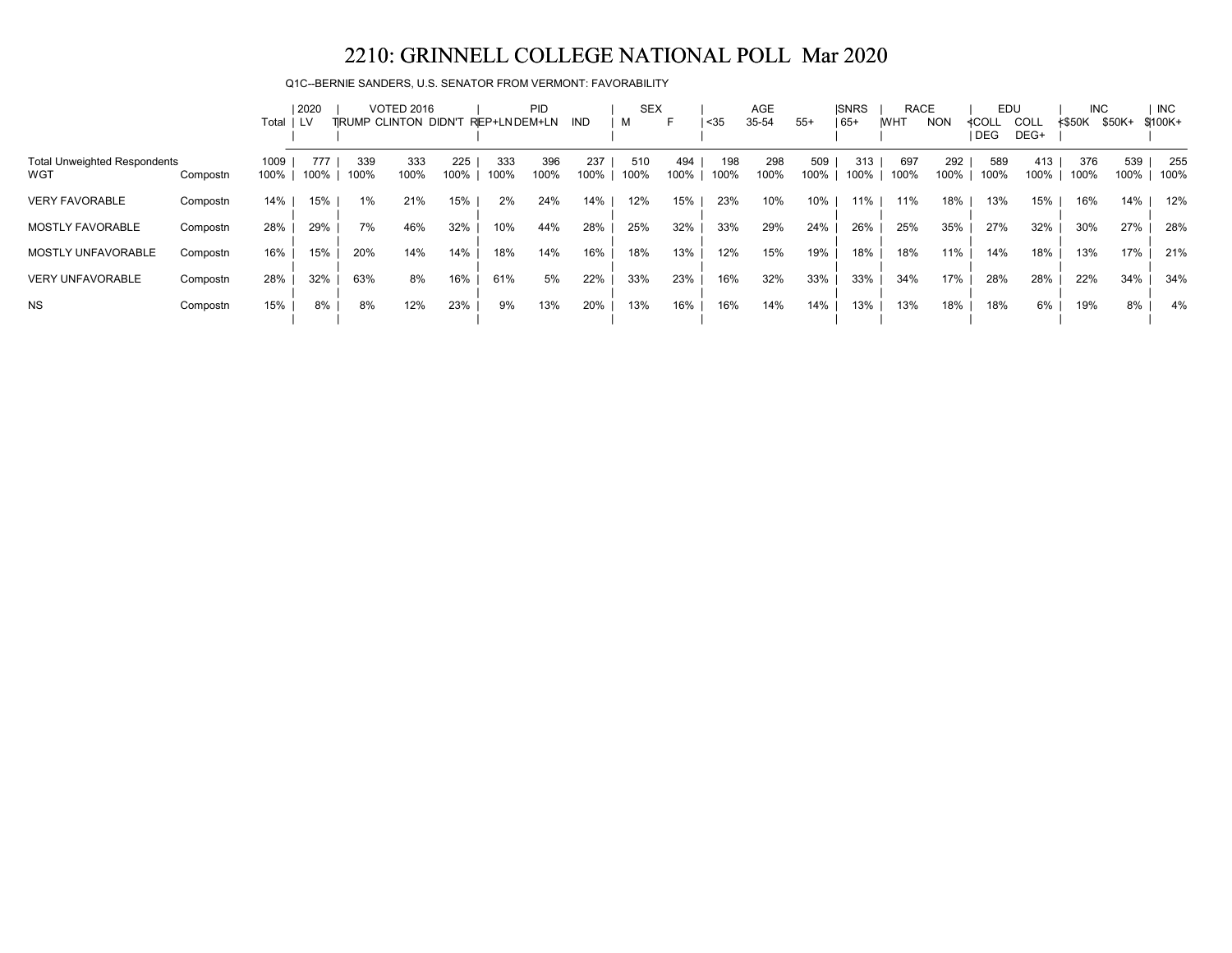Q1C--BERNIE SANDERS, U.S. SENATOR FROM VERMONT: FAVORABILITY

|                                            |          | Total        | <b>CTY</b>  | <b>COMM</b><br><b>SUB</b> | <b>TWN</b>  | <b>RRL</b>  | <b>PROT</b> | <b>REL</b><br><b>CATH</b> | <b>NONE</b> | <b>EVAN</b><br>GEL | <b>NE</b>   | <b>REGN</b><br><b>MW</b> | <b>SO</b>   | WE          | <b>SUB</b><br><b>WOMEN</b> |
|--------------------------------------------|----------|--------------|-------------|---------------------------|-------------|-------------|-------------|---------------------------|-------------|--------------------|-------------|--------------------------|-------------|-------------|----------------------------|
| <b>Total Unweighted Respondents</b><br>WGT | Compostn | 1009<br>100% | 286<br>100% | 287<br>100%               | 198<br>100% | 232<br>100% | 455<br>100% | 177<br>100%               | 184<br>100% | 302<br>100%        | 184<br>100% | 219<br>100%              | 360<br>100% | 246<br>100% | 145<br>100%                |
| <b>VERY FAVORABLE</b>                      | Compostn | 14%          | 13%         | 14%                       | 16%         | 12%         | 8%          | 9%                        | 24%         | 7%                 | 15%         | 14%                      | 11%         | 16%         | 14%                        |
| <b>MOSTLY FAVORABLE</b>                    | Compostn | 28%          | 39%         | 33%                       | 19%         | 16%         | 25%         | 26%                       | 39%         | 21%                | 35%         | 25%                      | 24%         | 31%         | 40%                        |
| <b>MOSTLY UNFAVORABLE</b>                  | Compostn | 16%          | 13%         | 18%                       | 15%         | 16%         | 18%         | 17%                       | 9%          | 17%                | 20%         | 11%                      | 18%         | 13%         | 15%                        |
| <b>VERY UNFAVORABLE</b>                    | Compostn | 28%          | 20%         | 25%                       | 31%         | 41%         | 35%         | 31%                       | 15%         | 41%                | 23%         | 32%                      | 32%         | 22%         | 17%                        |
| <b>NS</b>                                  | Compostn | 15%          | 16%         | 10%                       | 19%         | 15%         | 14%         | 17%                       | 13%         | 15%                | 6%          | 18%                      | 15%         | 18%         | 15%                        |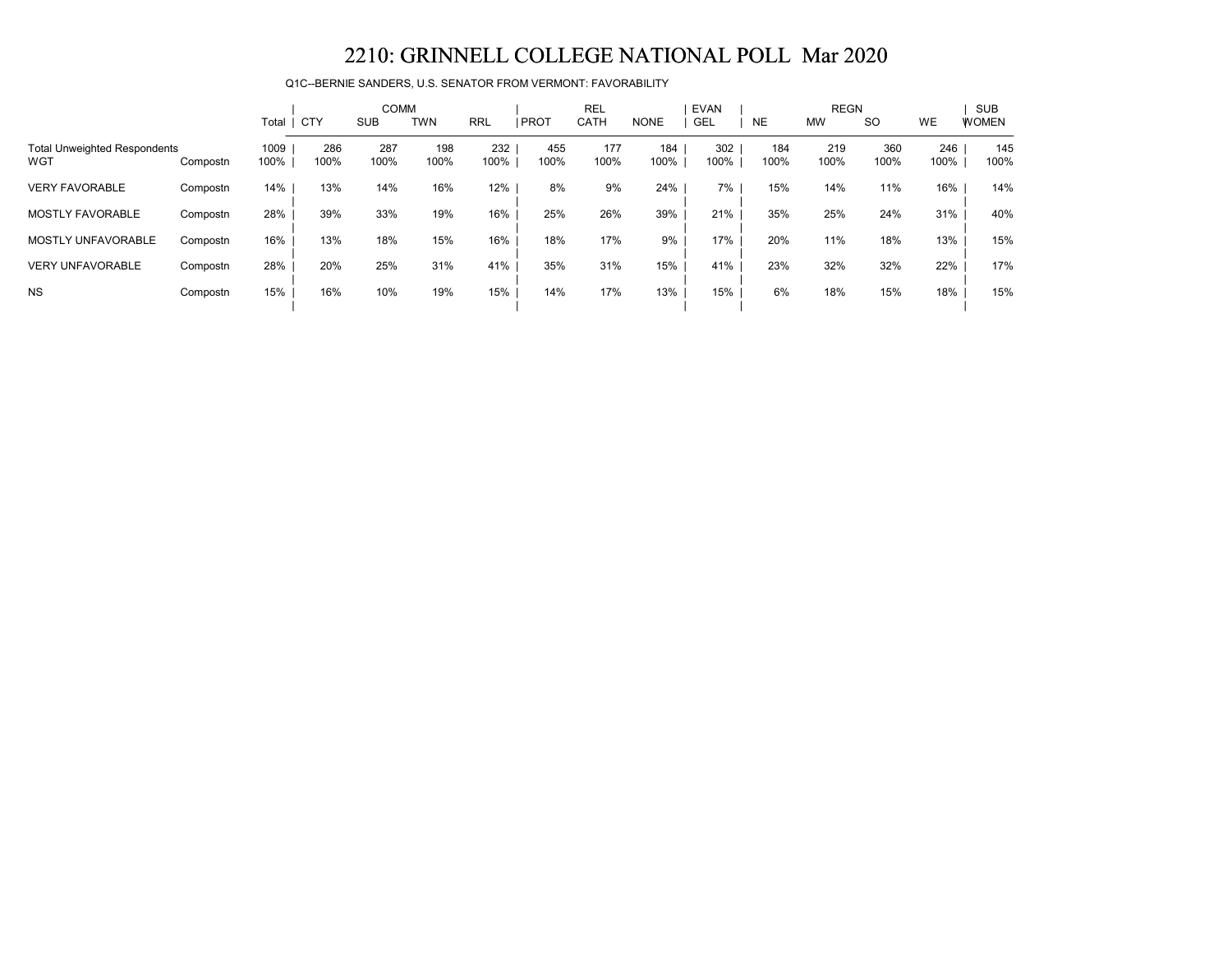Q2A--AS PRESIDENT: DO YOU APPROVE OR DISAPPROVE OF THE JOB DONALD TRUMP IS DOING:

|                                            |          | Total        | 2020        |             | <b>VOTED 2016</b><br>TRUMP CLINTON DIDN'T |             | REP+LNDEM+LN | <b>PID</b>  | IND         | <b>SEX</b><br>м |             | $35$        | AGE<br>35-54 | $55+$       | <b>ISNRS</b><br>  65+ | <b>RACE</b><br><b>IWHT</b> | <b>NON</b>  | EDU<br>≮COL∟<br><b>DEG</b> | COLL<br>DEG+ | <b>INC</b><br><b>≮\$50K</b> | \$50K+      | INC.<br>\$100K+ |
|--------------------------------------------|----------|--------------|-------------|-------------|-------------------------------------------|-------------|--------------|-------------|-------------|-----------------|-------------|-------------|--------------|-------------|-----------------------|----------------------------|-------------|----------------------------|--------------|-----------------------------|-------------|-----------------|
| <b>Total Unweighted Respondents</b><br>WGT | Compostn | 1009<br>100% | 777<br>100% | 339<br>100% | 333<br>100%                               | 225<br>100% | 333<br>100%  | 396<br>100% | 237<br>100% | 510<br>100%     | 494<br>100% | 198<br>100% | 298<br>100%  | 509<br>100% | 313<br>100%           | 697<br>100%                | 292<br>100% | 589<br>100%                | 413<br>100%  | 376<br>100%                 | 539<br>100% | 255<br>100%     |
| APPROVE                                    | Compostn | 48%          | 48%         | 94%         | 14%                                       | 46%         | 91%          | 15%         | 43%         | 55%             | 41%         | 40%         | 48%          | 54%         | 56%                   | 54%                        | 36%         | 53%                        | 36%          | 49%                         | 47%         | 44%             |
| <b>DISAPPROVE</b>                          | Compostn | 45%          | 48%         | 5%          | 82%                                       | 42%         | 7%           | 79%         | 46%         | 37%             | 53%         | 50%         | 45%          | 42%         | 40%                   | 40%                        | 55%         | 40%                        | 59%          | 44%                         | 48%         | 52%             |
| <b>NS</b>                                  | Compostn | 7%           | 4%          | 1%          | 4%                                        | 12%         | 3%           | 6%          | 11%         | 7%              | 6%          | 10%         | 7%           | 4%          | 4%                    | 6%                         | 8%          | 7%                         | 5%           | 8%                          | 5%          | 4%              |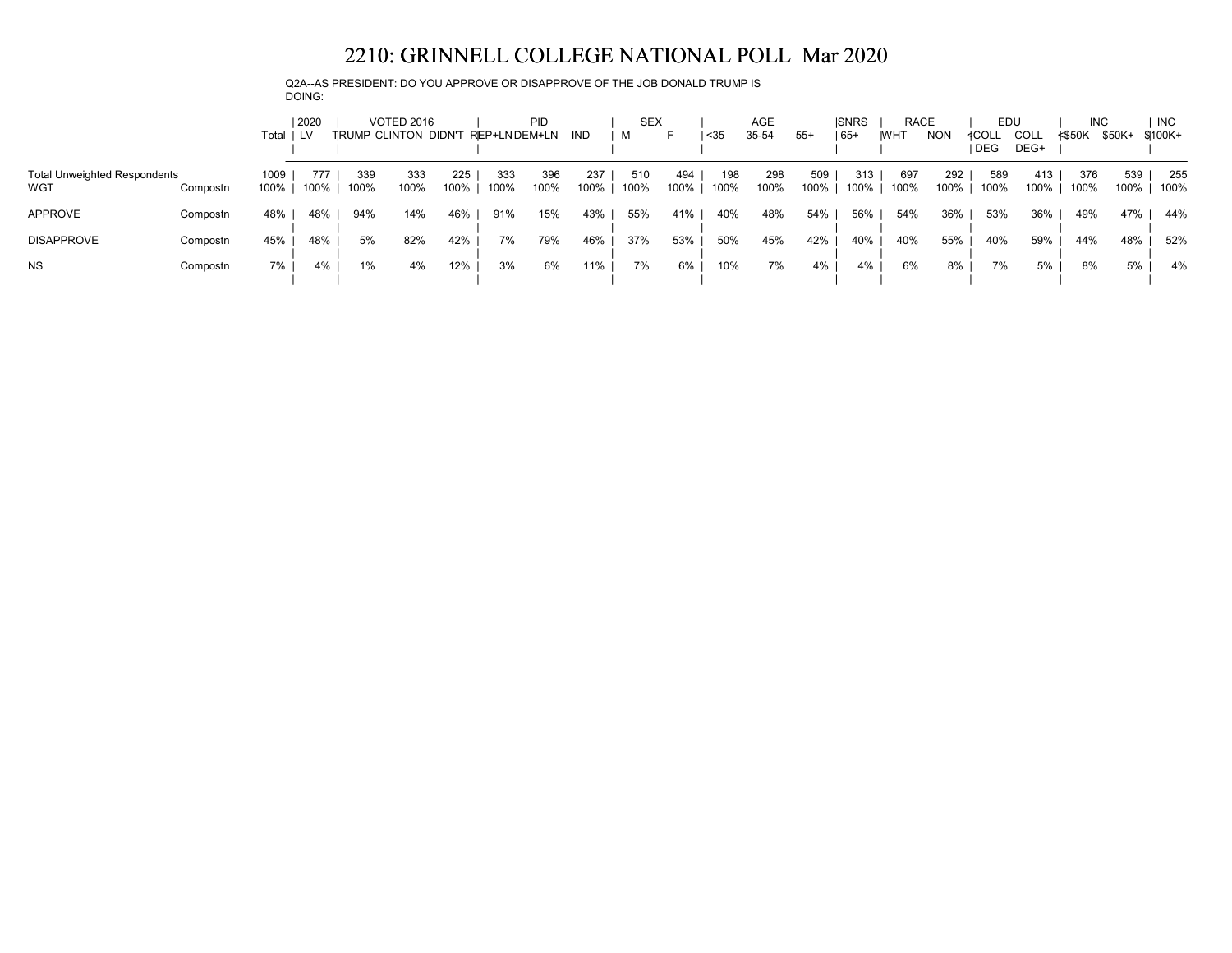Q2A--AS PRESIDENT: DO YOU APPROVE OR DISAPPROVE OF THE JOB DONALD TRUMP IS DOING:

|                                            |          | Total        | <b>CTY</b>  | <b>COMM</b><br><b>SUB</b> | <b>TWN</b>  | <b>RRL</b>  | <b>PROT</b> | <b>REL</b><br>CATH | <b>NONE</b> | <b>EVAN</b><br>GEL | <b>NE</b>   | <b>REGN</b><br><b>MW</b> | <b>SO</b>   | WE          | <b>SUB</b><br><b>WOMEN</b> |
|--------------------------------------------|----------|--------------|-------------|---------------------------|-------------|-------------|-------------|--------------------|-------------|--------------------|-------------|--------------------------|-------------|-------------|----------------------------|
| <b>Total Unweighted Respondents</b><br>WGT | Compostn | 1009<br>100% | 286<br>100% | 287<br>100%               | 198<br>100% | 232<br>100% | 455<br>100% | 177<br>100%        | 184<br>100% | 302<br>100%        | 184<br>100% | 219<br>100%              | 360<br>100% | 246<br>100% | 145<br>100%                |
| <b>APPROVE</b>                             | Compostn | 48%          | 41%         | 42%                       | 53%         | 61%         | 59%         | 58%                | 24%         | 62%                | 41%         | 51%                      | 52%         | 45%         | 29%                        |
| <b>DISAPPROVE</b>                          | Compostn | 45%          | 51%         | 54%                       | 38%         | 33%         | 36%         | 38%                | 68%         | 33%                | 55%         | 38%                      | 42%         | 48%         | 67%                        |
| <b>NS</b>                                  | Compostn | 7%           | 8%          | 4%                        | 9%          | 6%          | 5%          | 4%                 | 8%          | 5%                 | 4%          | 11%                      | 5%          | 6%          | 4%                         |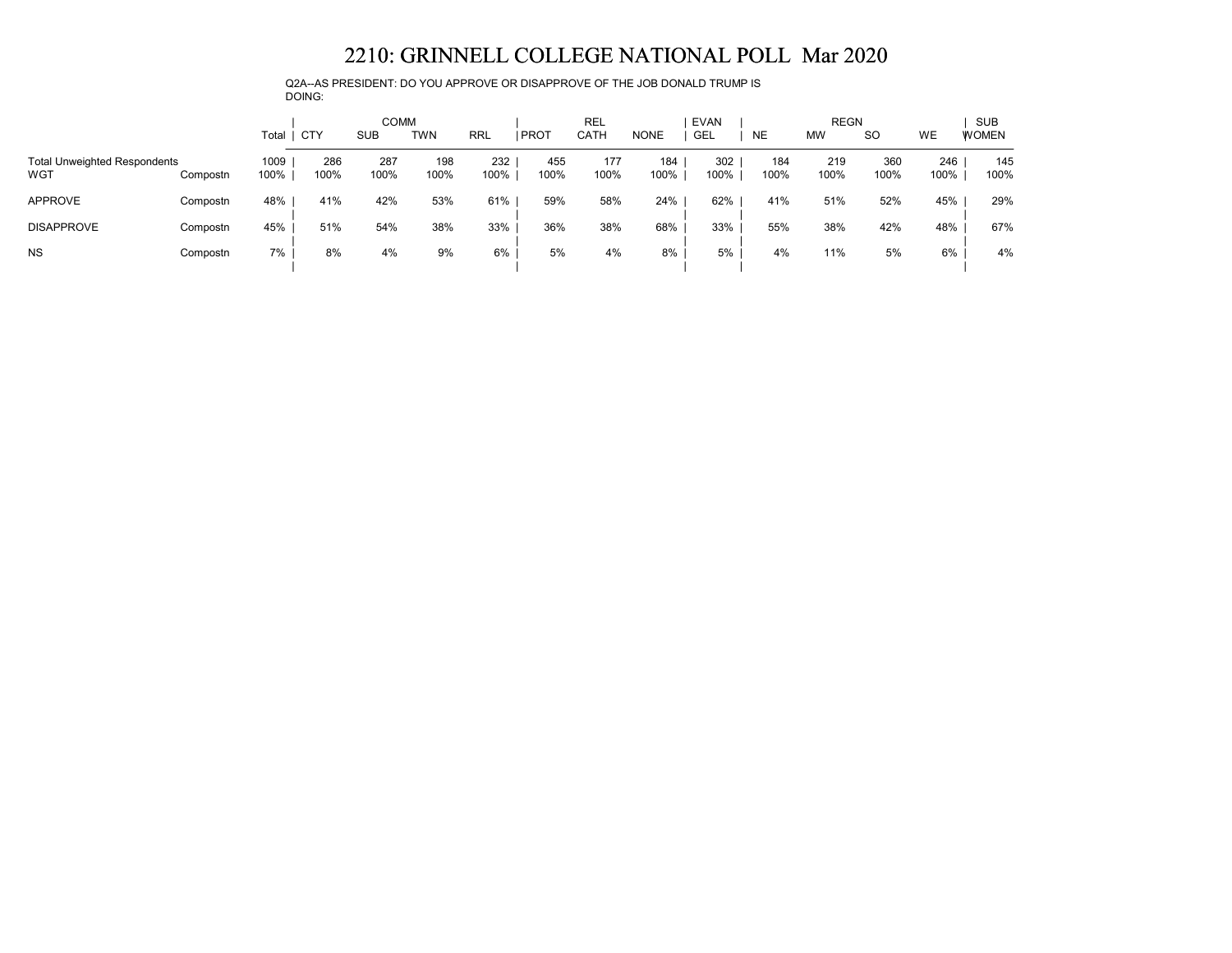Q2B--WITH THE ECONOMY: DO YOU APPROVE OR DISAPPROVE OF THE JOB DONALD TRUMP IS DOING:

|                                            |          | Total   LV   | 2020        |             | <b>VOTED 2016</b><br>TRUMP CLINTON DIDN'T |             | <b>PID</b><br>REP+LNDEM+LN |             | IND         | <b>SEX</b><br>м |             | $35$        | AGE<br>35-54 | $55+$       | <b>ISNRS</b><br>$165+$ | <b>RACE</b><br><b>IWHT</b> | <b>NON</b>  | EDU<br>≮COLL<br><b>DEG</b> | <b>COLL</b><br>DEG+ | <b>INC</b><br><b>≮\$50K</b> | \$50K+      | <b>INC</b><br>\$100K+ |
|--------------------------------------------|----------|--------------|-------------|-------------|-------------------------------------------|-------------|----------------------------|-------------|-------------|-----------------|-------------|-------------|--------------|-------------|------------------------|----------------------------|-------------|----------------------------|---------------------|-----------------------------|-------------|-----------------------|
| <b>Total Unweighted Respondents</b><br>WGT | Compostn | 1009<br>100% | 777<br>100% | 339<br>100% | 333<br>100%                               | 225<br>100% | 333<br>100%                | 396<br>100% | 237<br>100% | 510<br>100%     | 494<br>100% | 198<br>100% | 298<br>100%  | 509<br>100% | 313<br>100%            | 697<br>100%                | 292<br>100% | 589<br>100%                | 413<br>100%         | 376<br>100%                 | 539<br>100% | 255<br>100%           |
| <b>APPROVE</b>                             | Compostn | 54%          | 55%         | 94%         | 24%                                       | 50%         | 92%                        | 25%         | 50%         | 61%             | 47%         | 47%         | 56%          | 58%         | 59%                    | 60%                        | 43%         | 57%                        | 45%                 | 52%                         | 57%         | 55%                   |
| <b>DISAPPROVE</b>                          | Compostn | 36%          | 39%         | 3%          | 69%                                       | 30%         | 7%                         | 64%         | 35%         | 30%             | 42%         | 35%         | 36%          | 36%         | 35%                    | 31%                        | 45%         | 31%                        | 48%                 | 36%                         | 37%         | 39%                   |
| <b>NS</b>                                  | Compostn | 10%          | 6%          | 3%          | 7%                                        | 20%         | 2%                         | 11%         | 16%         | 10%             | 11%         | 18%         | 8%           | 6%          | 6%                     | 9%                         | 13%         | 12%                        | 7%                  | 12%                         | 7%          | 6%                    |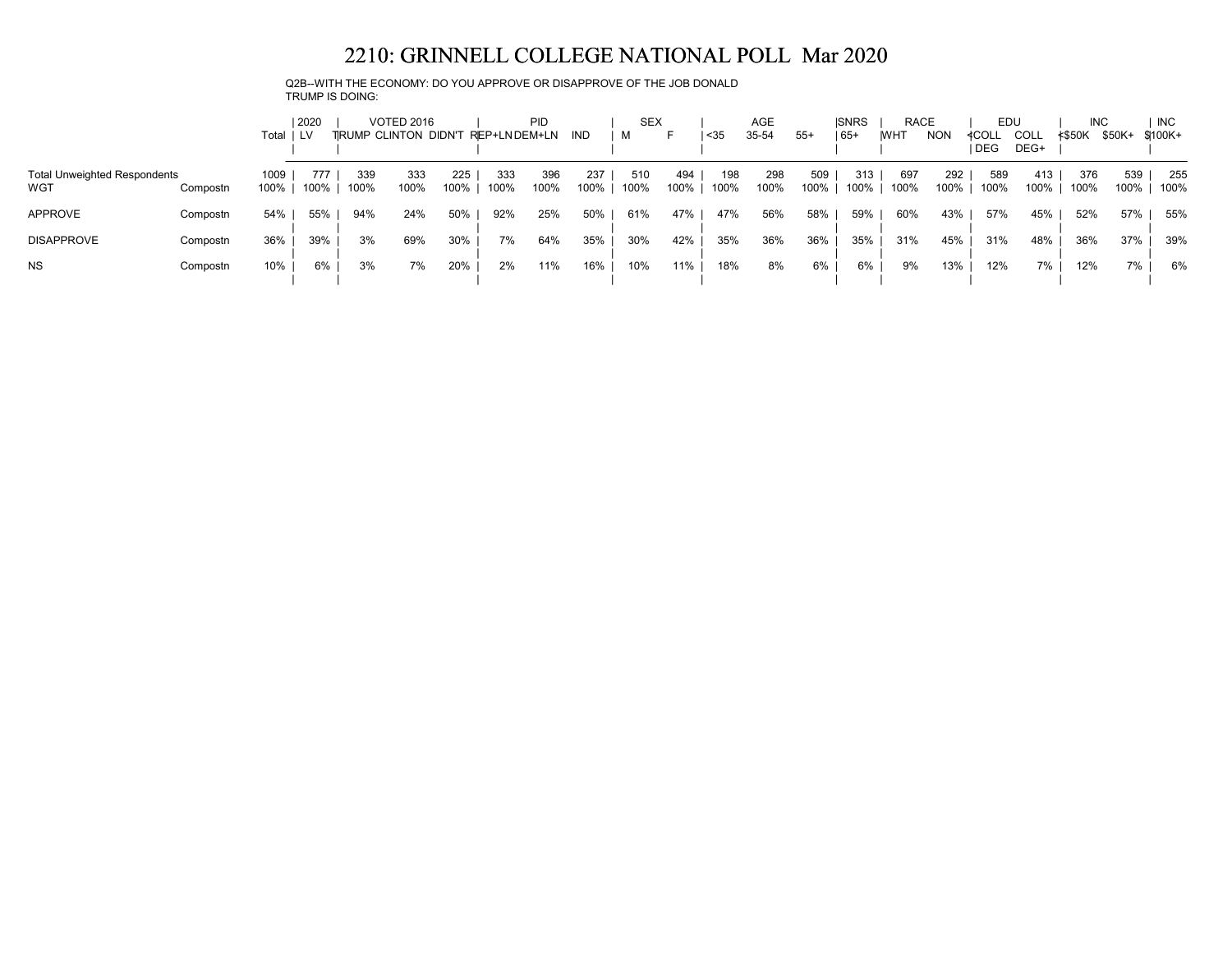Q2B--WITH THE ECONOMY: DO YOU APPROVE OR DISAPPROVE OF THE JOB DONALD TRUMP IS DOING:

|                                            |          | Total        | . CTY       | <b>COMM</b><br>SUB | <b>TWN</b>  | RRL         | <b>PROT</b> | <b>REL</b><br>CATH | <b>NONE</b> | <b>EVAN</b><br><b>GEL</b> | <b>NE</b>   | <b>REGN</b><br><b>MW</b> | <b>SO</b>   | WE          | <b>SUB</b><br><b>WOMEN</b> |
|--------------------------------------------|----------|--------------|-------------|--------------------|-------------|-------------|-------------|--------------------|-------------|---------------------------|-------------|--------------------------|-------------|-------------|----------------------------|
| <b>Total Unweighted Respondents</b><br>WGT | Compostn | 1009<br>100% | 286<br>100% | 287<br>100%        | 198<br>100% | 232<br>100% | 455<br>100% | 177<br>100%        | 184<br>100% | 302<br>100%               | 184<br>100% | 219<br>100%              | 360<br>100% | 246<br>100% | 145<br>100%                |
| <b>APPROVE</b>                             | Compostn | 54%          | 48%         | 49%                | 58%         | 65%         | 61%         | 63%                | 37%         | 64%                       | 46%         | 56%                      | 58%         | 53%         | 37%                        |
| <b>DISAPPROVE</b>                          | Compostn | 36%          | 41%         | 40%                | 31%         | 28%         | 30%         | 23%                | 53%         | 29%                       | 47%         | 31%                      | 30%         | 40%         | 49%                        |
| <b>NS</b>                                  | Compostn | 10%          | 11%         | 11%                | 11%         | 7%          | 8%          | 14%                | 10%         | 7%                        | 7%          | 13%                      | 13%         | 7%          | 13%                        |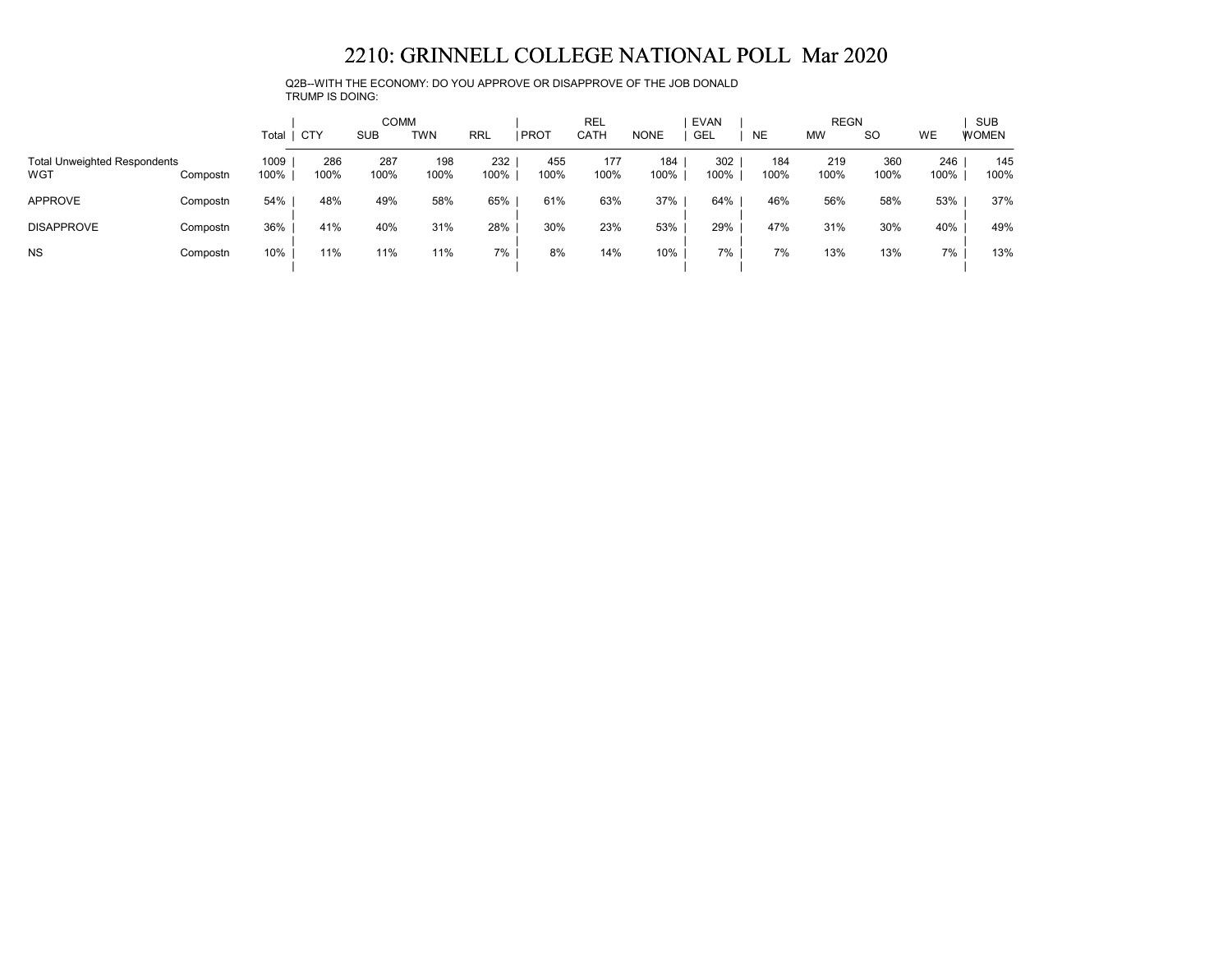Q2C--WITH IMMIGRATION: DO YOU APPROVE OR DISAPPROVE OF THE JOB DONALD TRUMP IS DOING:

|                                            |          | Total   LV   | 2020        |             | <b>VOTED 2016</b><br>TRUMP CLINTON DIDN'T |             | <b>PID</b><br>REP+LNDEM+LN | IND         | <b>SEX</b><br>м | ⊢.          | $35$        | AGE<br>35-54 | $55+$       | <b>ISNRS</b><br>$165+$ | <b>RACE</b><br><b>IWHT</b> | <b>NON</b>  | EDU<br>≮COLL<br><b>DEG</b> | <b>COLL</b><br>DEG+ | <b>INC</b><br><b>≮\$50K</b> | \$50K+      | <b>INC</b><br>\$100K+ |
|--------------------------------------------|----------|--------------|-------------|-------------|-------------------------------------------|-------------|----------------------------|-------------|-----------------|-------------|-------------|--------------|-------------|------------------------|----------------------------|-------------|----------------------------|---------------------|-----------------------------|-------------|-----------------------|
| <b>Total Unweighted Respondents</b><br>WGT | Compostn | 1009<br>100% | 777<br>100% | 339<br>100% | 333<br>100%                               | 225<br>100% | 333<br>396<br>100%<br>100% | 237<br>100% | 510<br>100%     | 494<br>100% | 198<br>100% | 298<br>100%  | 509<br>100% | 313<br>100%            | 697<br>100%                | 292<br>100% | 589<br>100%                | 413<br>100%         | 376<br>100%                 | 539<br>100% | 255<br>100%           |
| <b>APPROVE</b>                             | Compostn | 41%          | 42%         | 84%         | 10%                                       | 36%         | 81%                        | 9%<br>37%   | 51%             | 31%         | 28%         | 42%          | 49%         | 50%                    | 46%                        | 29%         | 44%                        | 32%                 | 39%                         | 43%         | 42%                   |
| <b>DISAPPROVE</b>                          | Compostn | 51%          | 52%         | 11%         | 85%                                       | 52%         | 85%<br>13%                 | 50%         | 42%             | 60%         | 63%         | 48%          | 45%         | 43%                    | 46%                        | 62%         | 47%                        | 61%                 | 52%                         | 51%         | 54%                   |
| <b>NS</b>                                  | Compostn | 8%           | 6%          | 5%          | 5%                                        | 12%         | 6%                         | 13%<br>6%   | 8%              | 9%          | 9%          | 10%          | 6%          | 6%                     | 8%                         | 9%          | 9%                         | 7%                  | 9%                          | 6%          | 4%                    |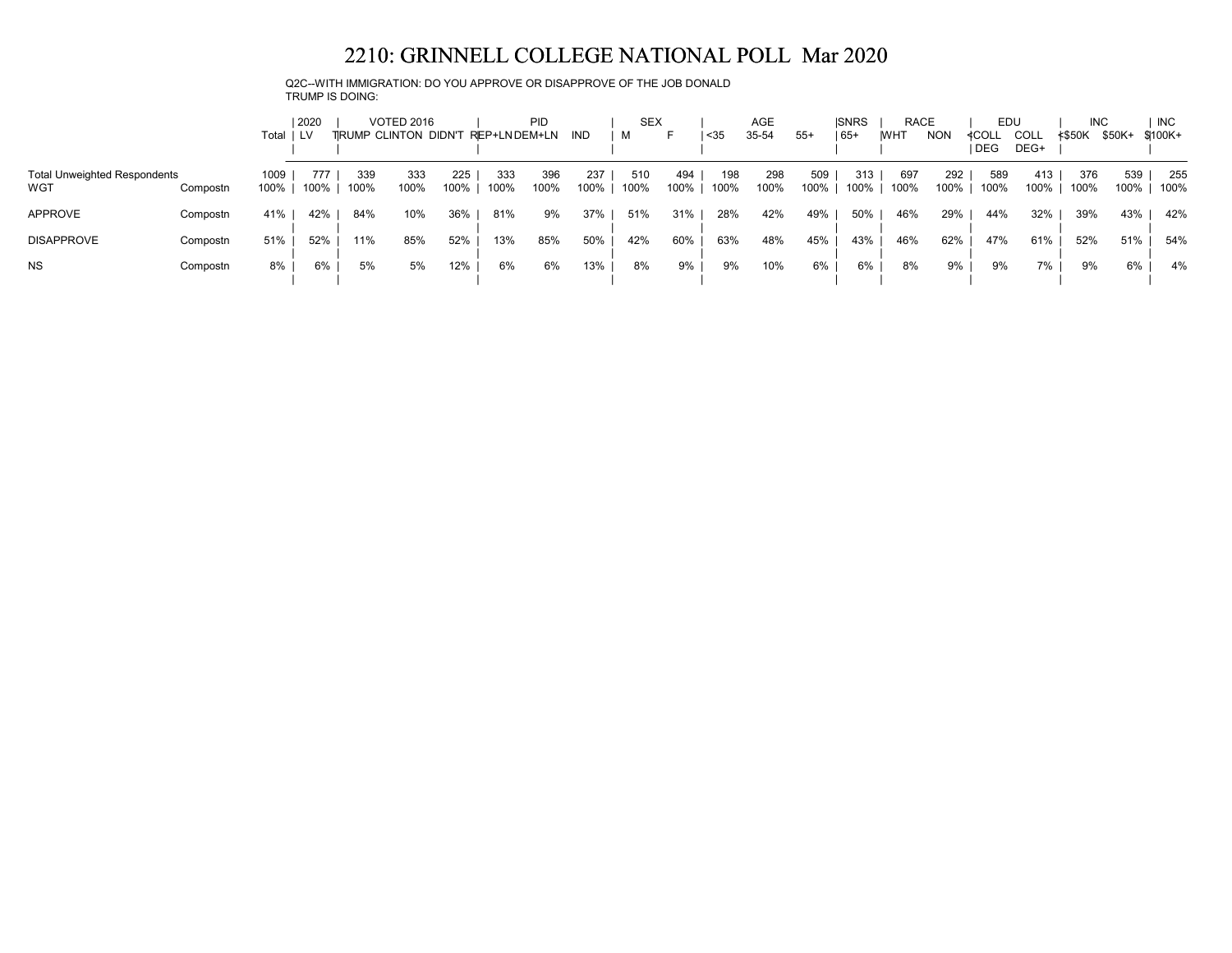Q2C--WITH IMMIGRATION: DO YOU APPROVE OR DISAPPROVE OF THE JOB DONALD TRUMP IS DOING:

|                                            |          | Total        | CTY         | <b>COMM</b><br><b>SUB</b> | TWN         | <b>RRL</b>  | <b>PROT</b> | <b>REL</b><br>CATH | <b>NONE</b> | <b>EVAN</b><br><b>GEL</b> | <b>NE</b>   | <b>REGN</b><br><b>MW</b> | <b>SO</b>   | WE          | <b>SUB</b><br><b>WOMEN</b> |
|--------------------------------------------|----------|--------------|-------------|---------------------------|-------------|-------------|-------------|--------------------|-------------|---------------------------|-------------|--------------------------|-------------|-------------|----------------------------|
| <b>Total Unweighted Respondents</b><br>WGT | Compostn | 1009<br>100% | 286<br>100% | 287<br>100%               | 198<br>100% | 232<br>100% | 455<br>100% | 177<br>100%        | 184<br>100% | 302<br>100%               | 184<br>100% | 219<br>100%              | 360<br>100% | 246<br>100% | 145<br>100%                |
| <b>APPROVE</b>                             | Compostn | 41%          | 33%         | 35%                       | 44%         | 55%         | 50%         | 48%                | 21%         | 52%                       | 39%         | 42%                      | 42%         | 38%         | 19%                        |
| <b>DISAPPROVE</b>                          | Compostn | 51%          | 58%         | 59%                       | 45%         | 38%         | 42%         | 46%                | 71%         | 41%                       | 56%         | 47%                      | 48%         | 55%         | 73%                        |
| <b>NS</b>                                  | Compostn | 8%           | 9%          | 6%                        | 11%         | 7%          | 8%          | 5%                 | 8%          | 7%                        | 5%          | 12%                      | 9%          | 7%          | 9%                         |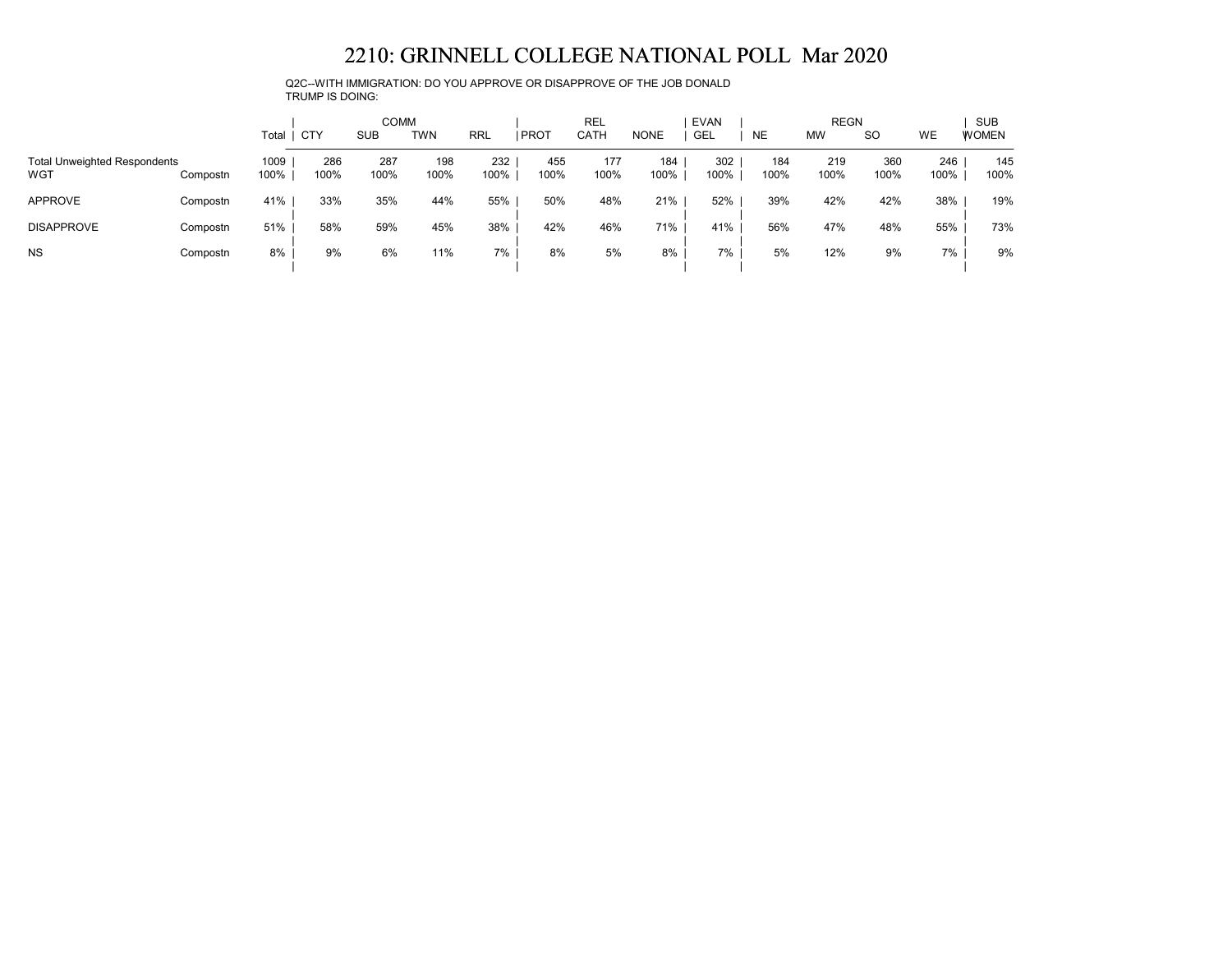Q2D--WITH UNDERSTANDING THE PROBLEMS FACING PEOPLE LIKE ME: DO YOU APPROVE OR DISAPPROVE OF THE JOB DONALD TRUMP IS DOING:

|                                            |          | Total        | 2020        |             | <b>VOTED 2016</b><br>TRUMP CLINTON DIDN'T |             | <b>PID</b><br>REP+LNDEM+LN |             | IND         | <b>SEX</b><br>M |             | $35$        | AGE<br>35-54 | $55+$       | <b>ISNRS</b><br>  65+ | <b>RACE</b><br><b>IWHT</b> | <b>NON</b>  | EDU<br>≮COL∟<br><b>DEG</b> | COLL<br>DEG+ | <b>INC</b><br><b>≮\$50K</b> | \$50K+      | <b>INC</b><br>\$100K+ |
|--------------------------------------------|----------|--------------|-------------|-------------|-------------------------------------------|-------------|----------------------------|-------------|-------------|-----------------|-------------|-------------|--------------|-------------|-----------------------|----------------------------|-------------|----------------------------|--------------|-----------------------------|-------------|-----------------------|
| <b>Total Unweighted Respondents</b><br>WGT | Compostn | 1009<br>100% | 777<br>100% | 339<br>100% | 333<br>100%                               | 225<br>100% | 333<br>100%                | 396<br>100% | 237<br>100% | 510<br>100%     | 494<br>100% | 198<br>100% | 298<br>100%  | 509<br>100% | 313<br>100%           | 697<br>100%                | 292<br>100% | 589<br>100%                | 413<br>100%  | 376<br>100%                 | 539<br>100% | 255<br>100%           |
| APPROVE                                    | Compostn | 42%          | 42%         | 82%         | 14%                                       | 38%         | 82%                        | 12%         | 35%         | 50%             | 33%         | 33%         | 43%          | 47%         | 51%                   | 47%                        | 33%         | 46%                        | 32%          | 45%                         | 41%         | 38%                   |
| <b>DISAPPROVE</b>                          | Compostn | 46%          | 50%         | 8%          | 80%                                       | 45%         | 8%                         | 81%         | 45%         | 38%             | 54%         | 50%         | 46%          | 43%         | 40%                   | 42%                        | 55%         | 40%                        | 59%          | 42%                         | 50%         | 55%                   |
| <b>NS</b>                                  | Compostn | 12%          | 8%          | 10%         | 7%                                        | 18%         | 10%                        | 7%          | 20%         | 11%             | 13%         | 17%         | 10%          | 10%         | 9%                    | 12%                        | 12%         | 14%                        | 9%           | 13%                         | 9%          | 7%                    |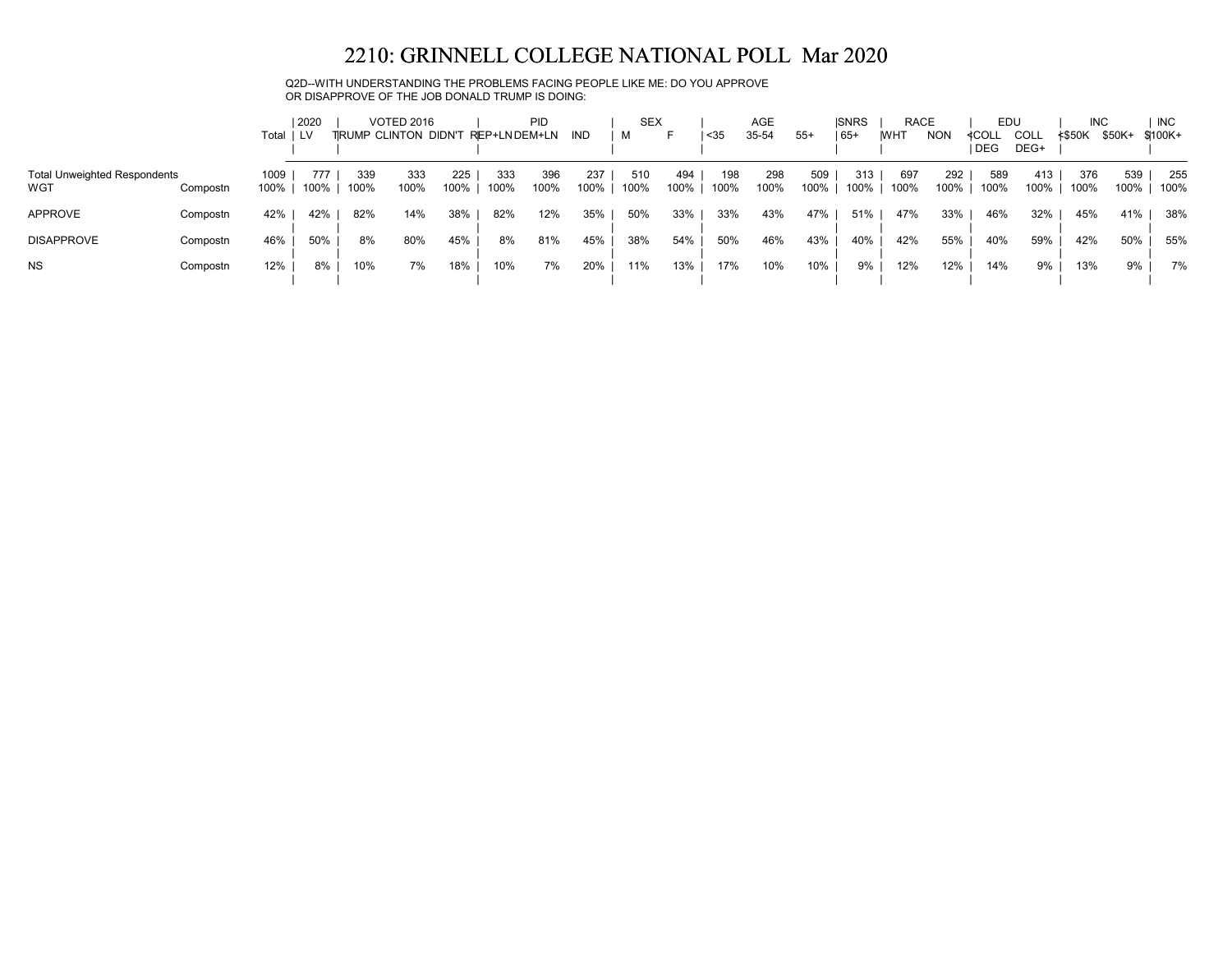Q2D--WITH UNDERSTANDING THE PROBLEMS FACING PEOPLE LIKE ME: DO YOU APPROVE OR DISAPPROVE OF THE JOB DONALD TRUMP IS DOING:

|                                            |          | Total        | <b>CTY</b>  | <b>COMM</b><br><b>SUB</b> | <b>TWN</b>  | <b>RRL</b>  | <b>PROT</b> | <b>REL</b><br>CATH | <b>NONE</b> | <b>EVAN</b><br><b>GEL</b> | <b>NE</b>   | <b>REGN</b><br><b>MW</b> | <sub>SO</sub> | WE          | <b>SUB</b><br><b>WOMEN</b> |
|--------------------------------------------|----------|--------------|-------------|---------------------------|-------------|-------------|-------------|--------------------|-------------|---------------------------|-------------|--------------------------|---------------|-------------|----------------------------|
| <b>Total Unweighted Respondents</b><br>WGT | Compostn | 1009<br>100% | 286<br>100% | 287<br>100%               | 198<br>100% | 232<br>100% | 455<br>100% | 177<br>100%        | 184<br>100% | 302<br>100%               | 184<br>100% | 219<br>100%              | 360<br>100%   | 246<br>100% | 145<br>100%                |
| <b>APPROVE</b>                             | Compostn | 42%          | 38%         | 32%                       | 47%         | 54%         | 50%         | 49%                | 22%         | 56%                       | 36%         | 41%                      | 43%           | 45%         | 24%                        |
| <b>DISAPPROVE</b>                          | Compostn | 46%          | 51%         | 53%                       | 40%         | 35%         | 39%         | 35%                | 66%         | 35%                       | 54%         | 47%                      | 43%           | 43%         | 63%                        |
| <b>NS</b>                                  | Compostn | 12%          | 10%         | 14%                       | 12%         | 12%         | 11%         | 16%                | 12%         | 9%                        | 9%          | 12%                      | 14%           | 12%         | 13%                        |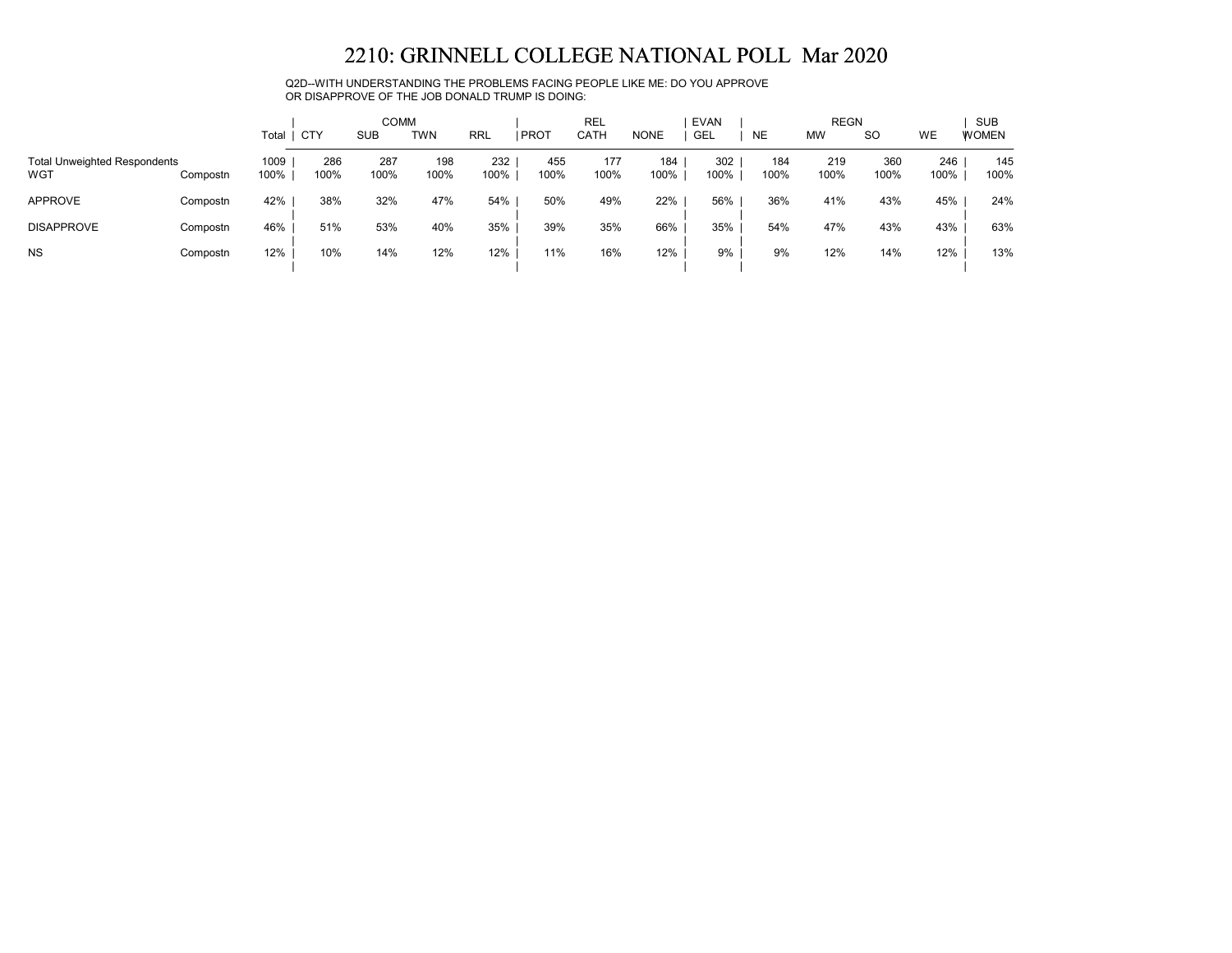Q2E--WITH HANDLING THE COVID-19 CORONAVIRUS SITUATION: DO YOU APPROVE OR DISAPPROVE OF THE JOB DONALD TRUMP IS DOING:

|                                            |          | Total        | 2020        |             | <b>VOTED 2016</b><br>TRUMP CLINTON DIDN'T |             | <b>PID</b><br>REP+LNDEM+LN |             | IND         | <b>SEX</b><br>м |             | $35$        | AGE<br>35-54 | $55+$       | <b>ISNRS</b><br>  65+ | <b>RACE</b><br><b>IWHT</b> | <b>NON</b>  | EDU<br>≮COL∟<br><b>DEG</b> | COLL<br>DEG+ | <b>INC</b><br>≮\$50K | \$50K+      | <b>INC</b><br>\$100K+ |
|--------------------------------------------|----------|--------------|-------------|-------------|-------------------------------------------|-------------|----------------------------|-------------|-------------|-----------------|-------------|-------------|--------------|-------------|-----------------------|----------------------------|-------------|----------------------------|--------------|----------------------|-------------|-----------------------|
| <b>Total Unweighted Respondents</b><br>WGT | Compostn | 1009<br>100% | 777<br>100% | 339<br>100% | 333<br>100%                               | 225<br>100% | 333<br>100%                | 396<br>100% | 237<br>100% | 510<br>100%     | 494<br>100% | 198<br>100% | 298<br>100%  | 509<br>100% | 313<br>100%           | 697<br>100%                | 292<br>100% | 589<br>100%                | 413<br>100%  | 376<br>100%          | 539<br>100% | 255<br>100%           |
| APPROVE                                    | Compostn | 50%          | 49%         | 89%         | 19%                                       | 49%         | 86%                        | 24%         | 42%         | 54%             | 46%         | 43%         | 48%          | 57%         | 62%                   | 55%                        | 42%         | 54%                        | 39%          | 54%                  | 47%         | 44%                   |
| <b>DISAPPROVE</b>                          | Compostn | 43%          | 47%         | 6%          | 78%                                       | 41%         | 10%                        | 72%         | 47%         | 38%             | 48%         | 50%         | 44%          | 38%         | 35%                   | 40%                        | 51%         | 38%                        | 57%          | 39%                  | 48%         | 52%                   |
| <b>NS</b>                                  | Compostn | 7%           | 4%          | 5%          | 3%                                        | 10%         | 4%                         | 4%          | 11%         | 7%              | 6%          | 6%          | 8%           | 5%          | 3%                    | 5%                         | 8%          | 8%                         | 4%           | 7%                   | 5%          | 4%                    |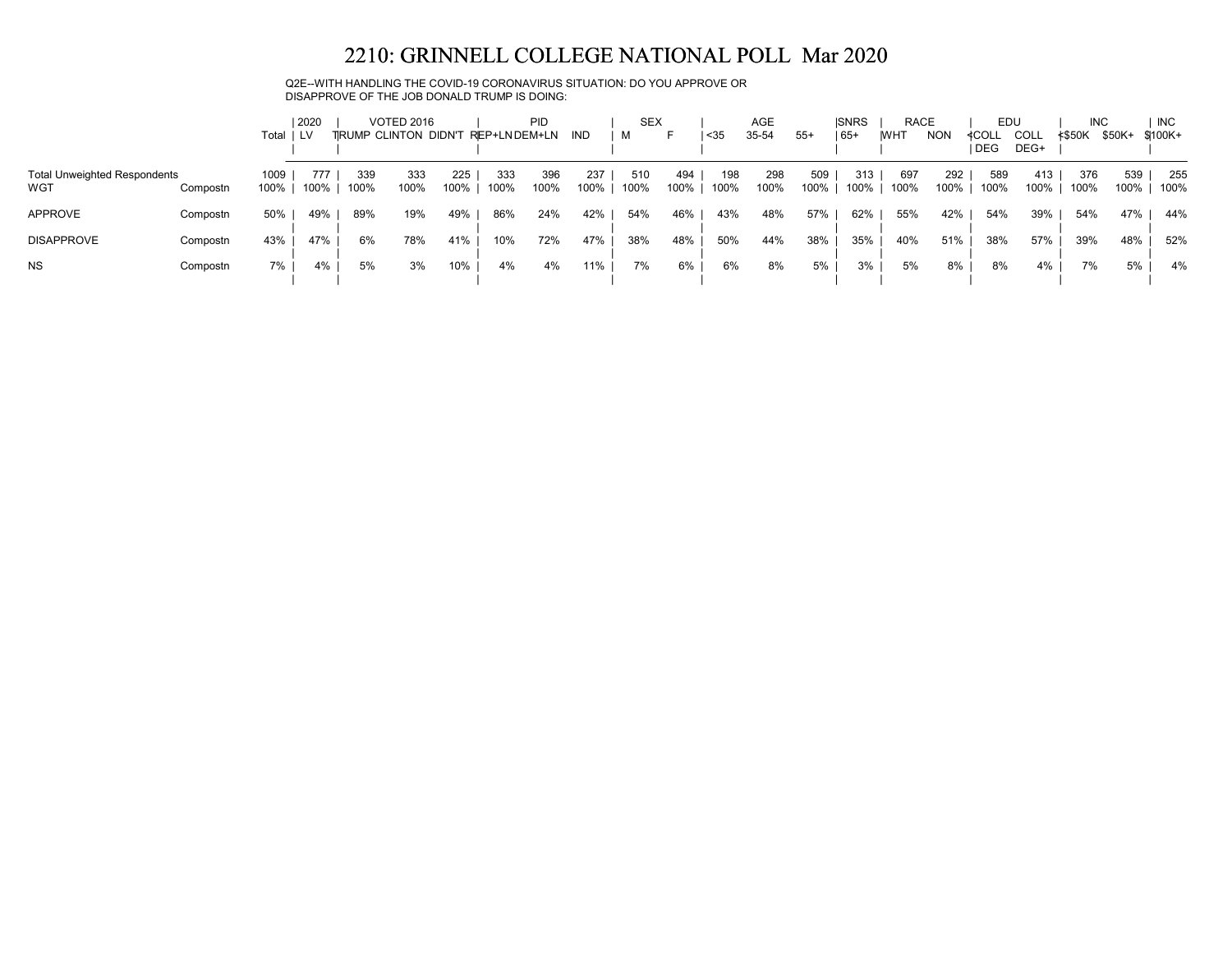Q2E--WITH HANDLING THE COVID-19 CORONAVIRUS SITUATION: DO YOU APPROVE OR DISAPPROVE OF THE JOB DONALD TRUMP IS DOING:

|                                            |          | Total        | CTY         | <b>COMM</b><br><b>SUB</b> | TWN         | <b>RRL</b>  | <b>I PROT</b> | <b>REL</b><br>CATH | <b>NONE</b> | <b>EVAN</b><br>GEL | <b>NE</b>   | <b>REGN</b><br><b>MW</b> | <b>SO</b>   | WE          | <b>SUB</b><br><b>WOMEN</b> |
|--------------------------------------------|----------|--------------|-------------|---------------------------|-------------|-------------|---------------|--------------------|-------------|--------------------|-------------|--------------------------|-------------|-------------|----------------------------|
| <b>Total Unweighted Respondents</b><br>WGT | Compostn | 1009<br>100% | 286<br>100% | 287<br>100%               | 198<br>100% | 232<br>100% | 455<br>100%   | 177<br>100%        | 184<br>100% | 302<br>100%        | 184<br>100% | 219<br>100%              | 360<br>100% | 246<br>100% | 145<br>100%                |
| <b>APPROVE</b>                             | Compostn | 50%          | 45%         | 44%                       | 54%         | 60%         | 57%           | 63%                | 31%         | 63%                | 39%         | 52%                      | 55%         | 50%         | 37%                        |
| <b>DISAPPROVE</b>                          | Compostn | 43%          | 48%         | 53%                       | 36%         | 33%         | 37%           | 33%                | 65%         | 33%                | 53%         | 41%                      | 39%         | 43%         | 61%                        |
| <b>NS</b>                                  | Compostn | 7%           | 7%          | 3%                        | 10%         | 7%          | 6%            | 4%                 | 4%          | 4%                 | 8%          | 7%                       | 6%          | 6%          | 2%                         |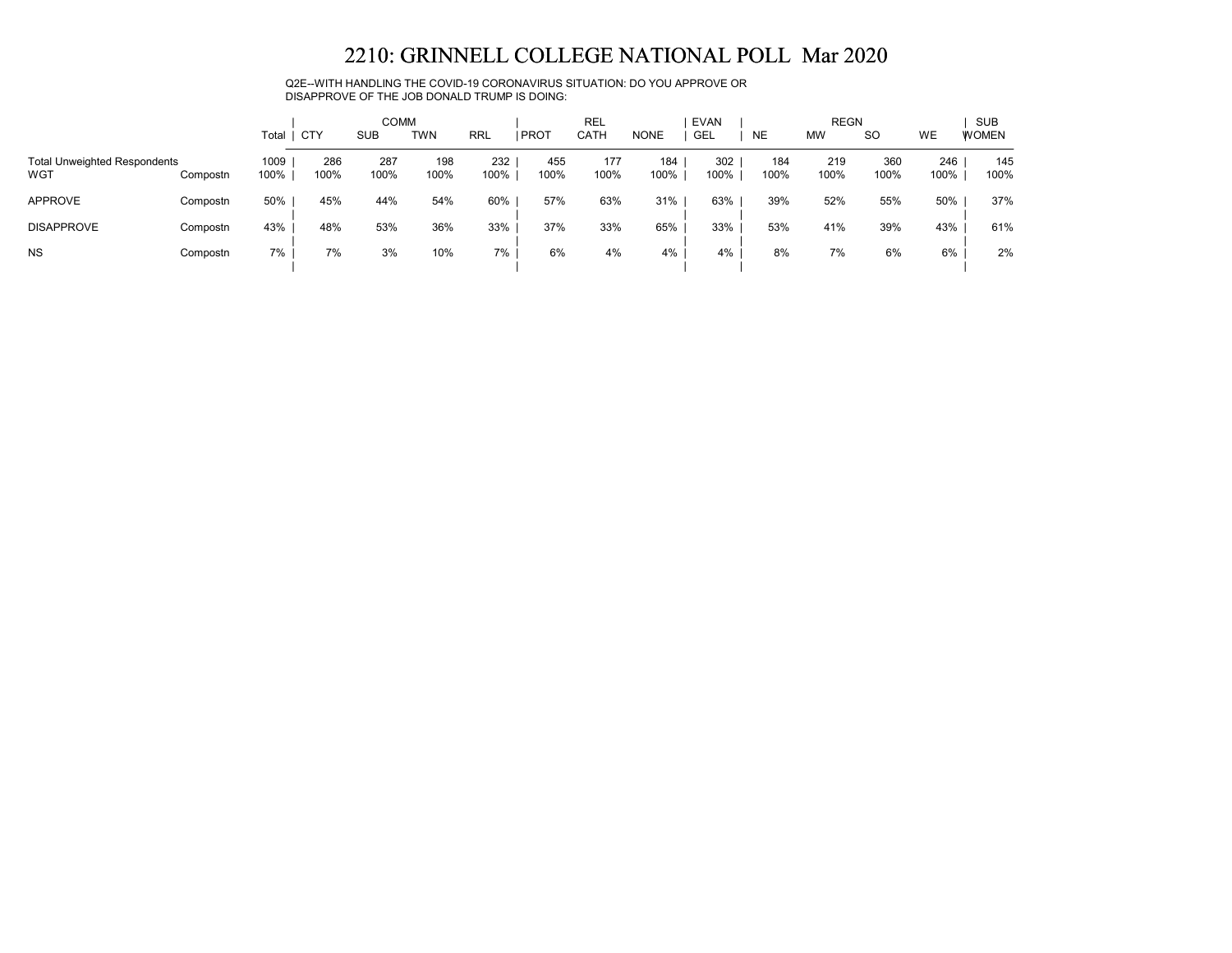Q3--HOW LIKELY IS IT YOU WILL VOTE IN THE NOVEMBER 2020 ELECTION FOR PRESIDENT AND OTHER OFFICES?

|                                            |          | 2020<br><b>VOTED 2016</b> |             | <b>PID</b>  |                       |             | <b>SEX</b>   |             |             | AGE         |             | <b>ISNRS</b> | <b>RACE</b> |             | EDU         |             | <b>INC</b>  |              | <b>INC</b>          |               |             |             |
|--------------------------------------------|----------|---------------------------|-------------|-------------|-----------------------|-------------|--------------|-------------|-------------|-------------|-------------|--------------|-------------|-------------|-------------|-------------|-------------|--------------|---------------------|---------------|-------------|-------------|
|                                            |          | Total                     | LV          |             | TIRUMP CLINTON DIDN'T |             | REP+LNDEM+LN |             | IND         | м           | н           | <35          | 35-54       | $55+$       | $165+$      | <b>IWHT</b> | <b>NON</b>  | ≮COLL<br>DEG | <b>COLL</b><br>DEG+ | <b>≮\$50K</b> | \$50K+      | \$100K+     |
| <b>Total Unweighted Respondents</b><br>WGT | Compostn | 1009<br>100%              | 777<br>100% | 339<br>100% | 333<br>100%           | 225<br>100% | 333<br>100%  | 396<br>100% | 237<br>100% | 510<br>100% | 494<br>100% | 198<br>100%  | 298<br>100% | 509<br>100% | 313<br>100% | 697<br>100% | 292<br>100% | 589<br>100%  | 413<br>100%         | 376<br>100%   | 539<br>100% | 255<br>100% |
| <b>DEFINITELY VOTE</b>                     | Compostn | 71%                       | 100%        | 87%         | 87%                   | 38%         | 81%          | 82%         | 49%         | 72%         | 70%         | 60%          | 74%         | 75%         | 78%         | 77%         | 58%         | 63%          | 87%                 | 60%           | 82%         | 89%         |
| PROBABLY VOTE                              | Compostn | 14%                       |             | 10%         | 9%                    | 20%         | 11%          | 11%         | 22%         | 13%         | 14%         | 19%          | 7%          | 15%         | 14%         | 12%         | 17%         | 17%          | 5%                  | 18%           | 8%          | 4%          |
| MIGHT OR MIGHT NOT VOTE Compostn           |          | 5%                        |             | 2%          | $1\%$                 | 12%         | 6%           | $1\%$       | 6%          | 4%          | 6%          | 6%           | 6%          | 3%          | 2%          | 4%          | 7%          | 6%           | 2%                  | 8%            | 3%          | 2%          |
| PROBABLY NOT VOTE                          | Compostn | 10%                       |             | 0%          | 3%                    | 26%         | 2%           | 6%          | 21%         | 11%         | 8%          | 12%          | 11%         | 6%          | 6%          | 6%          | 16%         | 12%          | 5%                  | 12%           | 6%          | 3%          |
| <b>NS</b>                                  | Compostn | 1%                        |             | 0%          |                       | 4%          | 0%           | $1\%$       | 2%          | $1\%$       | 2%          | 3%           | 1%          | $0\%$       | $0\%$       | 1%          | 3%          | 2%           | 1%                  | 2%            | 0%          | 1%          |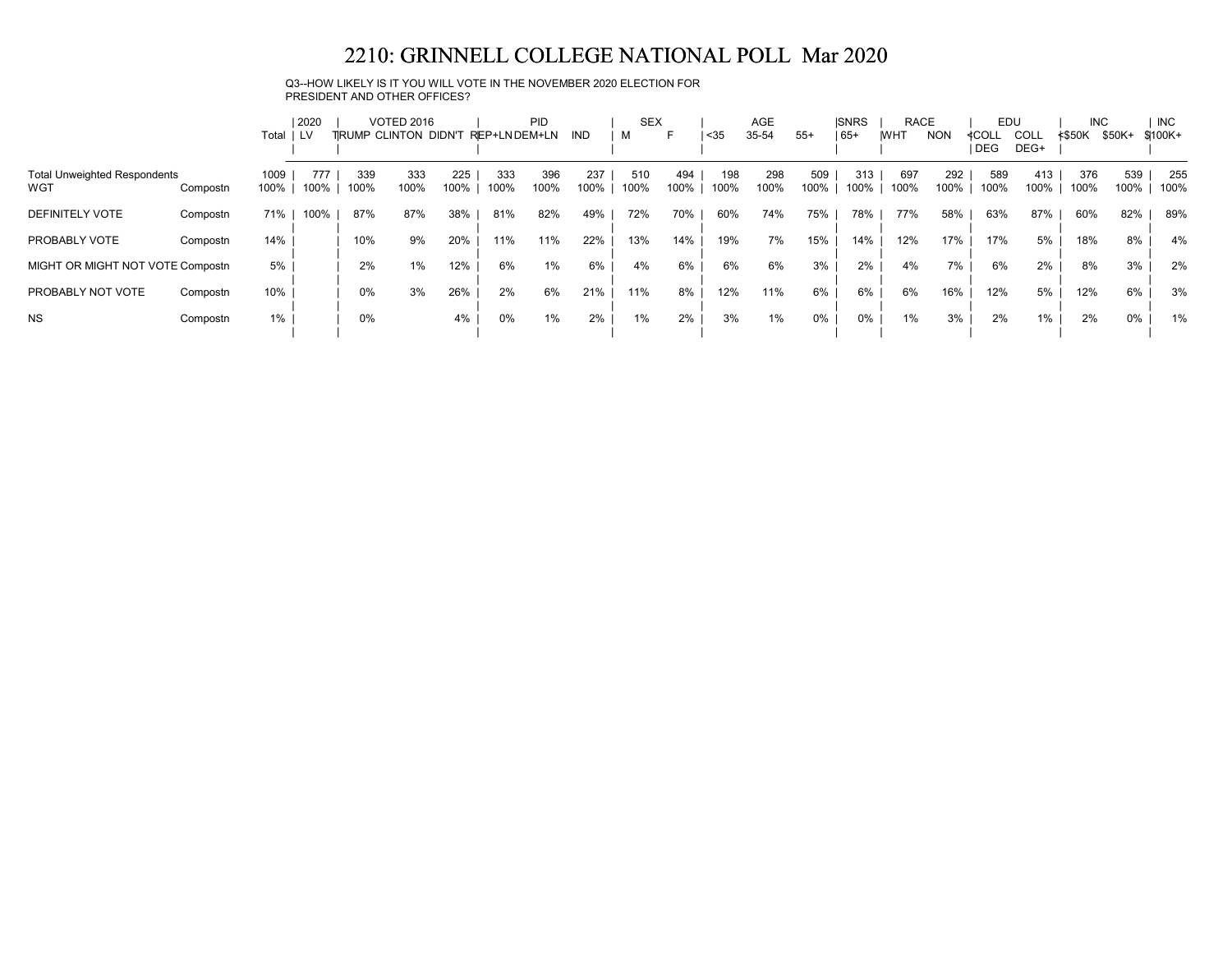Q3--HOW LIKELY IS IT YOU WILL VOTE IN THE NOVEMBER 2020 ELECTION FOR PRESIDENT AND OTHER OFFICES?

|                                                        |          |              |             | <b>COMM</b> |             |             |             | <b>REL</b>  |             | <b>EVAN</b> | <b>REGN</b> |             |             | <b>SUB</b>  |              |  |
|--------------------------------------------------------|----------|--------------|-------------|-------------|-------------|-------------|-------------|-------------|-------------|-------------|-------------|-------------|-------------|-------------|--------------|--|
|                                                        |          | Total        | <b>CTY</b>  | <b>SUB</b>  | <b>TWN</b>  | <b>RRL</b>  | <b>PROT</b> | <b>CATH</b> | <b>NONE</b> | <b>GEL</b>  | <b>NE</b>   | <b>MW</b>   | <b>SO</b>   | WE          | <b>WOMEN</b> |  |
| <b>Total Unweighted Respondents</b><br>WGT<br>Compostn |          | 1009<br>100% | 286<br>100% | 287<br>100% | 198<br>100% | 232<br>100% | 455<br>100% | 177<br>100% | 184<br>100% | 302<br>100% | 184<br>100% | 219<br>100% | 360<br>100% | 246<br>100% | 145<br>100%  |  |
| <b>DEFINITELY VOTE</b>                                 | Compostn | 71%          | 62%         | 78%         | 69%         | 75%         | 75%         | 66%         | 73%         | 72%         | 74%         | 76%         | 72%         | 60%         | 77%          |  |
| PROBABLY VOTE                                          | Compostn | 14%          | 15%         | 13%         | 14%         | 12%         | 12%         | 18%         | 10%         | 14%         | 11%         | 14%         | 13%         | 16%         | 14%          |  |
| MIGHT OR MIGHT NOT VOTE Compostn                       |          | 5%           | 6%          | 4%          | 5%          | 5%          | 4%          | 7%          | 3%          | 3%          | 5%          | 4%          | 4%          | 7%          | 4%           |  |
| PROBABLY NOT VOTE                                      | Compostn | 10%          | 14%         | 5%          | 11%         | 7%          | 8%          | 9%          | 12%         | 10%         | 8%          | 5%          | 9%          | 15%         | 4%           |  |
| <b>NS</b>                                              | Compostn | 1%           | 3%          | $1\%$       | 2%          | $1\%$       | 1%          | $0\%$       | 2%          | $1\%$       | 2%          | 1%          | 1%          | 2%          | 1%           |  |
|                                                        |          |              |             |             |             |             |             |             |             |             |             |             |             |             |              |  |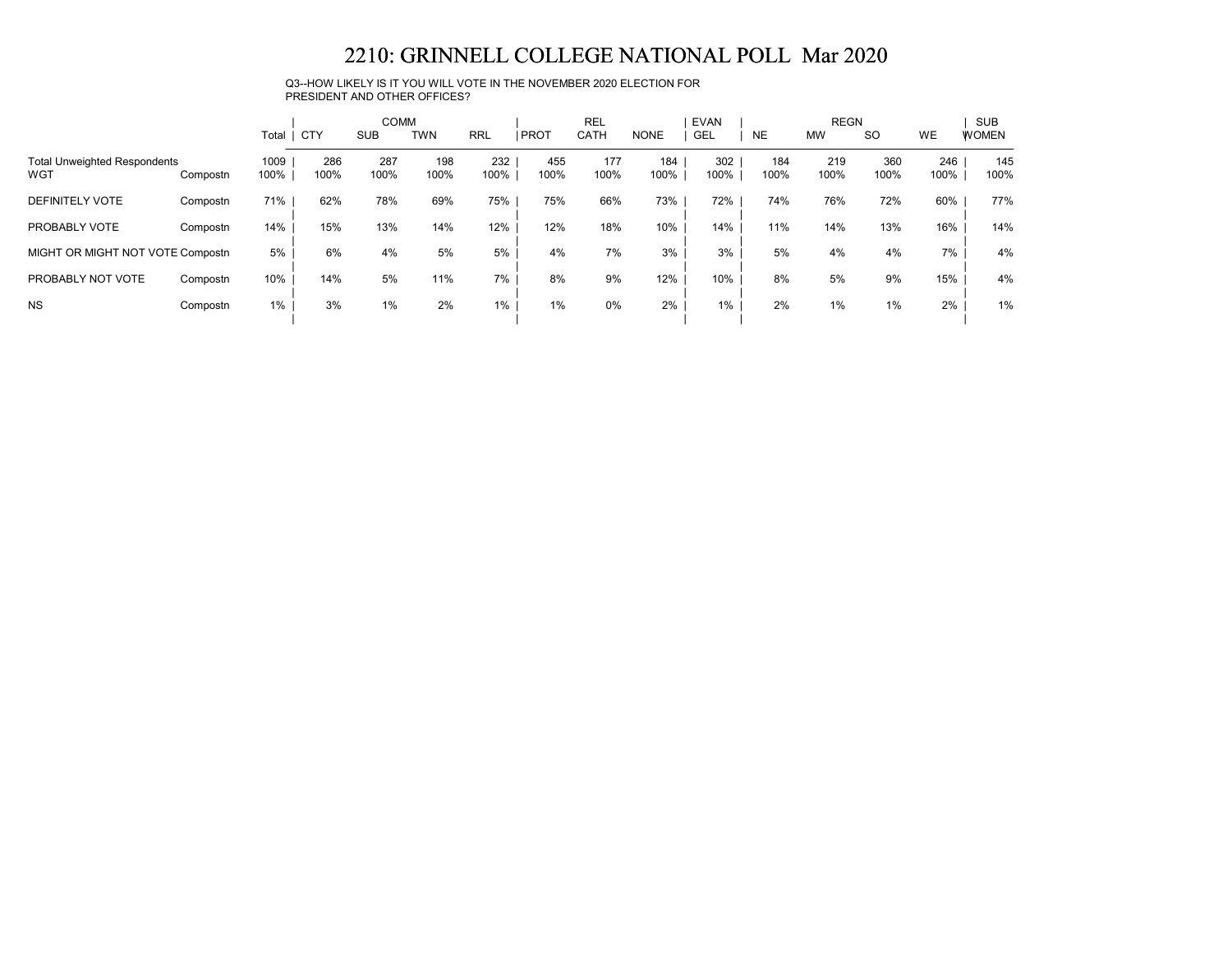Q4--IF THE ELECTIONS FOR THE U.S. HOUSE OF REPRESENTATIVES WERE BEING HELD TODAY, WHICH PARTY'S CANDIDATE WOULD YOU VOTE FOR IN YOUR CONGRESSIONAL DISTRICT: THE [DEMOCRATIC] CANDIDATE OR THE [REPUBLICAN] CANDIDATE? (IF NOT SURE:) WHICH WAY ARE YOU LEANIN

|                                            |          | Total I LV  | 2020        |             | <b>VOTED 2016</b><br>TRUMP CLINTON DIDN'T |            | REP+LNDEM+LN | PID         | IND         | <b>SEX</b><br>м | F           | $35$        | AGE<br>35-54 | $55+$       | <b>ISNRS</b><br>$65+$ | <b>RACE</b><br><b>IWHT</b> | <b>NON</b>  | EDU<br>≮COLL<br><b>DEG</b> | COLL<br>DEG+ | <b>INC</b><br>≮\$50K | \$50K+      | <b>INC</b><br>$$100K +$ |
|--------------------------------------------|----------|-------------|-------------|-------------|-------------------------------------------|------------|--------------|-------------|-------------|-----------------|-------------|-------------|--------------|-------------|-----------------------|----------------------------|-------------|----------------------------|--------------|----------------------|-------------|-------------------------|
| <b>Total Unweighted Respondents</b><br>WGT | Compostn | 777<br>100% | 777<br>100% | 308<br>100% | 302<br>100%                               | 81<br>100% | 286<br>100%  | 334<br>100% | 141<br>100% | 396<br>100%     | 379<br>100% | 126<br>100% | 234<br>100%  | 415<br>100% | 262<br>100%           | 574<br>100%                | 190<br>100% | 406<br>100%                | 365<br>100%  | 247<br>100%          | 463<br>100% | 231<br>100%             |
| <b>DEM CAND+LEANERS</b>                    | Compostn | 50%         | 50%         | 4%          | 93%                                       | 56%        | 4%           | 93%         | 43%         | 40%             | 60%         | 56%         | 49%          | 47%         | 45%                   | 41%                        | 73%         | 45%                        | 59%          | 53%                  | 49%         | 50%                     |
| <b>REP CAND+LEANERS</b>                    | Compostn | 41%         | 41%         | 88%         | 3%                                        | 32%        | 90%          | 4%          | 32%         | 51%             | 32%         | 32%         | 43%          | 46%         | 49%                   | 50%                        | 20%         | 47%                        | 32%          | 41%                  | 42%         | 40%                     |
| OTHER (VOL)                                | Compostn | 2%          | 2%          | 2%          | $1\%$                                     | 4%         | 1%           | 1%          | 8%          | 3%              | 1%          | 4%          | 2%           | 1%          | 2%                    | 2%                         | 2%          | 2%                         | 2%           | 2%                   | 2%          | 3%                      |
| <b>NS</b>                                  | Compostn | 6%          | 6%          | 6%          | 4%                                        | 9%         | 5%           | 3%          | 16%         | 6%              | 6%          | 8%          | 6%           | 6%          | 3%                    | 6%                         | 5%          | 5%                         | 7%           | 4%                   | 7%          | 7%                      |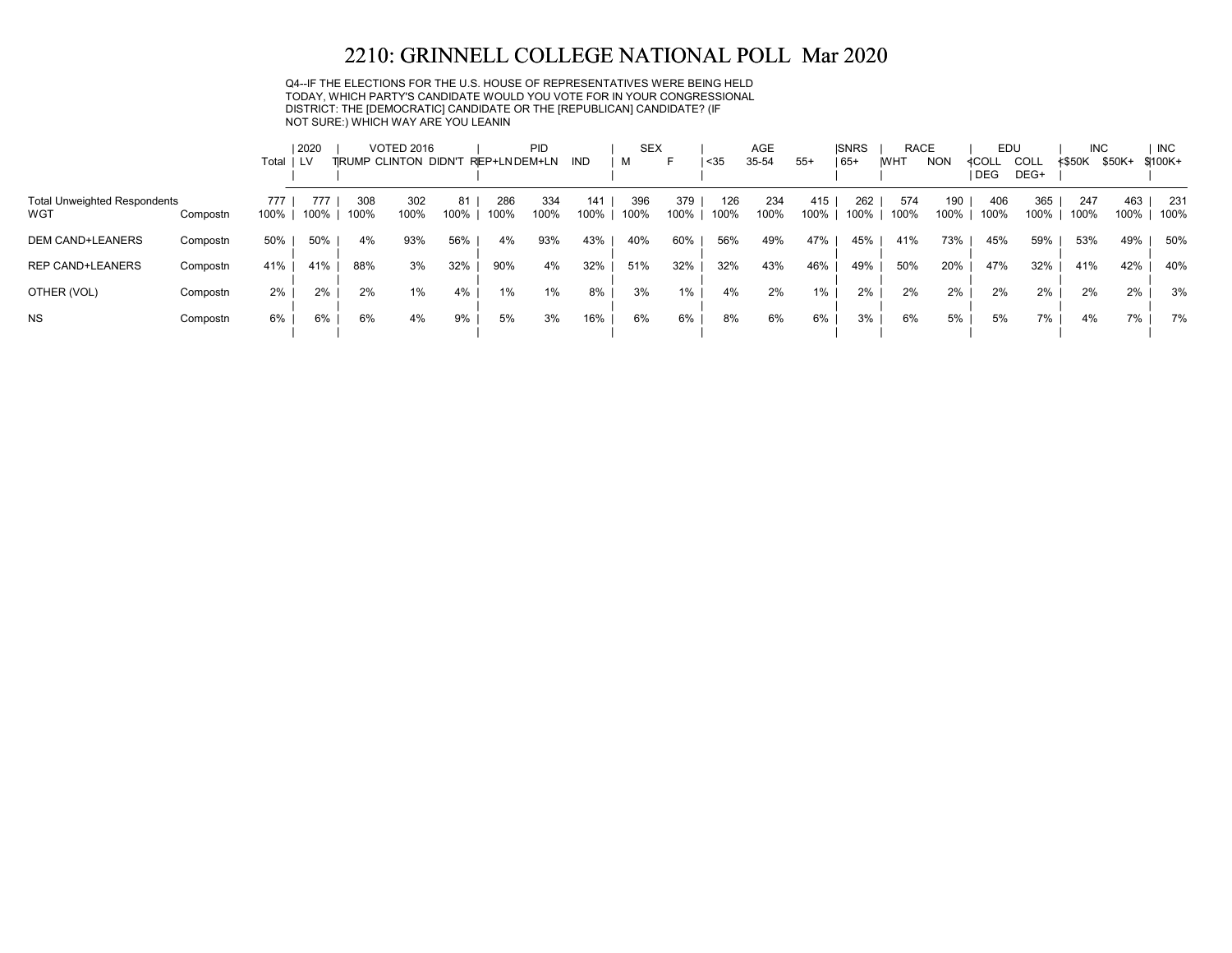Q4--IF THE ELECTIONS FOR THE U.S. HOUSE OF REPRESENTATIVES WERE BEING HELD TODAY, WHICH PARTY'S CANDIDATE WOULD YOU VOTE FOR IN YOUR CONGRESSIONAL DISTRICT: THE [DEMOCRATIC] CANDIDATE OR THE [REPUBLICAN] CANDIDATE? (IF NOT SURE:) WHICH WAY ARE YOU LEANIN

|                                            |          |             |             | <b>COMM</b> |             |             |             | <b>REL</b>  | <b>EVAN</b> |             |             | <b>REGN</b> |             | <b>SUB</b>  |              |  |
|--------------------------------------------|----------|-------------|-------------|-------------|-------------|-------------|-------------|-------------|-------------|-------------|-------------|-------------|-------------|-------------|--------------|--|
|                                            |          | Total       | <b>CTY</b>  | <b>SUB</b>  | TWN         | <b>RRL</b>  | PROT        | <b>CATH</b> | <b>NONE</b> | <b>GEL</b>  | <b>NE</b>   | <b>MW</b>   | <b>SO</b>   | <b>WE</b>   | <b>WOMEN</b> |  |
| <b>Total Unweighted Respondents</b><br>WGT | Compostn | 777<br>100% | 204<br>100% | 237<br>100% | 149<br>100% | 184<br>100% | 373<br>100% | 131<br>100% | 143<br>100% | 235<br>100% | 142<br>100% | 178<br>100% | 284<br>100% | 173<br>100% | 120<br>100%  |  |
| <b>DEM CAND+LEANERS</b>                    | Compostn | 50%         | 64%         | 54%         | 43%         | 35%         | 39%         | 46%         | 71%         | 34%         | 54%         | 48%         | 48%         | 54%         | 65%          |  |
| <b>REP CAND+LEANERS</b>                    | Compostn | 41%         | 29%         | 37%         | 45%         | 60%         | 53%         | 45%         | 18%         | 62%         | 39%         | 43%         | 46%         | 34%         | 26%          |  |
| OTHER (VOL)                                | Compostn | 2%          | $1\%$       | 1%          | 6%          | 2%          | 1%          | 2%          | 4%          | 1%          | 1%          | 2%          | 2%          | 4%          | 1%           |  |
| <b>NS</b>                                  | Compostn | 6%          | 5%          | 9%          | 6%          | 3%          | 7%          | 6%          | 7%          | 4%          | 6%          | 8%          | 4%          | 9%          | 8%           |  |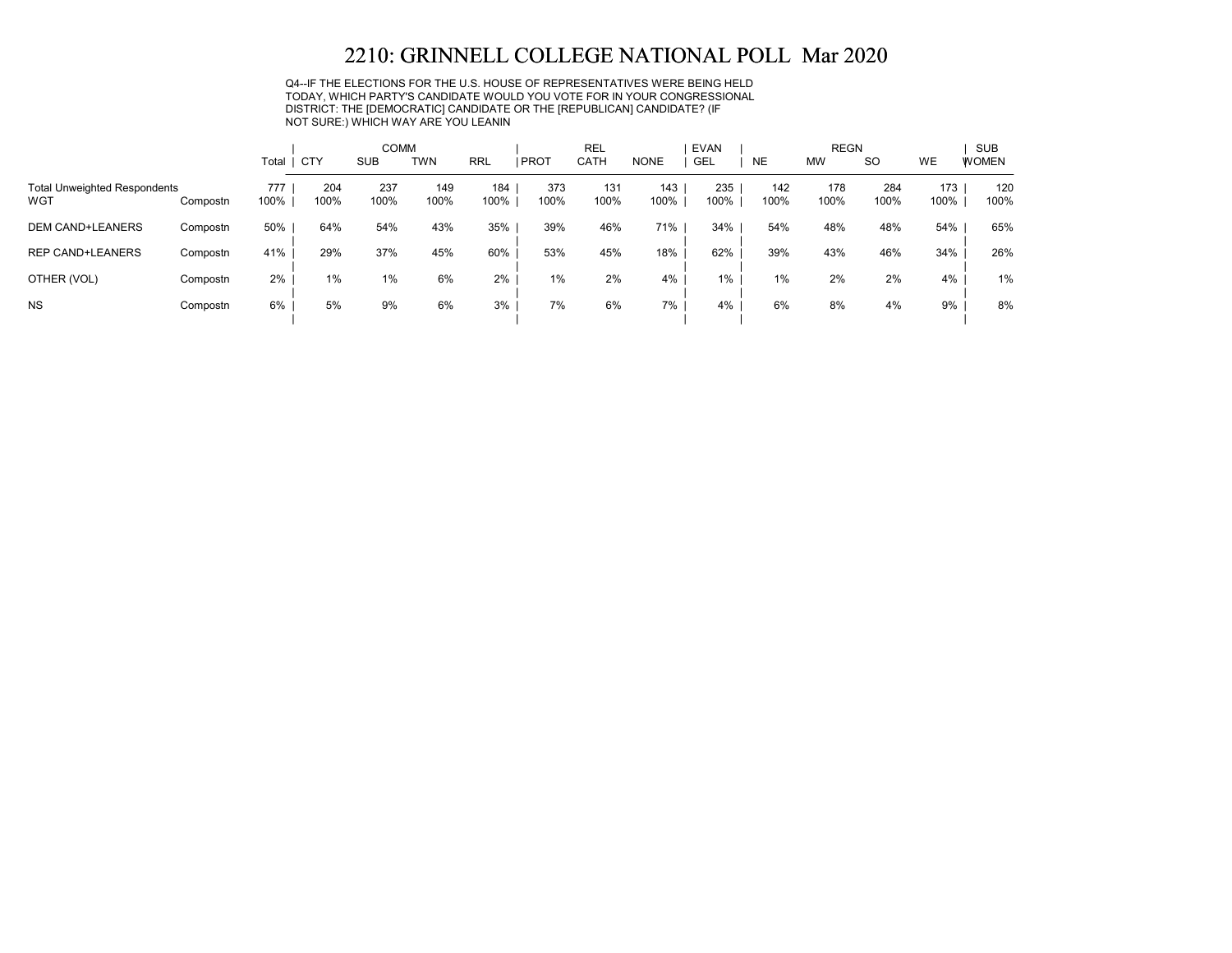Q4--IF THE ELECTIONS FOR THE U.S. HOUSE OF REPRESENTATIVES WERE BEING HELD TODAY, WHICH PARTY'S CANDIDATE WOULD YOU VOTE FOR IN YOUR CONGRESSIONAL DISTRICT: THE [DEMOCRATIC] CANDIDATE OR THE [REPUBLICAN] CANDIDATE? (IF NOT SURE:) WHICH WAY ARE YOU LEANIN

|                                            |          |             | 2020        |                             | <b>VOTED 2016</b> |            |               | PID         |             | <b>SEX</b>  |             |             | AGE         |             | <b>ISNRS</b> | <b>RACE</b> |             | EDU                 |                     | <b>INC</b>    |             | <b>INC</b>  |
|--------------------------------------------|----------|-------------|-------------|-----------------------------|-------------------|------------|---------------|-------------|-------------|-------------|-------------|-------------|-------------|-------------|--------------|-------------|-------------|---------------------|---------------------|---------------|-------------|-------------|
|                                            |          | Total I LV  |             | <b>TRUMP CLINTON DIDN'T</b> |                   |            | REP+LN DEM+LN |             | IND         | м           | F           | $35$        | 35-54       | $55+$       | $ 65+$       | <b>IWHT</b> | <b>NON</b>  | ≮COLL<br><b>DEG</b> | <b>COLL</b><br>DEG+ | <b>≮\$50K</b> | \$50K+      | \$100K+     |
| <b>Total Unweighted Respondents</b><br>WGT | Compostn | 777<br>100% | 777<br>100% | 308<br>100%                 | 302<br>100%       | 81<br>100% | 286<br>100%   | 334<br>100% | 141<br>100% | 396<br>100% | 379<br>100% | 126<br>100% | 234<br>100% | 415<br>100% | 262<br>100%  | 574<br>100% | 190<br>100% | 406<br>100%         | 365<br>100%         | 247<br>100%   | 463<br>100% | 231<br>100% |
| DEMOCRATIC CANDIDATE                       | Compostn | 47%         | 47%         | 3%                          | 88%               | 52%        | 4%            | 88%         | 37%         | 38%         | 56%         | 52%         | 45%         | 46%         | 44%          | 38%         | 70%         | 43%                 | 54%                 | 49%           | 46%         | 46%         |
| LEAN DEMOCRATIC CANDIDA Tompostn           |          | 3%          | 3%          | 1%                          | 4%                | 4%         | $0\%$         | 5%          | 6%          | 2%          | 5%          | 4%          | 5%          | 2%          | 1%           | 4%          | 3%          | 2%                  | 5%                  | 4%            | 3%          | 5%          |
| REPUBLICAN CANDIDATE                       | Compostn | 40%         | 40%         | 85%                         | 3%                | 30%        | 87%           | 3%          | 30%         | 48%         | 31%         | 30%         | 41%         | 44%         | 47%          | 49%         | 17%         | 45%                 | 30%                 | 40%           | 40%         | 38%         |
| LEAN REPUBLICAN CANDIDACEmpostn            |          | 2%          | 2%          | 3%                          |                   | 2%         | 3%            | 1%          | 3%          | 3%          | 1%          | 2%          | 2%          | 2%          | 3%           | 1%          | 2%          | 2%                  | 2%                  | 0%            | 2%          | 2%          |
| OTHER (VOL)                                | Compostn | 2%          | 2%          | 2%                          | $1\%$             | 4%         | 1%            | 1%          | 8%          | 3%          | 1%          | 4%          | 2%          | 1%          | 2%           | 2%          | 2%          | 2%                  | 2%                  | 2%            | 2%          | 3%          |
| <b>NS</b>                                  | Compostn | 6%          | 6%          | 6%                          | 4%                | 9%         | 5%            | 3%          | 16%         | 6%          | 6%          | 8%          | 6%          | 6%          | 3%           | 6%          | 5%          | 5%                  | 7%                  | 4%            | 7%          | 7%          |
|                                            |          |             |             |                             |                   |            |               |             |             |             |             |             |             |             |              |             |             |                     |                     |               |             |             |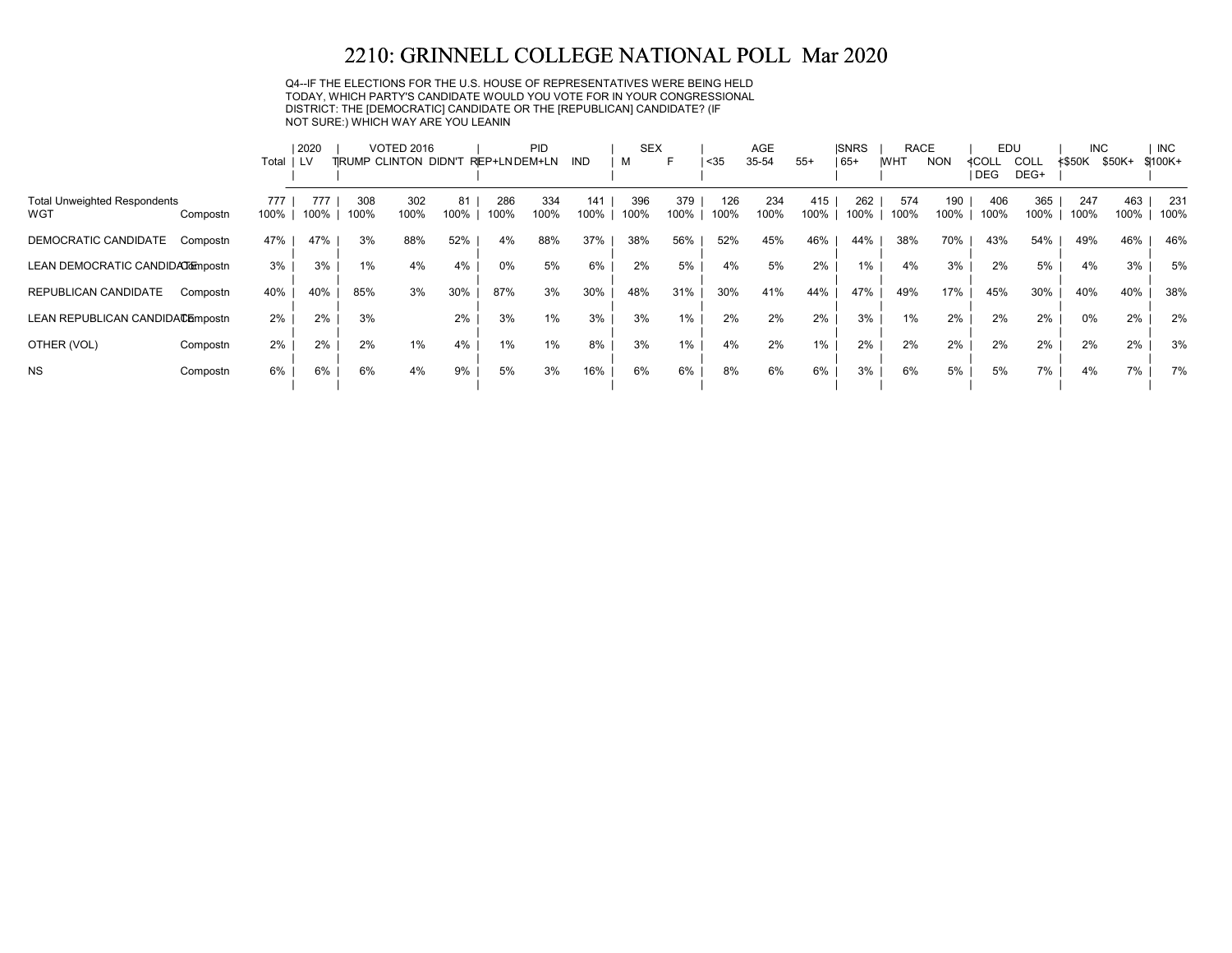Q4--IF THE ELECTIONS FOR THE U.S. HOUSE OF REPRESENTATIVES WERE BEING HELD TODAY, WHICH PARTY'S CANDIDATE WOULD YOU VOTE FOR IN YOUR CONGRESSIONAL DISTRICT: THE [DEMOCRATIC] CANDIDATE OR THE [REPUBLICAN] CANDIDATE? (IF NOT SURE:) WHICH WAY ARE YOU LEANIN

|                                            |          |             |             | <b>COMM</b> |             |             |             | <b>REL</b>  |             | <b>EVAN</b> |             | <b>REGN</b> |             |             | <b>SUB</b>   |
|--------------------------------------------|----------|-------------|-------------|-------------|-------------|-------------|-------------|-------------|-------------|-------------|-------------|-------------|-------------|-------------|--------------|
|                                            |          | Total   CTY |             | <b>SUB</b>  | <b>TWN</b>  | <b>RRL</b>  | <b>PROT</b> | CATH        | <b>NONE</b> | <b>GEL</b>  | <b>NE</b>   | <b>MW</b>   | <b>SO</b>   | <b>WE</b>   | <b>WOMEN</b> |
| <b>Total Unweighted Respondents</b><br>WGT | Compostn | 777<br>100% | 204<br>100% | 237<br>100% | 149<br>100% | 184<br>100% | 373<br>100% | 131<br>100% | 143<br>100% | 235<br>100% | 142<br>100% | 178<br>100% | 284<br>100% | 173<br>100% | 120<br>100%  |
| DEMOCRATIC CANDIDATE                       | Compostn | 47%         | 59%         | 51%         | 41%         | 31%         | 37%         | 44%         | 62%         | 32%         | 52%         | 43%         | 44%         | 51%         | 62%          |
| LEAN DEMOCRATIC CANDIDA Tompostn           |          | 3%          | 5%          | 3%          | 2%          | 3%          | 2%          | 2%          | 9%          | 2%          | 2%          | 5%          | 3%          | 3%          | 3%           |
| REPUBLICAN CANDIDATE                       | Compostn | 40%         | 28%         | 34%         | 45%         | 57%         | 50%         | 42%         | 17%         | 59%         | 37%         | 39%         | 46%         | 32%         | 25%          |
| LEAN REPUBLICAN CANDIDACEmpostn            |          | $2\%$       | $1\%$       | 3%          | 0%          | 3%          | 2%          | 3%          | 1%          | 3%          | 2%          | 4%          | 0%          | 2%          | 1%           |
| OTHER (VOL)                                | Compostn | 2%          | $1\%$       | 1%          | 6%          | 2%          | $1\%$       | 2%          | 4%          | $1\%$       | $1\%$       | 2%          | 2%          | 4%          | 1%           |
| <b>NS</b>                                  | Compostn | 6%          | 5%          | 9%          | 6%          | 3%          | 7%          | 6%          | 7%          | $4\%$       | 6%          | 8%          | 4%          | 9%          | 8%           |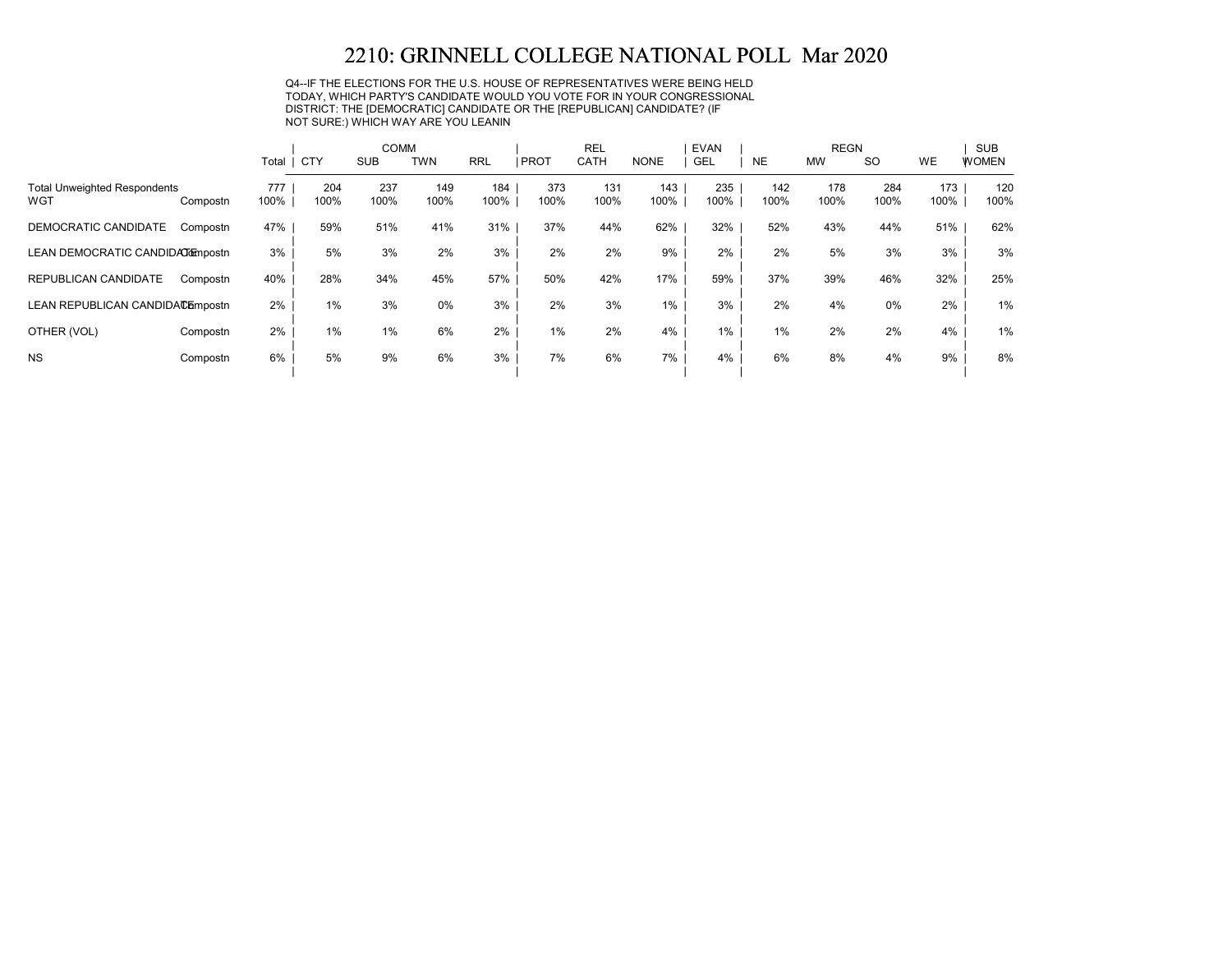Q5A--IF THE GENERAL ELECTION WERE HELD TODAY, AND THE CANDIDATES WERE [JOE BIDEN FOR THE DEMOCRATS] AND [DONALD TRUMP FOR THE REPUBLICANS], FOR WHOM WOULD YOU VOTE--[JOE BIDEN], [DONALD TRUMP], SOMEONE ELSE, OR WOULD YOU NOT VOTE?

|                                     |          |       | 2020 |       | <b>VOTED 2016</b>            |      |              | PID  |      | <b>SEX</b> |       |      | <b>AGE</b> |       | <b>ISNRS</b> | <b>RACE</b> |            | EDU                 |              | <b>INC</b>    |        | <b>INC</b> |
|-------------------------------------|----------|-------|------|-------|------------------------------|------|--------------|------|------|------------|-------|------|------------|-------|--------------|-------------|------------|---------------------|--------------|---------------|--------|------------|
|                                     |          | Total | LV   |       | <b>TIRUMP CLINTON DIDN'T</b> |      | REP+LNDEM+LN |      | IND  | м          | ⊏     | $35$ | 35-54      | $55+$ | $165+$       | <b>WHT</b>  | <b>NON</b> | ≮COLL<br><b>DEG</b> | COLL<br>DEG+ | <b>≮\$50K</b> | \$50K+ | \$100K+    |
|                                     |          |       |      |       |                              |      |              |      |      |            |       |      |            |       |              |             |            |                     |              |               |        |            |
| <b>Total Unweighted Respondents</b> |          | 777   | 777  | 308   | 302                          | 81   | 286          | 334  | 141  | 396        | 379   | 126  | 234        | 415   | 262          | 574         | 190        | 406                 | 365          | 247           | 463    | 231        |
| WGT                                 | Compostn | 100%  | 100% | 100%  | 100%                         | 100% | 100%         | 100% | 100% | 100%       | 100%  | 100% | 100%       | 100%  | 100%         | 100%        | 100%       | 100%                | 100%         | 100%          | 100%   | 100%       |
| <b>BIDEN</b>                        | Compostn | 47%   | 47%  | 3%    | 91%                          | 44%  | 4%           | 86%  | 43%  | 37%        | 57%   | 45%  | 48%        | 46%   | 46%          | 39%         | 66%        | 41%                 | 57%          | 46%           | 48%    | 49%        |
| <b>TRUMP</b>                        | Compostn | 43%   | 43%  | 91%   | 3%                           | 37%  | 91%          | 4%   | 35%  | 52%        | 32%   | 32%  | 44%        | 47%   | 49%          | 51%         | 21%        | 47%                 | 34%          | 41%           | 44%    | 43%        |
| SOMEONE ELSE                        | Compostn | 8%    | 8%   | 4%    | 5%                           | 11%  | 2%           | 8%   | 16%  | 6%         | 9%    | 18%  | 6%         | 3%    | 2%           | 7%          | 8%         | 8%                  | 7%           | 9%            | 6%     | 6%         |
| <b>WOULD NOT VOTE</b>               | Compostn | 2%    | 2%   | $0\%$ | 0%                           | 7%   | 1%           | 2%   | 2%   | 3%         | $0\%$ | 5%   | 0%         | 1%    |              | $1\%$       | 4%         | 2%                  | 1%           | 3%            | 1%     | 1%         |
| <b>NS</b>                           | Compostn | 1%    | 1%   | $1\%$ | 0%                           | 1%   | 2%           | 0%   | 4%   | 1%         | 2%    |      | 2%         | 2%    | 2%           | 1%          | 1%         | 2%                  | $1\%$        | 1%            | $1\%$  | 0%         |
|                                     |          |       |      |       |                              |      |              |      |      |            |       |      |            |       |              |             |            |                     |              |               |        |            |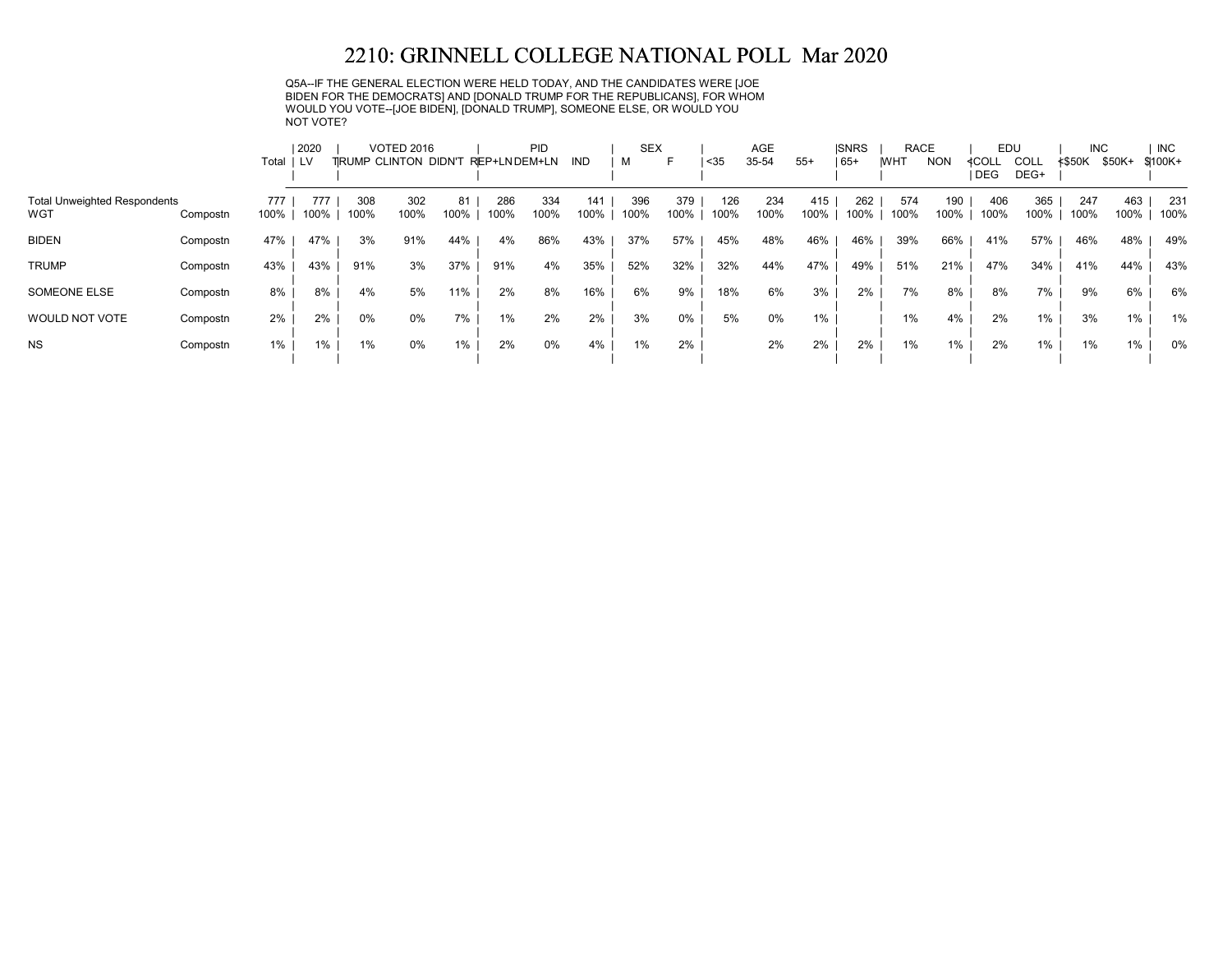Q5A--IF THE GENERAL ELECTION WERE HELD TODAY, AND THE CANDIDATES WERE [JOE BIDEN FOR THE DEMOCRATS] AND [DONALD TRUMP FOR THE REPUBLICANS], FOR WHOM WOULD YOU VOTE--[JOE BIDEN], [DONALD TRUMP], SOMEONE ELSE, OR WOULD YOU NOT VOTE?

|                                            |          |             |             | <b>COMM</b> |             |             |               | <b>REL</b>  |             | <b>EVAN</b> |             | <b>REGN</b> |             |             | <b>SUB</b>   |
|--------------------------------------------|----------|-------------|-------------|-------------|-------------|-------------|---------------|-------------|-------------|-------------|-------------|-------------|-------------|-------------|--------------|
|                                            |          | Total       | CTY         | <b>SUB</b>  | <b>TWN</b>  | <b>RRL</b>  | <b>I PROT</b> | CATH        | <b>NONE</b> | GEL         | <b>NE</b>   | <b>MW</b>   | <b>SO</b>   | <b>WE</b>   | <b>WOMEN</b> |
| <b>Total Unweighted Respondents</b><br>WGT | Compostn | 777<br>100% | 204<br>100% | 237<br>100% | 149<br>100% | 184<br>100% | 373<br>100%   | 131<br>100% | 143<br>100% | 235<br>100% | 142<br>100% | 178<br>100% | 284<br>100% | 173<br>100% | 120<br>100%  |
| <b>BIDEN</b>                               | Compostn | 47%         | 59%         | 51%         | 41%         | 33%         | 38%           | 43%         | 63%         | 35%         | 50%         | 45%         | 44%         | 50%         | 62%          |
| <b>TRUMP</b>                               | Compostn | 43%         | 30%         | 38%         | 49%         | 58%         | 52%           | 49%         | 21%         | 60%         | 40%         | 42%         | 46%         | 39%         | 27%          |
| SOMEONE ELSE                               | Compostn | 8%          | 8%          | 10%         | 5%          | 7%          | 7%            | 5%          | 10%         | 3%          | 9%          | 8%          | 7%          | 8%          | 9%           |
| WOULD NOT VOTE                             | Compostn | 2%          | $1\%$       | 1%          | 4%          | 2%          | $1\%$         | 1%          | 5%          | 1%          | 1%          | 2%          | 1%          | 3%          |              |
| <b>NS</b>                                  | Compostn | 1%          | 3%          | 1%          | 2%          | 0%          | 2%            | 1%          | 0%          | 2%          |             | 4%          | 2%          |             | 2%           |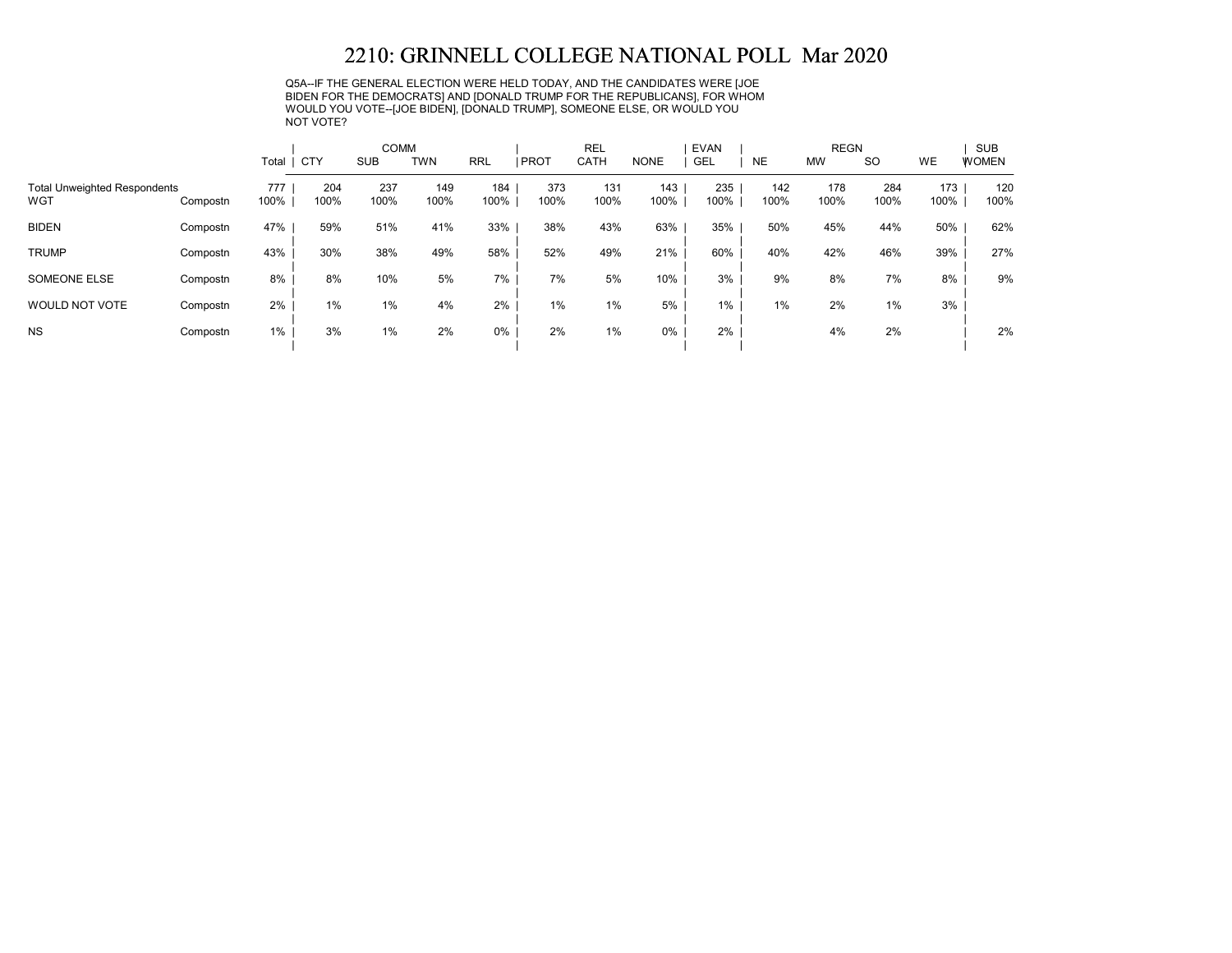Q5B--(BIDEN/TRUMP HORSERACE:) WOULD YOU SAY YOUR MIND IS MADE UP TO SUPPORT THAT CANDIDATE, OR COULD YOU STILL BE PERSUADED TO SUPPORT A DIFFERENT CANDIDATE?

|                                            |          | Total       | 2020 |             | <b>VOTED 2016</b><br>TRUMP CLINTON DIDN'T REP+LNDEM+LN |            |             | PID         | IND         | <b>SEX</b><br>M |             | $35$        | <b>AGE</b><br>35-54 | $55+$       | <b>ISNRS</b><br>  65+ | <b>RACE</b><br><b>WHT</b> | <b>NON</b>  | EDU<br>≮COLL<br>l DEG | COLL<br>DEG+ | <b>INC</b><br><b>≮\$50K</b> | \$50K+      | <b>INC</b><br>\$100K+ |
|--------------------------------------------|----------|-------------|------|-------------|--------------------------------------------------------|------------|-------------|-------------|-------------|-----------------|-------------|-------------|---------------------|-------------|-----------------------|---------------------------|-------------|-----------------------|--------------|-----------------------------|-------------|-----------------------|
| <b>Total Unweighted Respondents</b><br>WGT | Compostn | 777<br>100% | 100% | 308<br>100% | 302<br>100%                                            | 81<br>100% | 286<br>100% | 334<br>100% | 141<br>100% | 396<br>100%     | 379<br>100% | 126<br>100% | 234<br>100%         | 415<br>100% | 262<br>100%           | 574<br>100%               | 190<br>100% | 406<br>100%           | 365<br>100%  | 247<br>100%                 | 463<br>100% | 231<br>100%           |
| MIND IS MADE UP                            | Compostn | 63%         | 63%  | 81%         | 63%                                                    | 41%        | 79%         | 55%         | 50%         | 66%             | 60%         | 48%         | 64%                 | 71%         | 75%                   | 66%                       | 56%         | 65%                   | 59%          | 62%                         | 64%         | 59%                   |
| <b>COULD BE PERSUADED</b>                  | Compostn | 32%         | 32%  | 16%         | 35%                                                    | 48%        | 17%         | 41%         | 41%         | 28%             | 36%         | 43%         | 33%                 | 25%         | 20%                   | 30%                       | 37%         | 30%                   | 35%          | 30%                         | 34%         | 38%                   |
| <b>NS</b>                                  | Compostn | 2%          | 2%   | 0%          | 2%                                                     | 3%         | 1%          | 3%          | 3%          | 2%              | 2%          | 4%          | 1%                  | $1\%$       | 2%                    | 2%                        | 2%          | 2%                    | 2%           | 4%                          | 1%          | 1%                    |
| NO 1ST-CHOICE CANDIDATE Compostn           |          | 3%          | 3%   | 2%          | 0%                                                     | 8%         | 3%          | 2%          | 6%          | 4%              | 2%          | 5%          | 2%                  | 3%          | 2%                    | 2%                        | 5%          | 3%                    | 3%           | 4%                          | 2%          | 1%                    |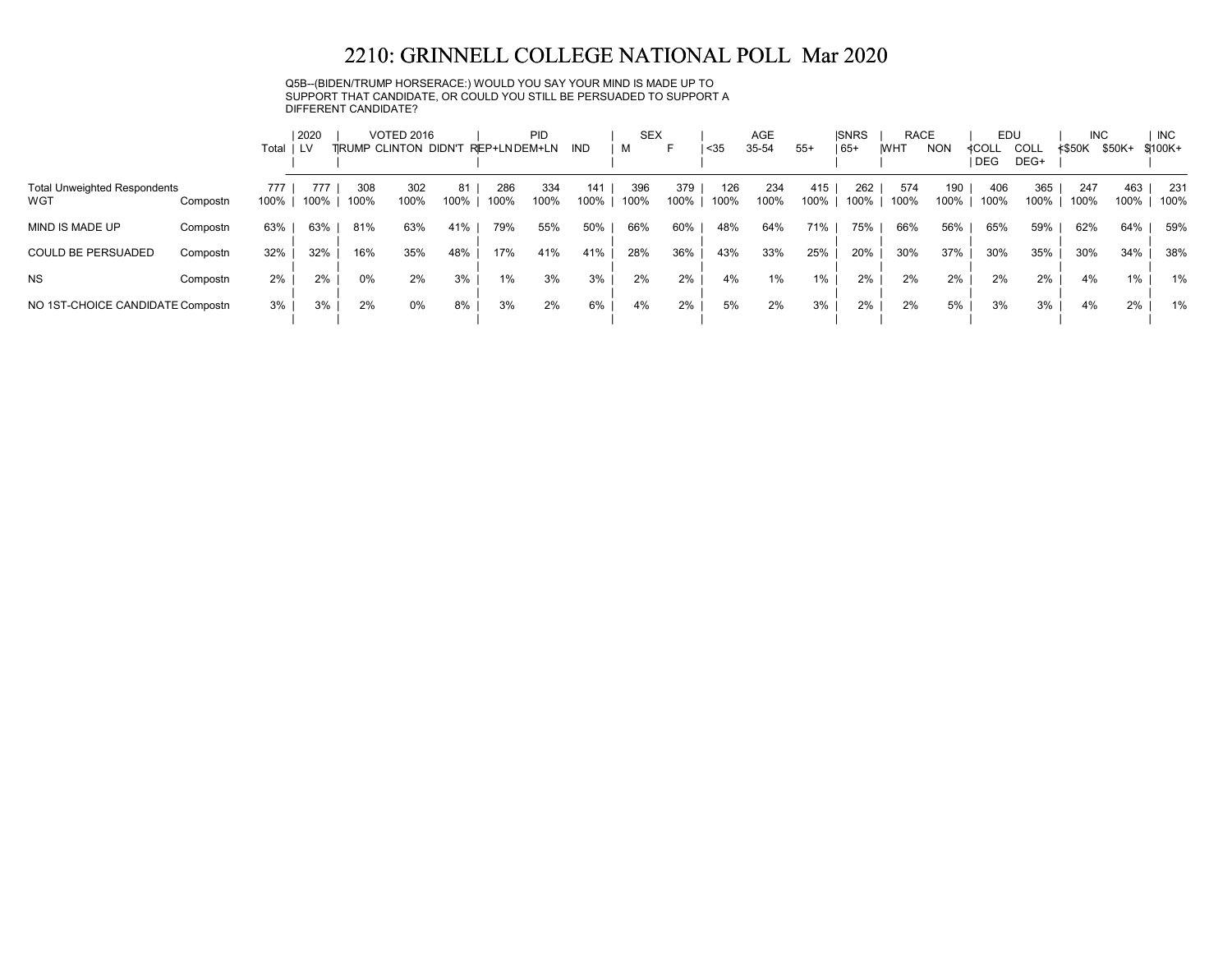Q5B--(BIDEN/TRUMP HORSERACE:) WOULD YOU SAY YOUR MIND IS MADE UP TO SUPPORT THAT CANDIDATE, OR COULD YOU STILL BE PERSUADED TO SUPPORT A DIFFERENT CANDIDATE?

|                                            |          | Total       | CTY         | <b>COMM</b><br><b>SUB</b> | TWN         | <b>RRL</b>  | <b>PROT</b> | <b>REL</b><br>CATH | <b>NONE</b> | <b>EVAN</b><br><b>GEL</b> | <b>NE</b>   | <b>REGN</b><br><b>MW</b> | <b>SO</b>   | WE          | <b>SUB</b><br><b>WOMEN</b> |
|--------------------------------------------|----------|-------------|-------------|---------------------------|-------------|-------------|-------------|--------------------|-------------|---------------------------|-------------|--------------------------|-------------|-------------|----------------------------|
| <b>Total Unweighted Respondents</b><br>WGT | Compostn | 777<br>100% | 204<br>100% | 237<br>100%               | 149<br>100% | 184<br>100% | 373<br>100% | 131<br>100%        | 143<br>100% | 235<br>100%               | 142<br>100% | 178<br>100%              | 284<br>100% | 173<br>100% | 120<br>100%                |
| MIND IS MADE UP                            | Compostn | 63%         | 55%         | 55%                       | 67%         | 81%         | 65%         | 67%                | 54%         | 70%                       | 64%         | 62%                      | 65%         | 61%         | 48%                        |
| <b>COULD BE PERSUADED</b>                  | Compostn | 32%         | 39%         | 40%                       | 26%         | 17%         | 30%         | 30%                | 37%         | 26%                       | 34%         | 32%                      | 31%         | 31%         | 47%                        |
| <b>NS</b>                                  | Compostn | 2%          | 2%          | 3%                        | 2%          |             | 1%          | 2%                 | 4%          | 1%                        | $1\%$       | 1%                       | 1%          | 5%          | 3%                         |
| NO 1ST-CHOICE CANDIDATE Compostn           |          | 3%          | 3%          | 2%                        | 6%          | 2%          | 3%          | 2%                 | 6%          | 3%                        | $1\%$       | 5%                       | 3%          | 3%          | 2%                         |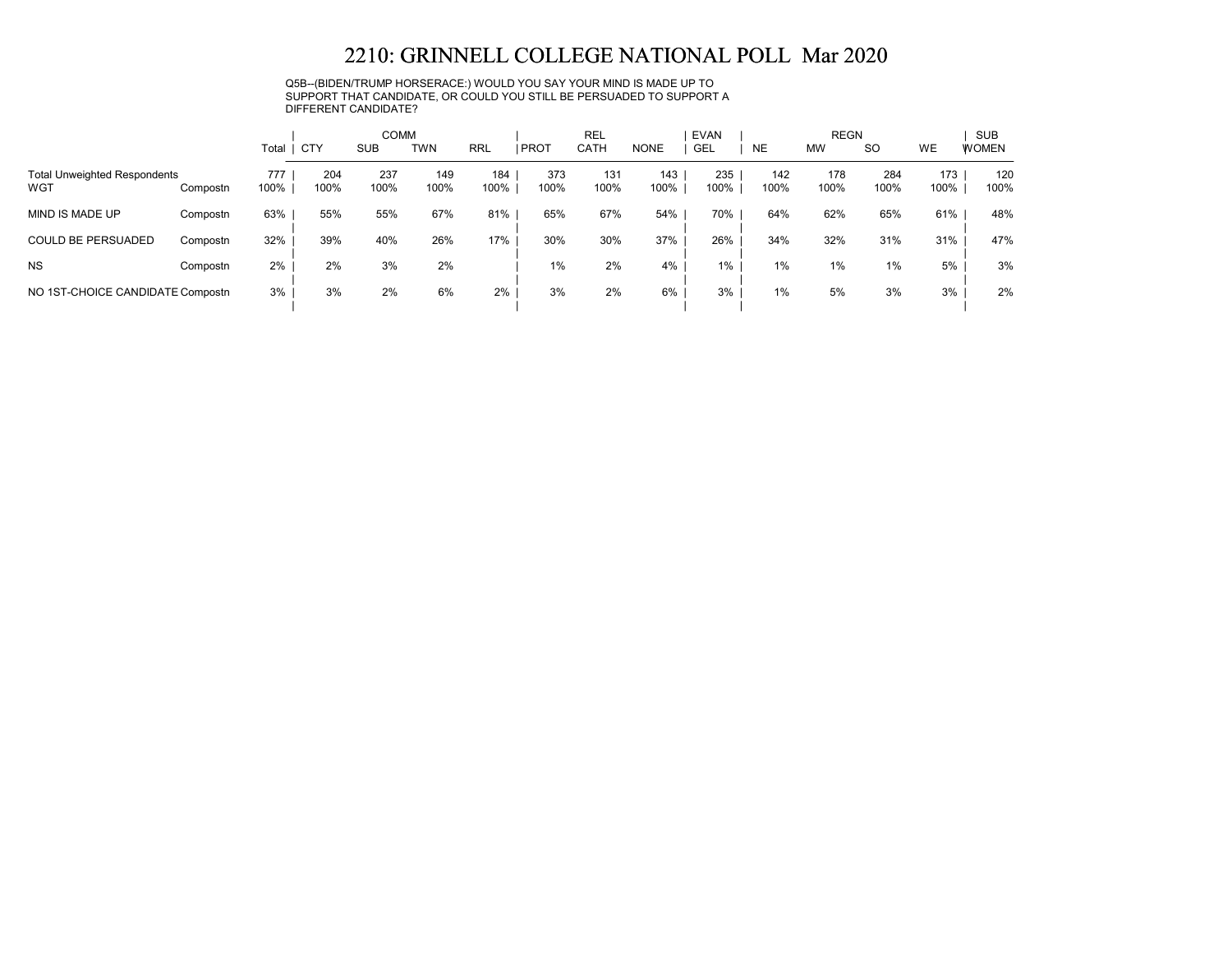Q5C--IF THE GENERAL ELECTION WERE HELD TODAY, AND THE CANDIDATES WERE [BERNIE SANDERS FOR THE DEMOCRATS] AND [DONALD TRUMP FOR THE REPUBLICANS], FOR WHOM WOULD YOU VOTE--[BERNIE SANDERS], [DONALD TRUMP], SOMEONE ELSE, OR WOULD YOU NOT VOTE?

|                                            |          |             | 2020        |             | <b>VOTED 2016</b>    |            |              | PID         |             | <b>SEX</b>  |             |             | AGE         |             | <b>ISNRS</b> | <b>RACE</b> |             | EDU                 |              | <b>INC</b>    |             | <b>INC</b>  |
|--------------------------------------------|----------|-------------|-------------|-------------|----------------------|------------|--------------|-------------|-------------|-------------|-------------|-------------|-------------|-------------|--------------|-------------|-------------|---------------------|--------------|---------------|-------------|-------------|
|                                            |          | Total       | LV.         |             | TRUMP CLINTON DIDN'T |            | REP+LNDEM+LN |             | IND         |             | F           | $35$        | 35-54       | $55+$       | 65+          | <b>WHT</b>  | <b>NON</b>  | ≮COLL<br><b>DEG</b> | COLL<br>DEG+ | <b>≮\$50K</b> | \$50K+      | $$100K+$    |
| <b>Total Unweighted Respondents</b><br>WGT | Compostn | 777<br>100% | 777<br>100% | 308<br>100% | 302<br>100%          | 81<br>100% | 286<br>100%  | 334<br>100% | 141<br>100% | 396<br>100% | 379<br>100% | 126<br>100% | 234<br>100% | 415<br>100% | 262<br>100%  | 574<br>100% | 190<br>100% | 406<br>100%         | 365<br>100%  | 247<br>100%   | 463<br>100% | 231<br>100% |
| <b>SANDERS</b>                             | Compostn | 43%         | 43%         | 2%          | 78%                  | 53%        | 4%           | 79%         | 37%         | 34%         | 52%         | 57%         | 42%         | 37%         | 35%          | 35%         | 63%         | 38%                 | 51%          | 43%           | 43%         | 45%         |
| <b>TRUMP</b>                               | Compostn | 44%         | 44%         | 93%         | 6%                   | 36%        | 90%          | 6%          | 40%         | 54%         | 34%         | 33%         | 45%         | 49%         | 50%          | 53%         | 22%         | 48%                 | 36%          | 41%           | 46%         | 45%         |
| SOMEONE ELSE                               | Compostn | 9%          | 9%          | 2%          | 13%                  | 5%         | 3%           | 12%         | 16%         | 9%          | 9%          | 6%          | 10%         | 10%         | 10%          | 8%          | 10%         | 9%                  | 9%           | 11%           | 7%          | 7%          |
| WOULD NOT VOTE                             | Compostn | 2%          | 2%          | 1%          | 3%                   | 4%         | 1%           | 3%          | 3%          | 1%          | 3%          | 2%          | 3%          | 2%          | 2%           | 2%          | 3%          | 2%                  | 3%           | 2%            | 3%          | 2%          |
| <b>NS</b>                                  | Compostn | 2%          | 2%          | $1\%$       | 1%                   | $1\%$      | 2%           | 0%          | 3%          | 2%          | 1%          | 2%          | $1\%$       | 2%          | 3%           | 2%          | 2%          | 2%                  | 1%           | 3%            | 1%          |             |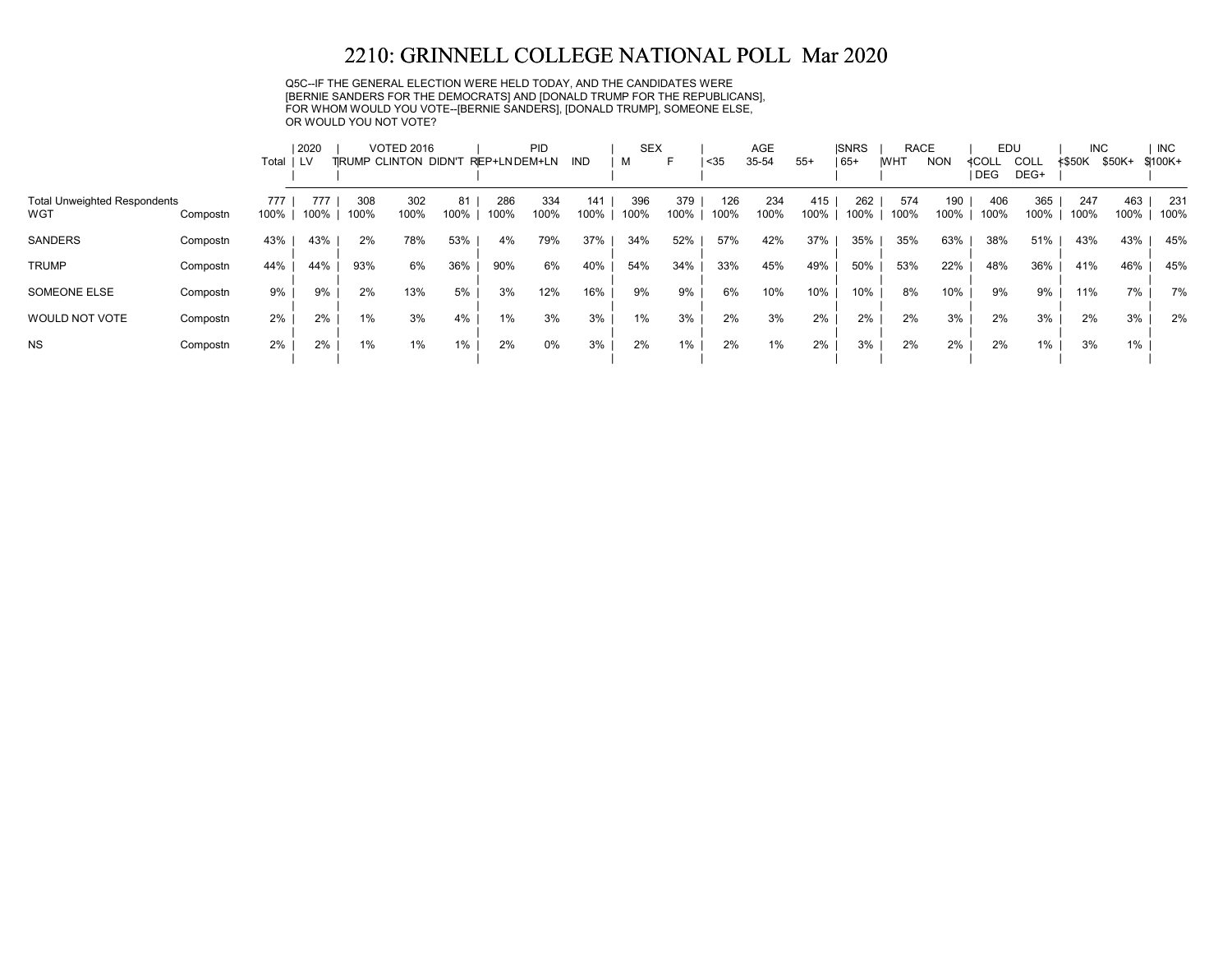Q5C--IF THE GENERAL ELECTION WERE HELD TODAY, AND THE CANDIDATES WERE [BERNIE SANDERS FOR THE DEMOCRATS] AND [DONALD TRUMP FOR THE REPUBLICANS], FOR WHOM WOULD YOU VOTE--[BERNIE SANDERS], [DONALD TRUMP], SOMEONE ELSE, OR WOULD YOU NOT VOTE?

|                                            |          |             |             | <b>COMM</b> |             |             |             | <b>REL</b>  |             | <b>EVAN</b> |             | <b>REGN</b> |             |             | <b>SUB</b>   |
|--------------------------------------------|----------|-------------|-------------|-------------|-------------|-------------|-------------|-------------|-------------|-------------|-------------|-------------|-------------|-------------|--------------|
|                                            |          | Total   CTY |             | <b>SUB</b>  | <b>TWN</b>  | <b>RRL</b>  | <b>PROT</b> | CATH        | <b>NONE</b> | <b>GEL</b>  | <b>NE</b>   | <b>MW</b>   | <b>SO</b>   | <b>WE</b>   | <b>WOMEN</b> |
| <b>Total Unweighted Respondents</b><br>WGT | Compostn | 777<br>100% | 204<br>100% | 237<br>100% | 149<br>100% | 184<br>100% | 373<br>100% | 131<br>100% | 143<br>100% | 235<br>100% | 142<br>100% | 178<br>100% | 284<br>100% | 173<br>100% | 120<br>100%  |
| <b>SANDERS</b>                             | Compostn | 43%         | 56%         | 47%         | 36%         | 29%         | 34%         | 29%         | 70%         | 28%         | 50%         | 40%         | 37%         | 49%         | 56%          |
| <b>TRUMP</b>                               | Compostn | 44%         | 31%         | 39%         | 48%         | 61%         | 54%         | 52%         | 20%         | 61%         | 41%         | 47%         | 48%         | 37%         | 28%          |
| SOMEONE ELSE                               | Compostn | 9%          | 9%          | 9%          | 11%         | 7%          | 7%          | 15%         | 5%          | 7%          | 9%          | 6%          | 11%         | 10%         | 11%          |
| WOULD NOT VOTE                             | Compostn | $2\%$       | 1%          | 4%          | 3%          | 1%          | 3%          | 3%          | 3%          | 3%          | 1%          | 5%          | 2%          | 2%          | 4%           |
| <b>NS</b>                                  | Compostn | $2\%$       | 2%          | $1\%$       | 1%          | 2%          | 2%          | 2%          | $1\%$       | 2%          |             | 2%          | 2%          | $1\%$       |              |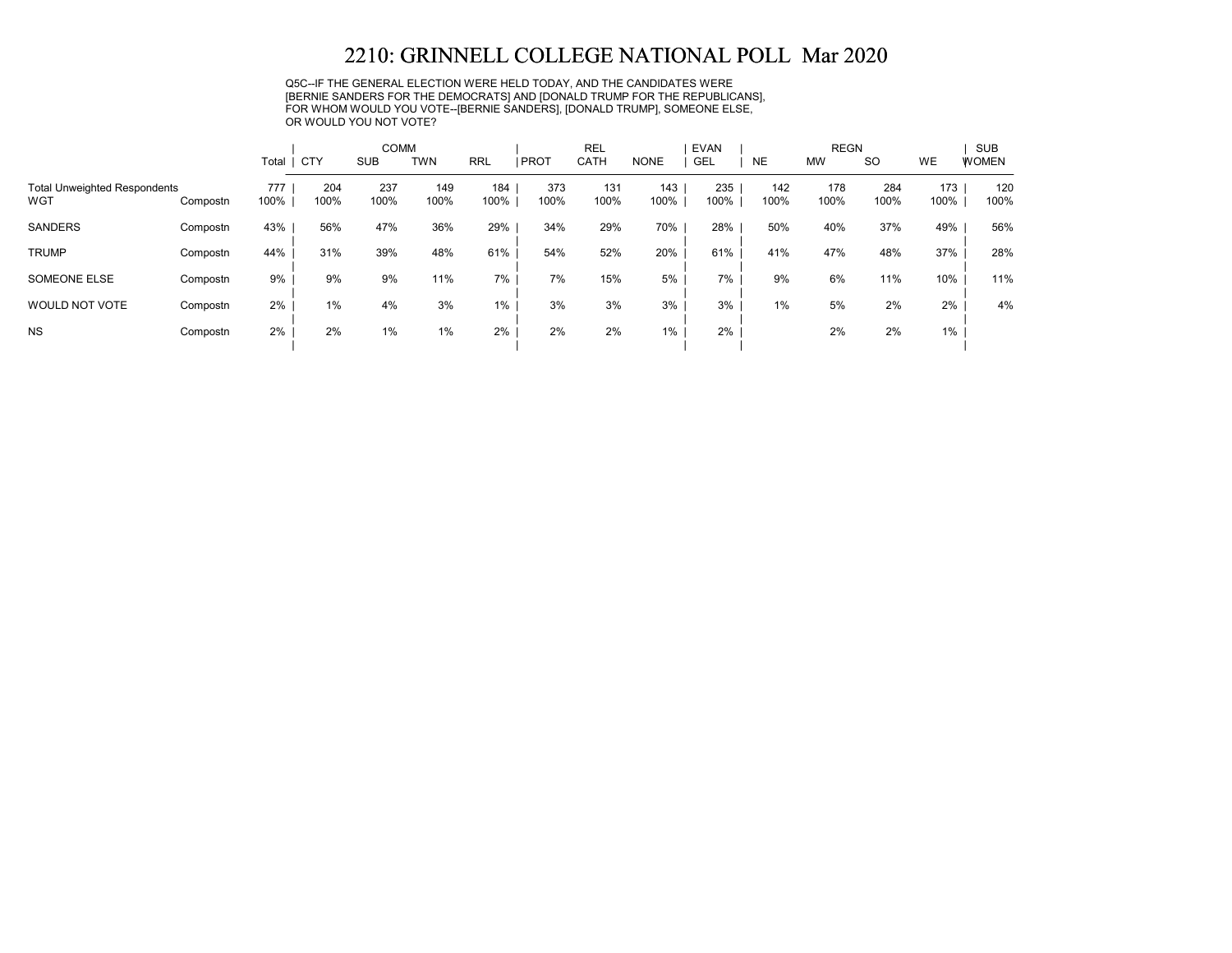Q5D--(SANDERS/TRUMP HORSERACE:) WOULD YOU SAY YOUR MIND IS MADE UP TO SUPPORT THAT CANDIDATE, OR COULD YOU STILL BE PERSUADED TO SUPPORT A DIFFERENT CANDIDATE?

|                                            |          | Total       | 2020 |             | <b>VOTED 2016</b><br>TRUMP CLINTON DIDN'T REP+LNDEM+LN |            |             | <b>PID</b>  | <b>IND</b>  | <b>SEX</b><br>м |             | $35$        | AGE<br>35-54 | $55+$       | <b>ISNRS</b><br>  65+ | <b>RACE</b><br><b>IWHT</b> | <b>NON</b>  | EDU<br>≮COLL<br>I DEG | COLL<br>DEG+ | <b>INC</b><br><b>≮\$50K</b> | \$50K+      | <b>INC</b><br>$$100K +$ |
|--------------------------------------------|----------|-------------|------|-------------|--------------------------------------------------------|------------|-------------|-------------|-------------|-----------------|-------------|-------------|--------------|-------------|-----------------------|----------------------------|-------------|-----------------------|--------------|-----------------------------|-------------|-------------------------|
| <b>Total Unweighted Respondents</b><br>WGT | Compostn | 777<br>100% | 100% | 308<br>100% | 302<br>100%                                            | 81<br>100% | 286<br>100% | 334<br>100% | 141<br>100% | 396<br>100%     | 379<br>100% | 126<br>100% | 234<br>100%  | 415<br>100% | 262<br>100%           | 574<br>100%                | 190<br>100% | 406<br>100%           | 365<br>100%  | 247<br>100%                 | 463<br>100% | 231<br>100%             |
| MIND IS MADE UP                            | Compostn | 61%         | 61%  | 84%         | 50%                                                    | 49%        | 82%         | 51%         | 46%         | 68%             | 55%         | 52%         | 60%          | 68%         | 69%                   | 65%                        | 53%         | 65%                   | 55%          | 66%                         | 60%         | 60%                     |
| <b>COULD BE PERSUADED</b>                  | Compostn | 31%         | 31%  | 12%         | 42%                                                    | 38%        | 14%         | 40%         | 45%         | 27%             | 35%         | 38%         | 35%          | 24%         | 22%                   | 27%                        | 41%         | 28%                   | 36%          | 25%                         | 34%         | 36%                     |
| <b>NS</b>                                  | Compostn | 4%          | 4%   | 1%          | 4%                                                     | 7%         | 1%          | 6%          | 2%          | 2%              | 5%          | 6%          | 2%           | 4%          | 4%                    | 4%                         | 1%          | 3%                    | 5%           | 4%                          | 3%          | 2%                      |
| NO 1ST-CHOICE CANDIDATE Compostn           |          | 4%          | 4%   | 3%          | 4%                                                     | 6%         | 4%          | 4%          | 6%          | 3%              | 5%          | 4%          | 4%           | 4%          | 4%                    | 4%                         | 5%          | 4%                    | 4%           | 5%                          | 3%          | 2%                      |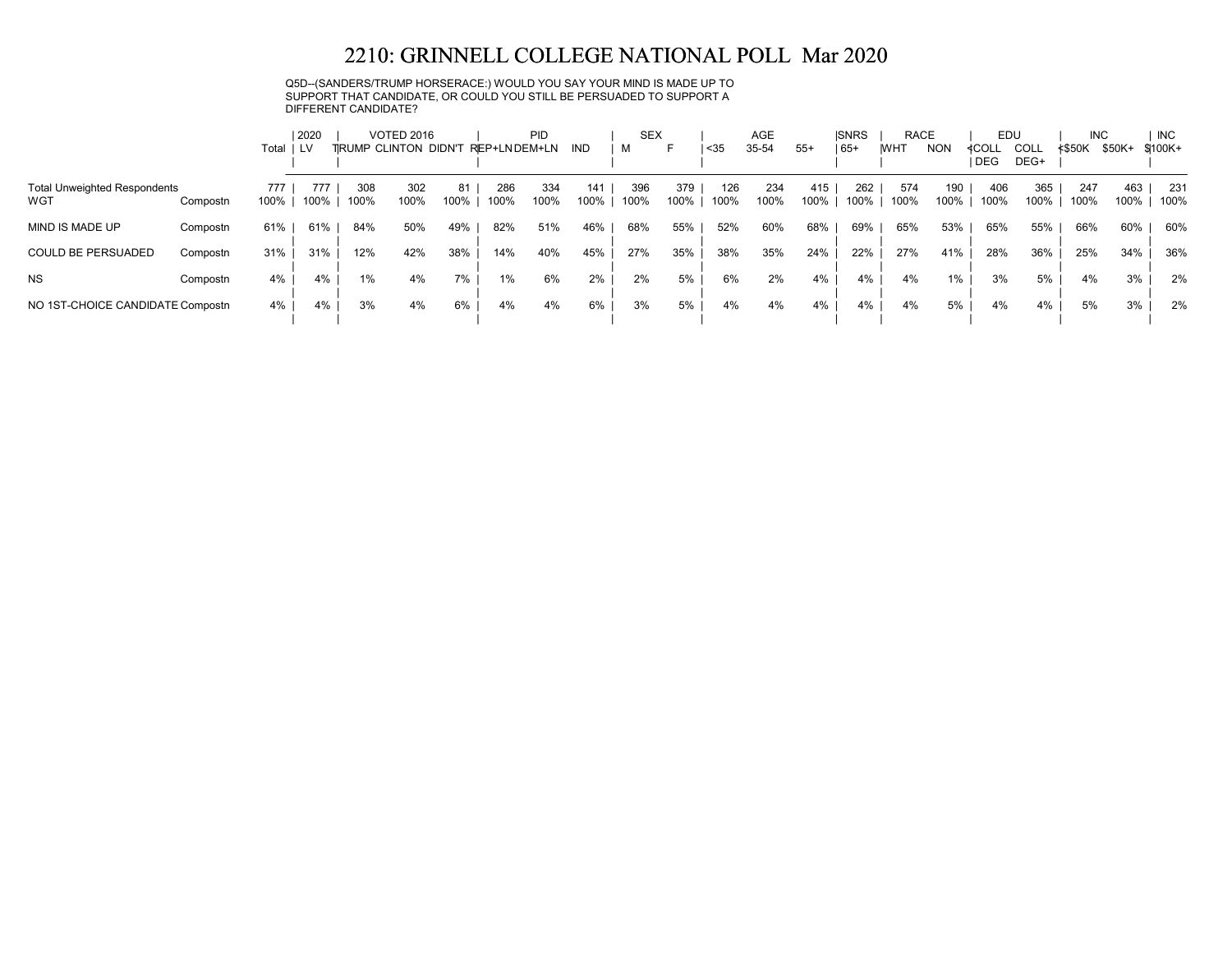Q5D--(SANDERS/TRUMP HORSERACE:) WOULD YOU SAY YOUR MIND IS MADE UP TO SUPPORT THAT CANDIDATE, OR COULD YOU STILL BE PERSUADED TO SUPPORT A DIFFERENT CANDIDATE?

|                                            |          | Total       | <b>CTY</b>  | <b>COMM</b><br><b>SUB</b> | <b>TWN</b>  | <b>RRL</b>  | <b>PROT</b> | <b>REL</b><br>CATH | <b>NONE</b> | <b>EVAN</b><br><b>GEL</b> | <b>NE</b>   | <b>REGN</b><br><b>MW</b> | <b>SO</b>   | WE          | <b>SUB</b><br><b>WOMEN</b> |
|--------------------------------------------|----------|-------------|-------------|---------------------------|-------------|-------------|-------------|--------------------|-------------|---------------------------|-------------|--------------------------|-------------|-------------|----------------------------|
| <b>Total Unweighted Respondents</b><br>WGT | Compostn | 777<br>100% | 204<br>100% | 237<br>100%               | 149<br>100% | 184<br>100% | 373<br>100% | 131<br>100%        | 143<br>100% | 235<br>100%               | 142<br>100% | 178<br>100%              | 284<br>100% | 173<br>100% | 120<br>100%                |
| MIND IS MADE UP                            | Compostn | 61%         | 58%         | 55%                       | 64%         | 73%         | 61%         | 66%                | 55%         | 70%                       | 62%         | 54%                      | 67%         | 60%         | 46%                        |
| <b>COULD BE PERSUADED</b>                  | Compostn | 31%         | 36%         | 34%                       | 29%         | 22%         | 33%         | 26%                | 33%         | 24%                       | 30%         | 35%                      | 27%         | 34%         | 41%                        |
| <b>NS</b>                                  | Compostn | 4%          | 3%          | 5%                        | 3%          | $2\%$       | $1\%$       | 3%                 | 8%          | 1%                        | 7%          | 4%                       | 1%          | 3%          | 9%                         |
| NO 1ST-CHOICE CANDIDATE Compostn           |          | 4%          | 4%          | 5%                        | 4%          | 3%          | 5%          | 5%                 | 4%          | 5%                        | $1\%$       | 7%                       | 4%          | 3%          | 4%                         |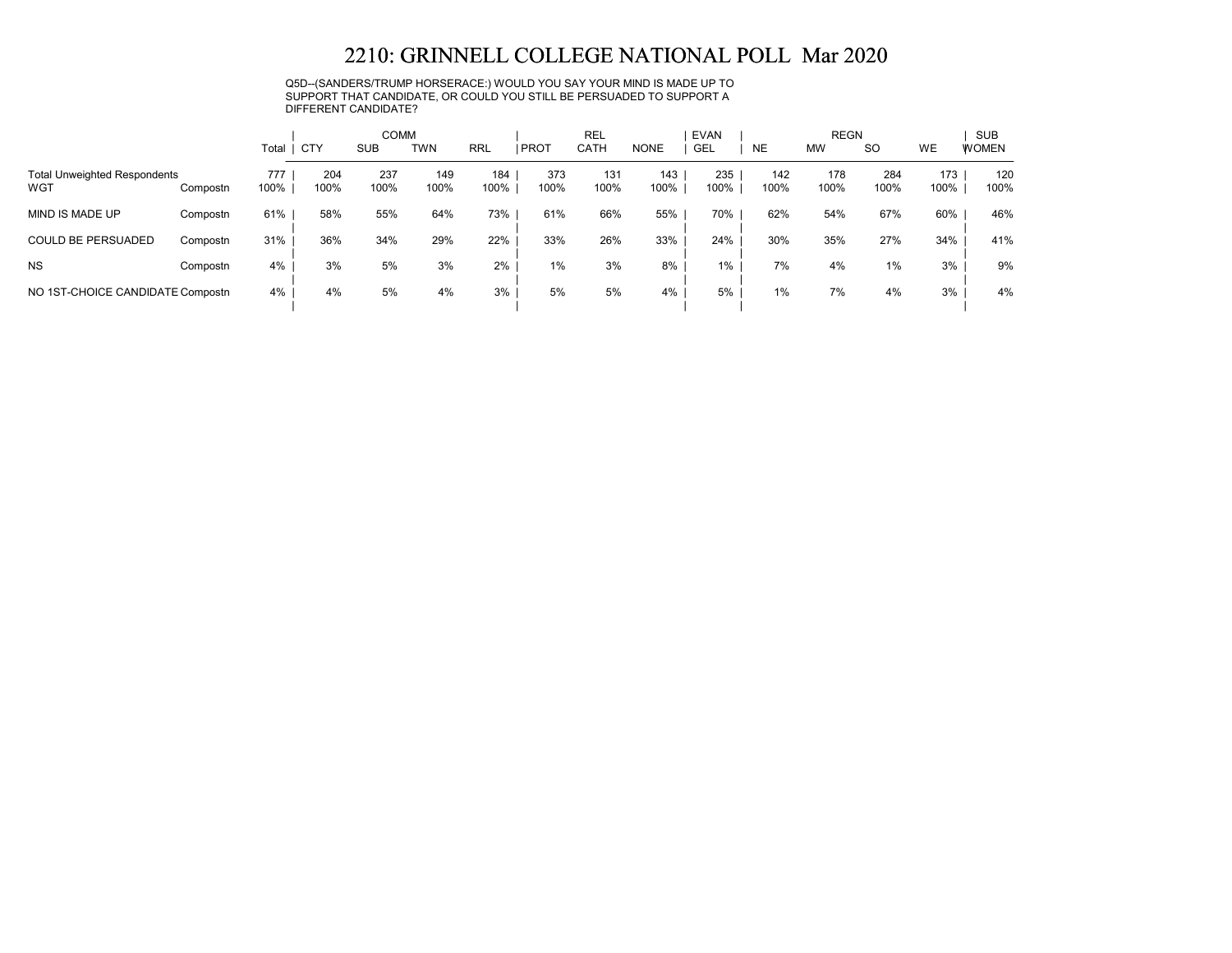Q6A--HOW CONFIDENT ARE YOU THAT THE NOVEMBER GENERAL ELECTION WILL PROCEED ON TIME, AS PLANNED?

|                                            |          | Total   LV   | 2020        |             | <b>VOTED 2016</b><br>TRUMP CLINTON DIDN'T REP+LNDEM+LN |             |             | <b>PID</b>  | IND         | <b>SEX</b><br>м | ⊢           | $35$        | <b>AGE</b><br>35-54 | $55+$       | <b>ISNRS</b><br>$ 65+$ | <b>RACE</b><br><b>IWHT</b> | <b>NON</b>  | EDU<br>≮COLL<br>I DEG | <b>COLL</b><br>DEG+ | <b>INC</b><br><b>≮\$50K</b> | \$50K+      | <b>INC</b><br>\$100K+ |
|--------------------------------------------|----------|--------------|-------------|-------------|--------------------------------------------------------|-------------|-------------|-------------|-------------|-----------------|-------------|-------------|---------------------|-------------|------------------------|----------------------------|-------------|-----------------------|---------------------|-----------------------------|-------------|-----------------------|
| <b>Total Unweighted Respondents</b><br>WGT | Compostn | 1009<br>100% | 777<br>100% | 339<br>100% | 333<br>100%                                            | 225<br>100% | 333<br>100% | 396<br>100% | 237<br>100% | 510<br>100%     | 494<br>100% | 198<br>100% | 298<br>100%         | 509<br>100% | 313<br>100%            | 697<br>100%                | 292<br>100% | 589<br>100%           | 413<br>100%         | 376<br>100%                 | 539<br>100% | 255<br>100%           |
| <b>VERY/SMWT CONF</b>                      | Compostn | 70%          | 75%         | 87%         | 68%                                                    | 58%         | 83%         | 66%         | 65%         | 72%             | 69%         | 63%         | 73%                 | 73%         | 75%                    | 76%                        | 60%         | 67%                   | 78%                 | 62%                         | 78%         | 75%                   |
| NOT TOO/AT ALL CONF                        | Compostn | 27%          | 22%         | 10%         | 31%                                                    | 38%         | 14%         | 31%         | 32%         | 24%             | 29%         | 36%         | 24%                 | 22%         | 20%                    | 21%                        | 37%         | 29%                   | 20%                 | 34%                         | 21%         | 23%                   |
| <b>NS</b>                                  | Compostn | 3%           | 3%          | 3%          | $1\%$                                                  | 4%          | 2%          | 2%          | 3%          | 4%              | 2%          | 1%          | 2%                  | 5%          | 5%                     | 3%                         | 3%          | 4%                    | 2%                  | 4%                          | 1%          | 2%                    |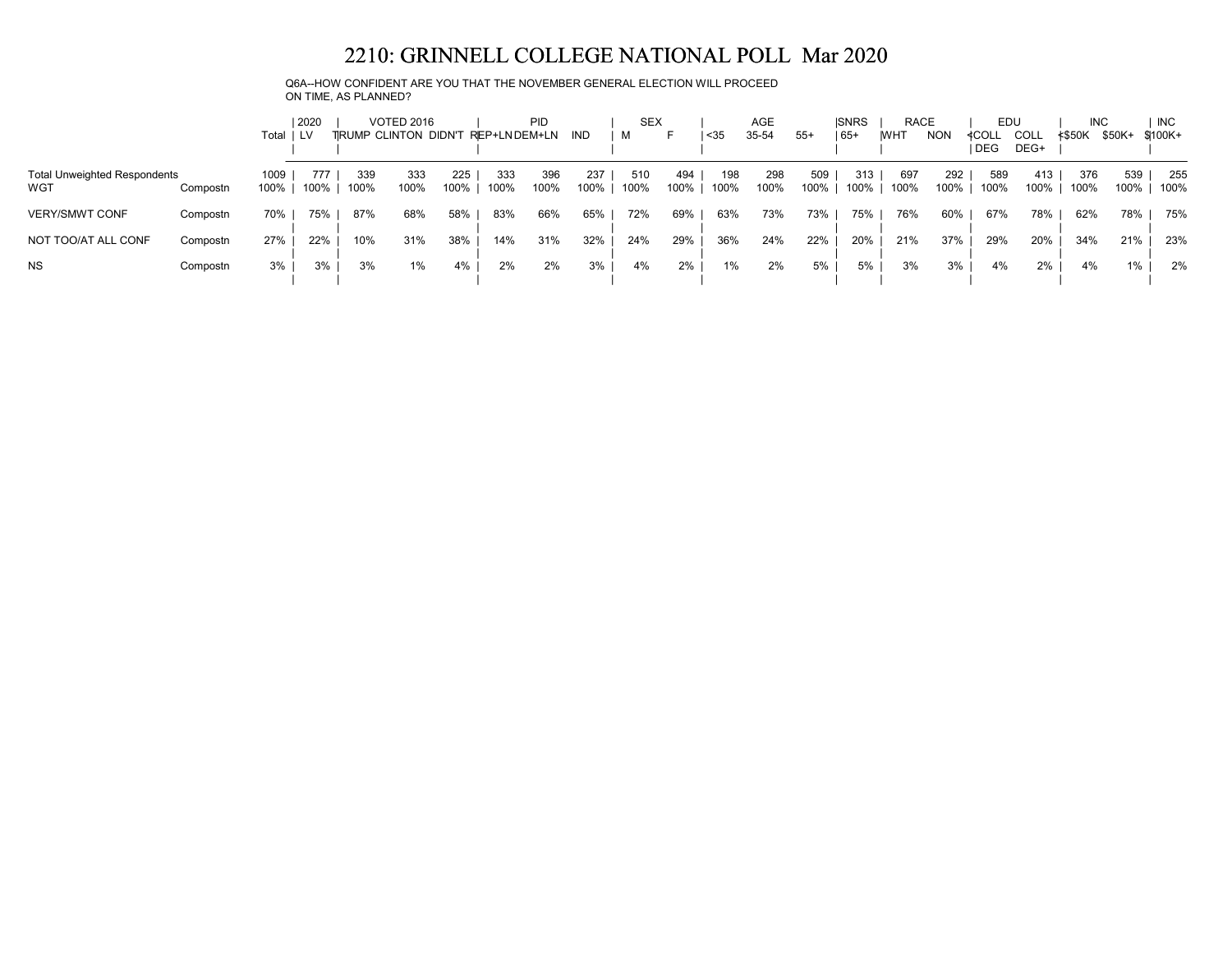Q6A--HOW CONFIDENT ARE YOU THAT THE NOVEMBER GENERAL ELECTION WILL PROCEED ON TIME, AS PLANNED?

|                                            |          | Total        | CTY         | <b>COMM</b><br>SUB | <b>TWN</b>  | RRL         | <b>PROT</b> | <b>REL</b><br><b>CATH</b> | NONE        | <b>EVAN</b><br>GEL | <b>NE</b>   | <b>REGN</b><br><b>MW</b> | <sub>SO</sub> | WE          | <b>SUB</b><br><b>WOMEN</b> |
|--------------------------------------------|----------|--------------|-------------|--------------------|-------------|-------------|-------------|---------------------------|-------------|--------------------|-------------|--------------------------|---------------|-------------|----------------------------|
| <b>Total Unweighted Respondents</b><br>WGT | Compostn | 1009<br>100% | 286<br>100% | 287<br>100%        | 198<br>100% | 232<br>100% | 455<br>100% | 177<br>100%               | 184<br>100% | 302<br>100%        | 184<br>100% | 219<br>100%              | 360<br>100%   | 246<br>100% | 145<br>100%                |
| <b>VERY/SMWT CONF</b>                      | Compostn | 70%          | 69%         | 68%                | 67%         | 78%         | 78%         | 63%                       | 64%         | 73%                | 68%         | 78%                      | 70%           | 66%         | 64%                        |
| NOT TOO/AT ALL CONF                        | Compostn | 27%          | 30%         | 30%                | 27%         | 17%         | 20%         | 34%                       | 32%         | 24%                | 30%         | 21%                      | 26%           | 30%         | 36%                        |
| <b>NS</b>                                  | Compostn | 3%           | 2%          | 2%                 | 6%          | 4%          | 3%          | 4%                        | 4%          | 3%                 | $1\%$       | 2%                       | 4%            | 4%          |                            |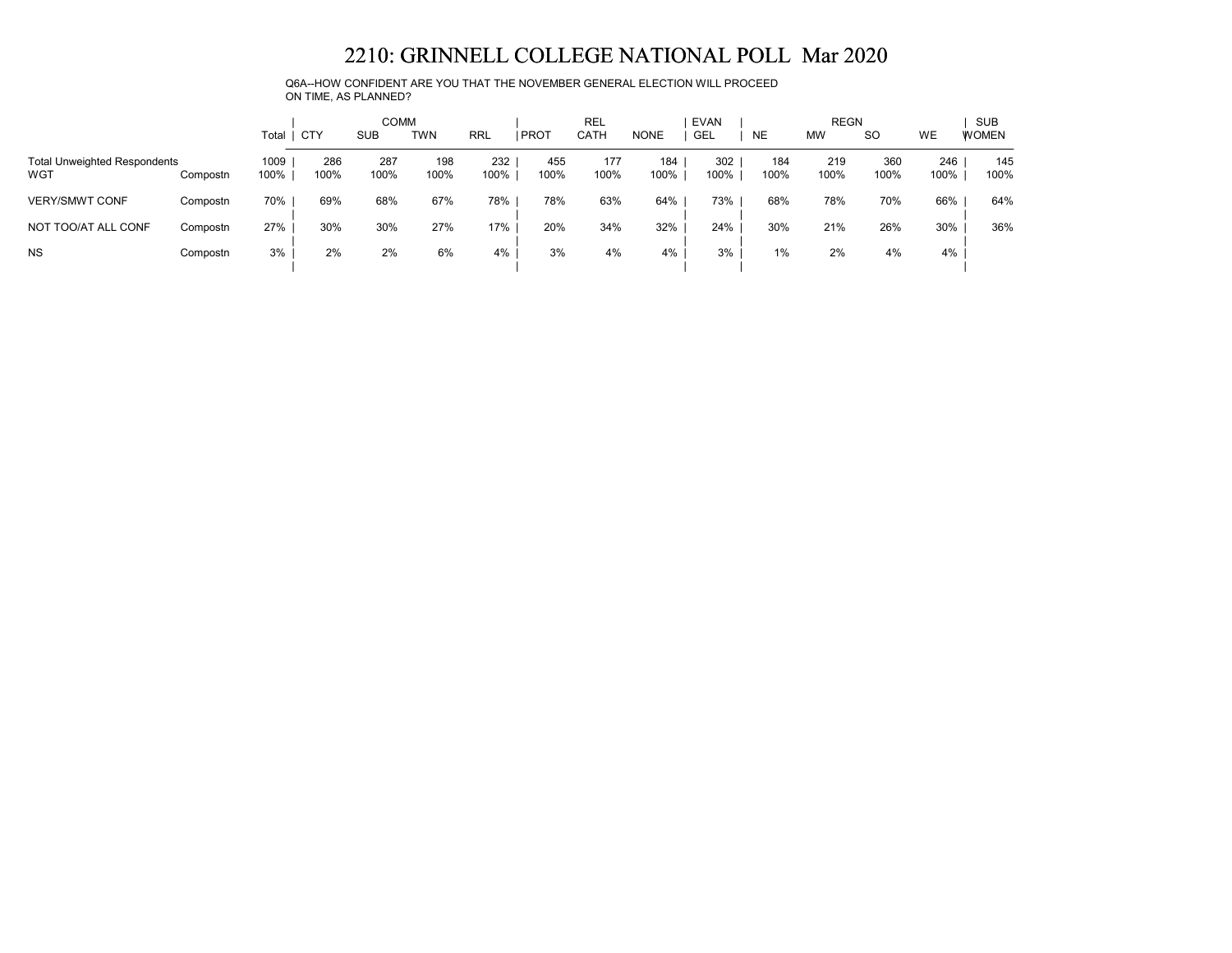Q6B--HOW CONFIDENT ARE YOU THAT, ACROSS THE COUNTRY, THE VOTES IN THE 2020 GENERAL ELECTION WILL BE COUNTED AS VOTERS INTENDED?

|                                            |          | Total        | 2020<br>i lv |             | <b>VOTED 2016</b><br>TRUMP CLINTON DIDN'T |             | <b>PID</b><br>REP+LNDEM+LN |             | IND         | <b>SEX</b><br>м |             | <35         | <b>AGE</b><br>35-54 | $55+$       | <b>ISNRS</b><br>$ 65+$ | <b>RACE</b><br><b>IWHT</b> | <b>NON</b>  | EDU<br>≮COLL<br>I DEG | <b>COLL</b><br>DEG+ | <b>INC</b><br><b>≮\$50K</b> | \$50K+      | <b>INC</b><br>\$100K+ |
|--------------------------------------------|----------|--------------|--------------|-------------|-------------------------------------------|-------------|----------------------------|-------------|-------------|-----------------|-------------|-------------|---------------------|-------------|------------------------|----------------------------|-------------|-----------------------|---------------------|-----------------------------|-------------|-----------------------|
| <b>Total Unweighted Respondents</b><br>WGT | Compostn | 1009<br>100% | 777<br>100%  | 339<br>100% | 333<br>100%                               | 225<br>100% | 333<br>100%                | 396<br>100% | 237<br>100% | 510<br>100%     | 494<br>100% | 198<br>100% | 298<br>100%         | 509<br>100% | 313<br>100%            | 697<br>100%                | 292<br>100% | 589<br>100%           | 413<br>100%         | 376<br>100%                 | 539<br>100% | 255<br>100%           |
| <b>VERY/SMWT CONF</b>                      | Compostn | 69%          | 73%          | 85%         | 66%                                       | 57%         | 85%                        | 64%         | 60%         | 70%             | 67%         | 59%         | 69%                 | 75%         | 76%                    | 74%                        | 59%         | 66%                   | 74%                 | 61%                         | 75%         | 74%                   |
| NOT TOO/AT ALL CONF                        | Compostn | 28%          | 25%          | 11%         | 32%                                       | 39%         | 11%                        | 34%         | 35%         | 26%             | 29%         | 37%         | 28%                 | 21%         | 19%                    | 22%                        | 39%         | 29%                   | 24%                 | 35%                         | 23%         | 24%                   |
| <b>NS</b>                                  | Compostn | 4%           | 3%           | 4%          | 3%                                        | 3%          | 4%                         | 2%          | 5%          | 4%              | 4%          | 3%          | 3%                  | 5%          | 5%                     | 4%                         | 3%          | 4%                    | 2%                  | 4%                          | 2%          | 2%                    |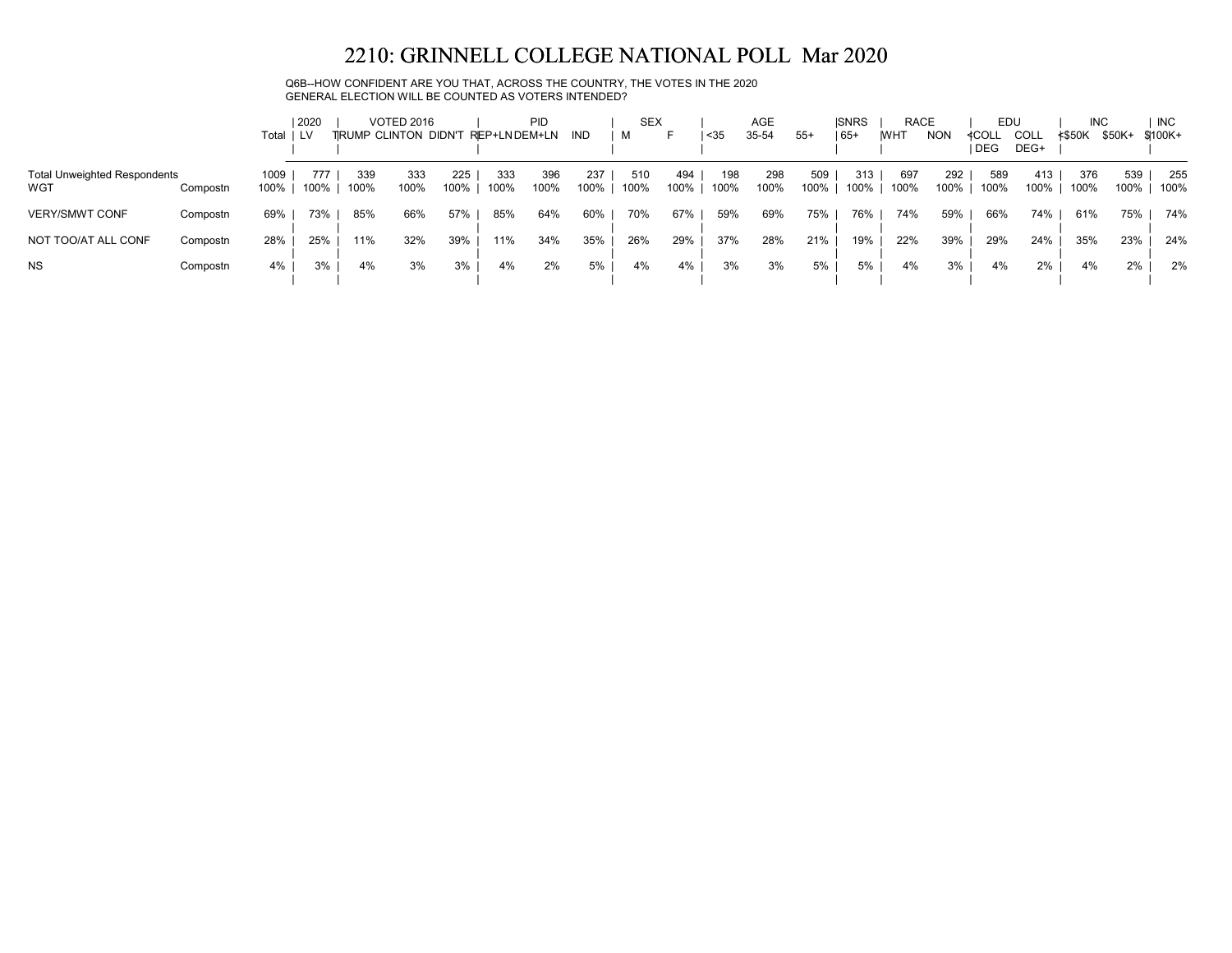Q6B--HOW CONFIDENT ARE YOU THAT, ACROSS THE COUNTRY, THE VOTES IN THE 2020 GENERAL ELECTION WILL BE COUNTED AS VOTERS INTENDED?

|                                            |          | Total        | <b>CTY</b>  | <b>COMM</b><br><b>SUB</b> | <b>TWN</b>  | RRL         | <b>PROT</b> | <b>REL</b><br>CATH | <b>NONE</b> | <b>EVAN</b><br><b>GEL</b> | <b>NE</b>   | <b>REGN</b><br><b>MW</b> | <sub>SO</sub> | WE          | <b>SUB</b><br><b>WOMEN</b> |
|--------------------------------------------|----------|--------------|-------------|---------------------------|-------------|-------------|-------------|--------------------|-------------|---------------------------|-------------|--------------------------|---------------|-------------|----------------------------|
| <b>Total Unweighted Respondents</b><br>WGT | Compostn | 1009<br>100% | 286<br>100% | 287<br>100%               | 198<br>100% | 232<br>100% | 455<br>100% | 177<br>100%        | 184<br>100% | 302<br>100%               | 184<br>100% | 219<br>100%              | 360<br>100%   | 246<br>100% | 145<br>100%                |
| <b>VERY/SMWT CONF</b>                      | Compostn | 69%          | 63%         | 68%                       | 67%         | 77%         | 74%         | 75%                | 54%         | 69%                       | 70%         | 81%                      | 66%           | 61%         | 64%                        |
| NOT TOO/AT ALL CONF                        | Compostn | 28%          | 35%         | 30%                       | 24%         | 18%         | 21%         | 22%                | 44%         | 26%                       | 28%         | 16%                      | 28%           | 37%         | 32%                        |
| <b>NS</b>                                  | Compostn | 4%           | 1%          | 2%                        | 9%          | 5%          | 5%          | 3%                 | 3%          | 5%                        | 1%          | 3%                       | 6%            | 3%          | 3%                         |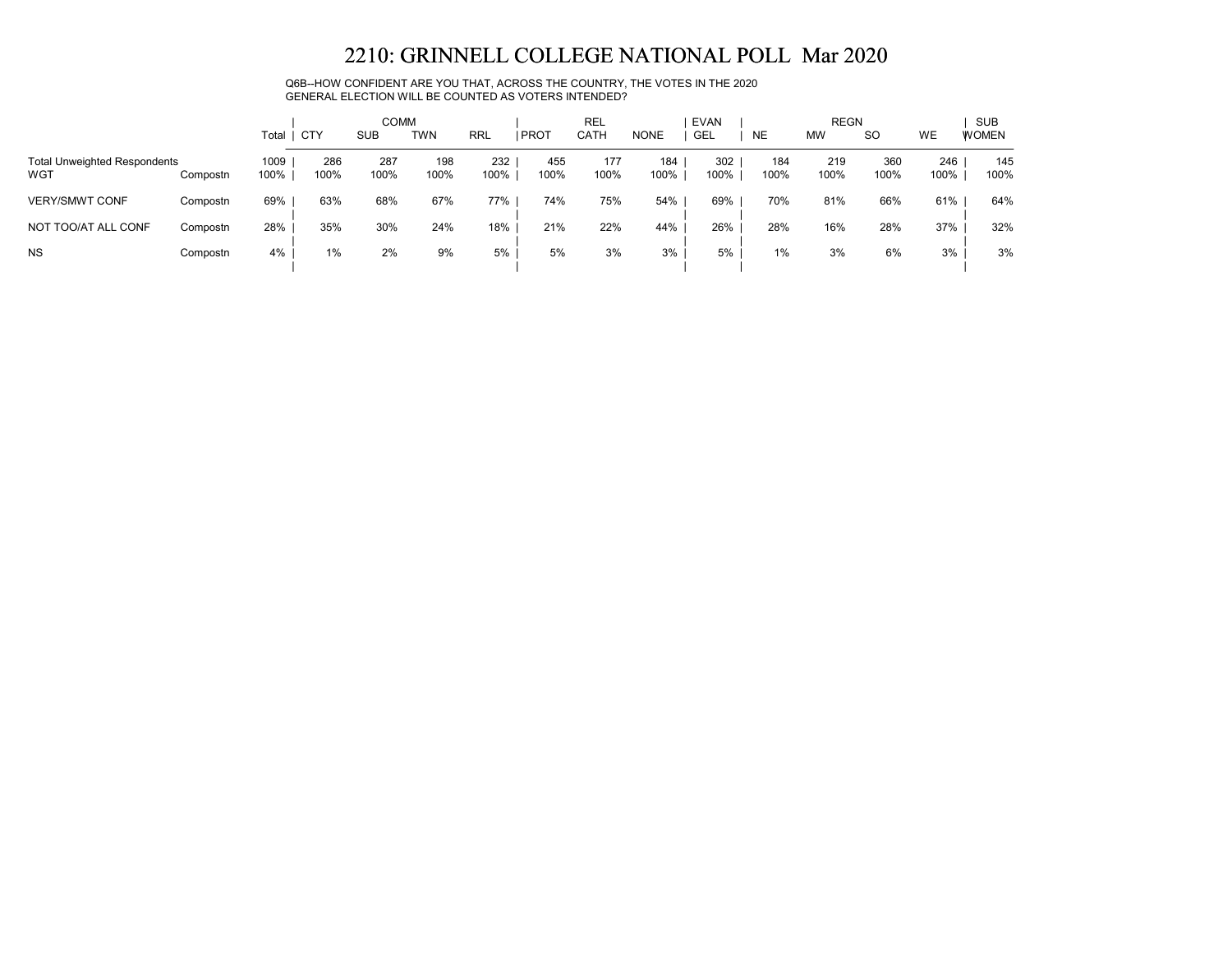Q6A--HOW CONFIDENT ARE YOU THAT THE NOVEMBER GENERAL ELECTION WILL PROCEED ON TIME, AS PLANNED?

|                                     |          |       | 2020 |      | <b>VOTED 2016</b>    |      |               | <b>PID</b> |      | <b>SEX</b> |      |      | AGE   |       | <b>ISNRS</b> | RACE        |            | EDU          |             | <b>INC</b>    |        | <b>INC</b> |
|-------------------------------------|----------|-------|------|------|----------------------|------|---------------|------------|------|------------|------|------|-------|-------|--------------|-------------|------------|--------------|-------------|---------------|--------|------------|
|                                     |          | Total | 1 LV |      | TRUMP CLINTON DIDN'T |      | REP+LN DEM+LN |            | IND. | M          | F    | $35$ | 35-54 | $55+$ | $ 65+$       | <b>IWHT</b> | <b>NON</b> | <b>≮COLL</b> | <b>COLL</b> | <b>≮\$50K</b> | \$50K+ | \$100K+    |
|                                     |          |       |      |      |                      |      |               |            |      |            |      |      |       |       |              |             |            | <b>DEG</b>   | DEG+        |               |        |            |
| <b>Total Unweighted Respondents</b> |          | 1009  | 777  | 339  | 333                  | 225  | 333           | 396        | 237  | 510        | 494  | 198  | 298   | 509   | 313          | 697         | 292        | 589          | 413         | 376           | 539    | 255        |
| WGT                                 | Compostn | 100%  | 100% | 100% | 100%                 | 100% | 100%          | 100%       | 100% | 100%       | 100% | 100% | 100%  | 100%  | 100%         | 100%        | 100%       | 100%         | 100%        | 100%          | 100%   | 100%       |
| <b>VERY CONFIDENT</b>               | Compostn | 32%   | 35%  | 49%  | 27%                  | 20%  | 44%           | 24%        | 28%  | 37%        | 26%  | 23%  | 32%   | 37%   | 37%          | 35%         | 25%        | 30%          | 34%         | 26%           | 37%    | 34%        |
| SOMEWHAT CONFIDENT                  | Compostn | 39%   | 40%  | 38%  | 40%                  | 39%  | 39%           | 42%        | 37%  | 35%        | 42%  | 40%  | 42%   | 35%   | 38%          | 41%         | 35%        | 37%          | 44%         | 36%           | 40%    | 41%        |
| NOT TOO CONFIDENT                   | Compostn | 20%   | 18%  | 9%   | 26%                  | 26%  | 12%           | 25%        | 23%  | 18%        | 22%  | 29%  | 16%   | 17%   | 16%          | 16%         | 28%        | 23%          | 15%         | 24%           | 17%    | 18%        |
| NOT AT ALL CONFIDENT                | Compostn | 6%    | 4%   | 1%   | 6%                   | 12%  | 2%            | 6%         | 9%   | 6%         | 7%   | 6%   | 8%    | 5%    | 5%           | 5%          | 9%         | 7%           | 6%          | 9%            | 4%     | 5%         |
| <b>NS</b>                           | Compostn | 3%    | 3%   | 3%   | 1%                   | 4%   | 2%            | 2%         | 3%   | 4%         | 2%   | 1%   | 2%    | 5%    | 5%           | 3%          | 3%         | 4%           | 2%          | 4%            | 1%     | 2%         |
|                                     |          |       |      |      |                      |      |               |            |      |            |      |      |       |       |              |             |            |              |             |               |        |            |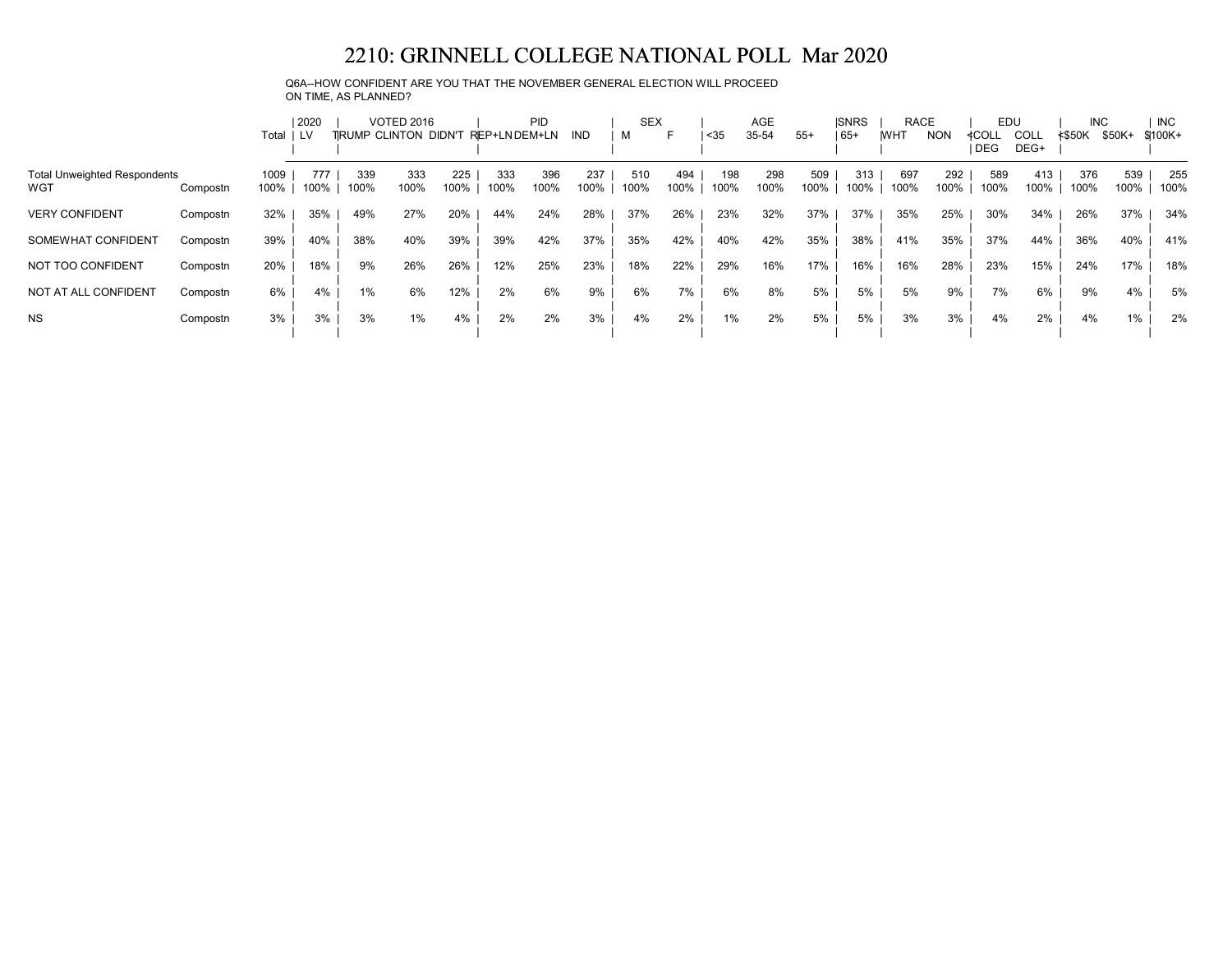Q6A--HOW CONFIDENT ARE YOU THAT THE NOVEMBER GENERAL ELECTION WILL PROCEED ON TIME, AS PLANNED?

|                                            |          |              |             | <b>COMM</b> |             |             |             | <b>REL</b>  |             | <b>EVAN</b> |             | <b>REGN</b> |             |             | <b>SUB</b>   |
|--------------------------------------------|----------|--------------|-------------|-------------|-------------|-------------|-------------|-------------|-------------|-------------|-------------|-------------|-------------|-------------|--------------|
|                                            |          | Total        | <b>CTY</b>  | <b>SUB</b>  | <b>TWN</b>  | <b>RRL</b>  | <b>PROT</b> | CATH        | <b>NONE</b> | GEL         | <b>NE</b>   | <b>MW</b>   | <b>SO</b>   | <b>WE</b>   | <b>WOMEN</b> |
| <b>Total Unweighted Respondents</b><br>WGT | Compostn | 1009<br>100% | 286<br>100% | 287<br>100% | 198<br>100% | 232<br>100% | 455<br>100% | 177<br>100% | 184<br>100% | 302<br>100% | 184<br>100% | 219<br>100% | 360<br>100% | 246<br>100% | 145<br>100%  |
| <b>VERY CONFIDENT</b>                      | Compostn | 32%          | 28%         | 30%         | 30%         | 38%         | 36%         | 29%         | 26%         | 38%         | 30%         | 36%         | 30%         | 32%         | 21%          |
| SOMEWHAT CONFIDENT                         | Compostn | 39%          | 41%         | 37%         | 37%         | 40%         | 42%         | 34%         | 38%         | 35%         | 39%         | 42%         | 40%         | 34%         | 42%          |
| NOT TOO CONFIDENT                          | Compostn | 20%          | 23%         | 24%         | 17%         | 15%         | 15%         | 28%         | 24%         | 18%         | 23%         | 15%         | 21%         | 22%         | 26%          |
| NOT AT ALL CONFIDENT                       | Compostn | 6%           | 7%          | 7%          | 10%         | 2%          | 5%          | 6%          | 8%          | 6%          | 7%          | 5%          | 5%          | 9%          | 10%          |
| <b>NS</b>                                  | Compostn | 3%           | 2%          | 2%          | 6%          | 4%          | 3%          | 4%          | 4%          | 3%          | 1%          | 2%          | 4%          | 4%          |              |
|                                            |          |              |             |             |             |             |             |             |             |             |             |             |             |             |              |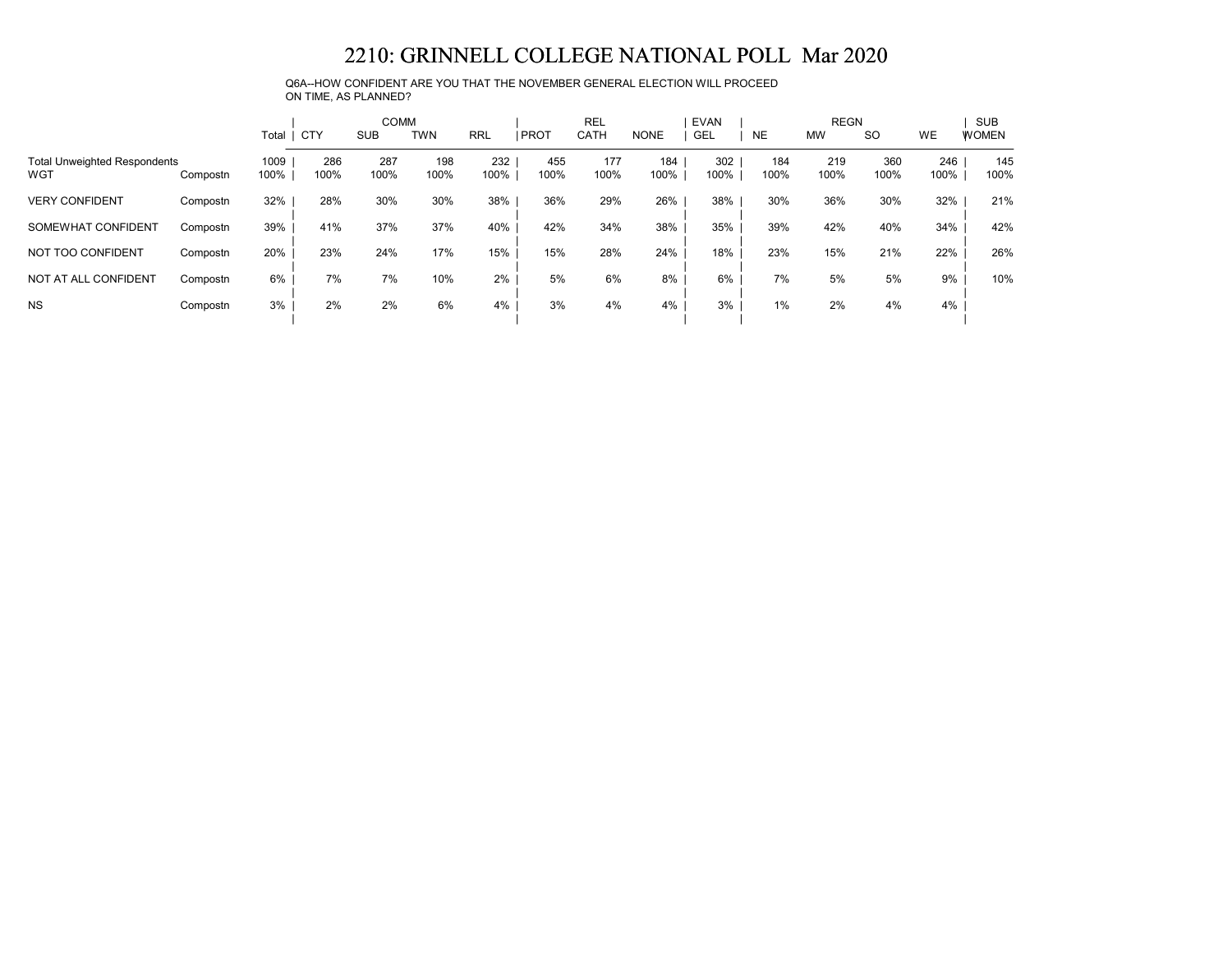### Q6B--HOW CONFIDENT ARE YOU THAT, ACROSS THE COUNTRY, THE VOTES IN THE 2020 GENERAL ELECTION WILL BE COUNTED AS VOTERS INTENDED?

|                                     |          |       | 2020 |      | <b>VOTED 2016</b>    |      |              | <b>PID</b> |      | <b>SEX</b> |      |          | AGE   |       | <b>ISNRS</b> | <b>RACE</b> |            | EDU   |             | <b>INC</b>    |        | <b>INC</b> |
|-------------------------------------|----------|-------|------|------|----------------------|------|--------------|------------|------|------------|------|----------|-------|-------|--------------|-------------|------------|-------|-------------|---------------|--------|------------|
|                                     |          | Total | I LV |      | TRUMP CLINTON DIDN'T |      | REP+LNDEM+LN |            | IND  | м          | F    | $ $ < 35 | 35-54 | $55+$ | $165+$       | <b>WHT</b>  | <b>NON</b> | ≮COLL | <b>COLL</b> | <b>≮\$50K</b> | \$50K+ | $$100K+$   |
|                                     |          |       |      |      |                      |      |              |            |      |            |      |          |       |       |              |             |            | DEG   | DEG+        |               |        |            |
| <b>Total Unweighted Respondents</b> |          | 1009  | 777  | 339  | 333                  | 225  | 333          | 396        | 237  | 510        | 494  | 198      | 298   | 509   | 313          | 697         | 292        | 589   | 413         | 376           | 539    | 255        |
| WGT                                 | Compostn | 100%  | 100% | 100% | 100%                 | 100% | 100%         | 100%       | 100% | 100%       | 100% | 100%     | 100%  | 100%  | 100%         | 100%        | 100%       | 100%  | 100%        | 100%          | 100%   | 100%       |
| <b>VERY CONFIDENT</b>               | Compostn | 27%   | 29%  | 40%  | 21%                  | 20%  | 39%          | 21%        | 22%  | 32%        | 21%  | 19%      | 27%   | 32%   | 32%          | 30%         | 20%        | 25%   | 30%         | 22%           | 30%    | 33%        |
| SOMEWHAT CONFIDENT                  | Compostn | 42%   | 44%  | 44%  | 45%                  | 37%  | 46%          | 43%        | 38%  | 38%        | 46%  | 40%      | 42%   | 43%   | 44%          | 44%         | 39%        | 41%   | 43%         | 39%           | 45%    | 41%        |
| NOT TOO CONFIDENT                   | Compostn | 20%   | 19%  | 9%   | 24%                  | 24%  | 9%           | 26%        | 21%  | 19%        | 21%  | 30%      | 18%   | 13%   | 12%          | 17%         | 24%        | 20%   | 19%         | 24%           | 17%    | 19%        |
| NOT AT ALL CONFIDENT                | Compostn | 8%    | 5%   | 2%   | 7%                   | 15%  | 2%           | 8%         | 14%  | 7%         | 8%   | 7%       | 10%   | 7%    | 7%           | 5%          | 14%        | 9%    | 6%          | 12%           | 6%     | 5%         |
| <b>NS</b>                           | Compostn | 4%    | 3%   | 4%   | 3%                   | 3%   | 4%           | 2%         | 5%   | 4%         | 4%   | 3%       | 3%    | 5%    | 5%           | 4%          | 3%         | 4%    | $2\%$       | 4%            | 2%     | 2%         |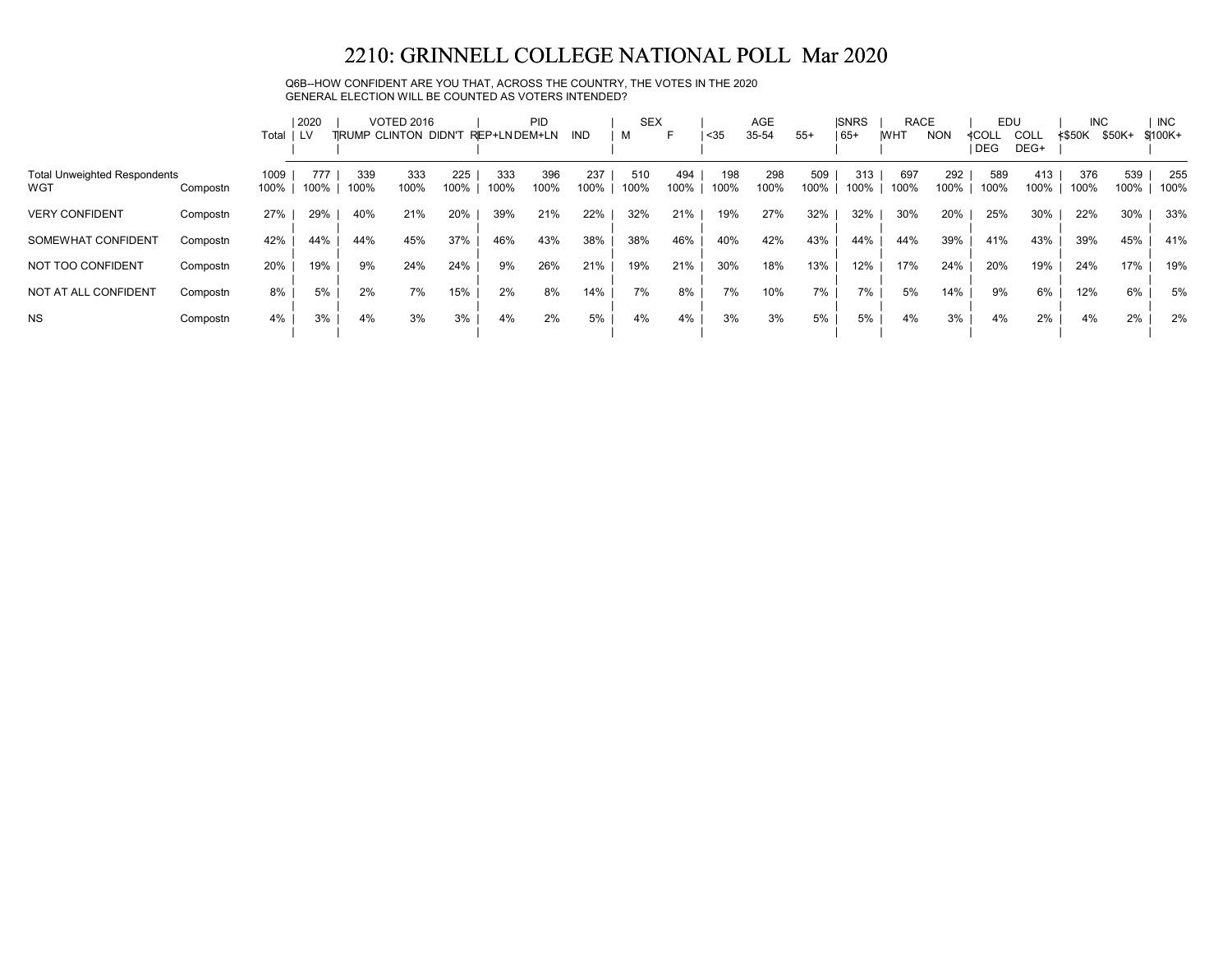Q6B--HOW CONFIDENT ARE YOU THAT, ACROSS THE COUNTRY, THE VOTES IN THE 2020 GENERAL ELECTION WILL BE COUNTED AS VOTERS INTENDED?

|                                            |          |              |             | <b>COMM</b><br>TWN |             |             |             | <b>REL</b>  |             | <b>EVAN</b> |             | <b>REGN</b> |             |             | <b>SUB</b>   |
|--------------------------------------------|----------|--------------|-------------|--------------------|-------------|-------------|-------------|-------------|-------------|-------------|-------------|-------------|-------------|-------------|--------------|
|                                            |          | Total        | CTY         | <b>SUB</b>         |             | <b>RRL</b>  | <b>PROT</b> | <b>CATH</b> | <b>NONE</b> | <b>GEL</b>  | <b>NE</b>   | <b>MW</b>   | <b>SO</b>   | <b>WE</b>   | <b>WOMEN</b> |
| <b>Total Unweighted Respondents</b><br>WGT | Compostn | 1009<br>100% | 286<br>100% | 287<br>100%        | 198<br>100% | 232<br>100% | 455<br>100% | 177<br>100% | 184<br>100% | 302<br>100% | 184<br>100% | 219<br>100% | 360<br>100% | 246<br>100% | 145<br>100%  |
| <b>VERY CONFIDENT</b>                      | Compostn | 27%          | 21%         | 29%                | 25%         | 33%         | 29%         | 29%         | 20%         | 31%         | 24%         | 31%         | 26%         | 26%         | 24%          |
| SOMEWHAT CONFIDENT                         | Compostn | 42%          | 42%         | 39%                | 42%         | 44%         | 45%         | 46%         | 33%         | 38%         | 46%         | 49%         | 40%         | 35%         | 41%          |
| NOT TOO CONFIDENT                          | Compostn | 20%          | 23%         | 22%                | 19%         | 13%         | 15%         | 16%         | 29%         | 17%         | 23%         | 11%         | 19%         | 26%         | 24%          |
| NOT AT ALL CONFIDENT                       | Compostn | 8%           | 12%         | 8%                 | 5%          | 4%          | 6%          | 5%          | 15%         | 9%          | 5%          | 5%          | 9%          | 11%         | 8%           |
| <b>NS</b>                                  | Compostn | 4%           | $1\%$       | 2%                 | 9%          | 5%          | 5%          | 3%          | 3%          | 5%          | $1\%$       | 3%          | 6%          | 3%          | 3%           |
|                                            |          |              |             |                    |             |             |             |             |             |             |             |             |             |             |              |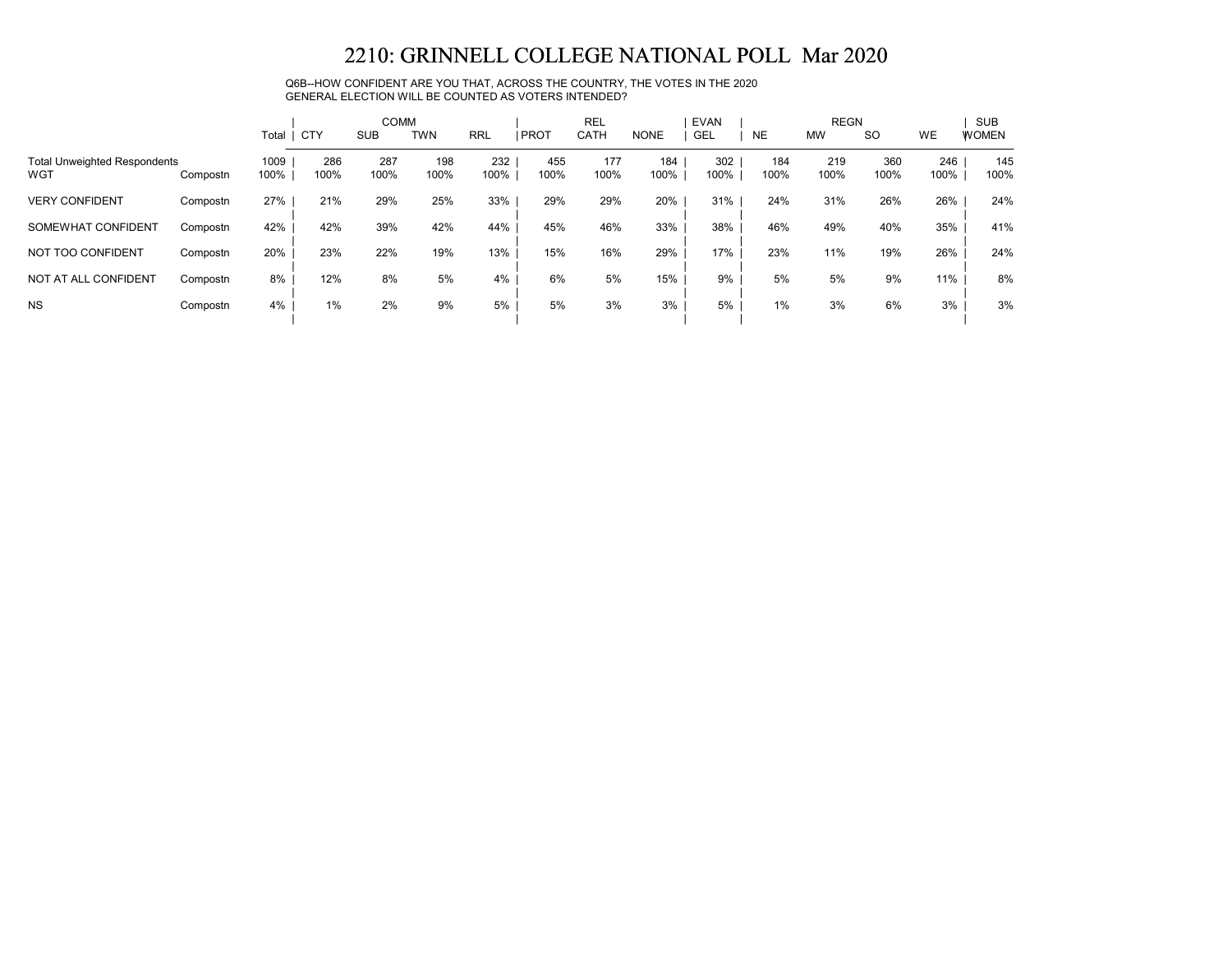Q7--DO YOU THINK THE U.S. ECONOMY IS BETTER OR WORSE THAN IT WAS AT THE BEGINNING OF 2017?

|                                     |          |            | 2020 |      | <b>VOTED 2016</b> |                                   |      | <b>PID</b> |      | <b>SEX</b> |      |      | AGE   |       | <b>ISNRS</b> | <b>RACE</b> |            | EDU                 |              | <b>INC</b>    |        | <b>INC</b> |
|-------------------------------------|----------|------------|------|------|-------------------|-----------------------------------|------|------------|------|------------|------|------|-------|-------|--------------|-------------|------------|---------------------|--------------|---------------|--------|------------|
|                                     |          | Total   LV |      |      |                   | TRUMP CLINTON DIDN'T REP+LNDEM+LN |      |            | IND  | м          | F.   | $35$ | 35-54 | $55+$ | 65+          | <b>IWHT</b> | <b>NON</b> | <b>4COLL</b><br>DEG | COLL<br>DEG+ | <b>≮\$50K</b> | \$50K+ | \$100K+    |
| <b>Total Unweighted Respondents</b> |          | 1009       | 777  | 339  | 333               | 225                               | 333  | 396        | 237  | 510        | 494  | 198  | 298   | 509   | 313          | 697         | 292        | 589                 | 413          | 376           | 539    | 255        |
| WGT                                 | Compostn | 100%       | 100% | 100% | 100%              | 100%                              | 100% | 100%       | 100% | 100%       | 100% | 100% | 100%  | 100%  | 100%         | 100%        | 100%       | 100%                | 100%         | 100%          | 100%   | 100%       |
| <b>BETTER</b>                       | Compostn | 43%        | 45%  | 76%  | 17%               | 41%                               | 75%  | 19%        | 39%  | 53%        | 33%  | 37%  | 43%   | 48%   | 54%          | 47%         | 37%        | 47%                 | 35%          | 43%           | 46%    | 45%        |
| <b>WORSE</b>                        | Compostn | 42%        | 43%  | 16%  | 71%               | 35%                               | 16%  | 65%        | 45%  | 36%        | 47%  | 41%  | 42%   | 42%   | 36%          | 41%         | 44%        | 37%                 | 53%          | 40%           | 45%    | 46%        |
| ABOUT THE SAME (VOL)                | Compostn | 6%         | 4%   | 1%   | 5%                | 9%                                | 2%   | 6%         | 7%   | 4%         | 7%   | 9%   | 5%    | 3%    | 4%           | 4%          | 8%         | 6%                  | 4%           | 6%            | 4%     | 3%         |
| <b>NS</b>                           | Compostn | 9%         | 8%   | 6%   | 7%                | 15%                               | 7%   | 10%        | 9%   | 6%         | 12%  | 12%  | 10%   | 7%    | 7%           | 8%          | 11%        | 10%                 | 8%           | 11%           | 6%     | 5%         |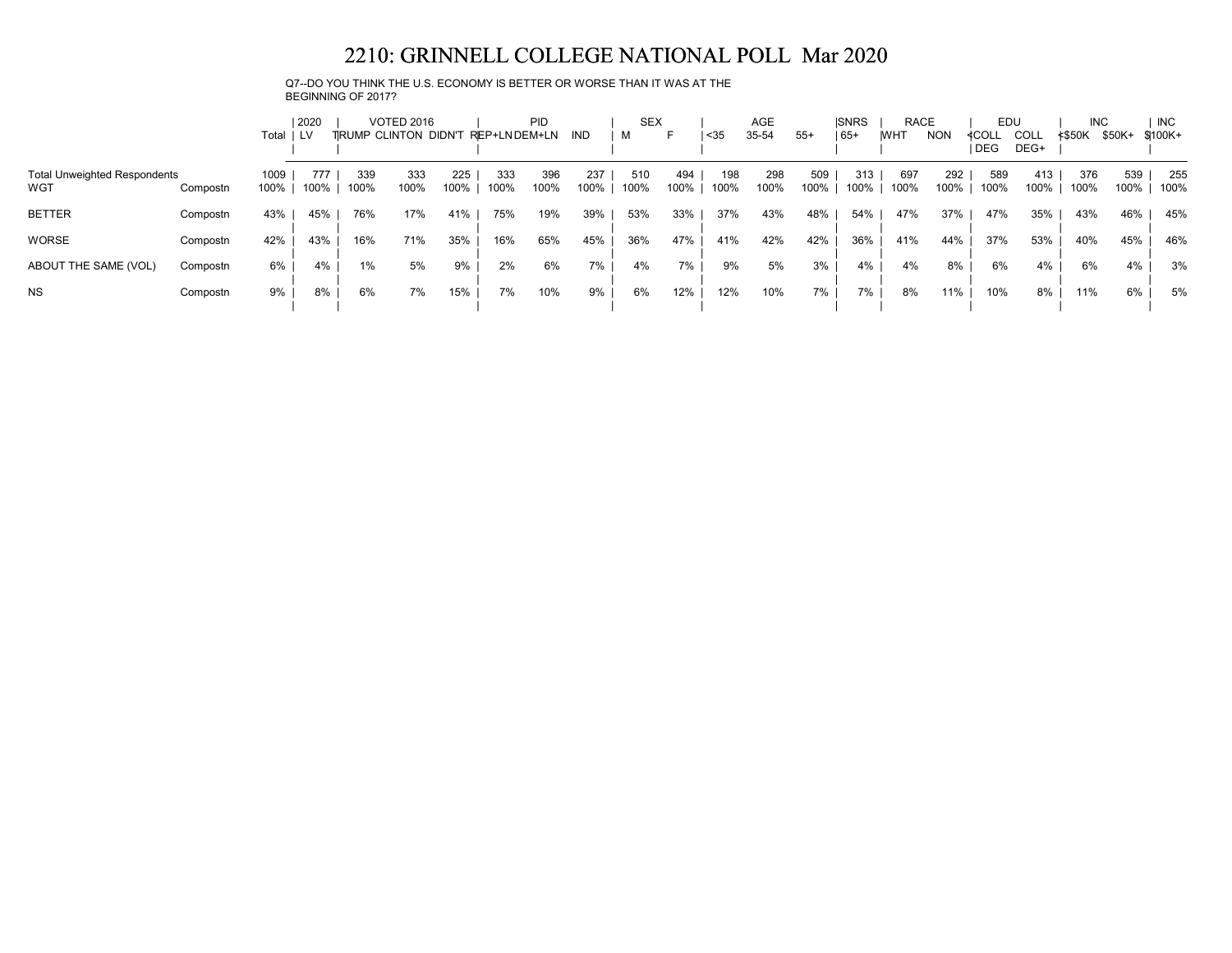Q7--DO YOU THINK THE U.S. ECONOMY IS BETTER OR WORSE THAN IT WAS AT THE BEGINNING OF 2017?

|                                            |          | Total        | <b>CTY</b>  | <b>COMM</b><br><b>SUB</b> | <b>TWN</b>  | <b>RRL</b>  | <b>PROT</b> | <b>REL</b><br>CATH | <b>NONE</b> | <b>EVAN</b><br>GEL | <b>NE</b>   | <b>REGN</b><br><b>MW</b> | <b>SO</b>   | WE          | <b>SUB</b><br><b>WOMEN</b> |
|--------------------------------------------|----------|--------------|-------------|---------------------------|-------------|-------------|-------------|--------------------|-------------|--------------------|-------------|--------------------------|-------------|-------------|----------------------------|
| <b>Total Unweighted Respondents</b><br>WGT | Compostn | 1009<br>100% | 286<br>100% | 287<br>100%               | 198<br>100% | 232<br>100% | 455<br>100% | 177<br>100%        | 184<br>100% | 302<br>100%        | 184<br>100% | 219<br>100%              | 360<br>100% | 246<br>100% | 145<br>100%                |
| <b>BETTER</b>                              | Compostn | 43%          | 37%         | 44%                       | 41%         | 52%         | 52%         | 47%                | 26%         | 55%                | 38%         | 47%                      | 43%         | 45%         | 31%                        |
| <b>WORSE</b>                               | Compostn | 42%          | 46%         | 41%                       | 46%         | 34%         | 33%         | 37%                | 60%         | 33%                | 49%         | 36%                      | 40%         | 44%         | 47%                        |
| ABOUT THE SAME (VOL)                       | Compostn | 6%           | 7%          | 3%                        | 5%          | 6%          | 5%          | 5%                 | 5%          | 4%                 | 3%          | 6%                       | 5%          | 9%          | 5%                         |
| <b>NS</b>                                  | Compostn | 9%           | 10%         | 12%                       | 8%          | 8%          | 10%         | 10%                | 9%          | 8%                 | 10%         | 12%                      | 12%         | 3%          | 17%                        |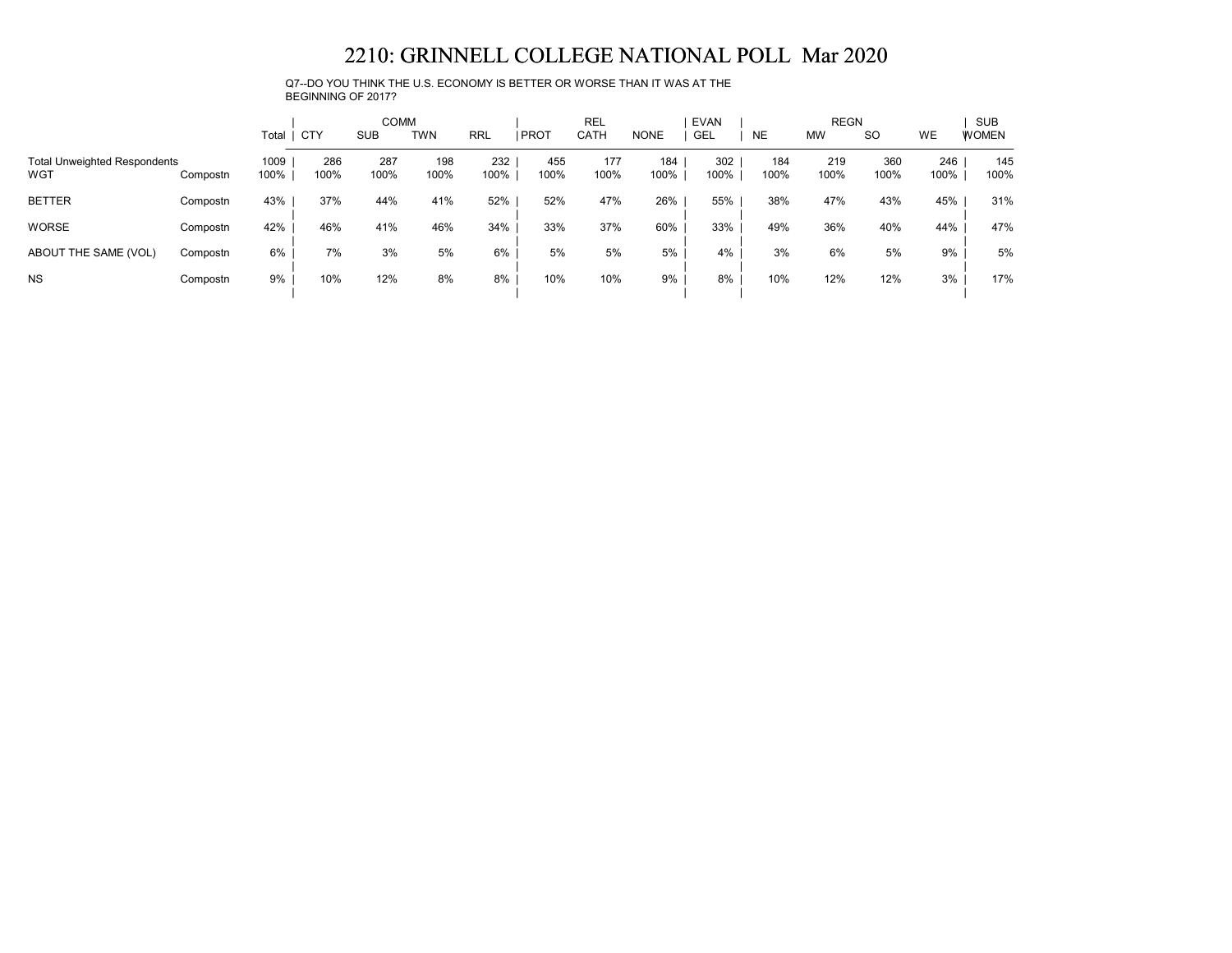Q8--AS YOU THINK ABOUT THE NEXT 12 MONTHS, DO YOU EXPECT THE OVERALL STRENGTH OF THE U.S. ECONOMY TO BE BETTER OR WORSE AS COMPARED TO THE WAY YOU SEE IT NOW?

|                                            |          | Total        | 2020<br>I LV |             | <b>VOTED 2016</b><br>TRUMP CLINTON DIDN'T REP+LNDEM+LN |             |             | <b>PID</b>  | IND         | <b>SEX</b><br>м |             | <sub>35</sub> | AGE<br>35-54 | $55+$       | <b>ISNRS</b><br>$ 65+$ | <b>RACE</b><br><b>IWHT</b> | <b>NON</b>  | EDU<br>≮COLL<br><b>DEG</b> | <b>COLL</b><br>DEG+ | <b>INC</b><br><b>≮\$50K</b> | \$50K+      | <b>INC</b><br>$$100K +$ |
|--------------------------------------------|----------|--------------|--------------|-------------|--------------------------------------------------------|-------------|-------------|-------------|-------------|-----------------|-------------|---------------|--------------|-------------|------------------------|----------------------------|-------------|----------------------------|---------------------|-----------------------------|-------------|-------------------------|
| <b>Total Unweighted Respondents</b><br>WGT | Compostn | 1009<br>100% | 777<br>100%  | 339<br>100% | 333<br>100%                                            | 225<br>100% | 333<br>100% | 396<br>100% | 237<br>100% | 510<br>100%     | 494<br>100% | 198<br>100%   | 298<br>100%  | 509<br>100% | 313<br>100%            | 697<br>100%                | 292<br>100% | 589<br>100%                | 413<br>100%         | 376<br>100%                 | 539<br>100% | 255<br>100%             |
| <b>BETTER</b>                              | Compostn | 59%          | 61%          | 78%         | 47%                                                    | 55%         | 76%         | 46%         | 55%         | 61%             | 57%         | 49%           | 61%          | 63%         | 69%                    | 60%                        | 57%         | 60%                        | 55%                 | 59%                         | 59%         | 62%                     |
| <b>WORSE</b>                               | Compostn | 34%          | 33%          | 14%         | 45%                                                    | 38%         | 16%         | 48%         | 36%         | 34%             | 34%         | 46%           | 30%          | 28%         | 22%                    | 32%                        | 37%         | 32%                        | 39%                 | 34%                         | 36%         | 34%                     |
| ABOUT THE SAME (VOL)                       | Compostn | 1%           | $1\%$        | 1%          | 2%                                                     | 2%          | 2%          | 1%          | 3%          | 1%              | 2%          | 2%            | 1%           | $1\%$       | $1\%$                  | 2%                         | 1%          | 2%                         | $1\%$               | 2%                          | 1%          | 1%                      |
| <b>NS</b>                                  | Compostn | 6%           | 5%           | 7%          | 6%                                                     | 6%          | 6%          | 5%          | 7%          | 4%              | 8%          | 3%            | 8%           | 7%          | 8%                     | 7%                         | 5%          | 7%                         | 5%                  | 6%                          | 5%          | 4%                      |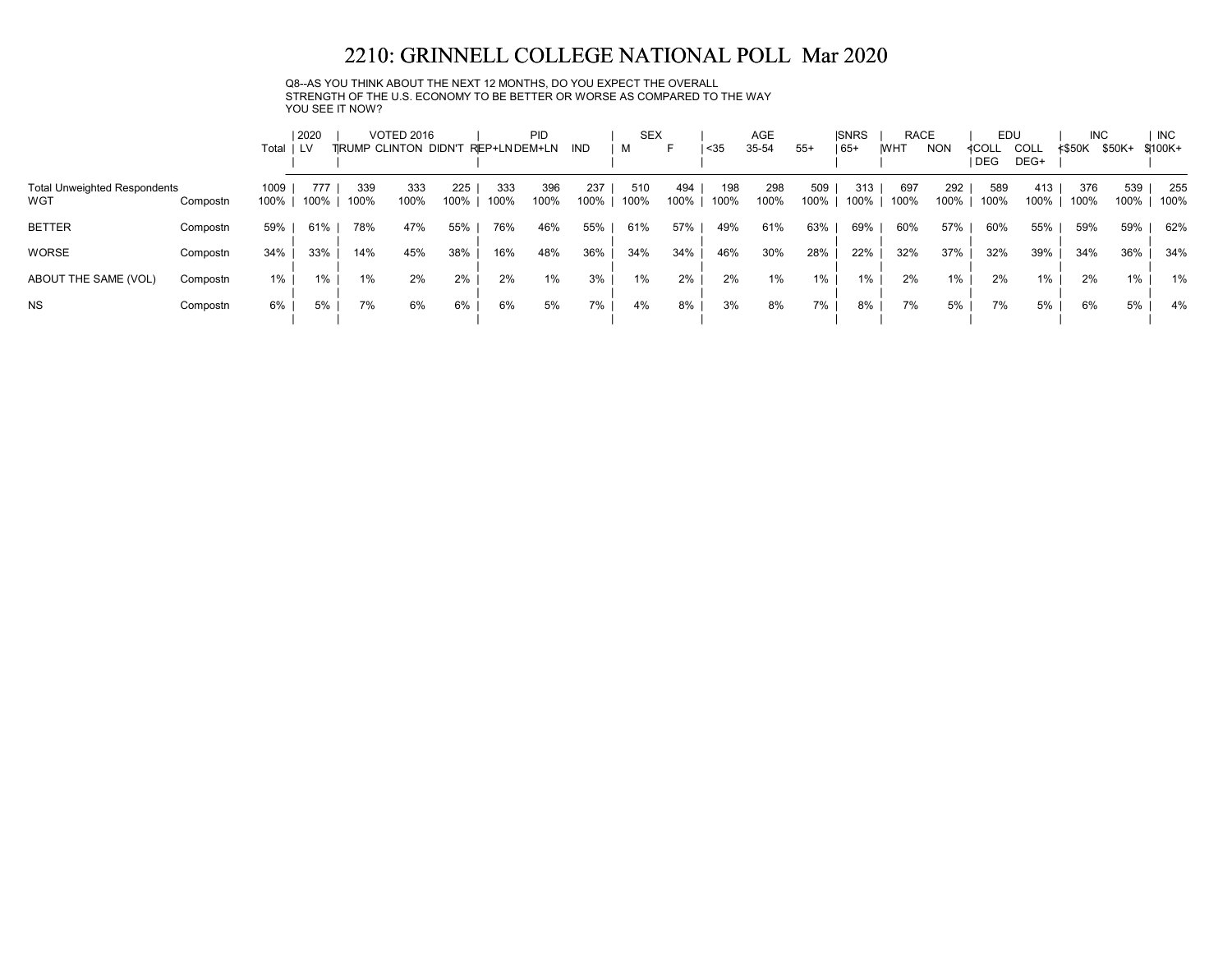Q8--AS YOU THINK ABOUT THE NEXT 12 MONTHS, DO YOU EXPECT THE OVERALL STRENGTH OF THE U.S. ECONOMY TO BE BETTER OR WORSE AS COMPARED TO THE WAY YOU SEE IT NOW?

|                                            |          | Total        | <b>CTY</b>  | <b>COMM</b><br><b>SUB</b> | <b>TWN</b>  | <b>RRL</b>  | <b>PROT</b> | <b>REL</b><br>CATH | <b>NONE</b> | <b>EVAN</b><br><b>GEL</b> | <b>NE</b>   | <b>REGN</b><br><b>MW</b> | <b>SO</b>   | WE          | <b>SUB</b><br><b>WOMEN</b> |
|--------------------------------------------|----------|--------------|-------------|---------------------------|-------------|-------------|-------------|--------------------|-------------|---------------------------|-------------|--------------------------|-------------|-------------|----------------------------|
| <b>Total Unweighted Respondents</b><br>WGT | Compostn | 1009<br>100% | 286<br>100% | 287<br>100%               | 198<br>100% | 232<br>100% | 455<br>100% | 177<br>100%        | 184<br>100% | 302<br>100%               | 184<br>100% | 219<br>100%              | 360<br>100% | 246<br>100% | 145<br>100%                |
| <b>BETTER</b>                              | Compostn | 59%          | 59%         | 52%                       | 62%         | 64%         | 60%         | 67%                | 47%         | 65%                       | 61%         | 53%                      | 62%         | 57%         | 48%                        |
| <b>WORSE</b>                               | Compostn | 34%          | 34%         | 43%                       | 31%         | 24%         | 31%         | 28%                | 48%         | 27%                       | 35%         | 36%                      | 30%         | 37%         | 47%                        |
| ABOUT THE SAME (VOL)                       | Compostn | 1%           | 2%          | 1%                        | 0%          | 3%          | 2%          | 1%                 | 1%          | $1\%$                     | 1%          | 3%                       | 1%          | 1%          |                            |
| <b>NS</b>                                  | Compostn | 6%           | 6%          | 4%                        | 6%          | 9%          | 7%          | 5%                 | 4%          | 7%                        | 4%          | 7%                       | 7%          | 6%          | 5%                         |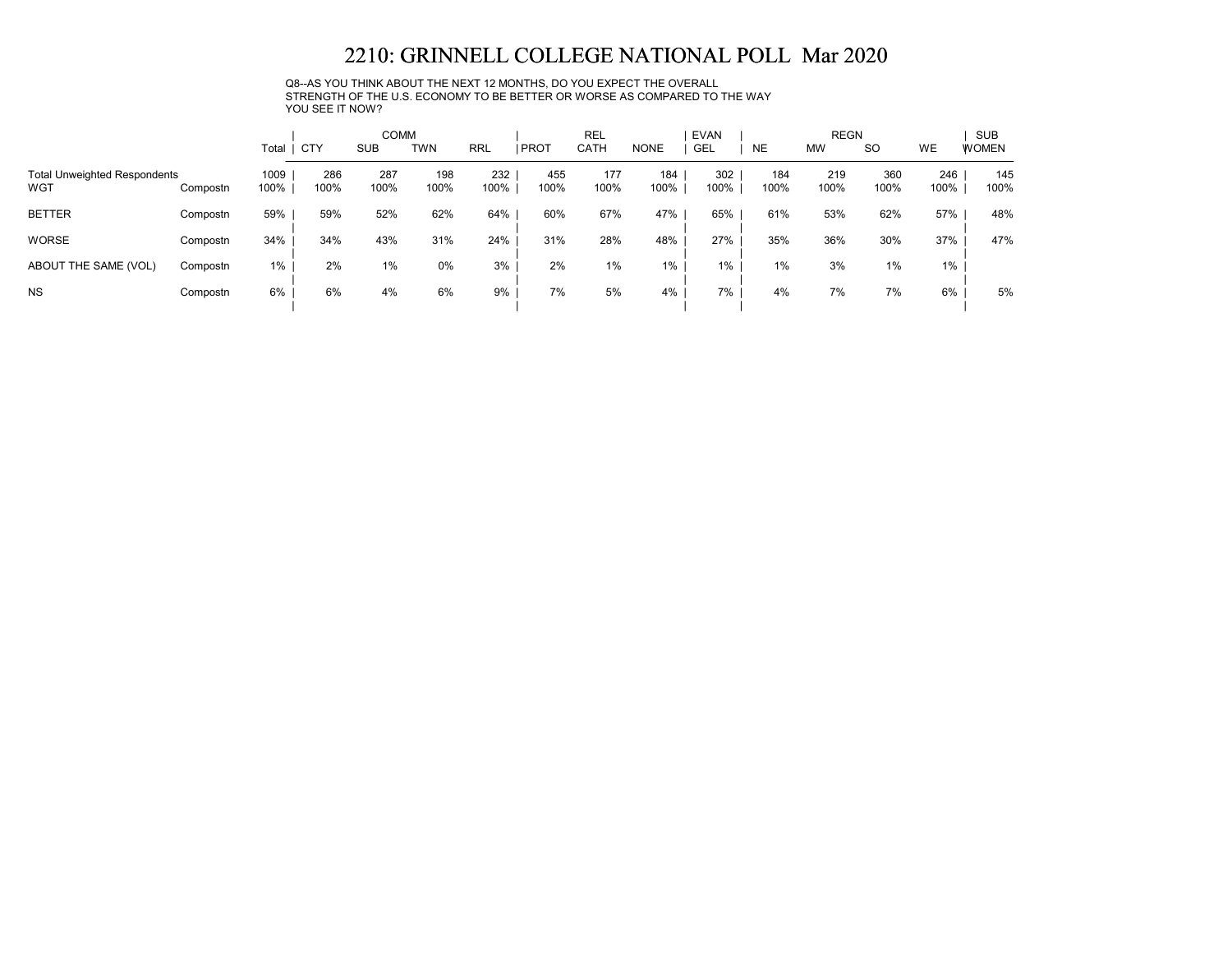Q9A--CONTRACTING COVID-19, THE CORONAVIRUS: PLEASE INDICATE HOW MUCH OF A THREAT EACH OF THE FOLLOWING IS TO YOU IN YOUR LIFE THIS YEAR.

|                                     |          |       | 2020 |      | <b>VOTED 2016</b>    |      |               | <b>PID</b> |      | <b>SEX</b> |      |      | AGE   |       | <b>ISNRS</b> | <b>RACE</b> |            | EDU        |             | <b>INC</b>    |        | <b>INC</b> |
|-------------------------------------|----------|-------|------|------|----------------------|------|---------------|------------|------|------------|------|------|-------|-------|--------------|-------------|------------|------------|-------------|---------------|--------|------------|
|                                     |          | Total | 1 LV |      | TRUMP CLINTON DIDN'T |      | REP+LN DEM+LN |            | IND. | M          | F    | $35$ | 35-54 | $55+$ | $ 65+$       | <b>IWHT</b> | <b>NON</b> | ≮COLL      | <b>COLL</b> | <b>≮\$50K</b> | \$50K+ | \$100K+    |
|                                     |          |       |      |      |                      |      |               |            |      |            |      |      |       |       |              |             |            | <b>DEG</b> | DEG+        |               |        |            |
| <b>Total Unweighted Respondents</b> |          | 1009  | 777  | 339  | 333                  | 225  | 333           | 396        | 237  | 510        | 494  | 198  | 298   | 509   | 313          | 697         | 292        | 589        | 413         | 376           | 539    | 255        |
| WGT                                 | Compostn | 100%  | 100% | 100% | 100%                 | 100% | 100%          | 100%       | 100% | 100%       | 100% | 100% | 100%  | 100%  | 100%         | 100%        | 100%       | 100%       | 100%        | 100%          | 100%   | 100%       |
| <b>HIGH THREAT</b>                  | Compostn | 32%   | 31%  | 17%  | 43%                  | 35%  | 18%           | 40%        | 36%  | 29%        | 35%  | 35%  | 31%   | 31%   | 27%          | 27%         | 43%        | 32%        | 32%         | 35%           | 32%    | 32%        |
| <b>MEDIUM THREAT</b>                | Compostn | 38%   | 41%  | 46%  | 37%                  | 32%  | 50%           | 34%        | 33%  | 42%        | 34%  | 39%  | 41%   | 34%   | 37%          | 43%         | 27%        | 34%        | 46%         | 31%           | 44%    | 45%        |
| <b>LOW THREAT</b>                   | Compostn | 26%   | 25%  | 35%  | 17%                  | 29%  | 31%           | 22%        | 26%  | 25%        | 27%  | 23%  | 25%   | 30%   | 32%          | 28%         | 23%        | 29%        | 20%         | 31%           | 23%    | 21%        |
| ALREADY HAPPENED                    | Compostn | 2%    | 2%   | 1%   | 2%                   | 2%   | 1%            | 3%         | 3%   | 2%         | 2%   | 3%   | 1%    | 3%    | 3%           | 1%          | 4%         | 3%         | $1\%$       | 3%            | 1%     | 0%         |
| <b>NS</b>                           | Compostn | 2%    | 1%   | 1%   | 1%                   | 2%   | 1%            | 1%         | 2%   | 2%         | 1%   | 0%   | 2%    | 2%    | 1%           | 1%          | 2%         | 2%         | 1%          | $1\%$         | 1%     | 2%         |
|                                     |          |       |      |      |                      |      |               |            |      |            |      |      |       |       |              |             |            |            |             |               |        |            |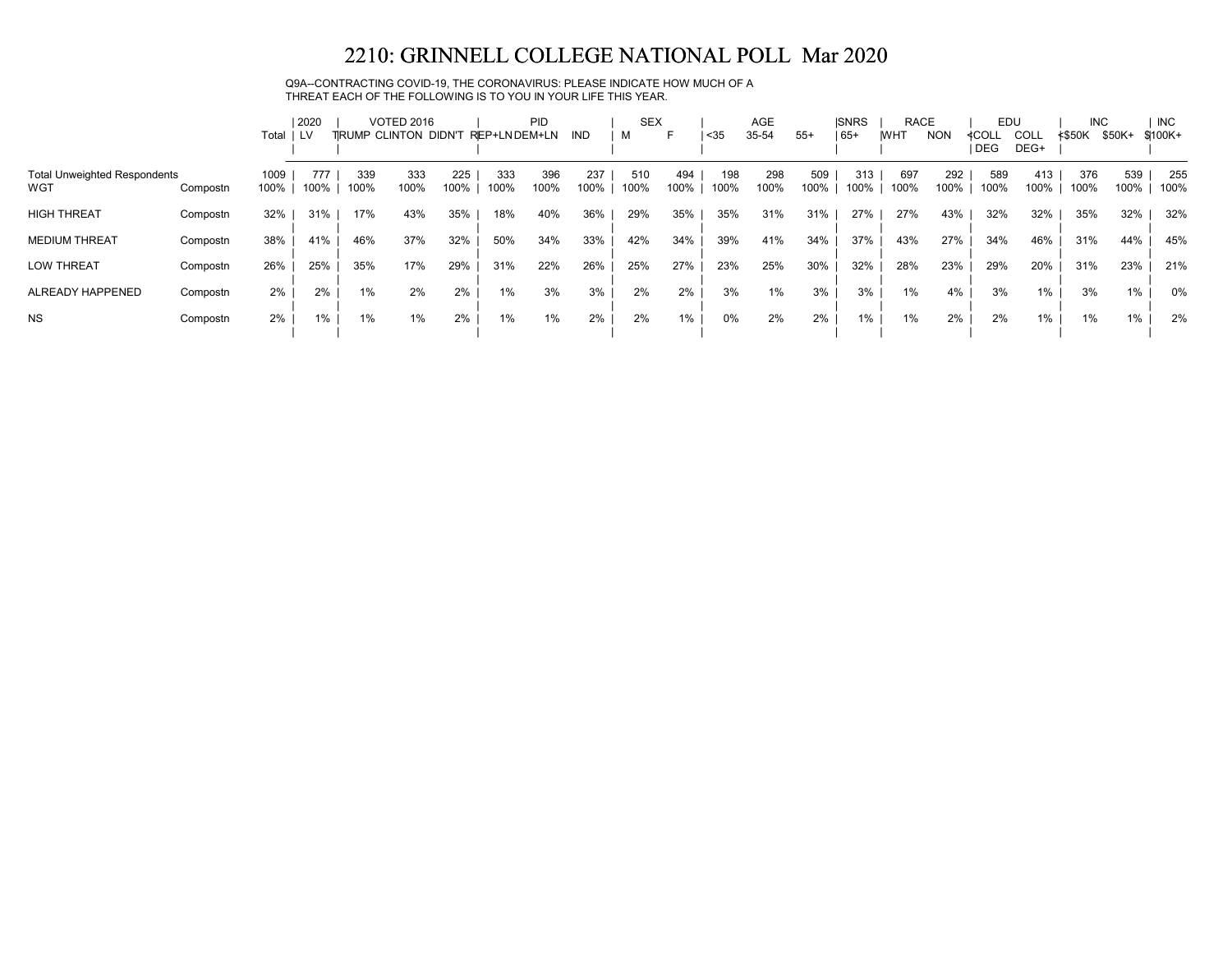Q9A--CONTRACTING COVID-19, THE CORONAVIRUS: PLEASE INDICATE HOW MUCH OF A THREAT EACH OF THE FOLLOWING IS TO YOU IN YOUR LIFE THIS YEAR.

|                                            |          |              |             | <b>COMM</b> |             |             |             | <b>REL</b>  |             | <b>EVAN</b> |             | <b>REGN</b> |             |             | <b>SUB</b>   |
|--------------------------------------------|----------|--------------|-------------|-------------|-------------|-------------|-------------|-------------|-------------|-------------|-------------|-------------|-------------|-------------|--------------|
|                                            |          | Total        | CTY         | <b>SUB</b>  | <b>TWN</b>  | <b>RRL</b>  | <b>PROT</b> | CATH        | <b>NONE</b> | <b>GEL</b>  | <b>NE</b>   | <b>MW</b>   | <b>SO</b>   | WE          | <b>WOMEN</b> |
| <b>Total Unweighted Respondents</b><br>WGT | Compostn | 1009<br>100% | 286<br>100% | 287<br>100% | 198<br>100% | 232<br>100% | 455<br>100% | 177<br>100% | 184<br>100% | 302<br>100% | 184<br>100% | 219<br>100% | 360<br>100% | 246<br>100% | 145<br>100%  |
| <b>HIGH THREAT</b>                         | Compostn | 32%          | 35%         | 33%         | 35%         | 25%         | 26%         | 40%         | 33%         | 27%         | 37%         | 28%         | 30%         | 35%         | 34%          |
| <b>MEDIUM THREAT</b>                       | Compostn | 38%          | 33%         | 42%         | 34%         | 42%         | 40%         | 35%         | 41%         | 34%         | 39%         | 41%         | 41%         | 30%         | 40%          |
| <b>LOW THREAT</b>                          | Compostn | 26%          | 27%         | 23%         | 24%         | 31%         | 31%         | 20%         | 22%         | 34%         | 19%         | 28%         | 27%         | 30%         | 26%          |
| ALREADY HAPPENED                           | Compostn | 2%           | 4%          | 2%          | 3%          | 0%          | 2%          | 4%          | 2%          | 3%          | 3%          | 2%          | 1%          | 4%          | 1%           |
| <b>NS</b>                                  | Compostn | 2%           | 2%          | 0%          | 3%          | $1\%$       | 2%          | 1%          | $1\%$       | $1\%$       | 2%          | 1%          | 2%          | 1%          |              |
|                                            |          |              |             |             |             |             |             |             |             |             |             |             |             |             |              |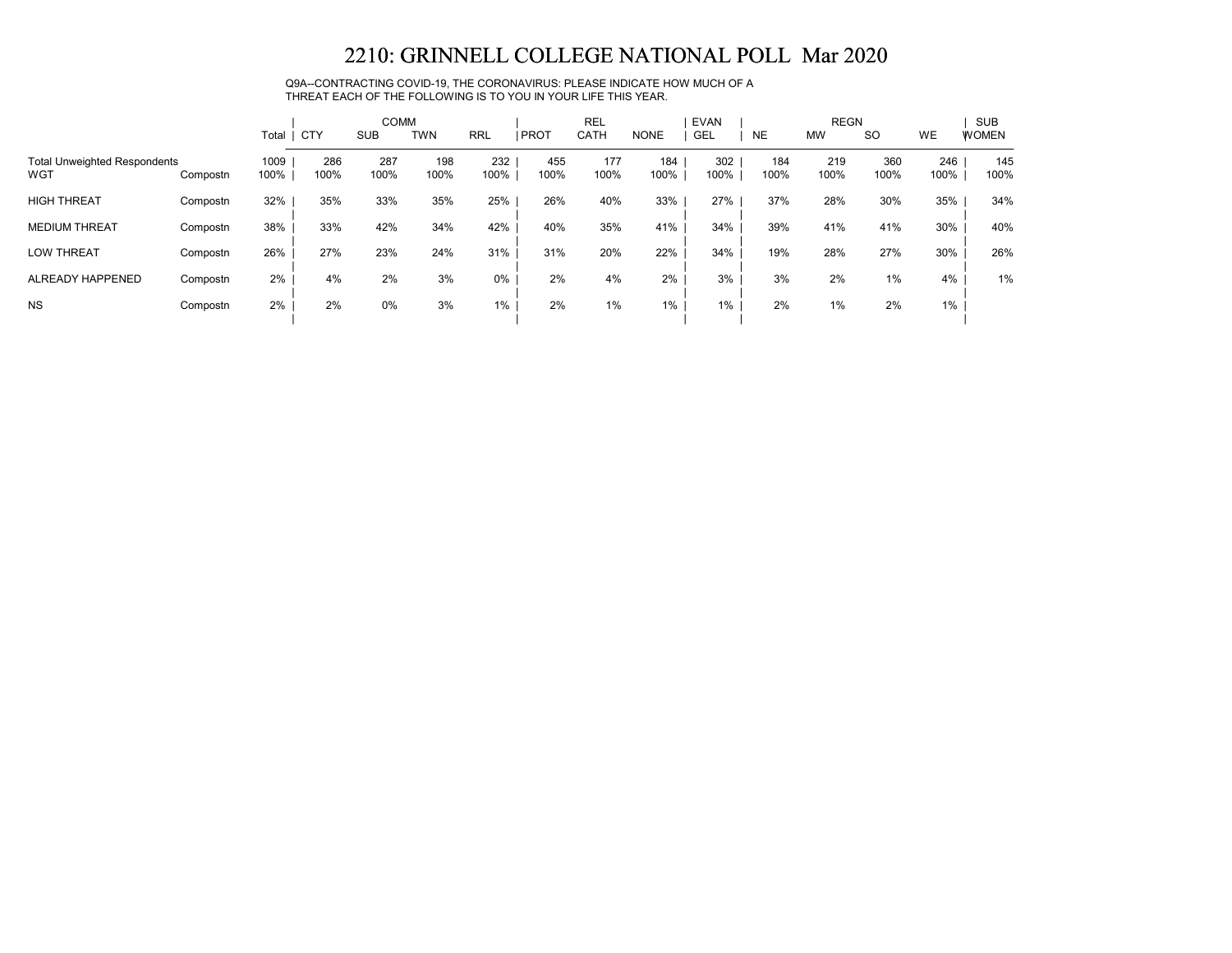### Q9B--BEING IN A CAR ACCIDENT: PLEASE INDICATE HOW MUCH OF A THREAT EACH OF THE FOLLOWING IS TO YOU IN YOUR LIFE THIS YEAR.

|                                     |          |       | 2020 |      | <b>VOTED 2016</b>    |      |              | <b>PID</b> |            | <b>SEX</b> |      |      | AGE   |       | <b>ISNRS</b> | <b>RACE</b> |            | EDU   |             | <b>INC</b>    |        | <b>INC</b> |
|-------------------------------------|----------|-------|------|------|----------------------|------|--------------|------------|------------|------------|------|------|-------|-------|--------------|-------------|------------|-------|-------------|---------------|--------|------------|
|                                     |          | Total | I LV |      | TRUMP CLINTON DIDN'T |      | REP+LNDEM+LN |            | <b>IND</b> | м          | F    | $35$ | 35-54 | $55+$ | $165+$       | <b>IWHT</b> | <b>NON</b> | ≮COLL | <b>COLL</b> | <b>≮\$50K</b> | \$50K+ | $$100K +$  |
|                                     |          |       |      |      |                      |      |              |            |            |            |      |      |       |       |              |             |            | DEG   | DEG+        |               |        |            |
| <b>Total Unweighted Respondents</b> |          | 1009  | 777  | 339  | 333                  | 225  | 333          | 396        | 237        | 510        | 494  | 198  | 298   | 509   | 313          | 697         | 292        | 589   | 413         | 376           | 539    | 255        |
| WGT                                 | Compostn | 100%  | 100% | 100% | 100%                 | 100% | 100%         | 100%       | 100%       | 100%       | 100% | 100% | 100%  | 100%  | 100%         | 100%        | 100%       | 100%  | 100%        | 100%          | 100%   | 100%       |
| <b>HIGH THREAT</b>                  | Compostn | 9%    | 7%   | 6%   | 8%                   | 10%  | 7%           | 9%         | 6%         | 8%         | 9%   | 10%  | 9%    | 7%    | 6%           | 6%          | 13%        | 10%   | 6%          | 10%           | 6%     | 7%         |
| <b>MEDIUM THREAT</b>                | Compostn | 24%   | 24%  | 21%  | 26%                  | 26%  | 24%          | 24%        | 25%        | 24%        | 24%  | 31%  | 23%   | 20%   | 20%          | 24%         | 25%        | 24%   | 24%         | 26%           | 24%    | 23%        |
| <b>LOW THREAT</b>                   | Compostn | 61%   | 63%  | 68%  | 61%                  | 56%  | 63%          | 62%        | 59%        | 62%        | 60%  | 52%  | 62%   | 66%   | 66%          | 66%         | 52%        | 60%   | 64%         | 55%           | 65%    | 67%        |
| ALREADY HAPPENED                    | Compostn | 4%    | 4%   | 2%   | 5%                   | 3%   | 4%           | 3%         | 7%         | 4%         | 4%   | 6%   | 3%    | 3%    | 3%           | 3%          | 6%         | 4%    | 5%          | 5%            | 4%     | 3%         |
| <b>NS</b>                           | Compostn | 2%    | $\%$ | 3%   | $1\%$                | 4%   | 2%           | 2%         | 3%         | 2%         | 3%   | 1%   | 2%    | 3%    | 6%           | 1%          | 4%         | 3%    | $1\%$       | 3%            | 1%     | 0%         |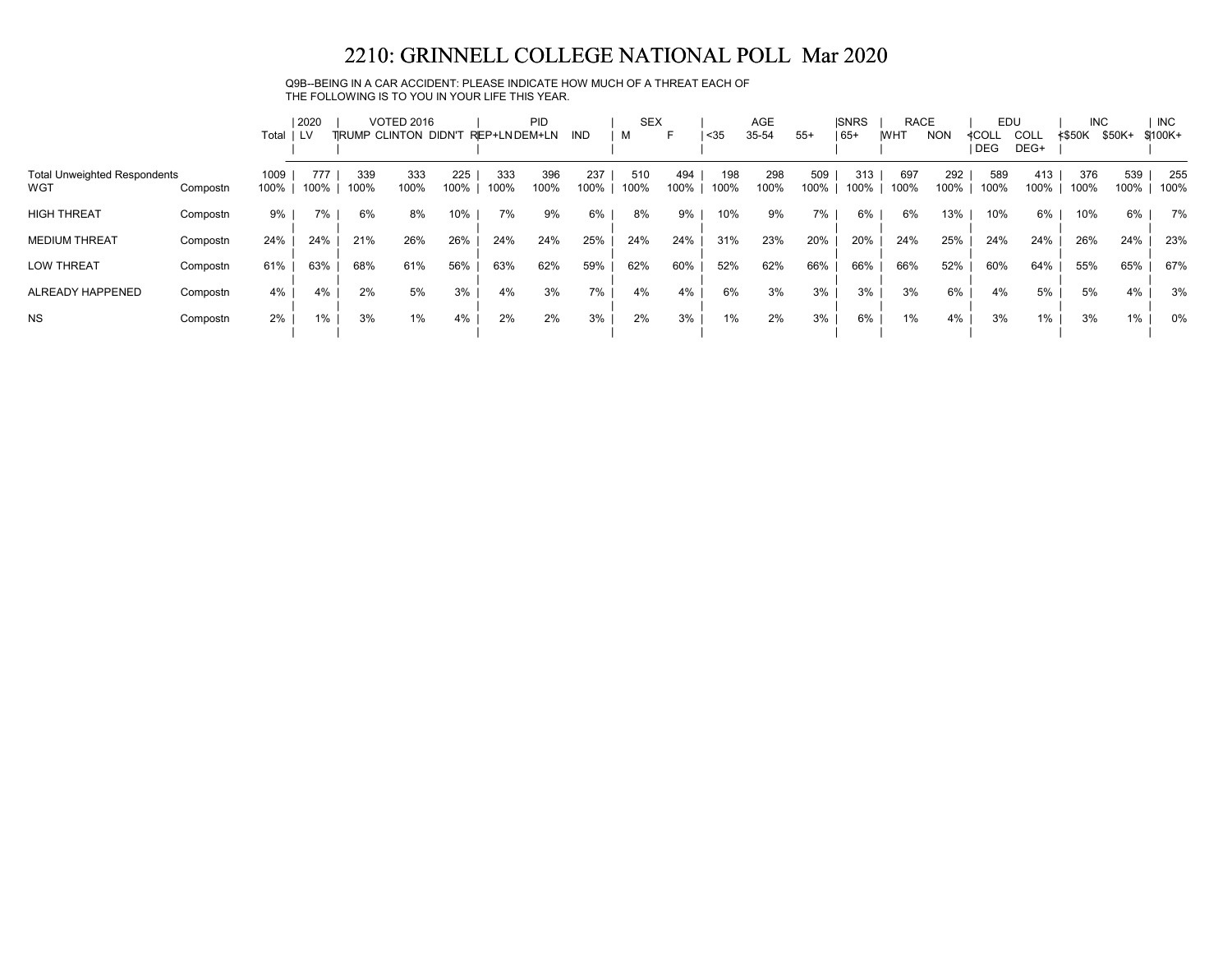Q9B--BEING IN A CAR ACCIDENT: PLEASE INDICATE HOW MUCH OF A THREAT EACH OF THE FOLLOWING IS TO YOU IN YOUR LIFE THIS YEAR.

|                                            |          |              |             | <b>COMM</b> |             |             |             | <b>REL</b>  |             | <b>EVAN</b> |             | <b>REGN</b> |             |             | <b>SUB</b>   |
|--------------------------------------------|----------|--------------|-------------|-------------|-------------|-------------|-------------|-------------|-------------|-------------|-------------|-------------|-------------|-------------|--------------|
|                                            |          | Total        | CTY         | <b>SUB</b>  | <b>TWN</b>  | <b>RRL</b>  | <b>PROT</b> | CATH        | <b>NONE</b> | <b>GEL</b>  | <b>NE</b>   | <b>MW</b>   | <b>SO</b>   | <b>WE</b>   | <b>WOMEN</b> |
| <b>Total Unweighted Respondents</b><br>WGT | Compostn | 1009<br>100% | 286<br>100% | 287<br>100% | 198<br>100% | 232<br>100% | 455<br>100% | 177<br>100% | 184<br>100% | 302<br>100% | 184<br>100% | 219<br>100% | 360<br>100% | 246<br>100% | 145<br>100%  |
| <b>HIGH THREAT</b>                         | Compostn | 9%           | 11%         | 9%          | 5%          | 7%          | 7%          | 10%         | 6%          | 7%          | 9%          | 8%          | 10%         | 7%          | 9%           |
| <b>MEDIUM THREAT</b>                       | Compostn | 24%          | 25%         | 25%         | 25%         | 23%         | 23%         | 25%         | 29%         | 20%         | 19%         | 23%         | 29%         | 23%         | 27%          |
| <b>LOW THREAT</b>                          | Compostn | 61%          | 59%         | 64%         | 59%         | 60%         | 62%         | 61%         | 59%         | 64%         | 68%         | 62%         | 55%         | 62%         | 63%          |
| ALREADY HAPPENED                           | Compostn | 4%           | 2%          | 2%          | 6%          | 7%          | 5%          | 2%          | 4%          | 5%          | 3%          | 6%          | 4%          | 4%          | 1%           |
| <b>NS</b>                                  | Compostn | 2%           | 2%          | 0%          | 5%          | 3%          | 3%          | 2%          | $1\%$       | 3%          | 2%          | 2%          | 2%          | 3%          |              |
|                                            |          |              |             |             |             |             |             |             |             |             |             |             |             |             |              |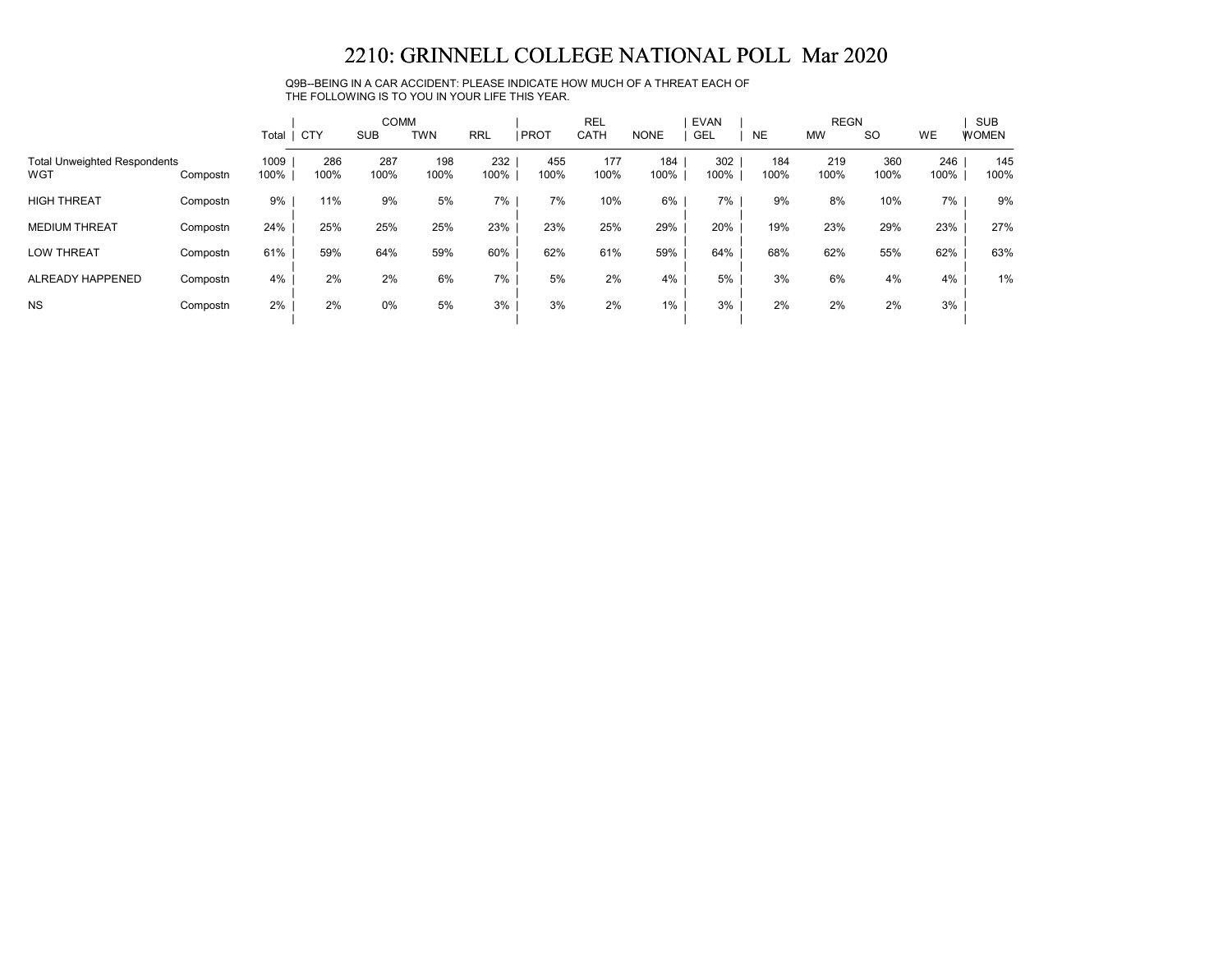#### Q9C--BEING A VICTIM OF A VIOLENT CRIME: PLEASE INDICATE HOW MUCH OF A THREAT EACH OF THE FOLLOWING IS TO YOU IN YOUR LIFE THIS YEAR.

|                                            |          |              | 2020        |             | <b>VOTED 2016</b>     |             |              | <b>PID</b>  |             | <b>SEX</b>  |             |             | AGE         |             | <b>ISNRS</b> | <b>RACE</b> |             | EDU          |                     | <b>INC</b>    |             | <b>INC</b>  |
|--------------------------------------------|----------|--------------|-------------|-------------|-----------------------|-------------|--------------|-------------|-------------|-------------|-------------|-------------|-------------|-------------|--------------|-------------|-------------|--------------|---------------------|---------------|-------------|-------------|
|                                            |          | Total        | LV          |             | TIRUMP CLINTON DIDN'T |             | REP+LNDEM+LN |             | IND         | м           | ►           | $35$        | 35-54       | $55+$       | $165+$       | <b>IWHT</b> | <b>NON</b>  | ≮COLL<br>DEG | <b>COLL</b><br>DEG+ | <b>≮\$50K</b> | \$50K+      | $$100K +$   |
| <b>Total Unweighted Respondents</b><br>WGT | Compostn | 1009<br>100% | 777<br>100% | 339<br>100% | 333<br>100%           | 225<br>100% | 333<br>100%  | 396<br>100% | 237<br>100% | 510<br>100% | 494<br>100% | 198<br>100% | 298<br>100% | 509<br>100% | 313<br>100%  | 697<br>100% | 292<br>100% | 589<br>100%  | 413<br>100%         | 376<br>100%   | 539<br>100% | 255<br>100% |
| <b>HIGH THREAT</b>                         | Compostn | 6%           | 5%          | 4%          | 6%                    | 6%          | 4%           | 7%          | 6%          | 4%          | 7%          | 4%          | 6%          | 6%          | 6%           | 4%          | 8%          | 7%           | 3%                  | 8%            | 4%          | 3%          |
| <b>MEDIUM THREAT</b>                       | Compostn | 14%          | 12%         | 10%         | 13%                   | 18%         | 13%          | 14%         | 16%         | 16%         | 12%         | 16%         | 11%         | 15%         | 16%          | 13%         | 16%         | 15%          | 12%                 | 17%           | 12%         | 14%         |
| <b>LOW THREAT</b>                          | Compostn | 75%          | 79%         | 82%         | 78%                   | 67%         | 78%          | 75%         | 72%         | 75%         | 76%         | 74%         | 77%         | 75%         | 72%          | 80%         | 66%         | 72%          | 83%                 | 68%           | 81%         | 80%         |
| ALREADY HAPPENED                           | Compostn | 2%           | 2%          | 1%          | $1\%$                 | 4%          | 2%           | 2%          | 2%          | 3%          | 1%          | 4%          | 2%          | 1%          | $1\%$        | 1%          | 4%          | 3%           | 1%                  | 4%            | $1\%$       | 0%          |
| <b>NS</b>                                  | Compostn | 3%           | 2%          | 2%          | 2%                    | 5%          | 2%           | 2%          | 4%          | 2%          | 4%          | 2%          | 3%          | 4%          | 4%           | 2%          | 5%          | 4%           | 2%                  | 3%            | 2%          | 2%          |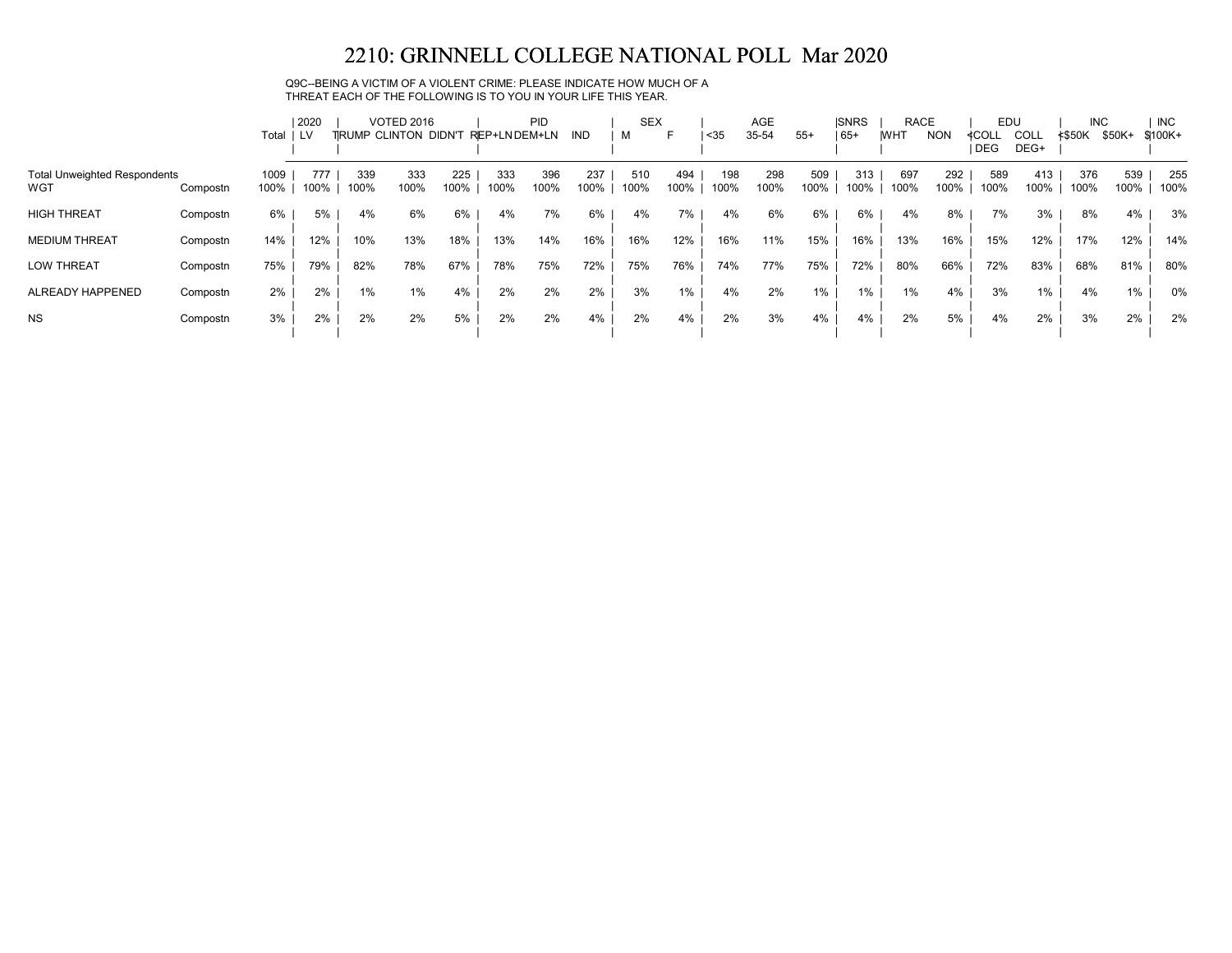Q9C--BEING A VICTIM OF A VIOLENT CRIME: PLEASE INDICATE HOW MUCH OF A THREAT EACH OF THE FOLLOWING IS TO YOU IN YOUR LIFE THIS YEAR.

|                                            |          |              |             | <b>COMM</b> |             |             |             | <b>REL</b>  |             | <b>EVAN</b> |             | <b>REGN</b> |             |             | <b>SUB</b>   |
|--------------------------------------------|----------|--------------|-------------|-------------|-------------|-------------|-------------|-------------|-------------|-------------|-------------|-------------|-------------|-------------|--------------|
|                                            |          | Total        | CTY         | <b>SUB</b>  | <b>TWN</b>  | <b>RRL</b>  | <b>PROT</b> | CATH        | <b>NONE</b> | <b>GEL</b>  | <b>NE</b>   | <b>MW</b>   | <b>SO</b>   | <b>WE</b>   | <b>WOMEN</b> |
| <b>Total Unweighted Respondents</b><br>WGT | Compostn | 1009<br>100% | 286<br>100% | 287<br>100% | 198<br>100% | 232<br>100% | 455<br>100% | 177<br>100% | 184<br>100% | 302<br>100% | 184<br>100% | 219<br>100% | 360<br>100% | 246<br>100% | 145<br>100%  |
| <b>HIGH THREAT</b>                         | Compostn | 6%           | 7%          | 5%          | 4%          | 5%          | 3%          | 7%          | $4\%$       | 5%          | 5%          | 6%          | 5%          | 8%          | 5%           |
| <b>MEDIUM THREAT</b>                       | Compostn | 14%          | 15%         | 12%         | 18%         | 13%         | 13%         | 15%         | 12%         | 13%         | 15%         | 11%         | 16%         | 13%         | 5%           |
| <b>LOW THREAT</b>                          | Compostn | 75%          | 71%         | 80%         | 70%         | 79%         | 78%         | 74%         | 81%         | 74%         | 76%         | 80%         | 73%         | 73%         | 87%          |
| ALREADY HAPPENED                           | Compostn | 2%           | 3%          | 1%          | 4%          | 1%          | 3%          | $1\%$       | 3%          | 3%          | 1%          | 1%          | 2%          | 4%          |              |
| <b>NS</b>                                  | Compostn | 3%           | 3%          | 2%          | 5%          | 2%          | 3%          | 3%          | $1\%$       | 5%          | 3%          | 3%          | 4%          | 2%          | 3%           |
|                                            |          |              |             |             |             |             |             |             |             |             |             |             |             |             |              |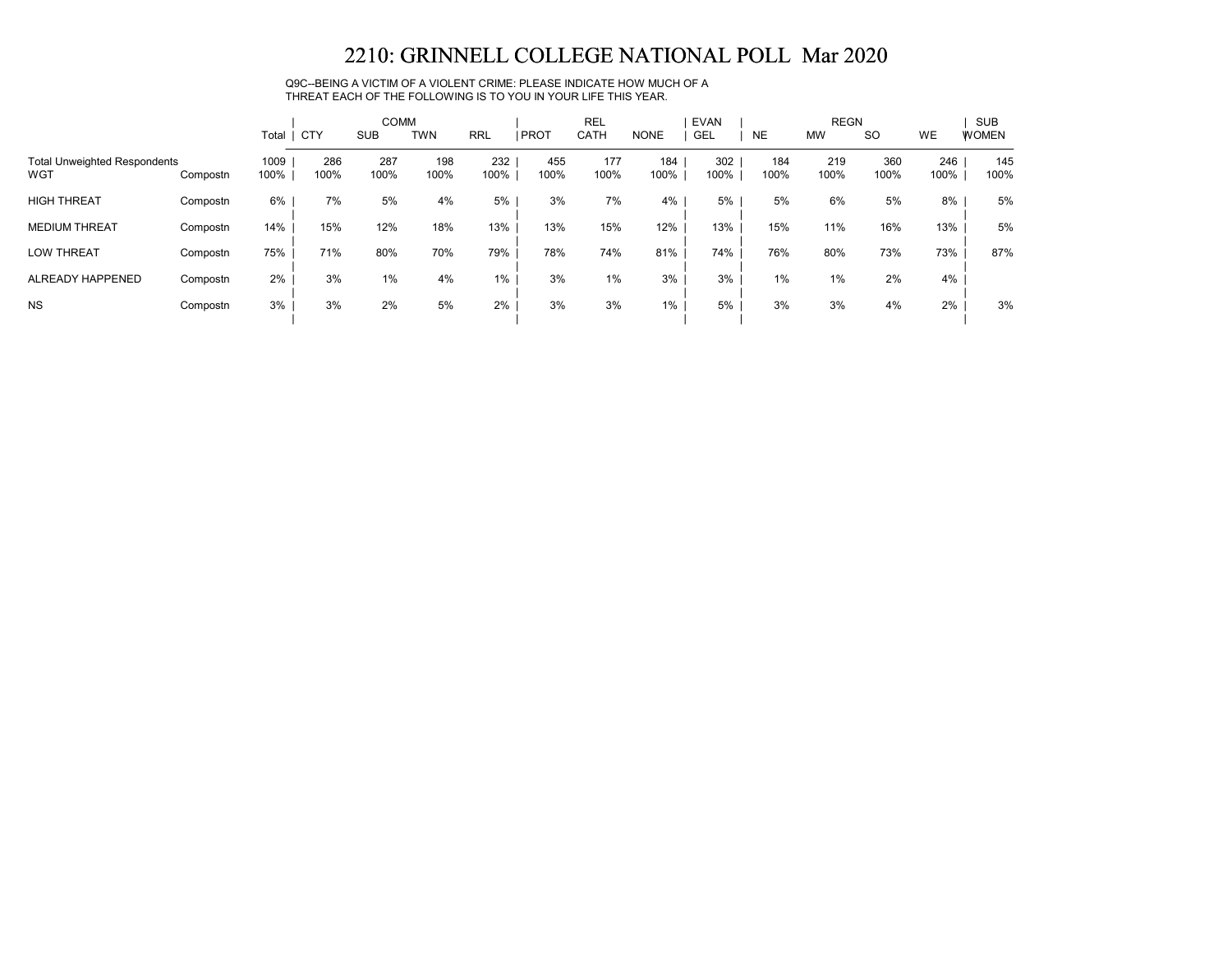Q10A--PRESIDENT DONALD TRUMP: I'M GOING TO MENTION SOME SOURCES WITH INFORMATION THAT MIGHT HELP YOU UNDERSTAND WHAT IS HAPPENING WITH THE NEW CORONAVIRUS THAT IS AFFECTING AMERICANS. FOR EACH, PLEASE TELL ME IF THIS IS A SOURCE YOU COMPLETELY TRUST, MOS

|                                            |          |              | 2020        |             | <b>VOTED 2016</b>    |             |              | PID         |             | <b>SEX</b>  |             |             | AGE         |             | <b>ISNRS</b> | <b>RACE</b> |             | EDU                 |              | <b>INC</b>    |             | <b>INC</b>  |
|--------------------------------------------|----------|--------------|-------------|-------------|----------------------|-------------|--------------|-------------|-------------|-------------|-------------|-------------|-------------|-------------|--------------|-------------|-------------|---------------------|--------------|---------------|-------------|-------------|
|                                            |          | Total        | LV.         |             | TRUMP CLINTON DIDN'T |             | REP+LNDEM+LN |             | IND         |             | F           | $35$        | 35-54       | $55+$       | 65+          | <b>WHT</b>  | <b>NON</b>  | ≮COLL<br><b>DEG</b> | COLL<br>DEG+ | <b>≮\$50K</b> | \$50K+      | $$100K+$    |
| <b>Total Unweighted Respondents</b><br>WGT | Compostn | 1009<br>100% | 777<br>100% | 339<br>100% | 333<br>100%          | 225<br>100% | 333<br>100%  | 396<br>100% | 237<br>100% | 510<br>100% | 494<br>100% | 198<br>100% | 298<br>100% | 509<br>100% | 313<br>100%  | 697<br>100% | 292<br>100% | 589<br>100%         | 413<br>100%  | 376<br>100%   | 539<br>100% | 255<br>100% |
| <b>COMPLETELY TRUST</b>                    | Compostn | 16%          | 18%         | 39%         | 1%                   | 11%         | 36%          | 3%          | 10%         | 17%         | 15%         | 8%          | 15%         | 22%         | 29%          | 19%         | 10%         | 18%                 | 11%          | 16%           | 16%         | 14%         |
| <b>MOSTLY TRUST</b>                        | Compostn | 30%          | 28%         | 54%         | 12%                  | 29%         | 53%          | 12%         | 29%         | 34%         | 26%         | 27%         | 32%         | 31%         | 27%          | 35%         | 22%         | 32%                 | 25%          | 30%           | 30%         | 31%         |
| <b>MOSTLY DISTRUST</b>                     | Compostn | 18%          | 15%         | 3%          | 19%                  | 31%         | 6%           | 24%         | 23%         | 17%         | 20%         | 27%         | 19%         | 12%         | 14%          | 16%         | 24%         | 17%                 | 22%          | 17%           | 21%         | 18%         |
| <b>COMPLETELY DISTRUST</b>                 | Compostn | 32%          | 38%         | 4%          | 65%                  | 24%         | 3%           | 59%         | 33%         | 29%         | 35%         | 33%         | 32%         | 31%         | 28%          | 29%         | 39%         | 29%                 | 40%          | 32%           | 32%         | 37%         |
| <b>NS</b>                                  | Compostn | 4%           | $1\%$       | $1\%$       | 2%                   | 6%          | $1\%$        | 2%          | 5%          | 3%          | 4%          | 5%          | 3%          | 3%          | 2%           | 2%          | 6%          | 5%                  | $1\%$        | 5%            | 1%          |             |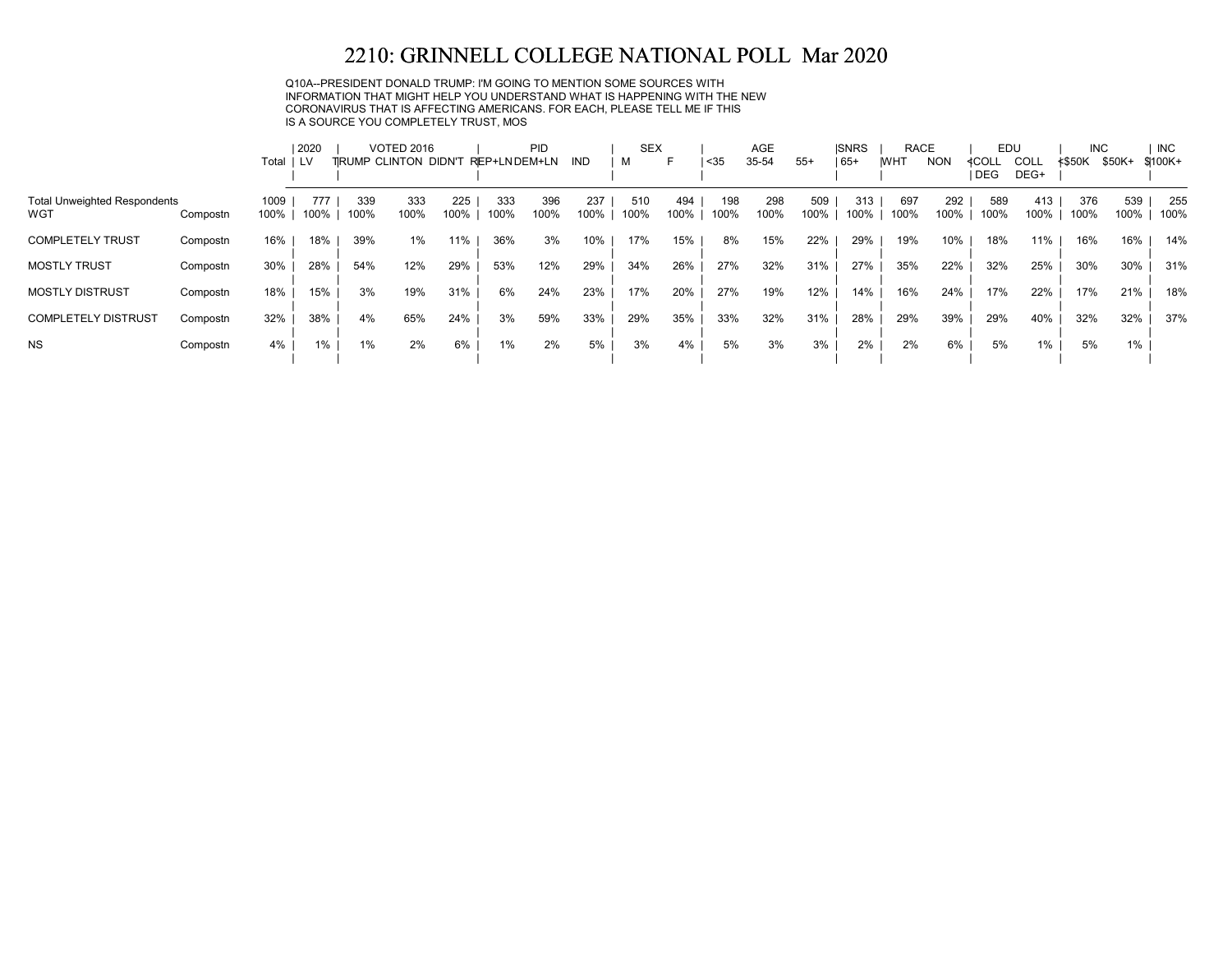Q10A--PRESIDENT DONALD TRUMP: I'M GOING TO MENTION SOME SOURCES WITH INFORMATION THAT MIGHT HELP YOU UNDERSTAND WHAT IS HAPPENING WITH THE NEW CORONAVIRUS THAT IS AFFECTING AMERICANS. FOR EACH, PLEASE TELL ME IF THIS IS A SOURCE YOU COMPLETELY TRUST, MOS

|                                            |          |              |             | <b>COMM</b> |             |             |             | <b>REL</b>  |             | <b>EVAN</b> |             | <b>REGN</b> |             |             | <b>SUB</b>   |
|--------------------------------------------|----------|--------------|-------------|-------------|-------------|-------------|-------------|-------------|-------------|-------------|-------------|-------------|-------------|-------------|--------------|
|                                            |          | Total   CTY  |             | <b>SUB</b>  | <b>TWN</b>  | <b>RRL</b>  | <b>PROT</b> | CATH        | <b>NONE</b> | <b>GEL</b>  | <b>NE</b>   | <b>MW</b>   | <b>SO</b>   | <b>WE</b>   | <b>WOMEN</b> |
| <b>Total Unweighted Respondents</b><br>WGT | Compostn | 1009<br>100% | 286<br>100% | 287<br>100% | 198<br>100% | 232<br>100% | 455<br>100% | 177<br>100% | 184<br>100% | 302<br>100% | 184<br>100% | 219<br>100% | 360<br>100% | 246<br>100% | 145<br>100%  |
| <b>COMPLETELY TRUST</b>                    | Compostn | 16%          | 12%         | 12%         | 15%         | 28%         | 20%         | 21%         | 7%          | 22%         | 14%         | 15%         | 19%         | 14%         | 7%           |
| <b>MOSTLY TRUST</b>                        | Compostn | 30%          | 25%         | 31%         | 34%         | 32%         | 36%         | 37%         | 16%         | 35%         | 29%         | 34%         | 29%         | 27%         | 25%          |
| <b>MOSTLY DISTRUST</b>                     | Compostn | 18%          | 21%         | 20%         | 15%         | 16%         | 17%         | 11%         | 19%         | 16%         | 12%         | 23%         | 18%         | 20%         | 23%          |
| <b>COMPLETELY DISTRUST</b>                 | Compostn | 32%          | 37%         | 35%         | 31%         | 22%         | 24%         | 27%         | 55%         | 25%         | 43%         | 23%         | 29%         | 36%         | 42%          |
| <b>NS</b>                                  | Compostn | 4%           | 5%          | 2%          | 5%          | 2%          | 2%          | 5%          | 3%          | 3%          | 2%          | 4%          | 4%          | 3%          | 3%           |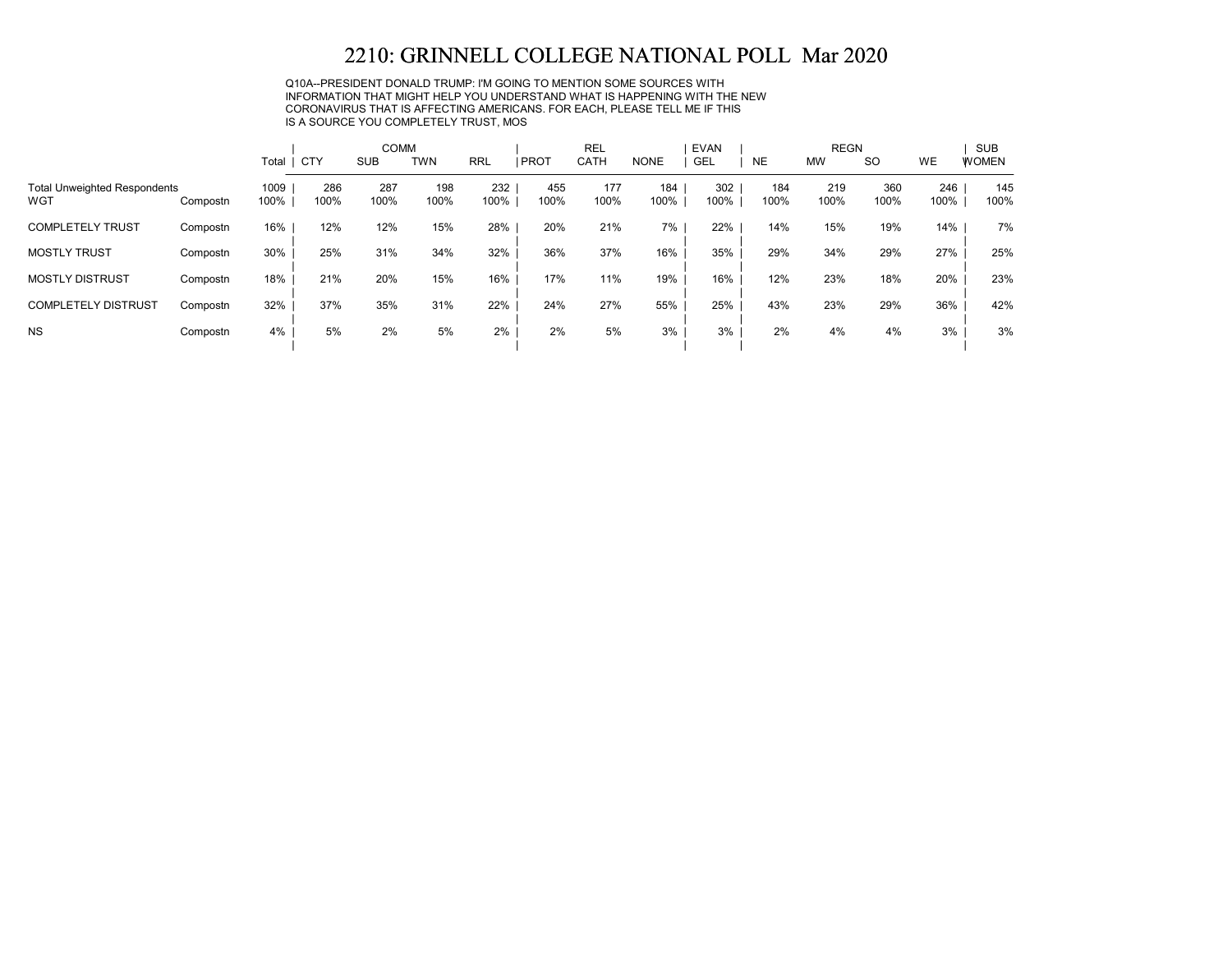Q10B--THE GOVERNOR OF YOUR STATE: I'M GOING TO MENTION SOME SOURCES WITH INFORMATION THAT MIGHT HELP YOU UNDERSTAND WHAT IS HAPPENING WITH THE NEW CORONAVIRUS THAT IS AFFECTING AMERICANS. FOR EACH, PLEASE TELL ME IF THIS IS A SOURCE YOU COMPLETELY TRUST,

|                                     |          |       | 2020 |      | <b>VOTED 2016</b>            |      |              | <b>PID</b> |            | <b>SEX</b> |      |      | <b>AGE</b> |       | <b>ISNRS</b> | <b>RACE</b> |            | EDU   |      | <b>INC</b> |        | <b>INC</b> |
|-------------------------------------|----------|-------|------|------|------------------------------|------|--------------|------------|------------|------------|------|------|------------|-------|--------------|-------------|------------|-------|------|------------|--------|------------|
|                                     |          | Total | LV.  |      | <b>TIRUMP CLINTON DIDN'T</b> |      | REP+LNDEM+LN |            | <b>IND</b> | м          | F    | $35$ | 35-54      | $55+$ | $ 65+$       | <b>IWHT</b> | <b>NON</b> | ≮COL∟ | COLL | ≮\$50K     | \$50K+ | $$100K +$  |
|                                     |          |       |      |      |                              |      |              |            |            |            |      |      |            |       |              |             |            | DEG   | DEG+ |            |        |            |
| <b>Total Unweighted Respondents</b> |          | 1009  | 777  | 339  | 333                          | 225  | 333          | 396        | 237        | 510        | 494  | 198  | 298        | 509   | 313          | 697         | 292        | 589   | 413  | 376        | 539    | 255        |
| WGT                                 | Compostn | 100%  | 100% | 100% | 100%                         | 100% | 100%         | 100%       | 100%       | 100%       | 100% | 100% | 100%       | 100%  | 100%         | 100%        | 100%       | 100%  | 100% | 100%       | 100%   | 100%       |
| <b>COMPLETELY TRUST</b>             | Compostn | 22%   | 25%  | 23%  | 28%                          | 16%  | 25%          | 26%        | 14%        | 20%        | 25%  | 17%  | 20%        | 28%   | 32%          | 23%         | 20%        | 22%   | 23%  | 23%        | 22%    | 24%        |
| <b>MOSTLY TRUST</b>                 | Compostn | 50%   | 51%  | 51%  | 55%                          | 49%  | 48%          | 53%        | 53%        | 49%        | 52%  | 49%  | 54%        | 48%   | 45%          | 53%         | 46%        | 49%   | 55%  | 48%        | 53%    | 55%        |
| <b>MOSTLY DISTRUST</b>              | Compostn | 14%   | 12%  | 10%  | 10%                          | 18%  | 12%          | 11%        | 17%        | 15%        | 13%  | 17%  | 13%        | 12%   | 12%          | 12%         | 16%        | 15%   | 11%  | 14%        | 14%    | 13%        |
|                                     |          |       |      |      |                              |      |              |            |            |            |      |      |            |       |              |             |            |       |      |            |        |            |
| <b>COMPLETELY DISTRUST</b>          | Compostn | 8%    | 9%   | 13%  | 5%                           | 8%   | 11%          | 6%         | 9%         | 11%        | 5%   | 9%   | 8%         | 9%    | 7%           | 7%          | 11%        | 8%    | 8%   | 10%        | 8%     | 6%         |
| <b>NS</b>                           | Compostn | 5%    | 3%   | 4%   | 2%                           | 10%  | 4%           | 3%         | 7%         | 6%         | 5%   | 7%   | 5%         | 3%    | 4%           | 5%          | 6%         | 7%    | 3%   | 6%         | 4%     | 2%         |
|                                     |          |       |      |      |                              |      |              |            |            |            |      |      |            |       |              |             |            |       |      |            |        |            |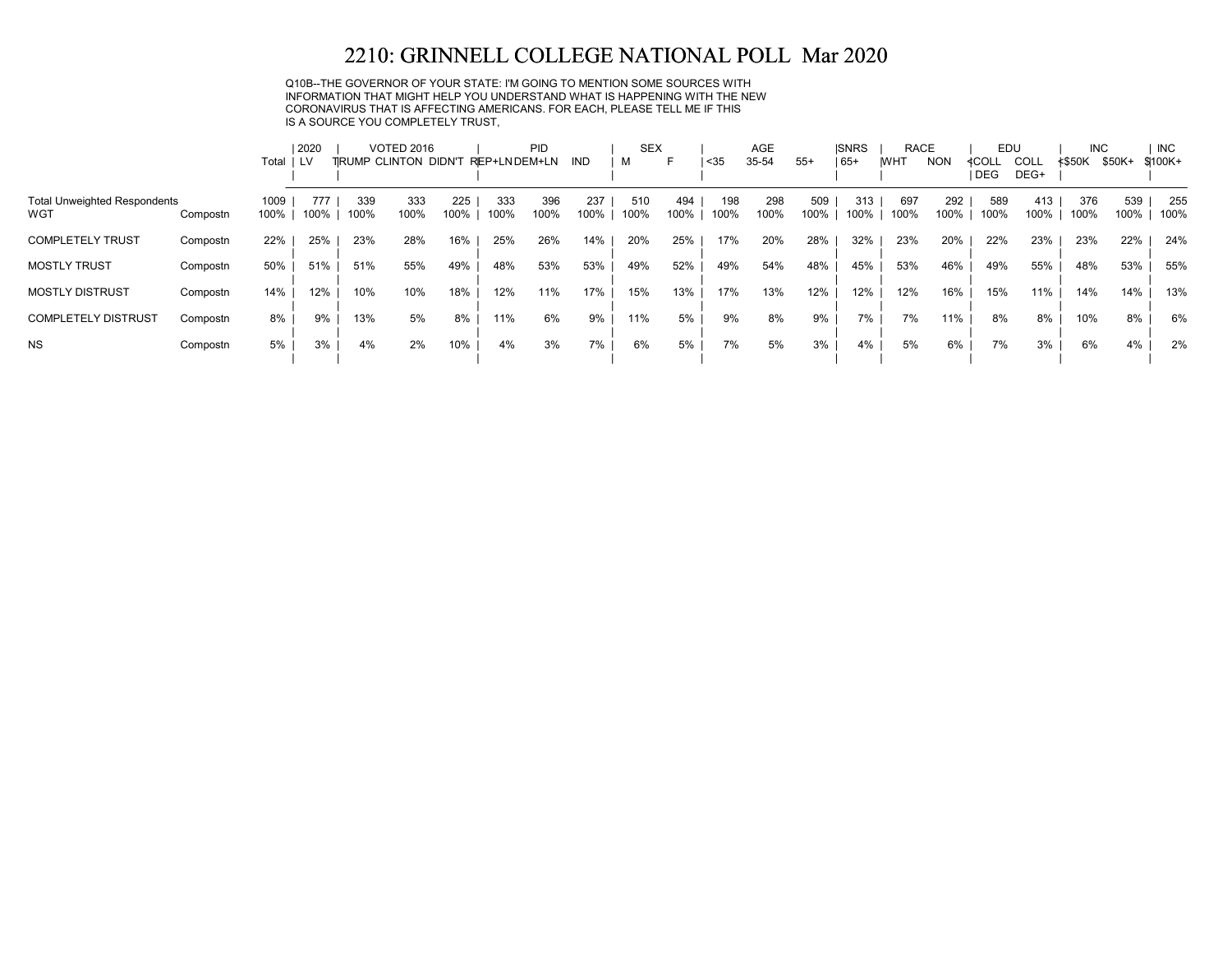Q10B--THE GOVERNOR OF YOUR STATE: I'M GOING TO MENTION SOME SOURCES WITH INFORMATION THAT MIGHT HELP YOU UNDERSTAND WHAT IS HAPPENING WITH THE NEW CORONAVIRUS THAT IS AFFECTING AMERICANS. FOR EACH, PLEASE TELL ME IF THIS IS A SOURCE YOU COMPLETELY TRUST,

|                                            |          |              |             | <b>COMM</b> |             |             |             | <b>REL</b>  |             | EVAN        |             | <b>REGN</b> |             |             | <b>SUB</b>   |
|--------------------------------------------|----------|--------------|-------------|-------------|-------------|-------------|-------------|-------------|-------------|-------------|-------------|-------------|-------------|-------------|--------------|
|                                            |          | Total        | <b>CTY</b>  | <b>SUB</b>  | TWN         | <b>RRL</b>  | PROT        | CATH        | <b>NONE</b> | <b>GEL</b>  | <b>NE</b>   | <b>MW</b>   | <b>SO</b>   | WE          | <b>WOMEN</b> |
| <b>Total Unweighted Respondents</b><br>WGT | Compostn | 1009<br>100% | 286<br>100% | 287<br>100% | 198<br>100% | 232<br>100% | 455<br>100% | 177<br>100% | 184<br>100% | 302<br>100% | 184<br>100% | 219<br>100% | 360<br>100% | 246<br>100% | 145<br>100%  |
| <b>COMPLETELY TRUST</b>                    | Compostn | 22%          | 24%         | 22%         | 21%         | 21%         | 23%         | 25%         | 17%         | 27%         | 22%         | 23%         | 24%         | 19%         | 22%          |
| <b>MOSTLY TRUST</b>                        | Compostn | 50%          | 46%         | 60%         | 44%         | 52%         | 51%         | 48%         | 53%         | 47%         | 50%         | 57%         | 47%         | 50%         | 64%          |
| <b>MOSTLY DISTRUST</b>                     | Compostn | 14%          | 18%         | 9%          | 15%         | 14%         | 13%         | 14%         | 14%         | 13%         | 15%         | 8%          | 16%         | 15%         | 7%           |
| <b>COMPLETELY DISTRUST</b>                 | Compostn | 8%           | 8%          | 5%          | 12%         | 10%         | 7%          | 11%         | 11%         | 7%          | 9%          | 7%          | 7%          | 10%         | 3%           |
| <b>NS</b>                                  | Compostn | 5%           | 6%          | 4%          | 8%          | 4%          | 5%          | 2%          | 6%          | 6%          | 4%          | 5%          | 6%          | 6%          | 4%           |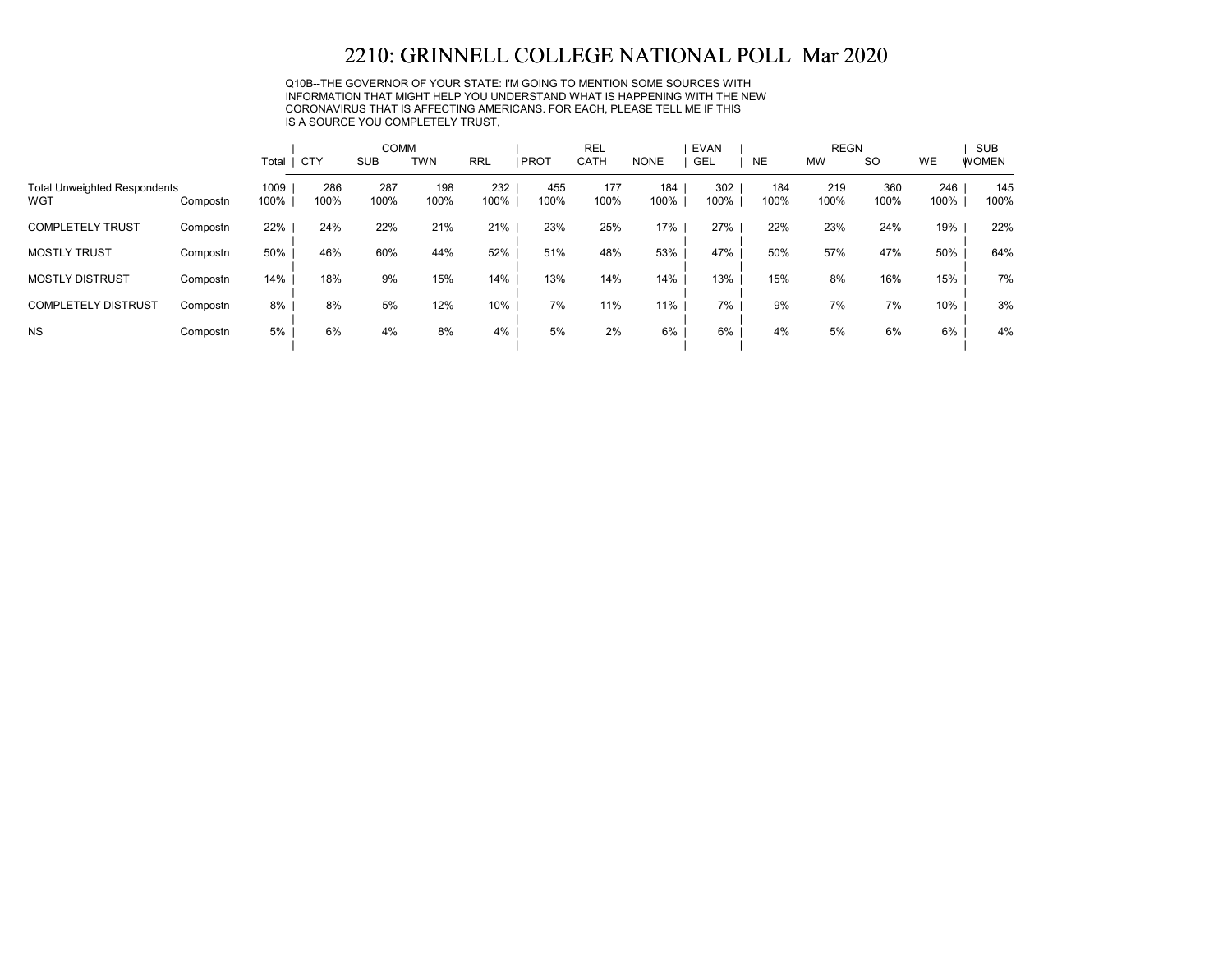Q10C--GOV'T EXPERTS IN PUBLIC HEALTH: I'M GOING TO MENTION SOME SOURCES WITH INFORMATION THAT MIGHT HELP YOU UNDERSTAND WHAT IS HAPPENING WITH THE NEW CORONAVIRUS THAT IS AFFECTING AMERICANS. FOR EACH, PLEASE TELL ME IF THIS IS A SOURCE YOU COMPLETELY TR

| <b>≮\$50K</b><br>\$50K+<br>\$100K+        |
|-------------------------------------------|
| 539<br>376<br>255<br>100%<br>100%<br>100% |
| 24%<br>24%<br>19%                         |
| 64%<br>65%<br>59%                         |
| 6%<br>12%<br>6%                           |
| 6%<br>4%<br>3%                            |
| 4%<br>2%<br>1%                            |
|                                           |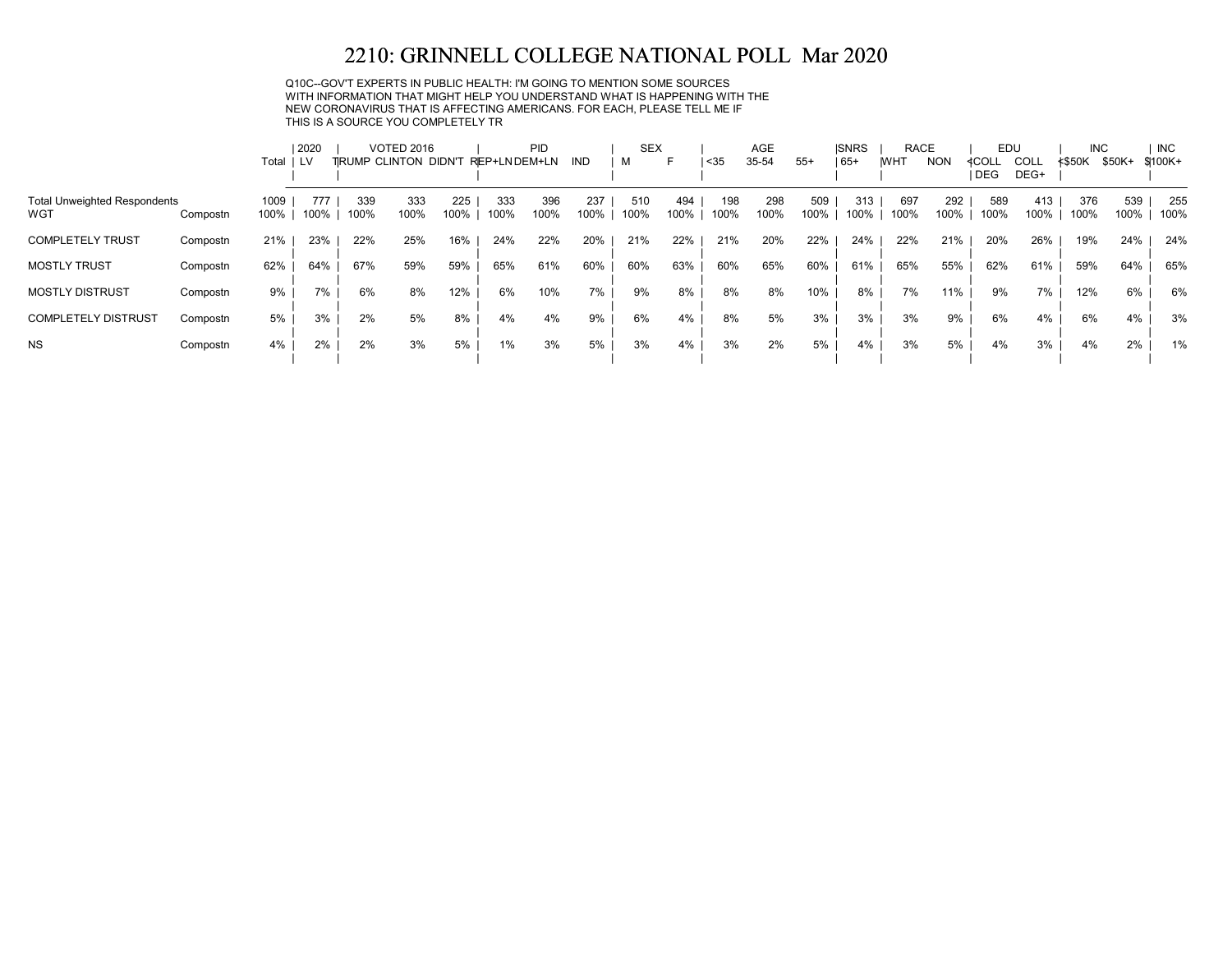Q10C--GOV'T EXPERTS IN PUBLIC HEALTH: I'M GOING TO MENTION SOME SOURCES WITH INFORMATION THAT MIGHT HELP YOU UNDERSTAND WHAT IS HAPPENING WITH THE NEW CORONAVIRUS THAT IS AFFECTING AMERICANS. FOR EACH, PLEASE TELL ME IF THIS IS A SOURCE YOU COMPLETELY TR

|                                            |          |              |             | <b>COMM</b> |             |             |             | <b>REL</b>  |             | <b>EVAN</b> |             | <b>REGN</b> |             |             | <b>SUB</b>   |
|--------------------------------------------|----------|--------------|-------------|-------------|-------------|-------------|-------------|-------------|-------------|-------------|-------------|-------------|-------------|-------------|--------------|
|                                            |          | Total        | <b>CTY</b>  | <b>SUB</b>  | <b>TWN</b>  | <b>RRL</b>  | PROT        | CATH        | <b>NONE</b> | GEL         | <b>NE</b>   | <b>MW</b>   | <b>SO</b>   | WE          | <b>WOMEN</b> |
| <b>Total Unweighted Respondents</b><br>WGT | Compostn | 1009<br>100% | 286<br>100% | 287<br>100% | 198<br>100% | 232<br>100% | 455<br>100% | 177<br>100% | 184<br>100% | 302<br>100% | 184<br>100% | 219<br>100% | 360<br>100% | 246<br>100% | 145<br>100%  |
| <b>COMPLETELY TRUST</b>                    | Compostn | 21%          | 22%         | 23%         | 21%         | 19%         | 21%         | 24%         | 22%         | 17%         | 21%         | 18%         | 25%         | 20%         | 22%          |
| <b>MOSTLY TRUST</b>                        | Compostn | 62%          | 57%         | 65%         | 58%         | 67%         | 67%         | 57%         | 57%         | 64%         | 60%         | 71%         | 59%         | 58%         | 68%          |
| <b>MOSTLY DISTRUST</b>                     | Compostn | 9%           | 10%         | 8%          | 8%          | 8%          | 6%          | 8%          | 11%         | 9%          | 10%         | 8%          | 8%          | 9%          | 9%           |
| <b>COMPLETELY DISTRUST</b>                 | Compostn | 5%           | 7%          | 3%          | 6%          | 4%          | 3%          | 7%          | 6%          | 6%          | 5%          | 1%          | 5%          | 9%          | 0%           |
| <b>NS</b>                                  | Compostn | 4%           | 4%          | 1%          | 7%          | 3%          | 3%          | 4%          | 3%          | 4%          | 3%          | 2%          | 4%          | 5%          | 1%           |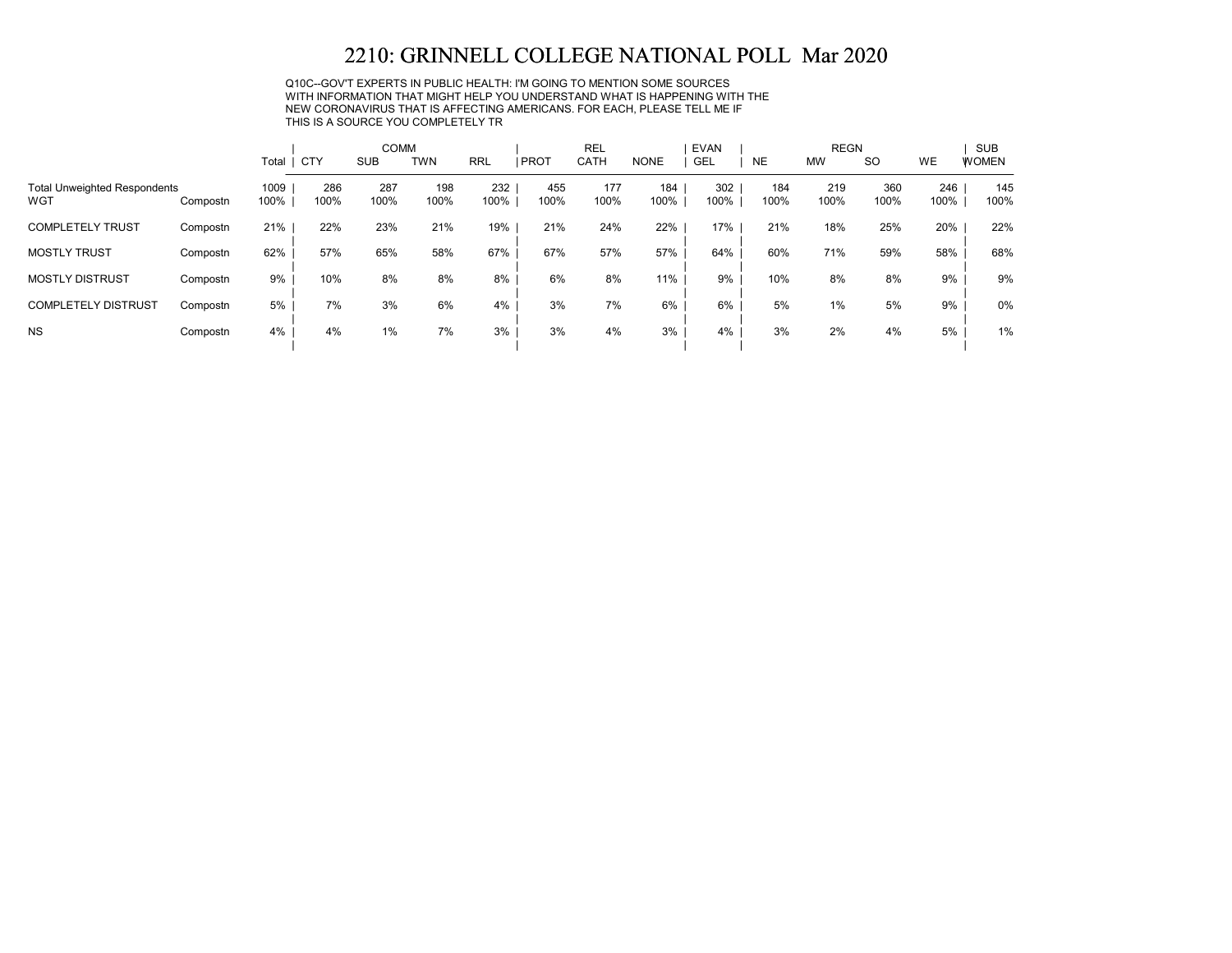Q10D--YOUR DOCTOR: I'M GOING TO MENTION SOME SOURCES WITH INFORMATION THAT MIGHT HELP YOU UNDERSTAND WHAT IS HAPPENING WITH THE NEW CORONAVIRUS THAT IS AFFECTING AMERICANS. FOR EACH, PLEASE TELL ME IF THIS IS A SOURCE YOU COMPLETELY TRUST, MOS

|                                     |          |       | 2020 |      | <b>VOTED 2016</b>           |      |              | PID  |      | <b>SEX</b> |       |      | <b>AGE</b> |       | <b>ISNRS</b> | <b>RACE</b> |            | EDU   |       | <b>INC</b> |        | <b>INC</b> |
|-------------------------------------|----------|-------|------|------|-----------------------------|------|--------------|------|------|------------|-------|------|------------|-------|--------------|-------------|------------|-------|-------|------------|--------|------------|
|                                     |          | Total | LV   |      | <b>TRUMP CLINTON DIDN'T</b> |      | REP+LNDEM+LN |      | IND  | M          | F     | $35$ | 35-54      | $55+$ | 65+          | <b>WHT</b>  | <b>NON</b> | ≮COLL | COLL  | ≮\$50K     | \$50K+ | $$100K+$   |
|                                     |          |       |      |      |                             |      |              |      |      |            |       |      |            |       |              |             |            | DEG   | DEG+  |            |        |            |
| <b>Total Unweighted Respondents</b> |          | 1009  | 777  | 339  | 333                         | 225  | 333          | 396  | 237  | 510        | 494   | 198  | 298        | 509   | 313          | 697         | 292        | 589   | 413   | 376        | 539    | 255        |
| WGT                                 | Compostn | 100%  | 100% | 100% | 100%                        | 100% | 100%         | 100% | 100% | 100%       | 100%  | 100% | 100%       | 100%  | 100%         | 100%        | 100%       | 100%  | 100%  | 100%       | 100%   | 100%       |
| <b>COMPLETELY TRUST</b>             | Compostn | 46%   | 51%  | 46%  | 52%                         | 39%  | 50%          | 51%  | 39%  | 42%        | 51%   | 46%  | 43%        | 49%   | 50%          | 49%         | 41%        | 45%   | 48%   | 43%        | 48%    | 50%        |
| <b>MOSTLY TRUST</b>                 | Compostn | 45%   | 43%  | 47%  | 42%                         | 47%  | 45%          | 42%  | 50%  | 48%        | 41%   | 44%  | 47%        | 44%   | 42%          | 44%         | 46%        | 43%   | 48%   | 44%        | 47%    | 46%        |
| <b>MOSTLY DISTRUST</b>              | Compostn | 4%    | 2%   | 4%   | 3%                          | 6%   | 4%           | 2%   | 5%   | 3%         | 5%    | 5%   | 5%         | 3%    | 3%           | 3%          | 6%         | 6%    | $1\%$ | 6%         | 2%     | 1%         |
| <b>COMPLETELY DISTRUST</b>          | Compostn | $1\%$ | 0%   |      | 0%                          | 2%   | 0%           | 1%   | 2%   | $1\%$      | $0\%$ | 1%   | $0\%$      | 1%    | 1%           | 1%          | 1%         | 1%    | $0\%$ | 1%         | 0%     | 0%         |
| <b>NS</b>                           | Compostn | 4%    | 3%   | 3%   | 2%                          | 6%   | 2%           | 4%   | 4%   | 5%         | 3%    | 4%   | 5%         | 4%    | 4%           | 3%          | 6%         | 5%    | 2%    | 5%         | 3%     | 2%         |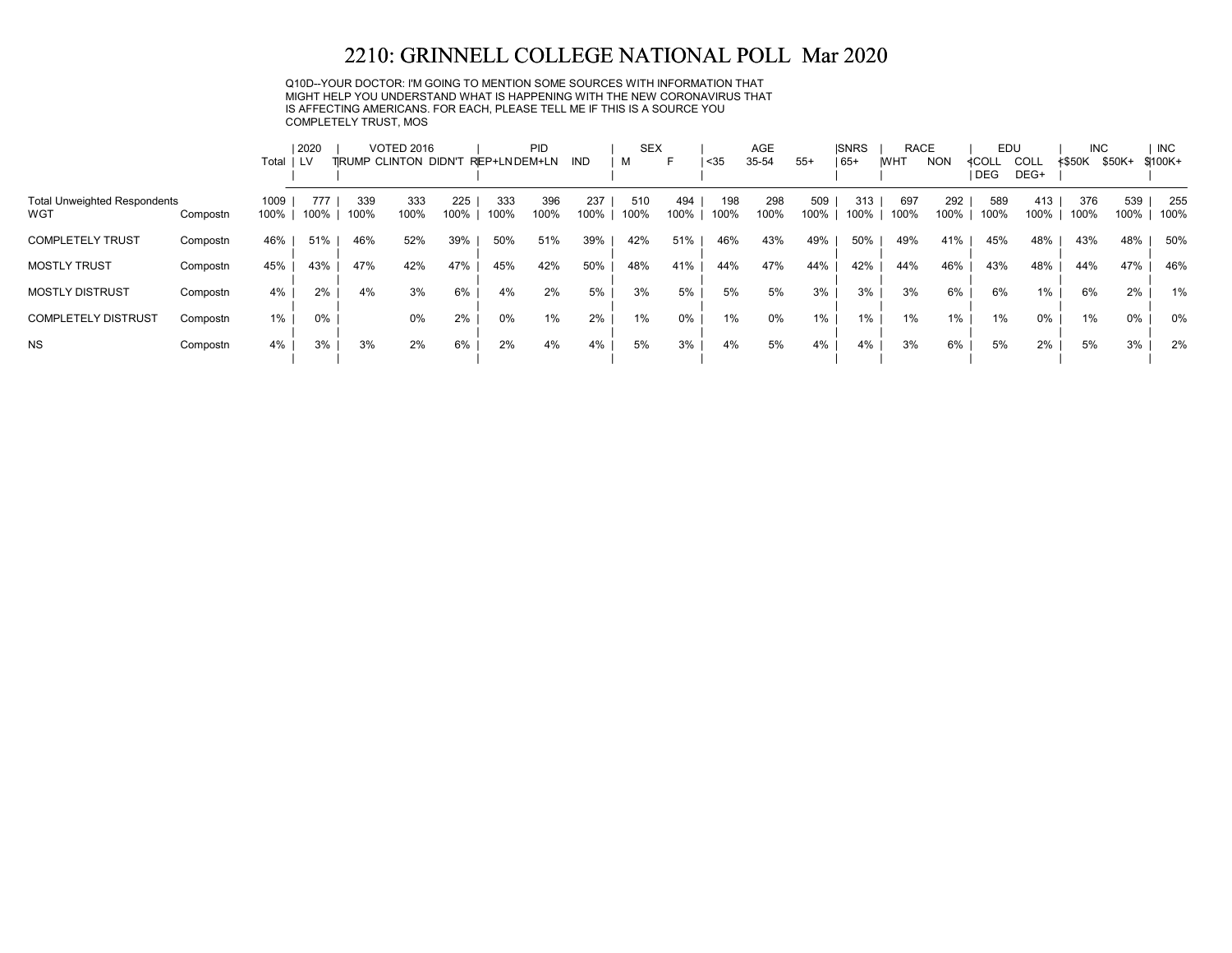Q10D--YOUR DOCTOR: I'M GOING TO MENTION SOME SOURCES WITH INFORMATION THAT MIGHT HELP YOU UNDERSTAND WHAT IS HAPPENING WITH THE NEW CORONAVIRUS THAT IS AFFECTING AMERICANS. FOR EACH, PLEASE TELL ME IF THIS IS A SOURCE YOU COMPLETELY TRUST, MOS

|                                            |          |              |             | <b>COMM</b> |             |             |             | <b>REL</b>  |             | <b>EVAN</b> |             | <b>REGN</b> |             |             | <b>SUB</b>   |
|--------------------------------------------|----------|--------------|-------------|-------------|-------------|-------------|-------------|-------------|-------------|-------------|-------------|-------------|-------------|-------------|--------------|
|                                            |          | Total   CTY  |             | <b>SUB</b>  | <b>TWN</b>  | <b>RRL</b>  | <b>PROT</b> | CATH        | <b>NONE</b> | <b>GEL</b>  | <b>NE</b>   | <b>MW</b>   | <b>SO</b>   | <b>WE</b>   | <b>WOMEN</b> |
| <b>Total Unweighted Respondents</b><br>WGT | Compostn | 1009<br>100% | 286<br>100% | 287<br>100% | 198<br>100% | 232<br>100% | 455<br>100% | 177<br>100% | 184<br>100% | 302<br>100% | 184<br>100% | 219<br>100% | 360<br>100% | 246<br>100% | 145<br>100%  |
| <b>COMPLETELY TRUST</b>                    | Compostn | 46%          | 43%         | 50%         | 46%         | 47%         | 44%         | 54%         | 47%         | 43%         | 48%         | 52%         | 46%         | 40%         | 55%          |
| <b>MOSTLY TRUST</b>                        | Compostn | 45%          | 46%         | 44%         | 44%         | 44%         | 47%         | 36%         | 46%         | 46%         | 46%         | 42%         | 43%         | 48%         | 37%          |
| <b>MOSTLY DISTRUST</b>                     | Compostn | 4%           | 5%          | 5%          | 3%          | 3%          | 4%          | 7%          | 3%          | 5%          | 3%          | 3%          | 4%          | 6%          | 7%           |
| <b>COMPLETELY DISTRUST</b>                 | Compostn | $1\%$        | 1%          |             | 1%          | 1%          | 0%          |             | 1%          | $0\%$       | $1\%$       | 1%          | 0%          | $1\%$       |              |
| <b>NS</b>                                  | Compostn | 4%           | 5%          | 2%          | 6%          | 5%          | 5%          | 2%          | 2%          | 6%          | 3%          | 2%          | 7%          | 5%          | 1%           |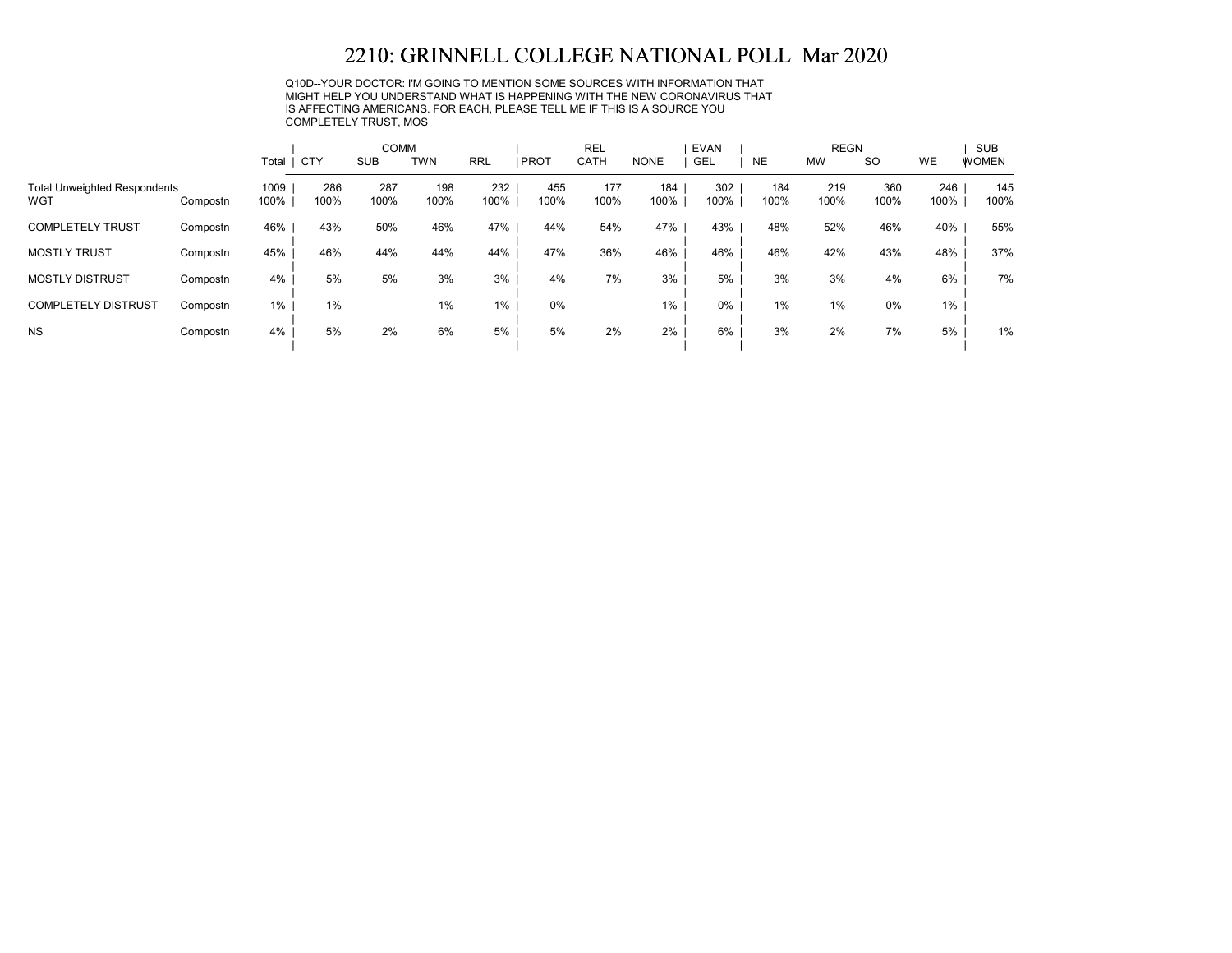Q10E--VICE PRESIDENT MIKE PENCE: I'M GOING TO MENTION SOME SOURCES WITH INFORMATION THAT MIGHT HELP YOU UNDERSTAND WHAT IS HAPPENING WITH THE NEW CORONAVIRUS THAT IS AFFECTING AMERICANS. FOR EACH, PLEASE TELL ME IF THIS IS A SOURCE YOU COMPLETELY TRUST,

|                                            |          |              | 2020        |             | <b>VOTED 2016</b>            |             |              | <b>PID</b>  |             | <b>SEX</b>  | F           |             | <b>AGE</b>  |             | <b>ISNRS</b> | <b>RACE</b> |             | EDU                 |              | <b>INC</b>  |             | <b>INC</b>  |
|--------------------------------------------|----------|--------------|-------------|-------------|------------------------------|-------------|--------------|-------------|-------------|-------------|-------------|-------------|-------------|-------------|--------------|-------------|-------------|---------------------|--------------|-------------|-------------|-------------|
|                                            |          | Total        | LV.         |             | <b>TIRUMP CLINTON DIDN'T</b> |             | REP+LNDEM+LN |             | IND         | м           |             | $35$        | 35-54       | $55+$       | $165+$       | <b>IWHT</b> | <b>NON</b>  | <b>NCOLL</b><br>DEG | COLL<br>DEG+ | ≮\$50K      | \$50K+      | \$100K+     |
| <b>Total Unweighted Respondents</b><br>WGT | Compostn | 1009<br>100% | 777<br>100% | 339<br>100% | 333<br>100%                  | 225<br>100% | 333<br>100%  | 396<br>100% | 237<br>100% | 510<br>100% | 494<br>100% | 198<br>100% | 298<br>100% | 509<br>100% | 313<br>100%  | 697<br>100% | 292<br>100% | 589<br>100%         | 413<br>100%  | 376<br>100% | 539<br>100% | 255<br>100% |
| <b>COMPLETELY TRUST</b>                    | Compostn | 16%          | 19%         | 35%         | 2%                           | 13%         | 33%          | 5%          | 9%          | 17%         | 15%         | 8%          | 14%         | 23%         | 27%          | 18%         | 10%         | 17%                 | 14%          | 17%         | 15%         | 11%         |
| <b>MOSTLY TRUST</b>                        | Compostn | 34%          | 33%         | 53%         | 24%                          | 31%         | 52%          | 22%         | 34%         | 40%         | 30%         | 30%         | 36%         | 36%         | 36%          | 37%         | 30%         | 36%                 | 30%          | 32%         | 37%         | 41%         |
| <b>MOSTLY DISTRUST</b>                     | Compostn | 22%          | 21%         | 3%          | 29%                          | 29%         | 8%           | 33%         | 23%         | 19%         | 24%         | 32%         | 18%         | 16%         | 16%          | 18%         | 27%         | 19%                 | 28%          | 21%         | 22%         | 25%         |
| <b>COMPLETELY DISTRUST</b>                 | Compostn | 19%          | 23%         | 2%          | 39%                          | 14%         | 2%           | 34%         | 21%         | 17%         | 20%         | 21%         | 20%         | 16%         | 14%          | 18%         | 22%         | 16%                 | 25%          | 19%         | 20%         | 20%         |
| <b>NS</b>                                  | Compostn | 9%           | 4%          | 6%          | 6%                           | 14%         | 6%           | 6%          | 13%         | 7%          | 12%         | 8%          | 11%         | 8%          | 7%           | 8%          | 11%         | 11%                 | 4%           | 12%         | 6%          | 2%          |
|                                            |          |              |             |             |                              |             |              |             |             |             |             |             |             |             |              |             |             |                     |              |             |             |             |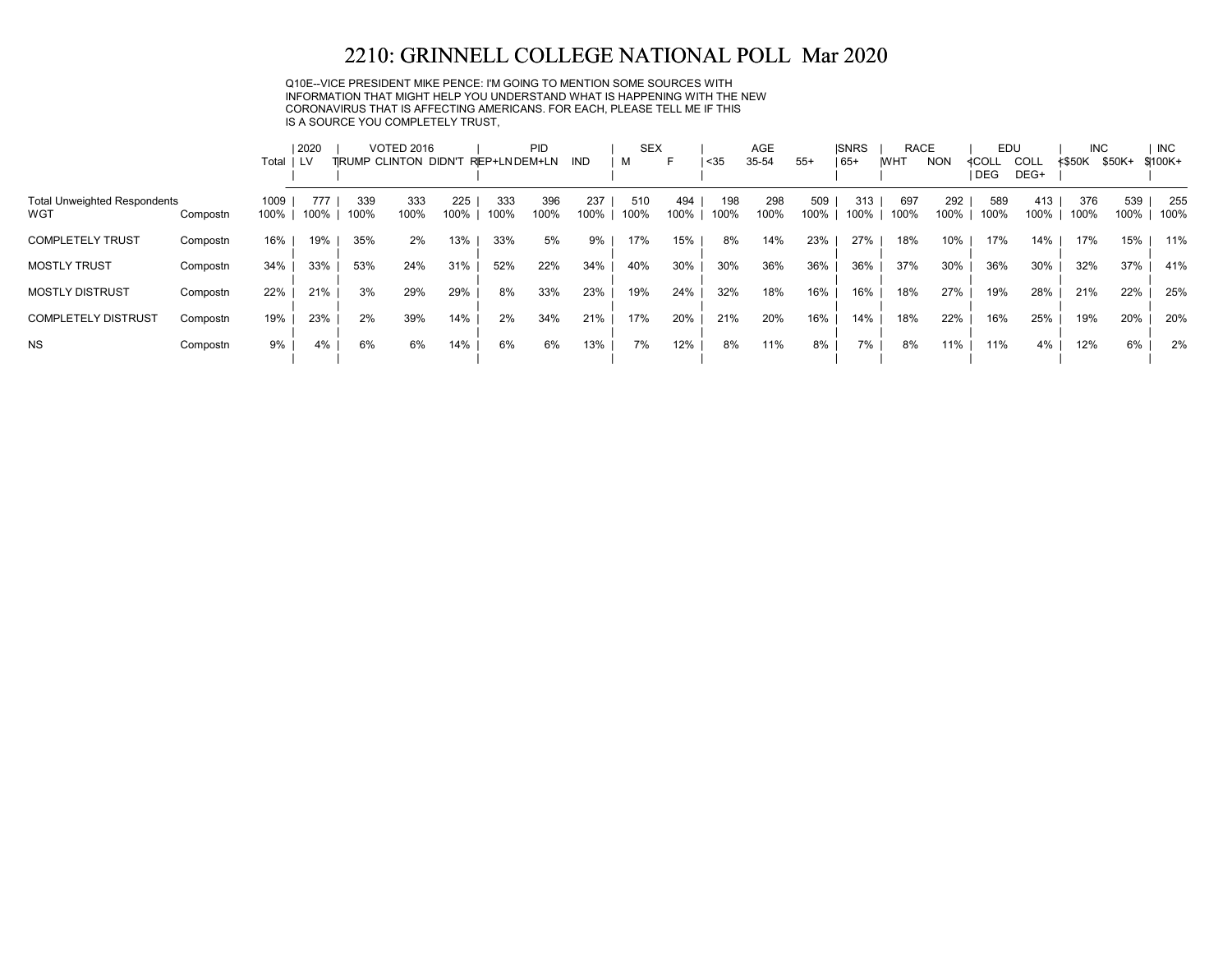Q10E--VICE PRESIDENT MIKE PENCE: I'M GOING TO MENTION SOME SOURCES WITH INFORMATION THAT MIGHT HELP YOU UNDERSTAND WHAT IS HAPPENING WITH THE NEW CORONAVIRUS THAT IS AFFECTING AMERICANS. FOR EACH, PLEASE TELL ME IF THIS IS A SOURCE YOU COMPLETELY TRUST,

|                                            |          |              |             | <b>COMM</b> |             |             |             | <b>REL</b>  |             | <b>EVAN</b> |             | <b>REGN</b> |             |             | <b>SUB</b>   |
|--------------------------------------------|----------|--------------|-------------|-------------|-------------|-------------|-------------|-------------|-------------|-------------|-------------|-------------|-------------|-------------|--------------|
|                                            |          | Total   CTY  |             | <b>SUB</b>  | <b>TWN</b>  | <b>RRL</b>  | <b>PROT</b> | <b>CATH</b> | <b>NONE</b> | GEL         | <b>NE</b>   | <b>MW</b>   | <b>SO</b>   | <b>WE</b>   | <b>WOMEN</b> |
| <b>Total Unweighted Respondents</b><br>WGT | Compostn | 1009<br>100% | 286<br>100% | 287<br>100% | 198<br>100% | 232<br>100% | 455<br>100% | 177<br>100% | 184<br>100% | 302<br>100% | 184<br>100% | 219<br>100% | 360<br>100% | 246<br>100% | 145<br>100%  |
| <b>COMPLETELY TRUST</b>                    | Compostn | 16%          | 12%         | 14%         | 18%         | 21%         | 20%         | 18%         | 9%          | 22%         | 15%         | 15%         | 18%         | 13%         | 13%          |
| <b>MOSTLY TRUST</b>                        | Compostn | 34%          | 28%         | 39%         | 31%         | 41%         | 38%         | 44%         | 23%         | 41%         | 31%         | 39%         | 36%         | 31%         | 33%          |
| <b>MOSTLY DISTRUST</b>                     | Compostn | 22%          | 27%         | 25%         | 18%         | 14%         | 19%         | 19%         | 27%         | 16%         | 21%         | 20%         | 18%         | 28%         | 28%          |
| <b>COMPLETELY DISTRUST</b>                 | Compostn | 19%          | 23%         | 18%         | 20%         | 14%         | 13%         | 11%         | 35%         | 10%         | 25%         | 18%         | 17%         | 18%         | 21%          |
| <b>NS</b>                                  | Compostn | 9%           | 11%         | 4%          | 13%         | 9%          | 10%         | 8%          | 6%          | 10%         | 8%          | 8%          | 11%         | 10%         | 6%           |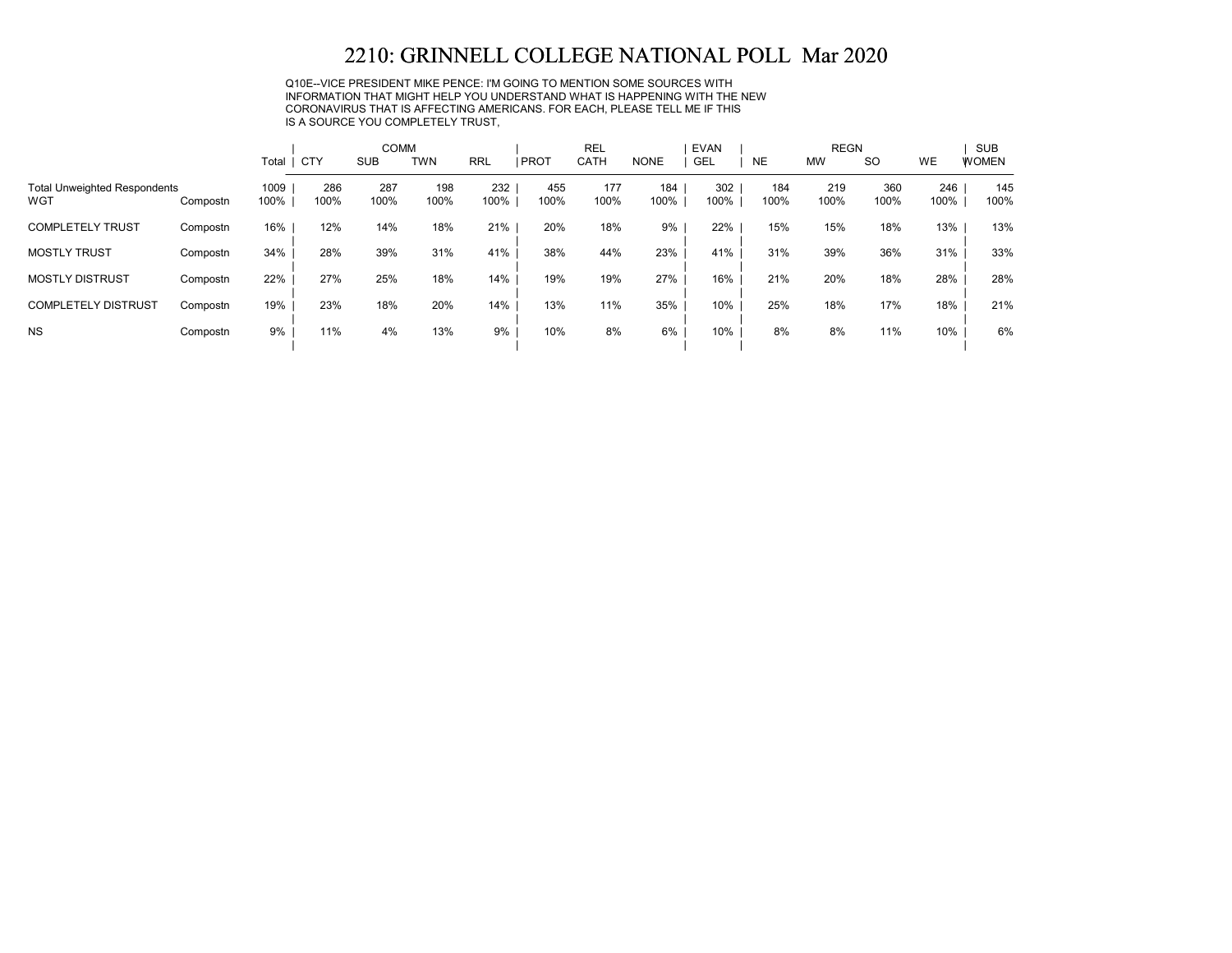Q11A--CHANGED TRAVEL PLANS: FOR EACH OF THE FOLLOWING GUIDELINES THAT AMERICANS HAVE BEEN ASKED TO FOLLOW, PLEASE TELL ME IF THIS IS POSSIBLE FOR YOU TO DO AND YOU'VE MOSTLY DONE IT, POSSIBLE FOR YOU TO DO BUT YOU'VE MOSTLY NOT DONE IT, OR IS NOT POSSIBL

|                                     |          |       | 2020 |      | <b>VOTED 2016</b>                 |      |      | <b>PID</b> |       | <b>SEX</b> |      |      | <b>AGE</b> |       | <b>ISNRS</b> | <b>RACE</b> |            | EDU   |      | <b>INC</b>    |        | <b>INC</b> |
|-------------------------------------|----------|-------|------|------|-----------------------------------|------|------|------------|-------|------------|------|------|------------|-------|--------------|-------------|------------|-------|------|---------------|--------|------------|
|                                     |          | Total | LV.  |      | TRUMP CLINTON DIDN'T REP+LNDEM+LN |      |      |            | IND   | м          | ►    | <35  | 35-54      | $55+$ | $ 65+$       | <b>IWHT</b> | <b>NON</b> | ≮COLL | COLL | <b>≮\$50K</b> | \$50K+ | \$100K+    |
|                                     |          |       |      |      |                                   |      |      |            |       |            |      |      |            |       |              |             |            | DEG   | DEG+ |               |        |            |
| <b>Total Unweighted Respondents</b> |          | 1009  | 777  | 339  | 333                               | 225  | 333  | 396        | 237   | 510        | 494  | 198  | 298        | 509   | 313          | 697         | 292        | 589   | 413  | 376           | 539    | 255        |
| WGT                                 | Compostn | 100%  | 100% | 100% | 100%                              | 100% | 100% | 100%       | 100%  | 100%       | 100% | 100% | 100%       | 100%  | 100%         | 100%        | 100%       | 100%  | 100% | 100%          | 100%   | 100%       |
| POSSIBLE/DONE IT                    | Compostn | 51%   | 55%  | 46%  | 61%                               | 44%  | 49%  | 55%        | 51%   | 51%        | 51%  | 47%  | 56%        | 49%   | 45%          | 51%         | 50%        | 44%   | 68%  | 39%           | 62%    | 72%        |
| POSSIBLE/NOT DONE IT                | Compostn | 10%   | 9%   | 9%   | 7%                                | 13%  | 9%   | 8%         | 12%   | 11%        | 8%   | 14%  | 9%         | 7%    | 7%           | 9%          | 11%        | 11%   | 6%   | 12%           | 6%     | 4%         |
| <b>IMPOSSIBLE</b>                   | Compostn | 1%    | 1%   | 2%   | $1\%$                             | 2%   | 1%   | $1\%$      | 1%    | 2%         | 1%   | 2%   | 1%         | 1%    | 2%           | 1%          | 2%         | 2%    | 1%   | 2%            | 1%     | 1%         |
| N/A                                 | Compostn | 37%   | 35%  | 41%  | 30%                               | 41%  | 39%  | 36%        | 35%   | 36%        | 39%  | 36%  | 33%        | 42%   | 45%          | 37%         | 36%        | 42%   | 25%  | 46%           | 30%    | 23%        |
| <b>NS</b>                           | Compostn | $1\%$ | 1%   | 2%   | 0%                                | 0%   | 2%   | 0%         | $0\%$ | 0%         | 1%   | 1%   | $0\%$      | $0\%$ | $1\%$        | 1%          | 0%         | 1%    | 1%   | 1%            | $0\%$  | 0%         |
|                                     |          |       |      |      |                                   |      |      |            |       |            |      |      |            |       |              |             |            |       |      |               |        |            |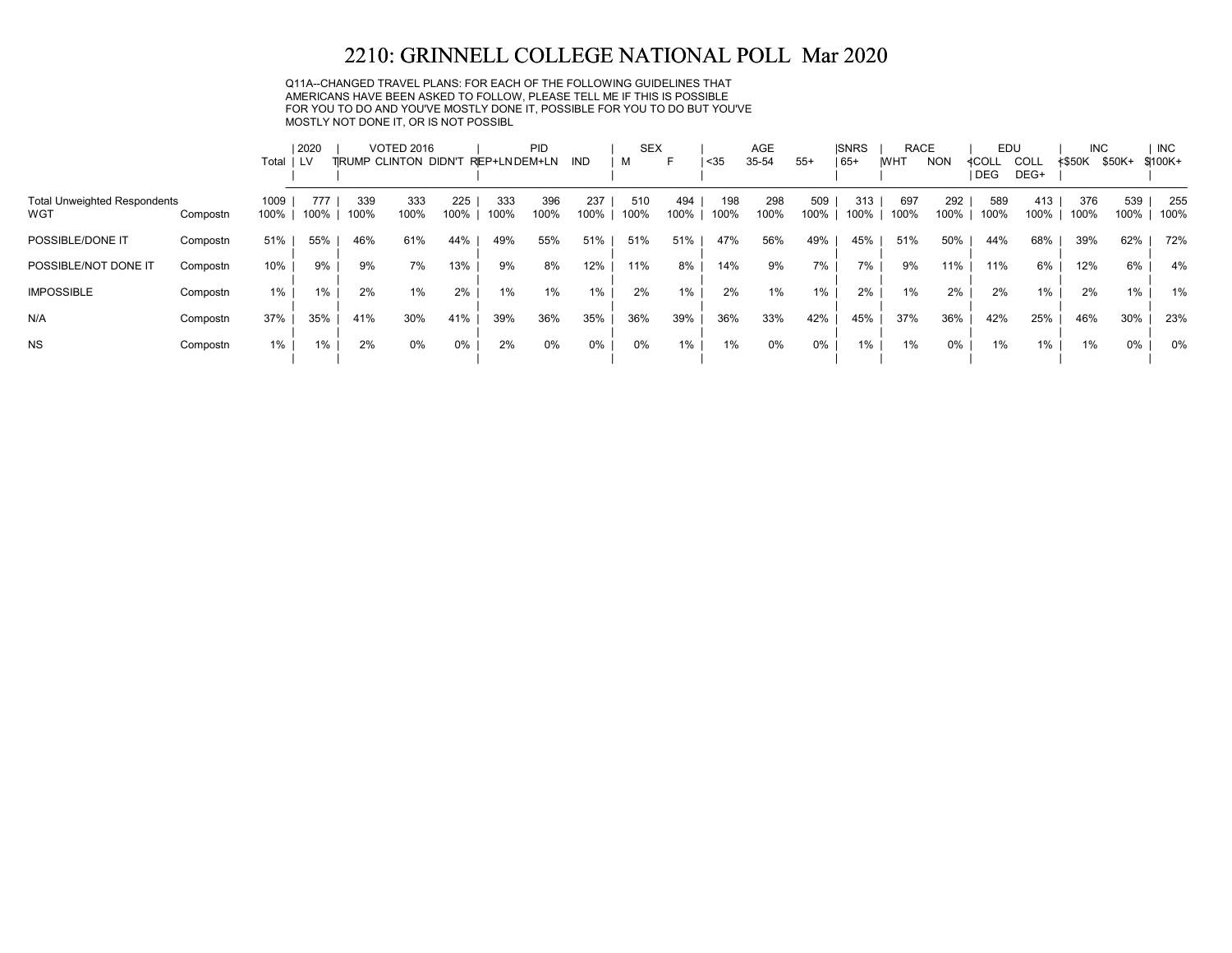Q11A--CHANGED TRAVEL PLANS: FOR EACH OF THE FOLLOWING GUIDELINES THAT AMERICANS HAVE BEEN ASKED TO FOLLOW, PLEASE TELL ME IF THIS IS POSSIBLE FOR YOU TO DO AND YOU'VE MOSTLY DONE IT, POSSIBLE FOR YOU TO DO BUT YOU'VE MOSTLY NOT DONE IT, OR IS NOT POSSIBL

|                                            |          |              |             | <b>COMM</b> |             |             |             | <b>REL</b>  |             | <b>EVAN</b> |             | <b>REGN</b> |             |             | <b>SUB</b>   |
|--------------------------------------------|----------|--------------|-------------|-------------|-------------|-------------|-------------|-------------|-------------|-------------|-------------|-------------|-------------|-------------|--------------|
|                                            |          | Total        | <b>CTY</b>  | <b>SUB</b>  | <b>TWN</b>  | <b>RRL</b>  | <b>PROT</b> | CATH        | <b>NONE</b> | GEL         | <b>NE</b>   | <b>MW</b>   | <b>SO</b>   | WE          | <b>WOMEN</b> |
| <b>Total Unweighted Respondents</b><br>WGT | Compostn | 1009<br>100% | 286<br>100% | 287<br>100% | 198<br>100% | 232<br>100% | 455<br>100% | 177<br>100% | 184<br>100% | 302<br>100% | 184<br>100% | 219<br>100% | 360<br>100% | 246<br>100% | 145<br>100%  |
| POSSIBLE/DONE IT                           | Compostn | 51%          | 48%         | 52%         | 53%         | 51%         | 51%         | 51%         | 49%         | 48%         | 52%         | 55%         | 51%         | 47%         | 52%          |
| POSSIBLE/NOT DONE IT                       | Compostn | 10%          | 12%         | 8%          | 8%          | 10%         | 10%         | 11%         | 9%          | 10%         | 11%         | 8%          | 10%         | 10%         | 5%           |
| <b>IMPOSSIBLE</b>                          | Compostn | 1%           | $1\%$       | 1%          | 2%          | 2%          | 2%          | 1%          | $1\%$       | 1%          | 1%          | 2%          | 1%          | 1%          | 1%           |
| N/A                                        | Compostn | 37%          | 38%         | 38%         | 37%         | 37%         | 36%         | 37%         | 40%         | 39%         | 36%         | 35%         | 37%         | 41%         | 38%          |
| <b>NS</b>                                  | Compostn | 1%           | 0%          | 1%          | 0%          | 0%          | 1%          |             | 0%          | 2%          | 0%          |             | 1%          | 0%          | 2%           |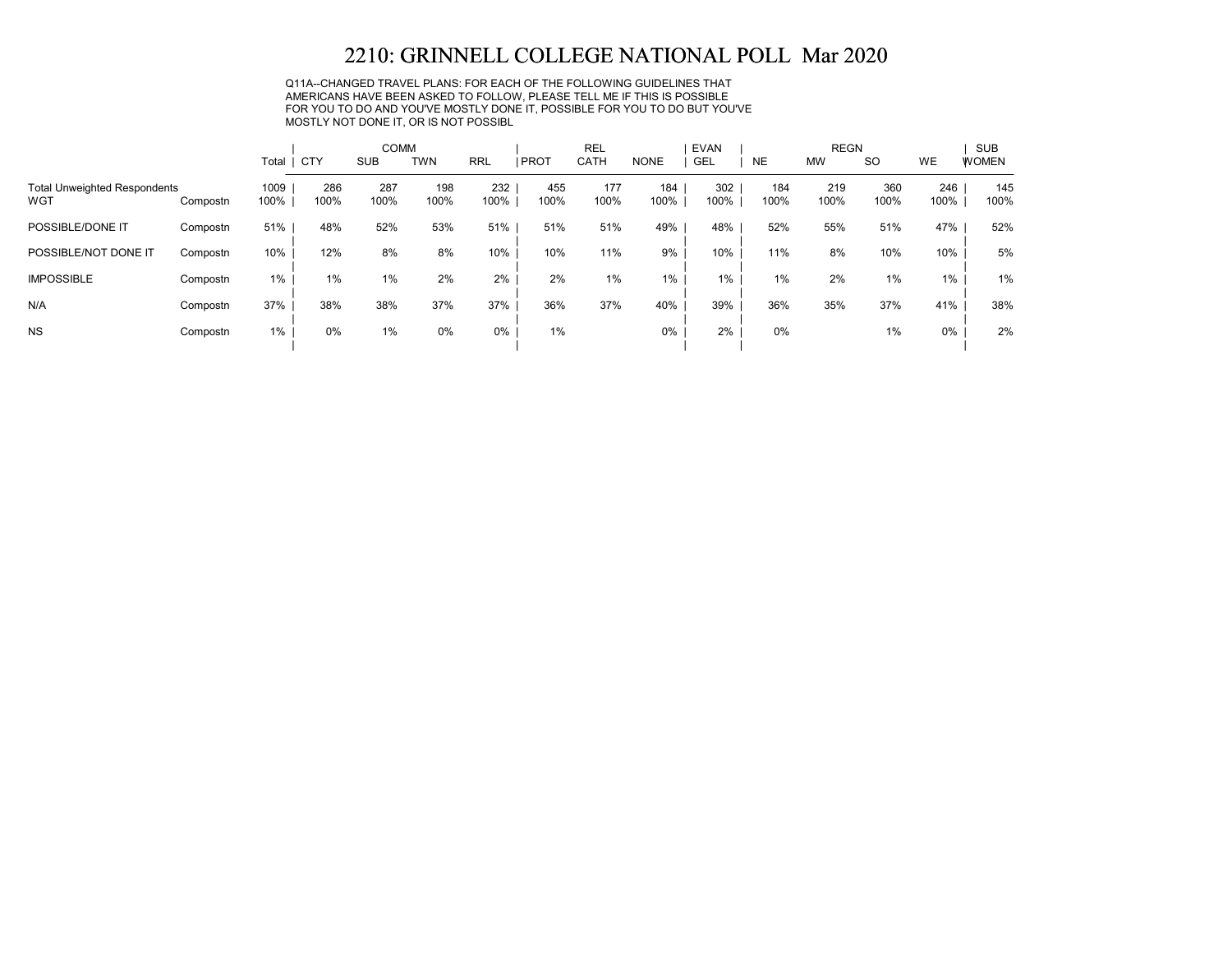Q11B--WASHED YOUR HANDS MORE FREQUENTLY: FOR EACH OF THE FOLLOWING GUIDELINES THAT AMERICANS HAVE BEEN ASKED TO FOLLOW, PLEASE TELL ME IF THIS IS POSSIBLE FOR YOU TO DO AND YOU'VE MOSTLY DONE IT, POSSIBLE FOR YOU TO DO BUT YOU'VE MOSTLY NOT DONE IT, OR I

|                                     |          |       | 2020 |      | <b>VOTED 2016</b>           |       |              | PID  |            | <b>SEX</b> |      |      | AGE   |       | <b>ISNRS</b> | <b>RACE</b> |            | EDU   |       | <b>INC</b>    |        | <b>INC</b> |
|-------------------------------------|----------|-------|------|------|-----------------------------|-------|--------------|------|------------|------------|------|------|-------|-------|--------------|-------------|------------|-------|-------|---------------|--------|------------|
|                                     |          | Total | LV   |      | <b>TRUMP CLINTON DIDN'T</b> |       | REP+LNDEM+LN |      | <b>IND</b> | м          | F    | $35$ | 35-54 | $55+$ | $ 65+$       | <b>IWHT</b> | <b>NON</b> | ≮COLL | COLL  | <b>≮\$50K</b> | \$50K+ | \$100K+    |
|                                     |          |       |      |      |                             |       |              |      |            |            |      |      |       |       |              |             |            | DEG   | DEG+  |               |        |            |
| <b>Total Unweighted Respondents</b> |          | 1009  | 777  | 339  | 333                         | 225   | 333          | 396  | 237        | 510        | 494  | 198  | 298   | 509   | 313          | 697         | 292        | 589   | 413   | 376           | 539    | 255        |
| WGT                                 | Compostn | 100%  | 100% | 100% | 100%                        | 100%  | 100%         | 100% | 100%       | 100%       | 100% | 100% | 100%  | 100%  | 100%         | 100%        | 100%       | 100%  | 100%  | 100%          | 100%   | 100%       |
| POSSIBLE/DONE IT                    | Compostn | 95%   | 96%  | 95%  | 97%                         | 94%   | 96%          | 95%  | 96%        | 94%        | 97%  | 95%  | 95%   | 96%   | 95%          | 96%         | 94%        | 95%   | 96%   | 94%           | 97%    | 96%        |
| POSSIBLE/NOT DONE IT                | Compostn | $2\%$ | 2%   | 2%   | 1%                          | 3%    | $1\%$        | 3%   | 2%         | 3%         | 2%   | 3%   | 2%    | 2%    | 2%           | 2%          | 3%         | 2%    | 2%    | 3%            | 2%     | 2%         |
| <b>IMPOSSIBLE</b>                   | Compostn | $0\%$ | 0%   | 0%   |                             |       | 0%           |      | 0%         | $0\%$      |      | 0%   |       | 0%    | 0%           | 0%          | 0%         | 0%    |       | 0%            |        |            |
| N/A                                 | Compostn | 2%    | 2%   | 2%   | 1%                          | 3%    | 2%           | 2%   | 1%         | 3%         | 1%   | 2%   | 3%    | $1\%$ | 2%           | 2%          | 3%         | 2%    | 2%    | 2%            | 2%     | 2%         |
| <b>NS</b>                           | Compostn | 0%    | 0%   | 0%   |                             | $0\%$ | 0%           |      | 0%         | $0\%$      | 0%   | 0%   |       | 0%    | 1%           | 0%          | 0%         | 0%    | $0\%$ | 0%            |        |            |
|                                     |          |       |      |      |                             |       |              |      |            |            |      |      |       |       |              |             |            |       |       |               |        |            |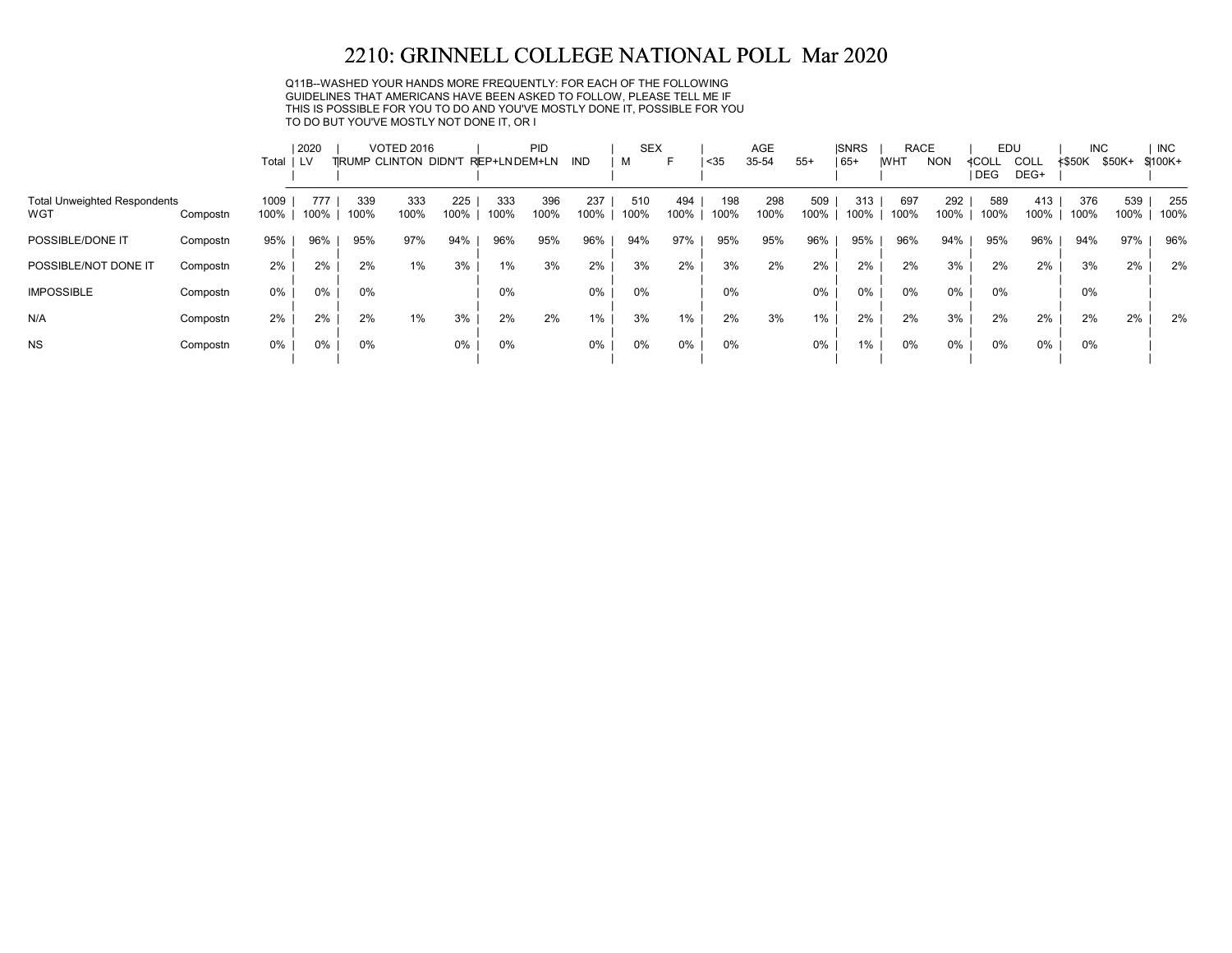Q11B--WASHED YOUR HANDS MORE FREQUENTLY: FOR EACH OF THE FOLLOWING GUIDELINES THAT AMERICANS HAVE BEEN ASKED TO FOLLOW, PLEASE TELL ME IF THIS IS POSSIBLE FOR YOU TO DO AND YOU'VE MOSTLY DONE IT, POSSIBLE FOR YOU TO DO BUT YOU'VE MOSTLY NOT DONE IT, OR I

|                                            |          |              |             | <b>COMM</b> |             |             |             | <b>REL</b>  |             | <b>EVAN</b> |             | <b>REGN</b> |             |             | <b>SUB</b>   |
|--------------------------------------------|----------|--------------|-------------|-------------|-------------|-------------|-------------|-------------|-------------|-------------|-------------|-------------|-------------|-------------|--------------|
|                                            |          | Total        | CTY         | <b>SUB</b>  | <b>TWN</b>  | <b>RRL</b>  | <b>PROT</b> | CATH        | <b>NONE</b> | GEL         | <b>NE</b>   | <b>MW</b>   | <b>SO</b>   | WE          | <b>WOMEN</b> |
| <b>Total Unweighted Respondents</b><br>WGT | Compostn | 1009<br>100% | 286<br>100% | 287<br>100% | 198<br>100% | 232<br>100% | 455<br>100% | 177<br>100% | 184<br>100% | 302<br>100% | 184<br>100% | 219<br>100% | 360<br>100% | 246<br>100% | 145<br>100%  |
| POSSIBLE/DONE IT                           | Compostn | 95%          | 94%         | 97%         | 97%         | 95%         | 94%         | 96%         | 98%         | 94%         | 98%         | 96%         | 95%         | 93%         | 98%          |
| POSSIBLE/NOT DONE IT                       | Compostn | 2%           | 2%          | 2%          | 2%          | 3%          | 3%          | $1\%$       | $1\%$       | 2%          | 2%          | 3%          | 2%          | 3%          | 2%           |
| <b>IMPOSSIBLE</b>                          | Compostn | $0\%$        | 0%          |             |             | $0\%$       | 0%          |             |             | $0\%$       |             |             | 0%          | 0%          |              |
| N/A                                        | Compostn | 2%           | 3%          | 1%          | 1%          | 2%          | 3%          | 3%          | 0%          | 3%          | 0%          | 1%          | 2%          | 3%          |              |
| <b>NS</b>                                  | Compostn | $0\%$        | 0%          |             | 0%          |             |             |             | $0\%$       | $0\%$       |             |             | 0%          | 1%          |              |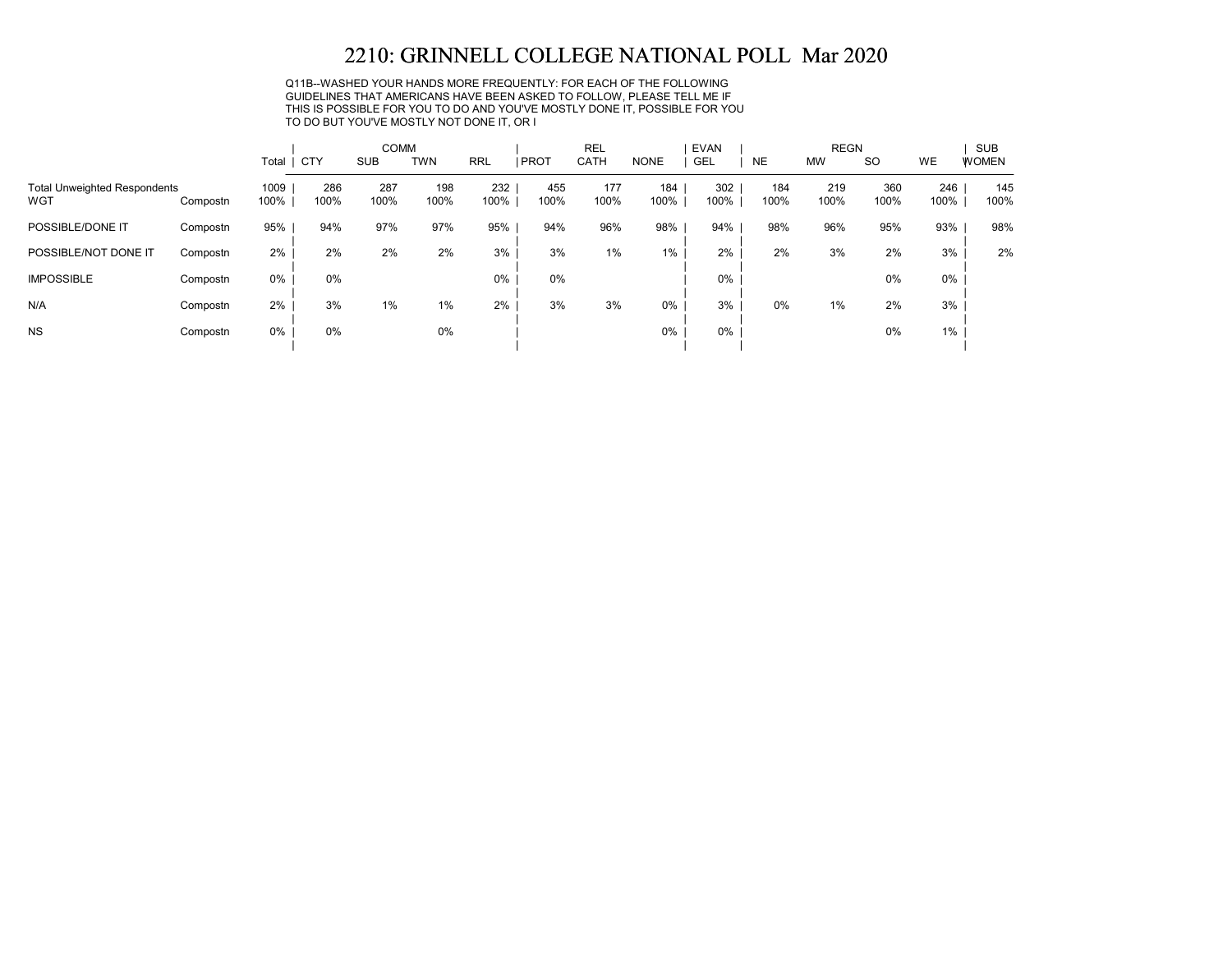Q11C--WORKED FROM HOME: FOR EACH OF THE FOLLOWING GUIDELINES THAT AMERICANS HAVE BEEN ASKED TO FOLLOW, PLEASE TELL ME IF THIS IS POSSIBLE FOR YOU TO DO AND YOU'VE MOSTLY DONE IT, POSSIBLE FOR YOU TO DO BUT YOU'VE MOSTLY NOT DONE IT, OR IS NOT POSSIBL

|                                            |          |              | 2020        |             | <b>VOTED 2016</b>     |             |              | <b>PID</b>  |             | <b>SEX</b>  |             |               | AGE         |             | <b>ISNRS</b> | <b>RACE</b> |             | EDU          |                     | <b>INC</b>    |             | <b>INC</b>  |
|--------------------------------------------|----------|--------------|-------------|-------------|-----------------------|-------------|--------------|-------------|-------------|-------------|-------------|---------------|-------------|-------------|--------------|-------------|-------------|--------------|---------------------|---------------|-------------|-------------|
|                                            |          | Total        | i lv        |             | TIRUMP CLINTON DIDN'T |             | REP+LNDEM+LN |             | IND         | м           | н           | <sub>35</sub> | 35-54       | $55+$       | $165+$       | <b>IWHT</b> | <b>NON</b>  | ≮COLL<br>DEG | <b>COLL</b><br>DEG+ | <b>≮\$50K</b> | \$50K+      | \$100K+     |
| <b>Total Unweighted Respondents</b><br>WGT | Compostn | 1009<br>100% | 777<br>100% | 339<br>100% | 333<br>100%           | 225<br>100% | 333<br>100%  | 396<br>100% | 237<br>100% | 510<br>100% | 494<br>100% | 198<br>100%   | 298<br>100% | 509<br>100% | 313<br>100%  | 697<br>100% | 292<br>100% | 589<br>100%  | 413<br>100%         | 376<br>100%   | 539<br>100% | 255<br>100% |
| POSSIBLE/DONE IT                           | Compostn | 40%          | 41%         | 36%         | 47%                   | 35%         | 36%          | 45%         | 38%         | 37%         | 42%         | 39%           | 49%         | 32%         | 24%          | 40%         | 39%         | 30%          | 62%                 | 29%           | 49%         | 62%         |
| POSSIBLE/NOT DONE IT                       | Compostn | 7%           | 4%          | 8%          | 4%                    | 12%         | 7%           | 3%          | 14%         | 9%          | 6%          | 10%           | 8%          | 5%          | 5%           | 6%          | 10%         | 10%          | 3%                  | 10%           | 5%          | 5%          |
| <b>IMPOSSIBLE</b>                          | Compostn | 19%          | 20%         | 19%         | 16%                   | 21%         | 22%          | 17%         | 18%         | 21%         | 17%         | 29%           | 18%         | 12%         | 8%           | 20%         | 18%         | 22%          | 11%                 | 23%           | 17%         | 17%         |
| N/A                                        | Compostn | 33%          | 33%         | 36%         | 32%                   | 32%         | 34%          | 34%         | 31%         | 33%         | 34%         | 21%           | 24%         | 50%         | 61%          | 33%         | 33%         | 38%          | 23%                 | 38%           | 28%         | 16%         |
| <b>NS</b>                                  | Compostn | $1\%$        | 1%          | 1%          | 1%                    | 0%          | 0%           | 0%          | 0%          | 0%          | 1%          |               | $0\%$       | 1%          | 1%           | 1%          | 0%          | 1%           | 1%                  | 1%            | $0\%$       | 1%          |
|                                            |          |              |             |             |                       |             |              |             |             |             |             |               |             |             |              |             |             |              |                     |               |             |             |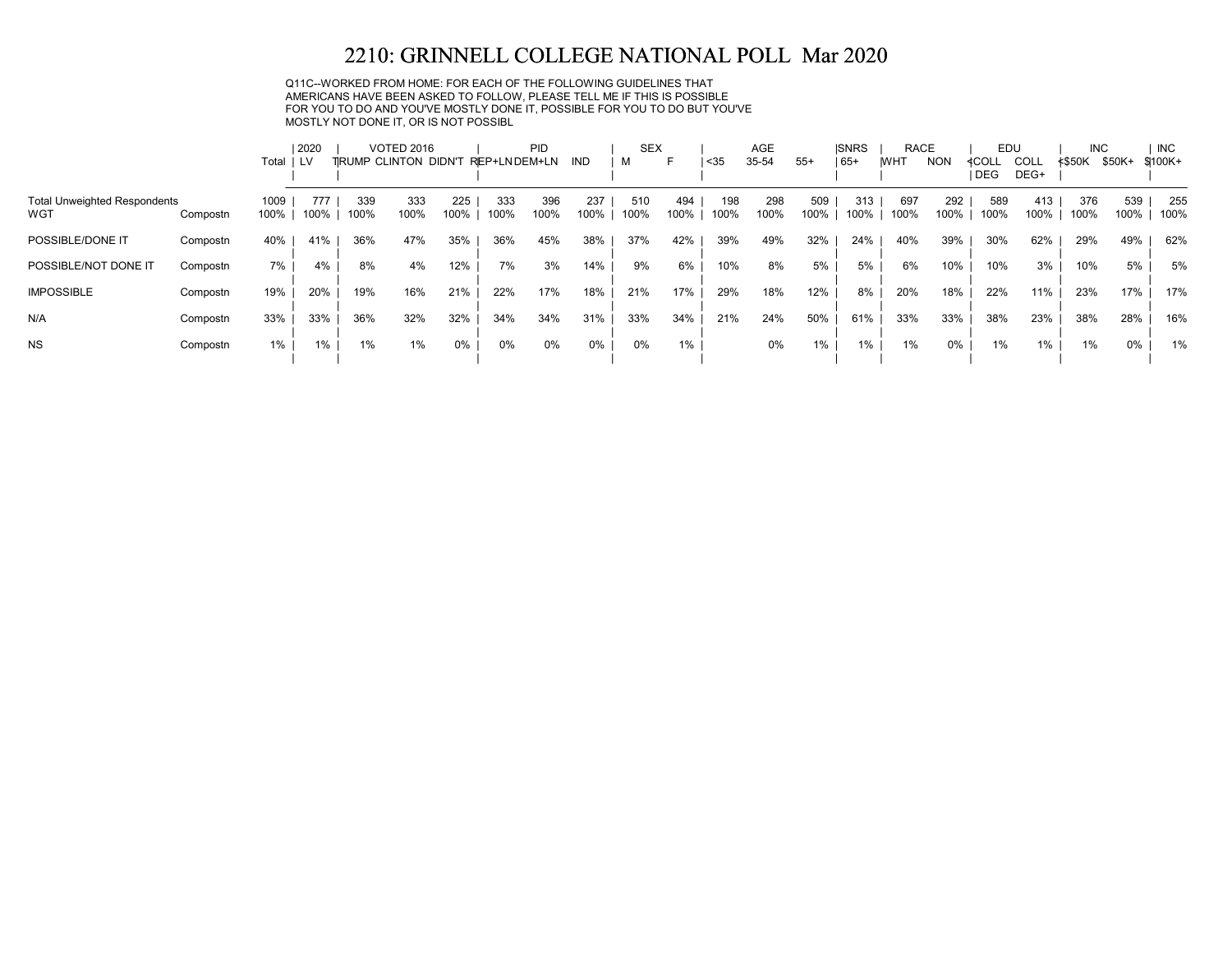Q11C--WORKED FROM HOME: FOR EACH OF THE FOLLOWING GUIDELINES THAT AMERICANS HAVE BEEN ASKED TO FOLLOW, PLEASE TELL ME IF THIS IS POSSIBLE FOR YOU TO DO AND YOU'VE MOSTLY DONE IT, POSSIBLE FOR YOU TO DO BUT YOU'VE MOSTLY NOT DONE IT, OR IS NOT POSSIBL

|                                            |          | Total        | CTY         | <b>COMM</b><br><b>SUB</b> | <b>TWN</b>  | <b>RRL</b>  | <b>PROT</b> | <b>REL</b><br>CATH | <b>NONE</b> | <b>EVAN</b><br><b>GEL</b> | <b>NE</b>   | <b>REGN</b><br><b>MW</b> | <b>SO</b>   | WE          | SUB<br><b>WOMEN</b> |
|--------------------------------------------|----------|--------------|-------------|---------------------------|-------------|-------------|-------------|--------------------|-------------|---------------------------|-------------|--------------------------|-------------|-------------|---------------------|
| <b>Total Unweighted Respondents</b><br>WGT | Compostn | 1009<br>100% | 286<br>100% | 287<br>100%               | 198<br>100% | 232<br>100% | 455<br>100% | 177<br>100%        | 184<br>100% | 302<br>100%               | 184<br>100% | 219<br>100%              | 360<br>100% | 246<br>100% | 145<br>100%         |
| POSSIBLE/DONE IT                           | Compostn | 40%          | 37%         | 52%                       | 33%         | 35%         | 40%         | 34%                | 42%         | 38%                       | 45%         | 43%                      | 38%         | 35%         | 57%                 |
| POSSIBLE/NOT DONE IT                       | Compostn | 7%           | 11%         | 4%                        | 7%          | 8%          | 6%          | 16%                | 3%          | 3%                        | 7%          | 5%                       | 6%          | 13%         | 4%                  |
| <b>IMPOSSIBLE</b>                          | Compostn | 19%          | 21%         | 16%                       | 17%         | 21%         | 17%         | 19%                | 25%         | 17%                       | 20%         | 19%                      | 19%         | 18%         | 13%                 |
| N/A                                        | Compostn | 33%          | 32%         | 27%                       | 42%         | 36%         | 37%         | 30%                | 29%         | 41%                       | 28%         | 33%                      | 36%         | 34%         | 26%                 |
| <b>NS</b>                                  | Compostn | $1\%$        | 0%          |                           | 2%          | $1\%$       | 0%          |                    | 0%          | $0\%$                     | 1%          | 1%                       | 1%          |             |                     |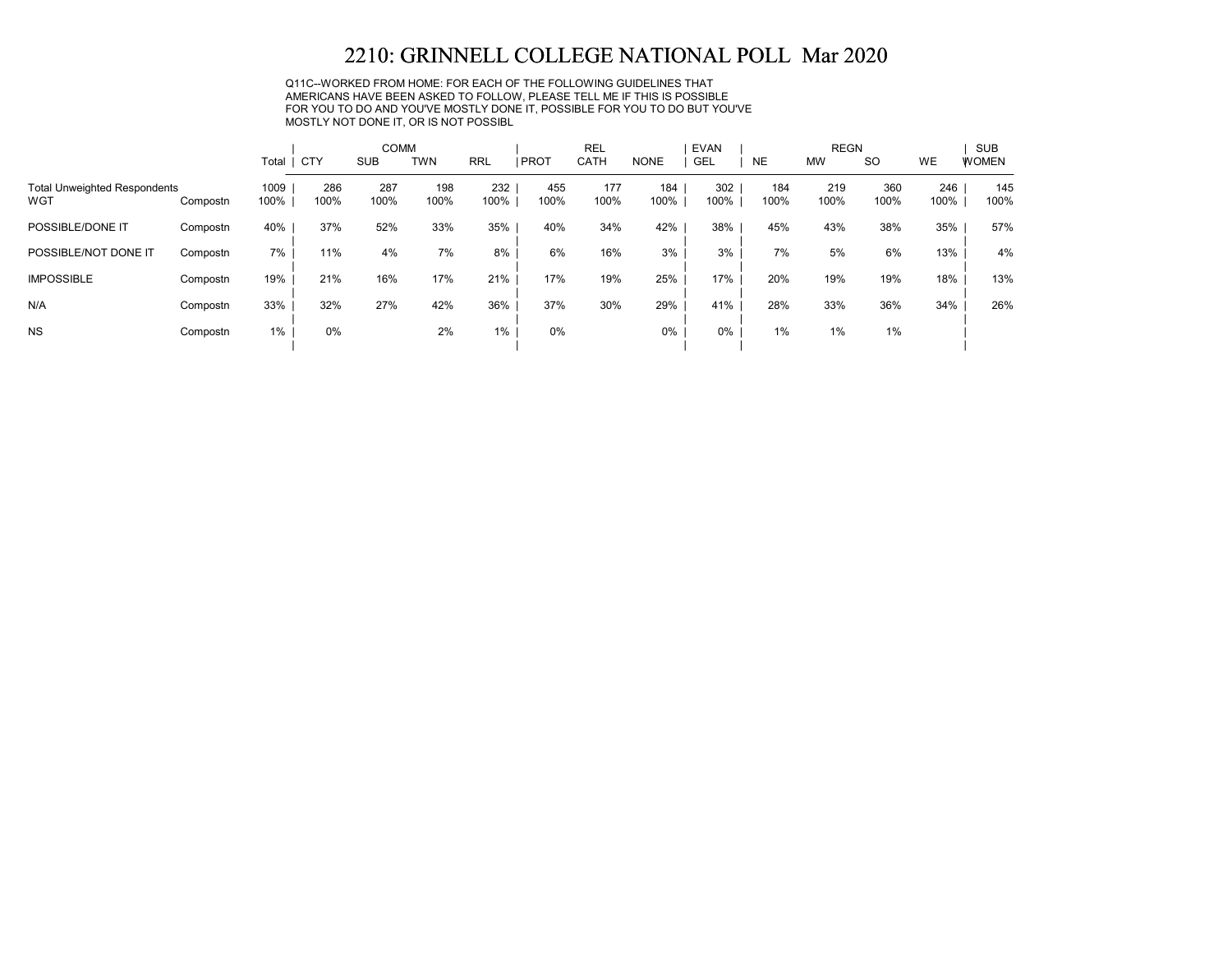Q11D--STAYED AWAY FROM GATHERINGS OF 10 OR MORE PEOPLE: FOR EACH OF THE FOLLOWING GUIDELINES THAT AMERICANS HAVE BEEN ASKED TO FOLLOW, PLEASE TELL ME IF THIS IS POSSIBLE FOR YOU TO DO AND YOU'VE MOSTLY DONE IT, POSSIBLE FOR YOU TO DO BUT YOU'VE MOSTLY NO

|                                     |          |       | 2020 |      | <b>VOTED 2016</b>    |       |              | PID  |       | <b>SEX</b> |      |      | AGE   |       | <b>ISNRS</b> | <b>RACE</b> |            | EDU        |       | <b>INC</b>    |        | <b>INC</b> |
|-------------------------------------|----------|-------|------|------|----------------------|-------|--------------|------|-------|------------|------|------|-------|-------|--------------|-------------|------------|------------|-------|---------------|--------|------------|
|                                     |          | Total | 1 LV |      | TRUMP CLINTON DIDN'T |       | REP+LNDEM+LN |      | IND   |            | F    | $35$ | 35-54 | $55+$ | $165+$       | <b>WHT</b>  | <b>NON</b> | ≮COLL      | COLL  | <b>≮\$50K</b> | \$50K+ | \$100K+    |
|                                     |          |       |      |      |                      |       |              |      |       |            |      |      |       |       |              |             |            | <b>DEG</b> | DEG+  |               |        |            |
| <b>Total Unweighted Respondents</b> |          | 1009  | 777  | 339  | 333                  | 225   | 333          | 396  | 237   | 510        | 494  | 198  | 298   | 509   | 313          | 697         | 292        | 589        | 413   | 376           | 539    | 255        |
| WGT                                 | Compostn | 100%  | 100% | 100% | 100%                 | 100%  | 100%         | 100% | 100%  | 100%       | 100% | 100% | 100%  | 100%  | 100%         | 100%        | 100%       | 100%       | 100%  | 100%          | 100%   | 100%       |
| POSSIBLE/DONE IT                    | Compostn | 87%   | 90%  | 87%  | 93%                  | 80%   | 86%          | 92%  | 83%   | 86%        | 89%  | 80%  | 90%   | 90%   | 87%          | 89%         | 85%        | 85%        | 92%   | 84%           | 91%    | 93%        |
| POSSIBLE/NOT DONE IT                | Compostn | 4%    | 4%   | 6%   | 3%                   | 4%    | 5%           | 2%   | 6%    | 4%         | 4%   | 6%   | 3%    | 4%    | 4%           | 4%          | 4%         | 5%         | 3%    | 4%            | 4%     | 4%         |
| <b>IMPOSSIBLE</b>                   | Compostn | 4%    | 4%   | 4%   | 2%                   | 8%    | 5%           | 4%   | 4%    | 6%         | 3%   | 9%   | 2%    | 3%    | 4%           | 3%          | 6%         | 5%         | 2%    | 7%            | 3%     | 2%         |
| N/A                                 | Compostn | 3%    | 2%   | 3%   | 1%                   | 7%    | 4%           | 2%   | 6%    | 4%         | 3%   | 5%   | 3%    | 3%    | 4%           | 3%          | 3%         | 4%         | 2%    | 4%            | 2%     | 1%         |
| <b>NS</b>                           | Compostn | 1%    | 0%   |      | 1%                   | $1\%$ |              | 1%   | $1\%$ | 0%         | 1%   | 0%   | $1\%$ | 0%    | 1%           | 0%          | $1\%$      | 1%         | $1\%$ | 1%            | $0\%$  | 0%         |
|                                     |          |       |      |      |                      |       |              |      |       |            |      |      |       |       |              |             |            |            |       |               |        |            |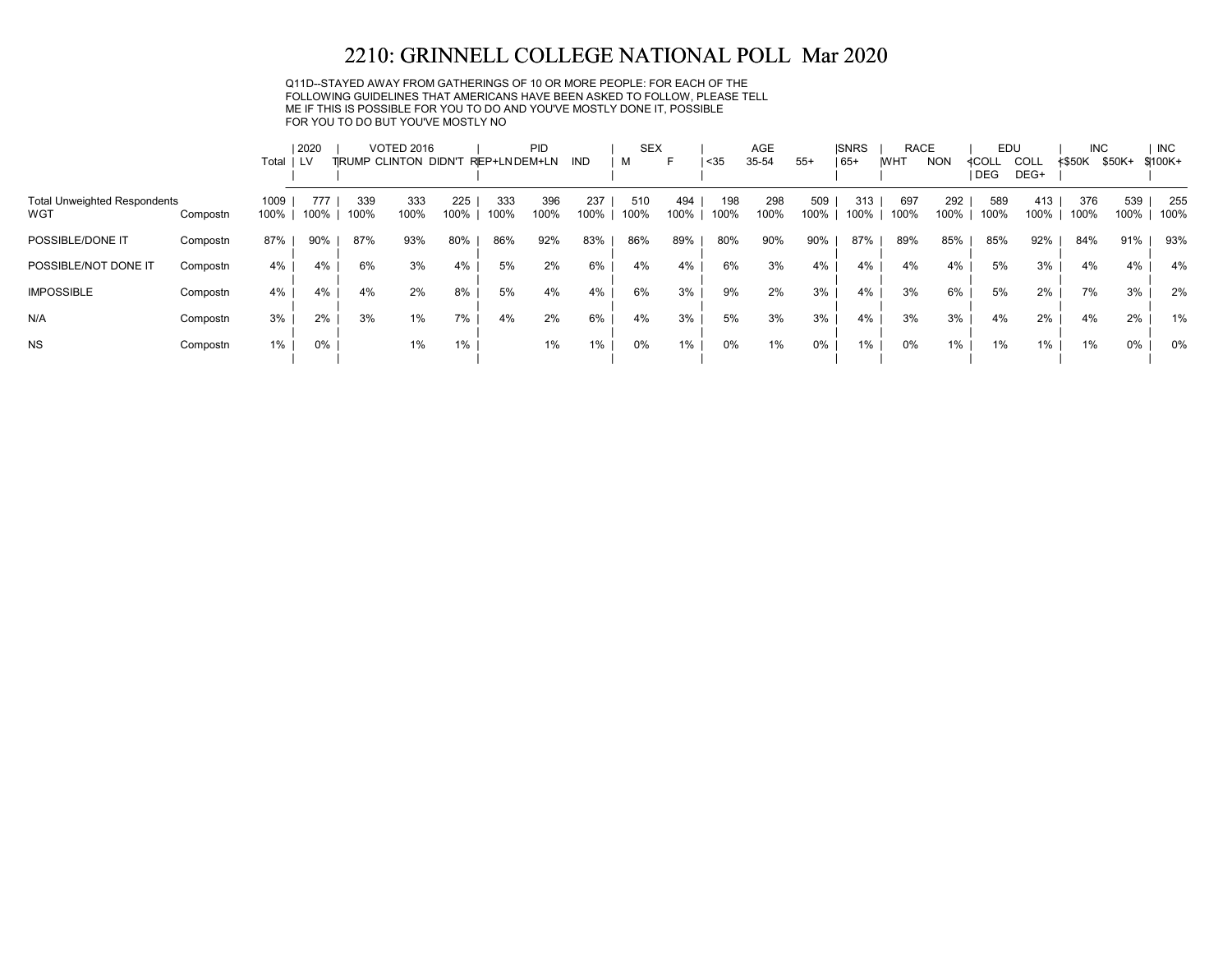Q11D--STAYED AWAY FROM GATHERINGS OF 10 OR MORE PEOPLE: FOR EACH OF THE FOLLOWING GUIDELINES THAT AMERICANS HAVE BEEN ASKED TO FOLLOW, PLEASE TELL ME IF THIS IS POSSIBLE FOR YOU TO DO AND YOU'VE MOSTLY DONE IT, POSSIBLE FOR YOU TO DO BUT YOU'VE MOSTLY NO

|                                            |          |              |             | <b>COMM</b> |             |             |             | <b>REL</b>  |             | <b>EVAN</b> |             | <b>REGN</b> |             |             | <b>SUB</b>   |
|--------------------------------------------|----------|--------------|-------------|-------------|-------------|-------------|-------------|-------------|-------------|-------------|-------------|-------------|-------------|-------------|--------------|
|                                            |          | Total   CTY  |             | <b>SUB</b>  | <b>TWN</b>  | <b>RRL</b>  | <b>PROT</b> | CATH        | <b>NONE</b> | GEL         | <b>NE</b>   | <b>MW</b>   | <b>SO</b>   | WE          | <b>WOMEN</b> |
| <b>Total Unweighted Respondents</b><br>WGT | Compostn | 1009<br>100% | 286<br>100% | 287<br>100% | 198<br>100% | 232<br>100% | 455<br>100% | 177<br>100% | 184<br>100% | 302<br>100% | 184<br>100% | 219<br>100% | 360<br>100% | 246<br>100% | 145<br>100%  |
| POSSIBLE/DONE IT                           | Compostn | 87%          | 85%         | 87%         | 89%         | 88%         | 88%         | 90%         | 85%         | 84%         | 86%         | 93%         | 84%         | 88%         | 90%          |
| POSSIBLE/NOT DONE IT                       | Compostn | 4%           | 4%          | 3%          | 4%          | 6%          | 4%          | 6%          | 5%          | 4%          | 5%          | 2%          | 5%          | 5%          | 5%           |
| <b>IMPOSSIBLE</b>                          | Compostn | 4%           | 5%          | 5%          | 3%          | 3%          | 5%          | 1%          | 6%          | 7%          | 5%          | 2%          | 8%          | 1%          | 4%           |
| N/A                                        | Compostn | 3%           | 4%          | 3%          | 4%          | 2%          | 3%          | 3%          | 3%          | 4%          | 2%          | 2%          | 3%          | 5%          | 1%           |
| <b>NS</b>                                  | Compostn | $1\%$        | 1%          | 1%          |             | 1%          | 0%          | 0%          | 0%          | $0\%$       | 2%          |             | 0%          | $1\%$       | 0%           |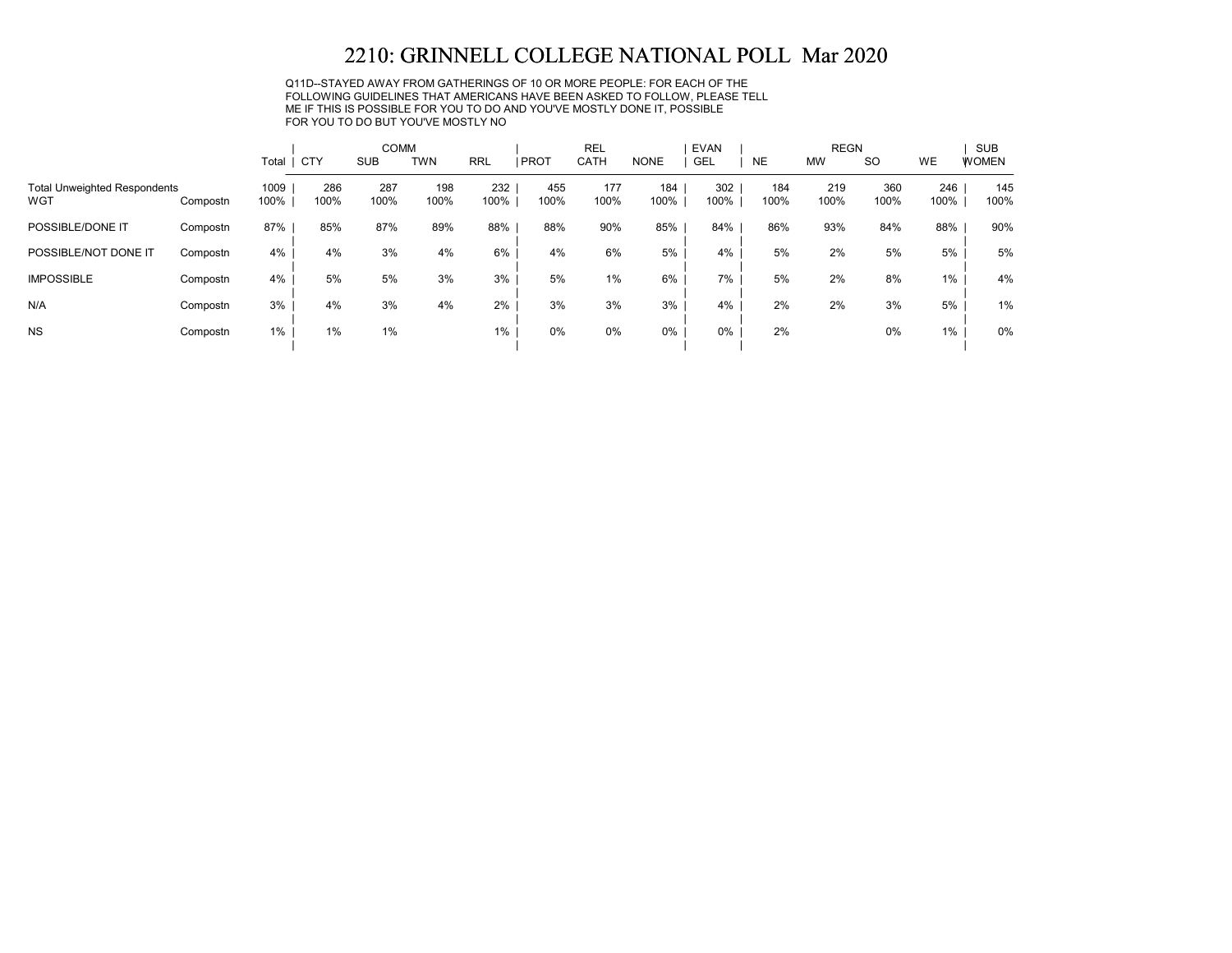Q11E--MOSTLY STAYED INSIDE WITHOUT PHYSICAL CONTACT WITH PEOPLE OUTSIDE YOUR HOME: FOR EACH OF THE FOLLOWING GUIDELINES THAT AMERICANS HAVE BEEN ASKED TO FOLLOW, PLEASE TELL ME IF THIS IS POSSIBLE FOR YOU TO DO AND YOU'VE MOSTLY DONE IT, POSSIBLE FOR YOU

|                                            |          |              | 2020        |             | <b>VOTED 2016</b>            |             |              | PID         |             | <b>SEX</b>  |             |             | <b>AGE</b>  |             | <b>ISNRS</b> | <b>RACE</b> |             | EDU          |              | <b>INC</b>    |             | <b>INC</b>  |
|--------------------------------------------|----------|--------------|-------------|-------------|------------------------------|-------------|--------------|-------------|-------------|-------------|-------------|-------------|-------------|-------------|--------------|-------------|-------------|--------------|--------------|---------------|-------------|-------------|
|                                            |          | Total        | LV          |             | <b>TIRUMP CLINTON DIDN'T</b> |             | REP+LNDEM+LN |             | <b>IND</b>  | м           | F           | $35$        | 35-54       | $55+$       | 65+          | <b>WHT</b>  | <b>NON</b>  | ≮COLL<br>DEG | COLL<br>DEG+ | <b>≮\$50K</b> | \$50K+      | \$100K+     |
| <b>Total Unweighted Respondents</b><br>WGT | Compostn | 1009<br>100% | 777<br>100% | 339<br>100% | 333<br>100%                  | 225<br>100% | 333<br>100%  | 396<br>100% | 237<br>100% | 510<br>100% | 494<br>100% | 198<br>100% | 298<br>100% | 509<br>100% | 313<br>100%  | 697<br>100% | 292<br>100% | 589<br>100%  | 413<br>100%  | 376<br>100%   | 539<br>100% | 255<br>100% |
| POSSIBLE/DONE IT                           | Compostn | 82%          | 84%         | 79%         | 89%                          | 79%         | 78%          | 86%         | 83%         | 76%         | 88%         | 76%         | 84%         | 85%         | 86%          | 84%         | 79%         | 80%          | 88%          | 81%           | 83%         | 83%         |
| POSSIBLE/NOT DONE IT                       | Compostn | 8%           | 7%          | 9%          | 6%                           | 9%          | 9%           | 8%          | 8%          | 11%         | 6%          | 11%         | 9%          | 6%          | 4%           | 7%          | 10%         | 10%          | 5%           | 9%            | 8%          | 8%          |
| <b>IMPOSSIBLE</b>                          | Compostn | 7%           | 7%          | 8%          | 4%                           | 10%         | 8%           | 5%          | 8%          | 9%          | 5%          | 11%         | 6%          | 5%          | 5%           | 6%          | 8%          | 8%           | 5%           | 7%            | 7%          | 8%          |
| N/A                                        | Compostn | 2%           | 2%          | 3%          | 1%                           | 3%          | 5%           | 1%          | 2%          | 3%          | $1\%$       | 3%          | $1\%$       | 3%          | 4%           | 2%          | 3%          | 3%           | $1\%$        | 2%            | 2%          | 1%          |
| <b>NS</b>                                  | Compostn | 0%           | 0%          | $0\%$       | 0%                           |             | 1%           | 0%          |             | $1\%$       | 0%          | 0%          |             | 1%          | $1\%$        | 0%          |             | 0%           | 1%           |               | 1%          | 0%          |
|                                            |          |              |             |             |                              |             |              |             |             |             |             |             |             |             |              |             |             |              |              |               |             |             |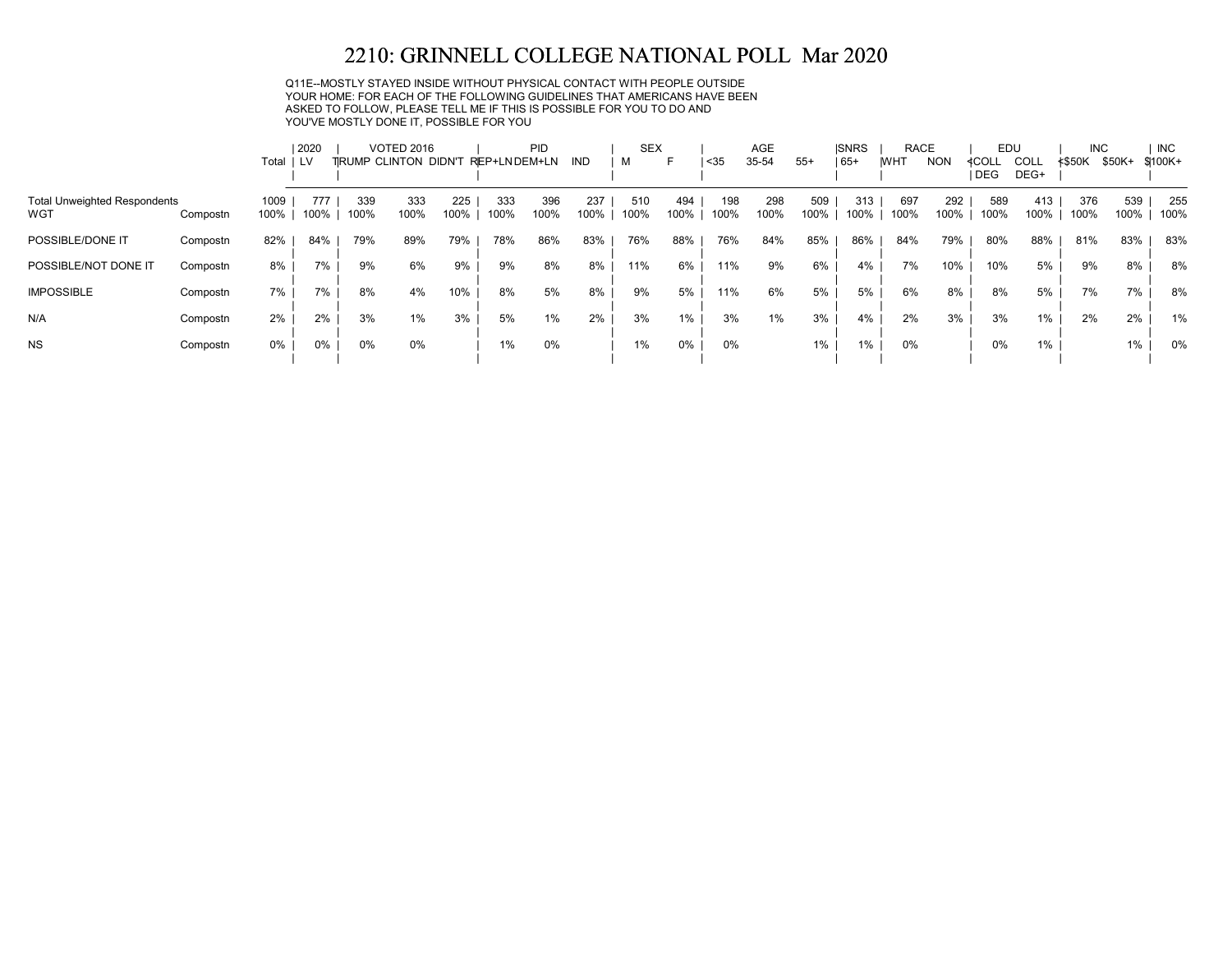Q11E--MOSTLY STAYED INSIDE WITHOUT PHYSICAL CONTACT WITH PEOPLE OUTSIDE YOUR HOME: FOR EACH OF THE FOLLOWING GUIDELINES THAT AMERICANS HAVE BEEN ASKED TO FOLLOW, PLEASE TELL ME IF THIS IS POSSIBLE FOR YOU TO DO AND YOU'VE MOSTLY DONE IT, POSSIBLE FOR YOU

|                                            |          |              |             | <b>COMM</b> |             |             |             | <b>REL</b>  |             | <b>EVAN</b> |             | <b>REGN</b> |             |             | <b>SUB</b>   |
|--------------------------------------------|----------|--------------|-------------|-------------|-------------|-------------|-------------|-------------|-------------|-------------|-------------|-------------|-------------|-------------|--------------|
|                                            |          | Total        | CTY         | <b>SUB</b>  | TWN         | <b>RRL</b>  | PROT        | CATH        | <b>NONE</b> | GEL         | <b>NE</b>   | <b>MW</b>   | <b>SO</b>   | WE          | <b>WOMEN</b> |
| <b>Total Unweighted Respondents</b><br>WGT | Compostn | 1009<br>100% | 286<br>100% | 287<br>100% | 198<br>100% | 232<br>100% | 455<br>100% | 177<br>100% | 184<br>100% | 302<br>100% | 184<br>100% | 219<br>100% | 360<br>100% | 246<br>100% | 145<br>100%  |
| POSSIBLE/DONE IT                           | Compostn | 82%          | 79%         | 85%         | 85%         | 80%         | 83%         | 83%         | 83%         | 79%         | 87%         | 85%         | 80%         | 79%         | 88%          |
| POSSIBLE/NOT DONE IT                       | Compostn | 8%           | 14%         | 6%          | 5%          | 6%          | 8%          | 9%          | 8%          | 9%          | 6%          | 6%          | 8%          | 12%         | 5%           |
| <b>IMPOSSIBLE</b>                          | Compostn | 7%           | 5%          | 7%          | 7%          | 9%          | 8%          | 4%          | 7%          | 10%         | 6%          | 6%          | 10%         | 4%          | 5%           |
| N/A                                        | Compostn | 2%           | 1%          | 2%          | 2%          | 4%          | 1%          | 4%          | 2%          | 2%          | 1%          | 2%          | 2%          | 5%          | 1%           |
| <b>NS</b>                                  | Compostn | $0\%$        | 0%          | $0\%$       | 1%          |             | 0%          | 0%          | 1%          |             |             | 1%          | 0%          |             | 0%           |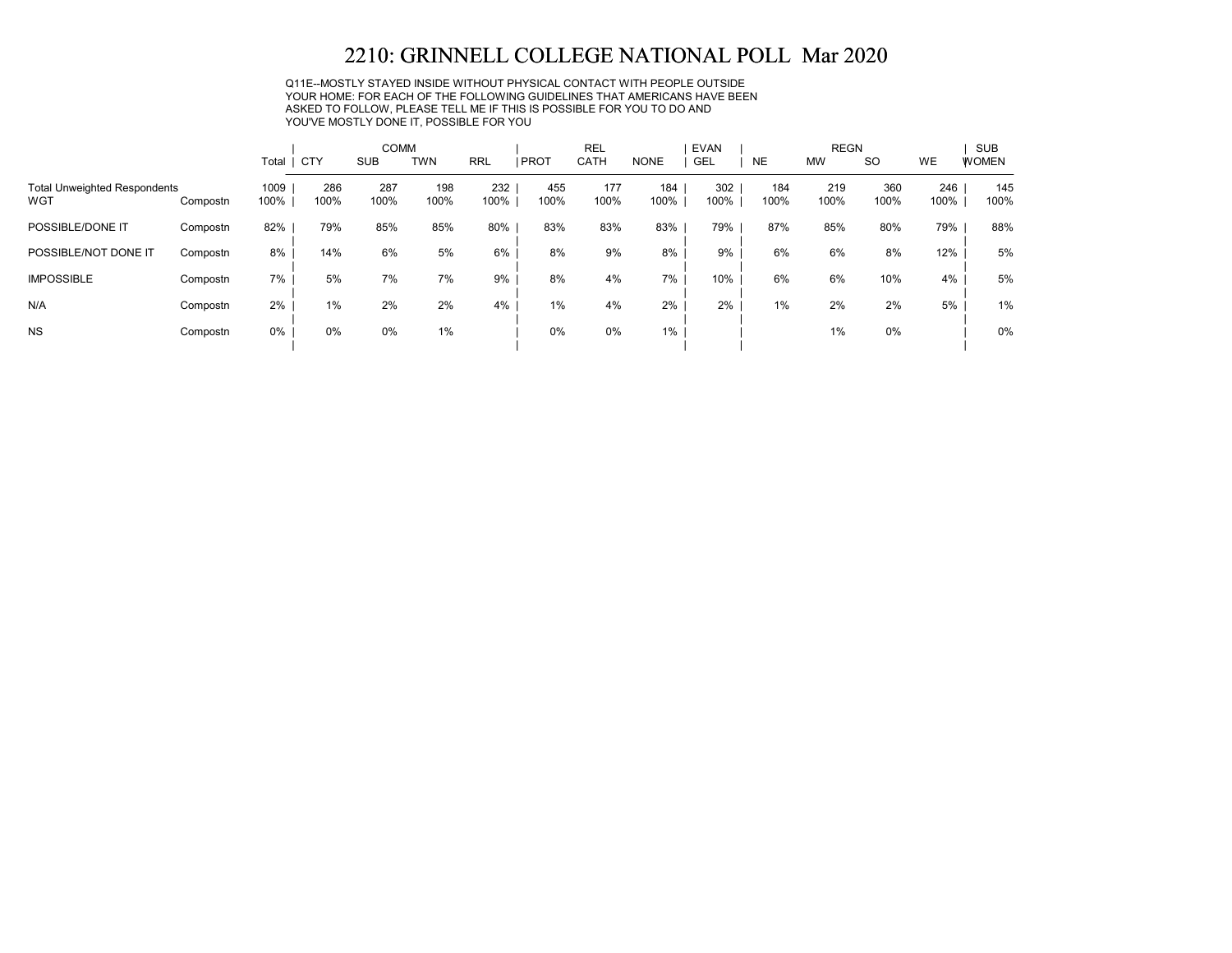Q11A--CHANGED TRAVEL PLANS: FOR EACH OF THE FOLLOWING GUIDELINES THAT AMERICANS HAVE BEEN ASKED TO FOLLOW, PLEASE TELL ME IF THIS IS POSSIBLE FOR YOU TO DO AND YOU'VE MOSTLY DONE IT, POSSIBLE FOR YOU TO DO BUT YOU'VE MOSTLY NOT DONE IT, OR IS NOT POSSIBL

|                                            |          | Total   LV  | 2020        |             | <b>VOTED 2016</b><br><b>TRUMP CLINTON DIDN'T</b> |             | REP+LNDEM+LN | PID         | IND         | <b>SEX</b><br>м |             | $35$        | <b>AGE</b><br>35-54 | $55+$       | <b>ISNRS</b><br>$ 65+$ | <b>RACE</b><br><b>WHT</b> | <b>NON</b>  | EDU<br>≮COLL | COLL        | <b>INC</b><br>≮\$50K | \$50K+      | <b>INC</b><br>$$100K +$ |
|--------------------------------------------|----------|-------------|-------------|-------------|--------------------------------------------------|-------------|--------------|-------------|-------------|-----------------|-------------|-------------|---------------------|-------------|------------------------|---------------------------|-------------|--------------|-------------|----------------------|-------------|-------------------------|
|                                            |          |             |             |             |                                                  |             |              |             |             |                 |             |             |                     |             |                        |                           |             | <b>DEG</b>   | DEG+        |                      |             |                         |
| <b>Total Unweighted Respondents</b><br>WGT | Compostn | 640<br>100% | 508<br>100% | 197<br>100% | 228<br>100%                                      | 135<br>100% | 197<br>100%  | 265<br>100% | 154<br>100% | 328<br>100%     | 308<br>100% | 130<br>100% | 205<br>100%         | 302<br>100% | 179<br>100%            | 443<br>100%               | 186<br>100% | 332<br>100%  | 304<br>100% | 196<br>100%          | 388<br>100% | 198<br>100%             |
| POSSIBLE/DONE IT                           | Compostn | 82%         | 85%         | 82%         | 88%                                              | 75%         | 82%          | 85%         | 79%         | 80%             | 84%         | 75%         | 85%                 | 85%         | 82%                    | 83%                       | 79%         | 77%          | 91%         | 74%                  | 89%         | 94%                     |
| POSSIBLE/NOT DONE IT                       | Compostn | 16%         | 13%         | 15%         | 11%                                              | 23%         | 16%          | 13%         | 19%         | 17%             | 14%         | 22%         | 14%                 | 13%         | 14%                    | 15%                       | 18%         | 20%          | 8%          | 23%                  | 9%          | 5%                      |
| <b>IMPOSSIBLE</b>                          | Compostn | 2%          | 2%          | 3%          | 2%                                               | 3%          | 2%           | 2%          | 2%          | 3%              | 2%          | 3%          | 1%                  | 2%          | 4%                     | 2%                        | 3%          | 3%           | 1%          | 3%                   | 2%          | 1%                      |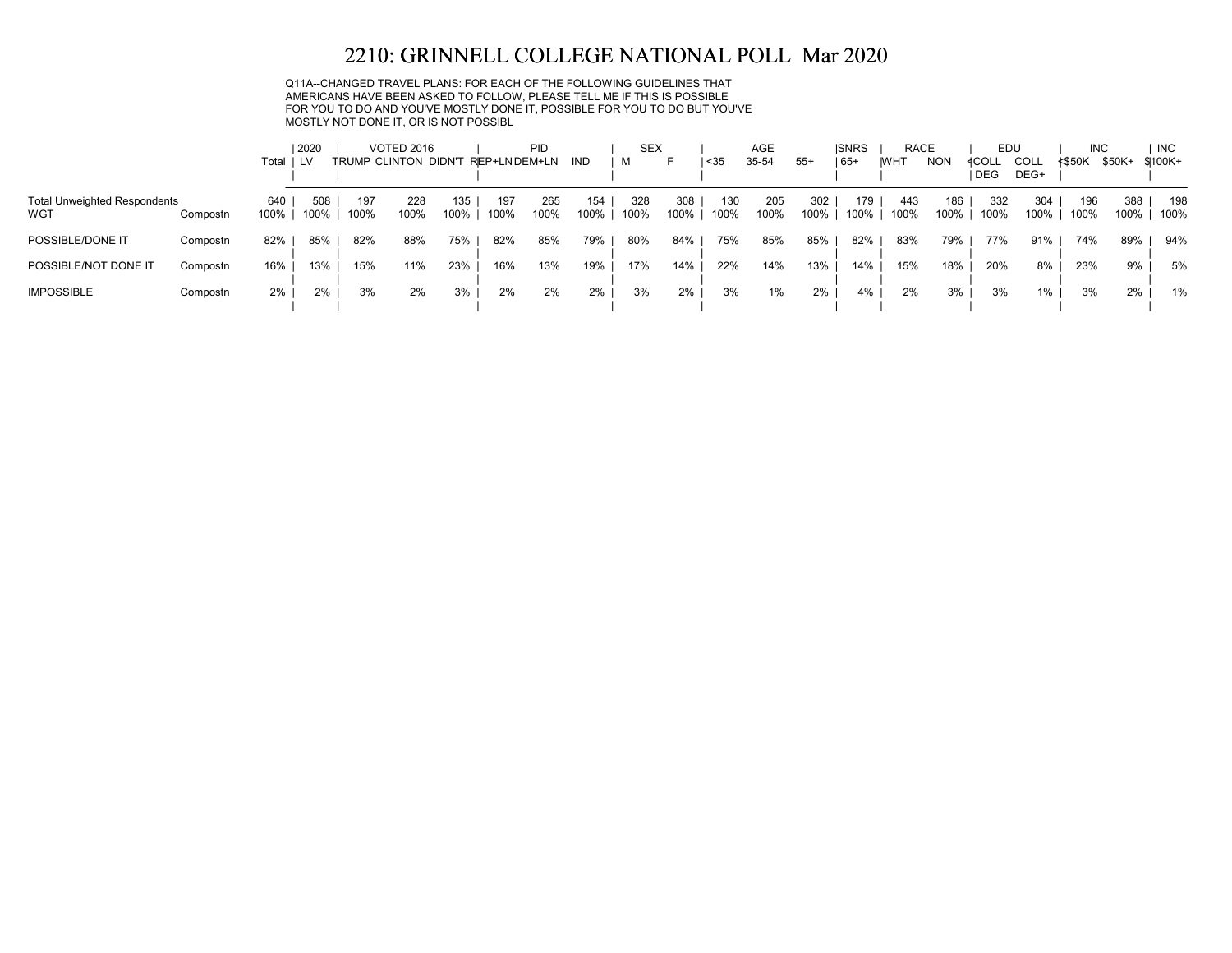Q11A--CHANGED TRAVEL PLANS: FOR EACH OF THE FOLLOWING GUIDELINES THAT AMERICANS HAVE BEEN ASKED TO FOLLOW, PLEASE TELL ME IF THIS IS POSSIBLE FOR YOU TO DO AND YOU'VE MOSTLY DONE IT, POSSIBLE FOR YOU TO DO BUT YOU'VE MOSTLY NOT DONE IT, OR IS NOT POSSIBL

|                                            |          |             |             | <b>COMM</b> |             |             |             | <b>REL</b>  |             | <b>EVAN</b> |             | <b>REGN</b> |             |             | <b>SUB</b>   |
|--------------------------------------------|----------|-------------|-------------|-------------|-------------|-------------|-------------|-------------|-------------|-------------|-------------|-------------|-------------|-------------|--------------|
|                                            |          | Total       | CTY         | <b>SUB</b>  | <b>TWN</b>  | <b>RRL</b>  | <b>PROT</b> | <b>CATH</b> | <b>NONE</b> | GEL         | <b>NE</b>   | <b>MW</b>   | <b>SO</b>   | WE          | <b>WOMEN</b> |
| <b>Total Unweighted Respondents</b><br>WGT | Compostn | 640<br>100% | 180<br>100% | 186<br>100% | 127<br>100% | 141<br>100% | 290<br>100% | 105<br>100% | 119<br>100% | 187<br>100% | 118<br>100% | 140<br>100% | 231<br>100% | 151<br>100% | 93<br>100%   |
| POSSIBLE/DONE IT                           | Compostn | 82%         | 78%         | 85%         | 85%         | 81%         | 82%         | 81%         | 83%         | 81%         | 81%         | 84%         | 82%         | 81%         | 89%          |
| POSSIBLE/NOT DONE IT                       | Compostn | 16%         | 20%         | 14%         | 13%         | 16%         | 15%         | 17%         | 15%         | 17%         | 17%         | 13%         | 16%         | 17%         | 9%           |
| <b>IMPOSSIBLE</b>                          | Compostn | 2%          | 2%          | $1\%$       | 3%          | 3%          | 3%          | 2%          | 2%          | 2%          | 2%          | 3%          | 2%          | 2%          | 2%           |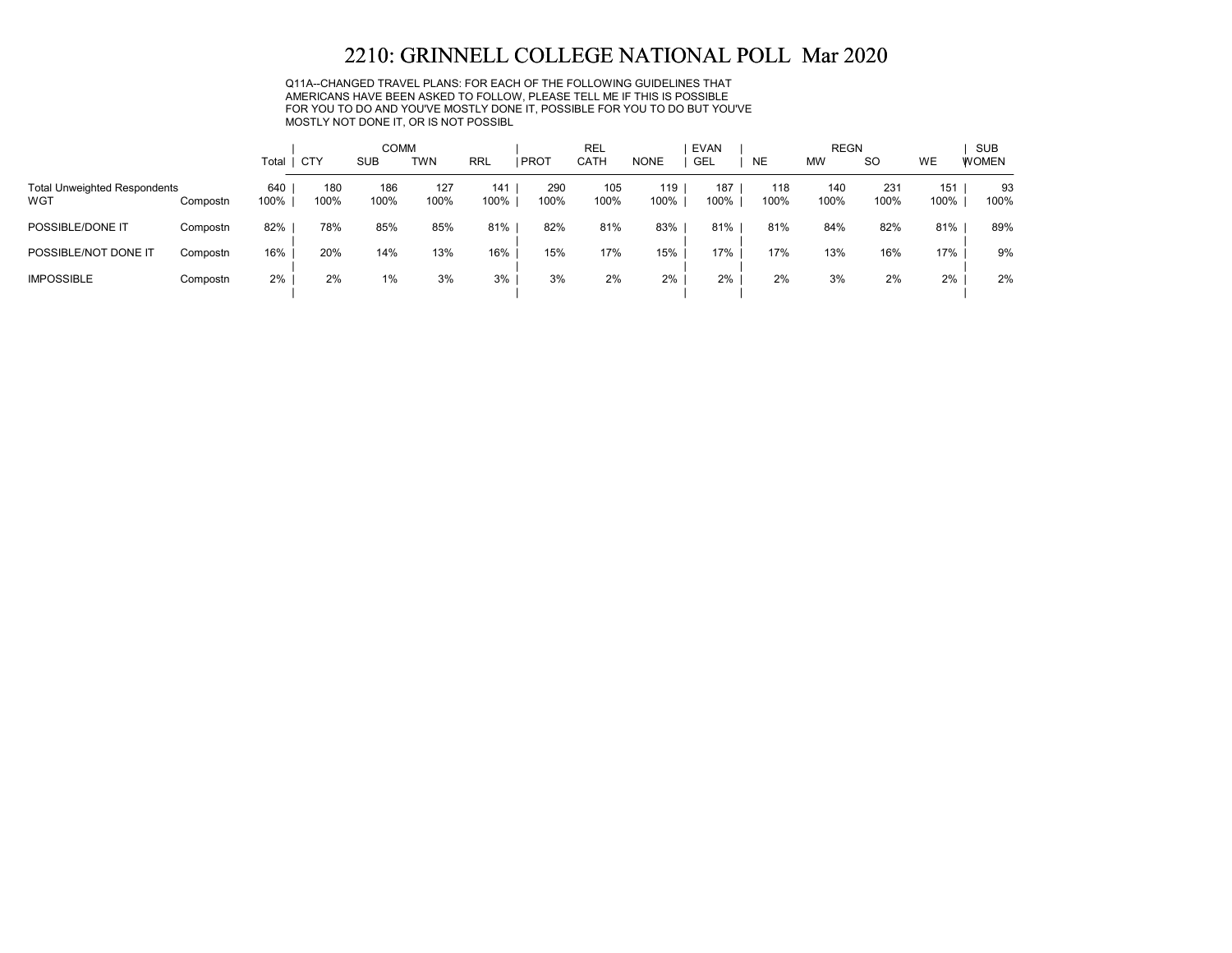Q11B--WASHED YOUR HANDS MORE FREQUENTLY: FOR EACH OF THE FOLLOWING GUIDELINES THAT AMERICANS HAVE BEEN ASKED TO FOLLOW, PLEASE TELL ME IF THIS IS POSSIBLE FOR YOU TO DO AND YOU'VE MOSTLY DONE IT, POSSIBLE FOR YOU TO DO BUT YOU'VE MOSTLY NOT DONE IT, OR I

|                                            |          | Total I     | 2020<br><b>LV</b> |             | <b>VOTED 2016</b> |             | TRUMP CLINTON DIDN'T REP+LNDEM+LN | PID         | IND         | <b>SEX</b><br>м |             | $35$        | <b>AGE</b><br>35-54 | $55+$       | <b>ISNRS</b><br>  65+ | <b>RACE</b><br><b>WHT</b> | <b>NON</b>  | EDU<br>≮COLL | COLL        | <b>INC</b><br><b>≮\$50K</b> | \$50K+      | <b>INC</b><br>$$100K+$ |
|--------------------------------------------|----------|-------------|-------------------|-------------|-------------------|-------------|-----------------------------------|-------------|-------------|-----------------|-------------|-------------|---------------------|-------------|-----------------------|---------------------------|-------------|--------------|-------------|-----------------------------|-------------|------------------------|
|                                            |          |             |                   |             |                   |             |                                   |             |             |                 |             |             |                     |             |                       |                           |             | DEG          | DEG+        |                             |             |                        |
| <b>Total Unweighted Respondents</b><br>WGT | Compostn | 988<br>100% | 758<br>100%       | 328<br>100% | 328<br>100%       | 220<br>100% | 323<br>100%                       | 391<br>100% | 232<br>100% | 498<br>100%     | 486<br>100% | 194<br>100% | 291<br>100%         | 499<br>100% | 305<br>100%           | 684<br>100%               | 284<br>100% | 577<br>100%  | 404<br>100% | 364<br>100%                 | 532<br>100% | 250<br>100%            |
| POSSIBLE/DONE IT                           | Compostn | 98%         | 98%               | 97%         | 99%               | 97%         | 98%                               | 97%         | 98%         | 97%             | 98%         | 97%         | 98%                 | 97%         | 97%                   | 98%                       | 97%         | 97%          | 98%         | 96%                         | 98%         | 98%                    |
| POSSIBLE/NOT DONE IT                       | Compostn | 2%          | 2%                | 2%          | 1%                | 3%          | 1%                                | 3%          | 2%          | 3%              | 2%          | 3%          | 2%                  | 3%          | 3%                    | 2%                        | 3%          | 2%           | 2%          | 3%                          | 2%          | 2%                     |
| <b>IMPOSSIBLE</b>                          | Compostn | 0%          | 0%                | $0\%$       |                   |             | $0\%$                             |             | 0%          | 0%              |             | 0%          |                     | 0%          | $0\%$                 | 0%                        | $0\%$       | 0%           |             | 0%                          |             |                        |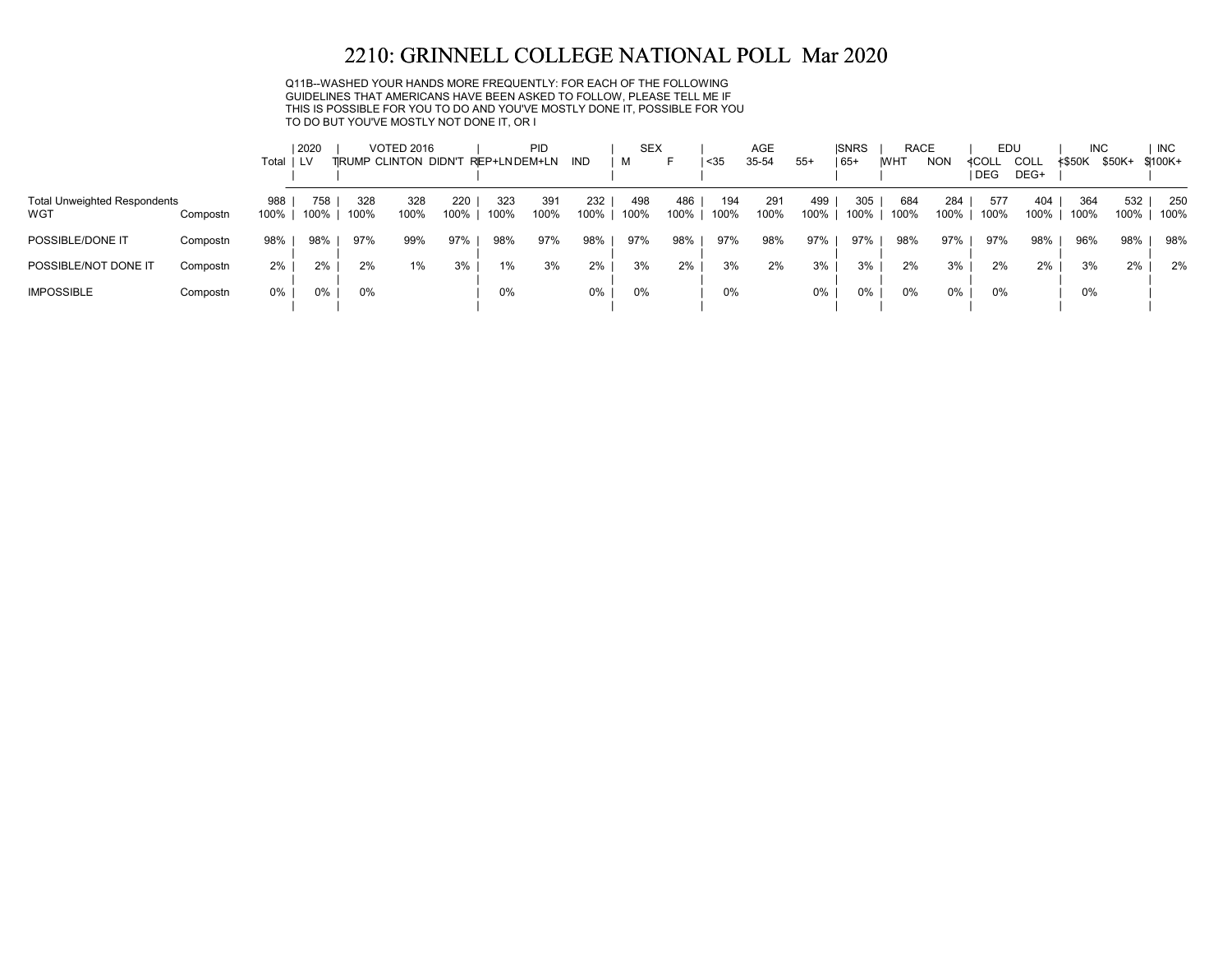Q11B--WASHED YOUR HANDS MORE FREQUENTLY: FOR EACH OF THE FOLLOWING GUIDELINES THAT AMERICANS HAVE BEEN ASKED TO FOLLOW, PLEASE TELL ME IF THIS IS POSSIBLE FOR YOU TO DO AND YOU'VE MOSTLY DONE IT, POSSIBLE FOR YOU TO DO BUT YOU'VE MOSTLY NOT DONE IT, OR I

|                                            |          |             |             | <b>COMM</b> |             |             |               | <b>REL</b>  |             | <b>EVAN</b> |             | <b>REGN</b> |             |             | <b>SUB</b>   |
|--------------------------------------------|----------|-------------|-------------|-------------|-------------|-------------|---------------|-------------|-------------|-------------|-------------|-------------|-------------|-------------|--------------|
|                                            |          | Total       | <b>CTY</b>  | <b>SUB</b>  | <b>TWN</b>  | <b>RRL</b>  | <b>I PROT</b> | <b>CATH</b> | <b>NONE</b> | GEL         | <b>NE</b>   | <b>MW</b>   | <b>SO</b>   | WE          | <b>WOMEN</b> |
| <b>Total Unweighted Respondents</b><br>WGT | Compostn | 988<br>100% | 275<br>100% | 284<br>100% | 195<br>100% | 228<br>100% | 443<br>100%   | 173<br>100% | 182<br>100% | 293<br>100% | 183<br>100% | 215<br>100% | 352<br>100% | 238<br>100% | 145<br>100%  |
| POSSIBLE/DONE IT                           | Compostn | 98%         | 97%         | 98%         | 98%         | 97%         | 97%           | 99%         | 99%         | 97%         | 98%         | 97%         | 97%         | 97%         | 98%          |
| POSSIBLE/NOT DONE IT                       | Compostn | 2%          | 2%          | 2%          | 2%          | 3%          | 3%            | 1%          | $1\%$       | 2%          | 2%          | 3%          | 2%          | 3%          | 2%           |
| <b>IMPOSSIBLE</b>                          | Compostn | $0\%$       | 0%          |             |             | 0%          | 0%            |             |             | 0%          |             |             | 0%          | 0%          |              |
|                                            |          |             |             |             |             |             |               |             |             |             |             |             |             |             |              |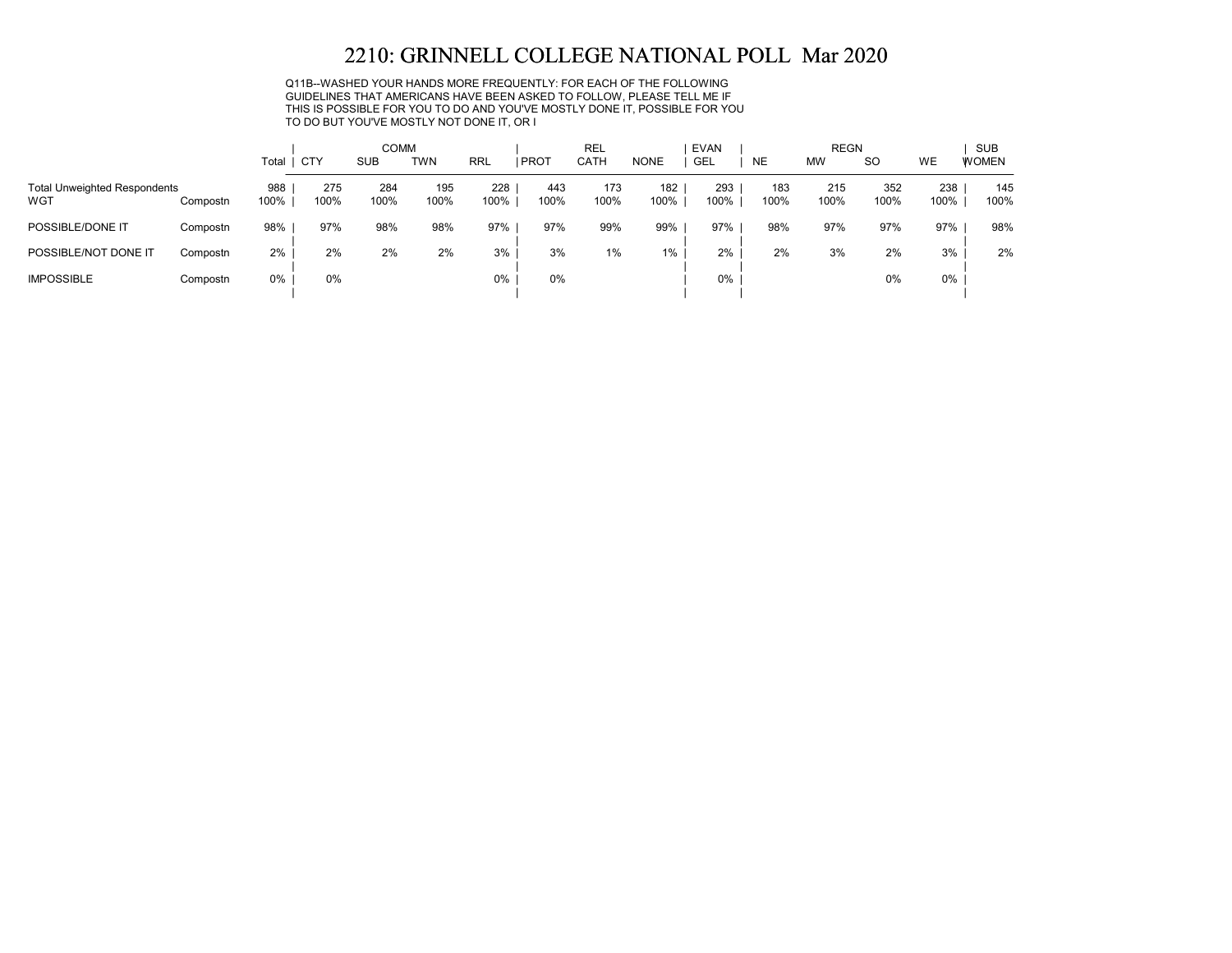Q11C--WORKED FROM HOME: FOR EACH OF THE FOLLOWING GUIDELINES THAT AMERICANS HAVE BEEN ASKED TO FOLLOW, PLEASE TELL ME IF THIS IS POSSIBLE FOR YOU TO DO AND YOU'VE MOSTLY DONE IT, POSSIBLE FOR YOU TO DO BUT YOU'VE MOSTLY NOT DONE IT, OR IS NOT POSSIBL

|                                     |          |       | 2020 |      | <b>VOTED 2016</b>           |      |              | PID  |      | <b>SEX</b> |      |      | <b>AGE</b> |       | <b>ISNRS</b> | <b>RACE</b> |            | EDU   |      | <b>INC</b> |        | <b>INC</b> |
|-------------------------------------|----------|-------|------|------|-----------------------------|------|--------------|------|------|------------|------|------|------------|-------|--------------|-------------|------------|-------|------|------------|--------|------------|
|                                     |          | Total | LV.  |      | <b>TRUMP CLINTON DIDN'T</b> |      | REP+LNDEM+LN |      | IND  | M          |      | $35$ | 35-54      | $55+$ | 65+          | <b>WHT</b>  | <b>NON</b> | ≮COLL | COLL | ≮\$50K     | \$50K+ | \$100K+    |
|                                     |          |       |      |      |                             |      |              |      |      |            |      |      |            |       |              |             |            | DEG   | DEG+ |            |        |            |
| <b>Total Unweighted Respondents</b> |          | 624   | 477  | 197  | 206                         | 149  | 197          | 243  | 157  | 334        | 287  | 157  | 230        | 235   | 16           | 415         | 197        | 330   | 289  | 209        | 372    | 201        |
| WGT                                 | Compostn | 100%  | 100% | 100% | 100%                        | 100% | 100%         | 100% | 100% | 100%       | 100% | 100% | 100%       | 100%  | 100%         | 100%        | 100%       | 100%  | 100% | 100%       | 100%   | 100%       |
| POSSIBLE/DONE IT                    | Compostn | 60%   | 63%  | 57%  | 70%                         | 52%  | 55%          | 69%  | 55%  | 55%        | 65%  | 50%  | 65%        | 65%   | 66%          | 61%         | 58%        | 49%   | 82%  | 47%        | 69%    | 74%        |
| POSSIBLE/NOT DONE IT                | Compostn | 11%   | 7%   | 13%  | 6%                          | 17%  | 11%          | 4%   | 20%  | 14%        | 9%   | 13%  | 10%        | 11%   | 13%          | 9%          | 15%        | 16%   | 4%   | 16%        | 7%     | 6%         |
|                                     |          |       |      |      |                             |      |              |      |      |            |      |      |            |       |              |             |            |       |      |            |        |            |
| <b>IMPOSSIBLE</b>                   | Compostn | 29%   | 30%  | 30%  | 24%                         | 31%  | 34%          | 27%  | 25%  | 31%        | 26%  | 37%  | 24%        | 24%   | 21%          | 30%         | 26%        | 36%   | 15%  | 37%        | 24%    | 21%        |
|                                     |          |       |      |      |                             |      |              |      |      |            |      |      |            |       |              |             |            |       |      |            |        |            |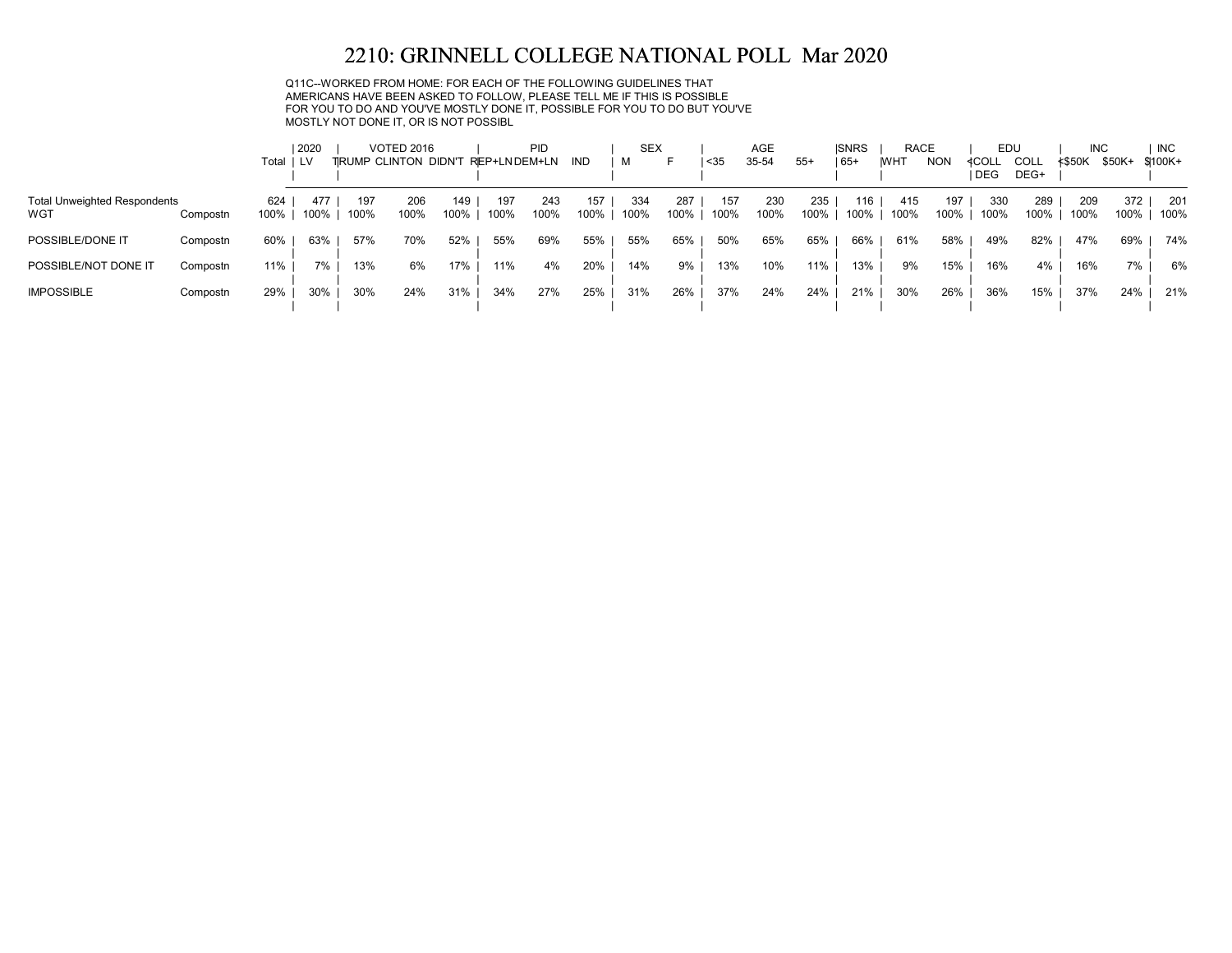Q11C--WORKED FROM HOME: FOR EACH OF THE FOLLOWING GUIDELINES THAT AMERICANS HAVE BEEN ASKED TO FOLLOW, PLEASE TELL ME IF THIS IS POSSIBLE FOR YOU TO DO AND YOU'VE MOSTLY DONE IT, POSSIBLE FOR YOU TO DO BUT YOU'VE MOSTLY NOT DONE IT, OR IS NOT POSSIBL

|                                            |          |             |             | <b>COMM</b> |             |             |             | <b>REL</b>  |             | EVAN        |             | <b>REGN</b> |             |             | <b>SUB</b>   |
|--------------------------------------------|----------|-------------|-------------|-------------|-------------|-------------|-------------|-------------|-------------|-------------|-------------|-------------|-------------|-------------|--------------|
|                                            |          | Total       | <b>CTY</b>  | <b>SUB</b>  | <b>TWN</b>  | <b>RRL</b>  | PROT        | <b>CATH</b> | <b>NONE</b> | GEL         | <b>NE</b>   | <b>MW</b>   | <b>SO</b>   | WE          | <b>WOMEN</b> |
| <b>Total Unweighted Respondents</b><br>WGT | Compostn | 624<br>100% | 179<br>100% | 196<br>100% | 107<br>100% | 138<br>100% | 265<br>100% | 111<br>100% | 120<br>100% | 169<br>100% | 124<br>100% | 133<br>100% | 218<br>100% | 149<br>100% | 95<br>100%   |
| POSSIBLE/DONE IT                           | Compostn | 60%         | 54%         | 72%         | 58%         | 55%         | 63%         | 49%         | 60%         | 65%         | 63%         | 64%         | 61%         | 53%         | 77%          |
| POSSIBLE/NOT DONE IT                       | Compostn | 11%         | 16%         | 6%          | 12%         | 12%         | 9%          | 24%         | 4%          | 6%          | 10%         | 7%          | 9%          | 19%         | 5%           |
| <b>IMPOSSIBLE</b>                          | Compostn | 29%         | 30%         | 22%         | 30%         | 34%         | 28%         | 28%         | 36%         | 29%         | 28%         | 29%         | 30%         | 27%         | 18%          |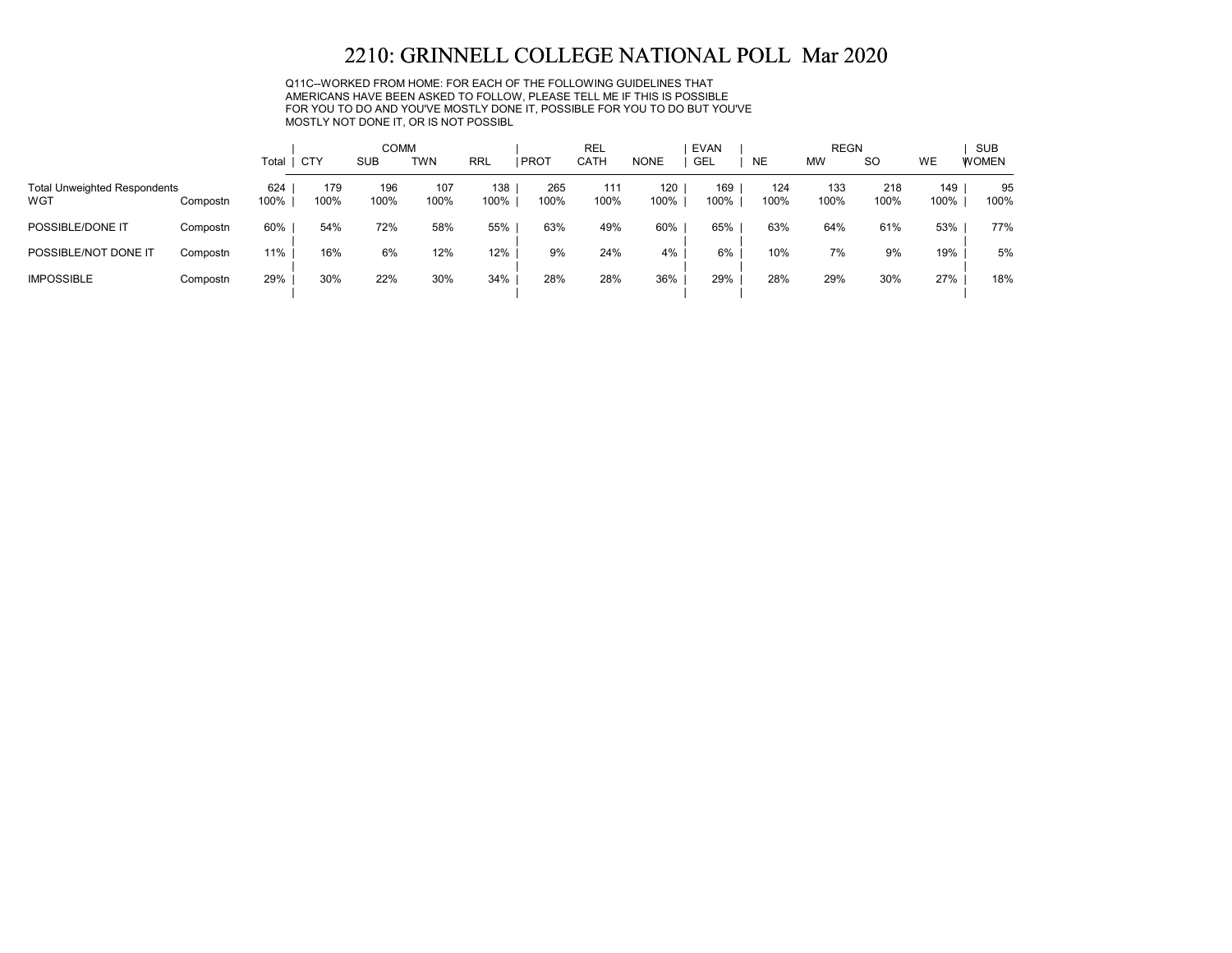Q11D--STAYED AWAY FROM GATHERINGS OF 10 OR MORE PEOPLE: FOR EACH OF THE FOLLOWING GUIDELINES THAT AMERICANS HAVE BEEN ASKED TO FOLLOW, PLEASE TELL ME IF THIS IS POSSIBLE FOR YOU TO DO AND YOU'VE MOSTLY DONE IT, POSSIBLE FOR YOU TO DO BUT YOU'VE MOSTLY NO

|                                            |          | Total ILV   | 2020        |             | <b>VOTED 2016</b><br>TRUMP CLINTON DIDN'T |             | REP+LNDEM+LN | <b>PID</b>  | <b>IND</b>  | <b>SEX</b><br>м |             | $35$        | <b>AGE</b><br>35-54 | $55+$       | <b>ISNRS</b><br>$165+$ | <b>RACE</b><br><b>WHT</b> | <b>NON</b>  | EDU<br>≮COLL | COLL        | <b>INC</b><br>≮\$50K | \$50K+      | <b>INC</b><br>$$100K+$ |
|--------------------------------------------|----------|-------------|-------------|-------------|-------------------------------------------|-------------|--------------|-------------|-------------|-----------------|-------------|-------------|---------------------|-------------|------------------------|---------------------------|-------------|--------------|-------------|----------------------|-------------|------------------------|
|                                            |          |             |             |             |                                           |             |              |             |             |                 |             |             |                     |             |                        |                           |             | <b>DEG</b>   | DEG+        |                      |             |                        |
| <b>Total Unweighted Respondents</b><br>WGT | Compostn | 971<br>100% | 757<br>100% | 328<br>100% | 324<br>100%                               | 209<br>100% | 319<br>100%  | 384<br>100% | 227<br>100% | 490<br>100%     | 476<br>100% | 188<br>100% | 289<br>100%         | 490<br>100% | 299<br>100%            | 675<br>100%               | 277<br>100% | 565<br>100%  | 399<br>100% | 356<br>100%          | 528<br>100% | 252<br>100%            |
| POSSIBLE/DONE IT                           | Compostn | 91%         | 92%         | 90%         | 95%                                       | 87%         | 89%          | 94%         | 89%         | 90%             | 92%         | 84%         | 94%                 | 93%         | 91%                    | 92%                       | 89%         | 89%          | 95%         | 88%                  | 94%         | 94%                    |
| POSSIBLE/NOT DONE IT                       | Compostn | 5%          | 4%          | 6%          | 3%                                        | 4%          | 5%           | 2%          | 6%          | 4%              | 4%          | 7%          | 3%                  | 4%          | 5%                     | 5%                        | 4%          | 5%           | 3%          | 5%                   | 4%          | 4%                     |
| <b>IMPOSSIBLE</b>                          | Compostn | 5%          | 4%          | 4%          | 2%                                        | 9%          | 5%           | 4%          | 5%          | 6%              | 3%          | 9%          | 2%                  | 3%          | 5%                     | 3%                        | 7%          | 6%           | 2%          | 7%                   | 3%          | 2%                     |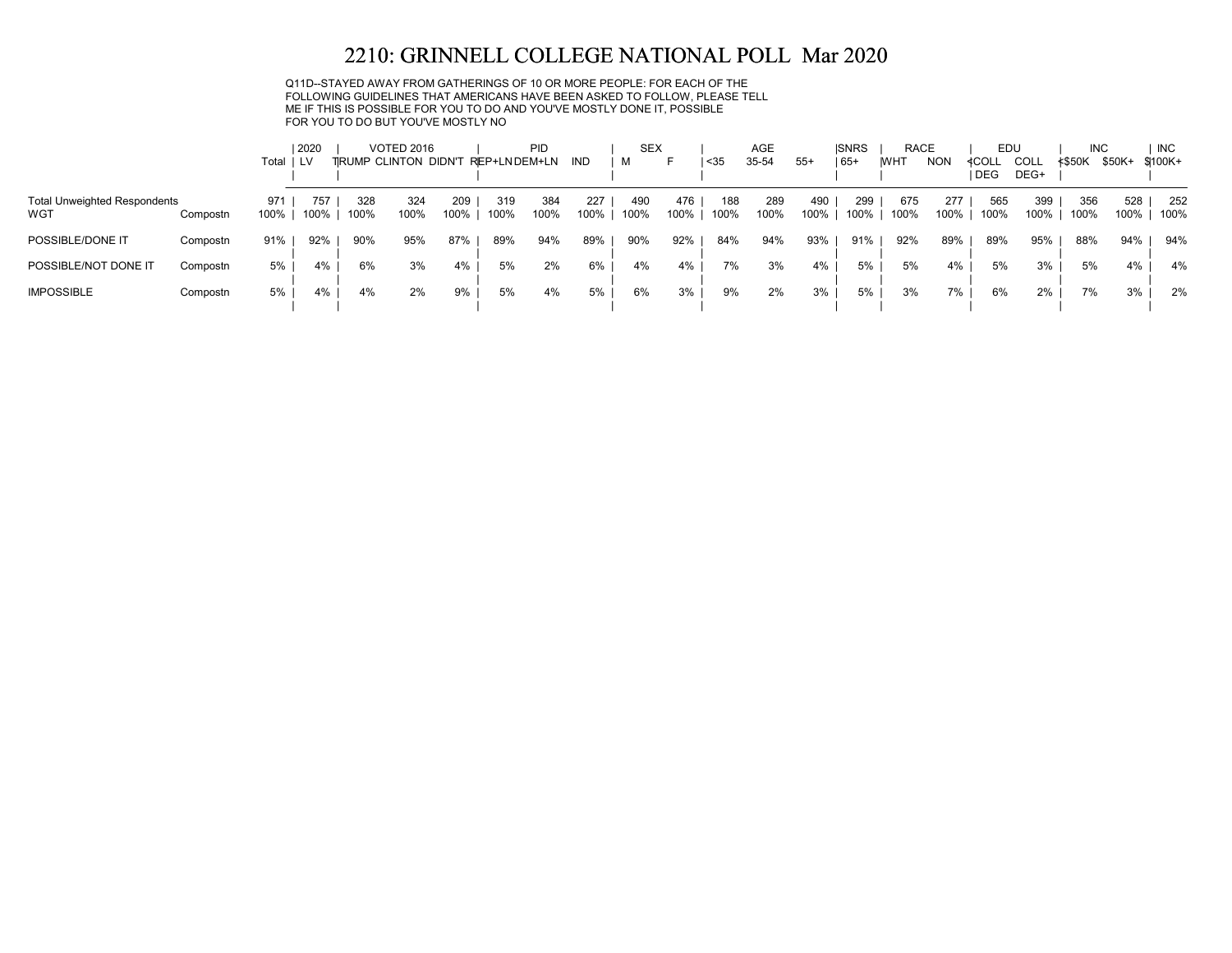Q11D--STAYED AWAY FROM GATHERINGS OF 10 OR MORE PEOPLE: FOR EACH OF THE FOLLOWING GUIDELINES THAT AMERICANS HAVE BEEN ASKED TO FOLLOW, PLEASE TELL ME IF THIS IS POSSIBLE FOR YOU TO DO AND YOU'VE MOSTLY DONE IT, POSSIBLE FOR YOU TO DO BUT YOU'VE MOSTLY NO

|                                            |          |             |             | <b>COMM</b> |             |             |             | REL         |             | <b>EVAN</b> |             | <b>REGN</b> |             |             | <b>SUB</b>   |
|--------------------------------------------|----------|-------------|-------------|-------------|-------------|-------------|-------------|-------------|-------------|-------------|-------------|-------------|-------------|-------------|--------------|
|                                            |          | Total       | <b>CTY</b>  | <b>SUB</b>  | <b>TWN</b>  | <b>RRL</b>  | PROT        | CATH        | <b>NONE</b> | <b>GEL</b>  | <b>NE</b>   | <b>MW</b>   | <b>SO</b>   | WE          | <b>WOMEN</b> |
| <b>Total Unweighted Respondents</b><br>WGT | Compostn | 971<br>100% | 274<br>100% | 274<br>100% | 193<br>100% | 224<br>100% | 440<br>100% | 170<br>100% | 176<br>100% | 287<br>100% | 178<br>100% | 213<br>100% | 347<br>100% | 233<br>100% | 141<br>100%  |
| POSSIBLE/DONE IT                           | Compostn | 91%         | 90%         | 91%         | 93%         | 91%         | 91%         | 93%         | 89%         | 88%         | 90%         | 95%         | 87%         | 94%         | 91%          |
| POSSIBLE/NOT DONE IT                       | Compostn | 5%          | 4%          | 4%          | 4%          | 7%          | 4%          | 6%          | 5%          | 4%          | 5%          | 2%          | 5%          | 5%          | 5%           |
| <b>IMPOSSIBLE</b>                          | Compostn | 5%          | 6%          | 6%          | 3%          | 3%          | 5%          | 1%          | 7%          | 7%          | 5%          | 2%          | 8%          | $1\%$       | 4%           |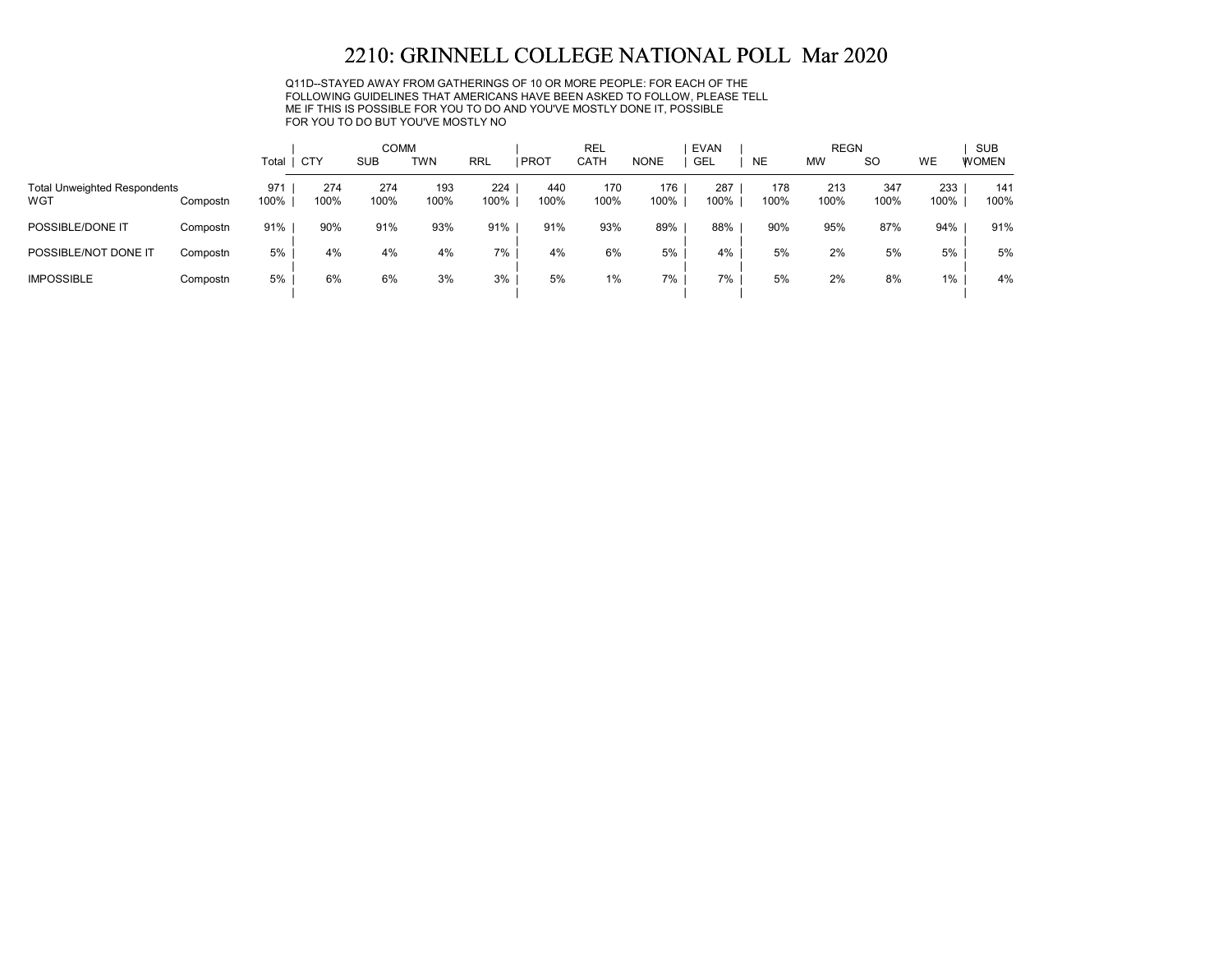Q11E--MOSTLY STAYED INSIDE WITHOUT PHYSICAL CONTACT WITH PEOPLE OUTSIDE YOUR HOME: FOR EACH OF THE FOLLOWING GUIDELINES THAT AMERICANS HAVE BEEN ASKED TO FOLLOW, PLEASE TELL ME IF THIS IS POSSIBLE FOR YOU TO DO AND YOU'VE MOSTLY DONE IT, POSSIBLE FOR YOU

|                                            |          |             | 2020        |             | <b>VOTED 2016</b>            |             |              | <b>PID</b>  |             | <b>SEX</b>  |             |             | AGE         |             | <b>ISNRS</b> | <b>RACE</b> |             | EDU            |              | <b>INC</b>  |             | <b>INC</b>  |
|--------------------------------------------|----------|-------------|-------------|-------------|------------------------------|-------------|--------------|-------------|-------------|-------------|-------------|-------------|-------------|-------------|--------------|-------------|-------------|----------------|--------------|-------------|-------------|-------------|
|                                            |          | Total ILV   |             |             | <b>TIRUMP CLINTON DIDN'T</b> |             | REP+LNDEM+LN |             | IND         | M           |             | $35$        | 35-54       | $55+$       | 65+          | <b>WHT</b>  | <b>NON</b>  | ≮COLL<br>I DEG | COLL<br>DEG+ | ≮\$50K      | \$50K+      | $$100K +$   |
| <b>Total Unweighted Respondents</b><br>WGT | Compostn | 978<br>100% | 761<br>100% | 328<br>100% | 329<br>100%                  | 214<br>100% | 316<br>100%  | 391<br>100% | 231<br>100% | 487<br>100% | 486<br>100% | 191<br>100% | 293<br>100% | 490<br>100% | 302<br>100%  | 678<br>100% | 281<br>100% | 566<br>100%    | 405<br>100%  | 365<br>100% | 525<br>100% | 251<br>100% |
| POSSIBLE/DONE IT                           | Compostn | 84%         | 86%         | 82%         | 90%                          | 81%         | 82%          | 86%         | 84%         | 79%         | 89%         | 78%         | 85%         | 89%         | 91%          | 86%         | 81%         | 82%            | 89%          | 83%         | 85%         | 84%         |
| POSSIBLE/NOT DONE IT                       | Compostn | 8%          | 7%          | 9%          | 6%                           | 9%          | 9%           | 8%          | 8%          | 11%         | 6%          | 11%         | 9%          | 6%          | 4%           | 8%          | 11%         | 10%            | 5%           | 9%          | 8%          | 8%          |
| <b>IMPOSSIBLE</b>                          | Compostn | 7%          | 7%          | 9%          | 4%                           | 10%         | 8%           | 5%          | 8%          | 10%         | 5%          | 11%         | 6%          | 5%          | 5%           | 7%          | 8%          | 8%             | 5%           | 8%          | 7%          | 8%          |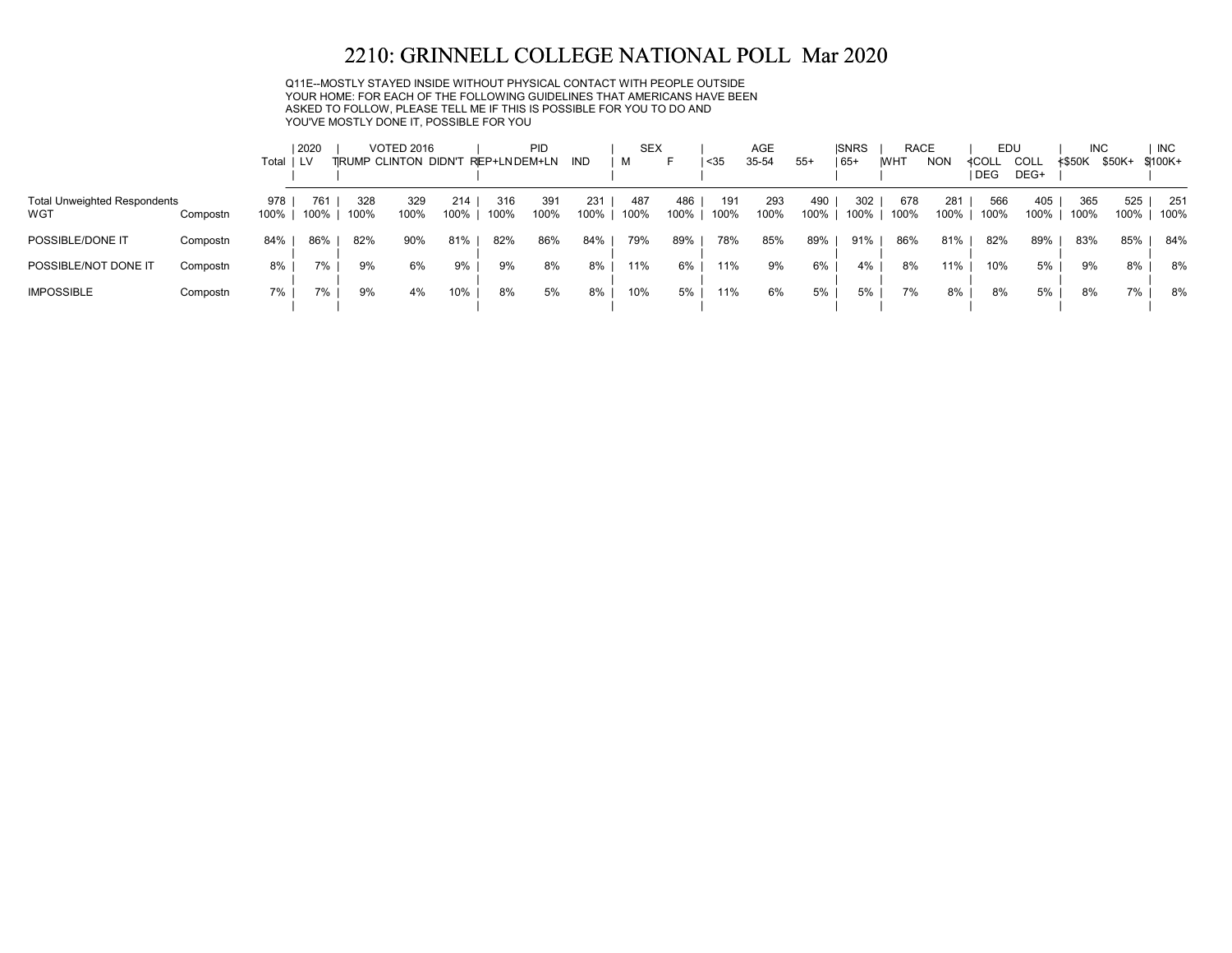Q11E--MOSTLY STAYED INSIDE WITHOUT PHYSICAL CONTACT WITH PEOPLE OUTSIDE YOUR HOME: FOR EACH OF THE FOLLOWING GUIDELINES THAT AMERICANS HAVE BEEN ASKED TO FOLLOW, PLEASE TELL ME IF THIS IS POSSIBLE FOR YOU TO DO AND YOU'VE MOSTLY DONE IT, POSSIBLE FOR YOU

|                                            |          | Total       | CTY         | <b>COMM</b><br><b>SUB</b> | <b>TWN</b>  | <b>RRL</b>  | <b>PROT</b> | <b>REL</b><br>CATH | <b>NONE</b> | <b>EVAN</b><br><b>GEL</b> | <b>NE</b>   | <b>REGN</b><br><b>MW</b> | <sub>SO</sub> | WE          | <b>SUB</b><br><b>WOMEN</b> |
|--------------------------------------------|----------|-------------|-------------|---------------------------|-------------|-------------|-------------|--------------------|-------------|---------------------------|-------------|--------------------------|---------------|-------------|----------------------------|
| <b>Total Unweighted Respondents</b><br>WGT | Compostn | 978<br>100% | 280<br>100% | 279<br>100%               | 191<br>100% | 223<br>100% | 445<br>100% | 169<br>100%        | 179<br>100% | 295<br>100%               | 181<br>100% | 211<br>100%              | 352<br>100%   | 234<br>100% | 142<br>100%                |
| POSSIBLE/DONE IT                           | Compostn | 84%         | 81%         | 87%                       | 88%         | 84%         | 84%         | 87%                | 85%         | 81%                       | 88%         | 88%                      | 81%           | 83%         | 89%                        |
| POSSIBLE/NOT DONE IT                       | Compostn | 8%          | 15%         | 6%                        | 5%          | 6%          | 8%          | 9%                 | 8%          | 9%                        | 6%          | 6%                       | 8%            | 13%         | 5%                         |
| <b>IMPOSSIBLE</b>                          | Compostn | 7%          | 5%          | 7%                        | 8%          | 10%         | 8%          | 4%                 | 7%          | 10%                       | 6%          | 6%                       | 10%           | 4%          | 5%                         |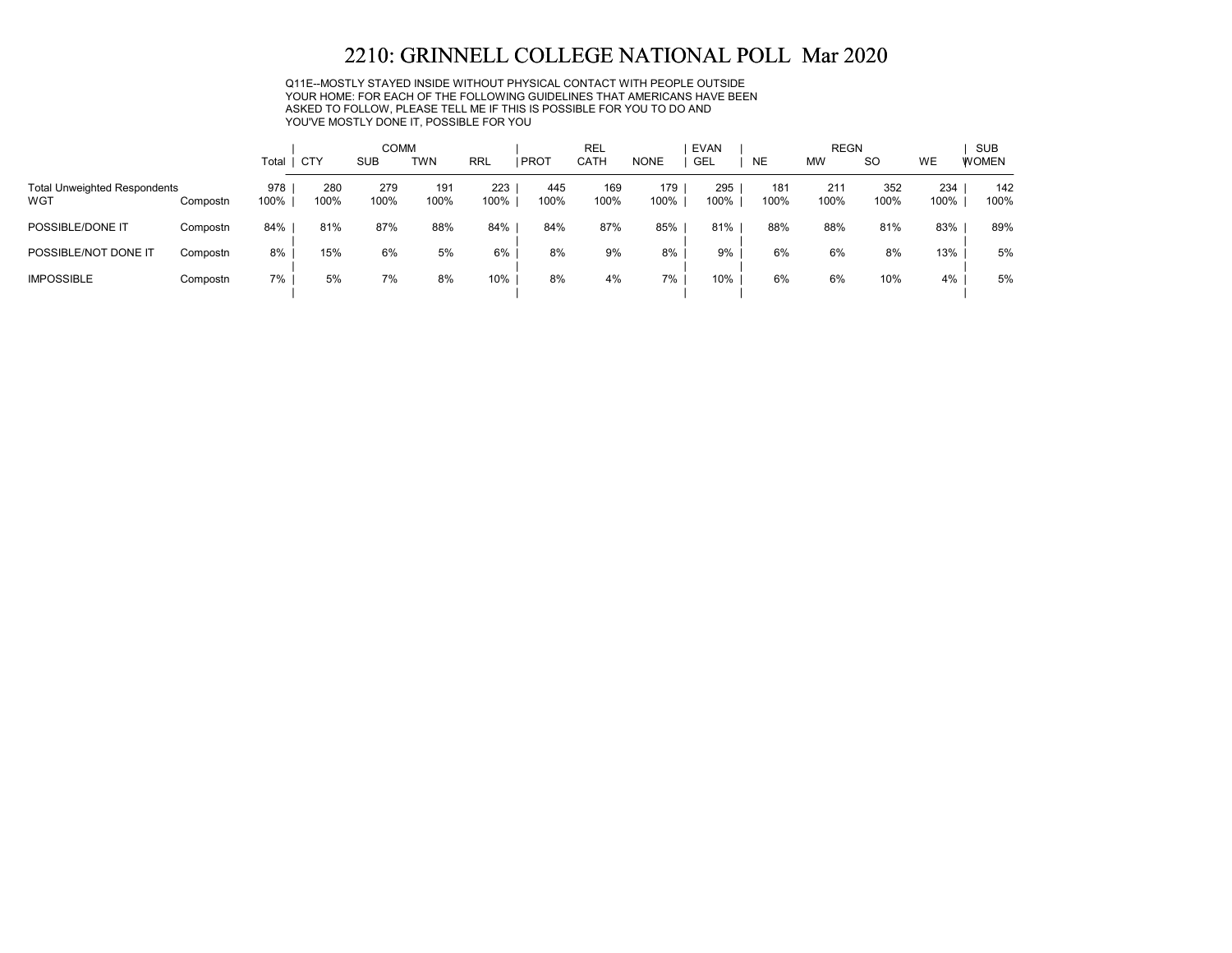Q12A--LOST WAGES OR OTHER PERSONAL INCOME: PLEASE TELL ME IF THIS IS SOMETHING THAT HAS ALREADY HAPPENED BECAUSE OF THE CORONAVIRUS, IF YOU EXPECT IT TO HAPPEN IN THE NEAR FUTURE, OR IF YOU DO NOT EXPECT IT TO HAPPEN ANYTIME SOON.

|                                            |          | Total        | 2020<br>I LV |             | <b>VOTED 2016</b><br><b>TIRUMP CLINTON DIDN'T</b> |             | REP+LNDEM+LN | PID         | IND         | <b>SEX</b><br>M | F           | $35$        | <b>AGE</b><br>35-54 | $55+$       | <b>ISNRS</b><br>$ 65+$ | <b>RACE</b><br><b>IWHT</b> | <b>NON</b>  | EDU<br><b>4COLL</b><br><b>DEG</b> | COLL<br>DEG+ | <b>INC</b><br>≮\$50K | \$50K+      | <b>INC</b><br>\$100K+ |
|--------------------------------------------|----------|--------------|--------------|-------------|---------------------------------------------------|-------------|--------------|-------------|-------------|-----------------|-------------|-------------|---------------------|-------------|------------------------|----------------------------|-------------|-----------------------------------|--------------|----------------------|-------------|-----------------------|
| <b>Total Unweighted Respondents</b><br>WGT | Compostn | 1009<br>100% | 777<br>100%  | 339<br>100% | 333<br>100%                                       | 225<br>100% | 333<br>100%  | 396<br>100% | 237<br>100% | 510<br>100%     | 494<br>100% | 198<br>100% | 298<br>100%         | 509<br>100% | 313<br>100%            | 697<br>100%                | 292<br>100% | 589<br>100%                       | 413<br>100%  | 376<br>100%          | 539<br>100% | 255<br>100%           |
| ALREADY HAPPENED                           | Compostn | 28%          | 28%          | 22%         | 33%                                               | 29%         | 21%          | 31%         | 29%         | 24%             | 32%         | 33%         | 30%                 | 23%         | 17%                    | 28%                        | 28%         | 27%                               | 30%          | 30%                  | 27%         | 26%                   |
| <b>EXPECT SOON</b>                         | Compostn | 16%          | 15%          | 8%          | 15%                                               | 24%         | 13%          | 16%         | 22%         | 18%             | 14%         | 24%         | 17%                 | 10%         | 7%                     | 12%                        | 25%         | 17%                               | 16%          | 17%                  | 15%         | 15%                   |
| DO NOT EXPECT ANYTIME SCOOMpostn           |          | 50%          | 53%          | 65%         | 48%                                               | 38%         | 61%          | 47%         | 42%         | 53%             | 47%         | 37%         | 47%                 | 62%         | 70%                    | 53%                        | 43%         | 50%                               | 51%          | 49%                  | 53%         | 55%                   |
| <b>NS</b>                                  | Compostn | 6%           | 4%           | 5%          | 4%                                                | 8%          | 4%           | 6%          | 7%          | 5%              | 7%          | 6%          | 6%                  | 5%          | 6%                     | 7%                         | 3%          | 7%                                | 4%           | 4%                   | 5%          | 3%                    |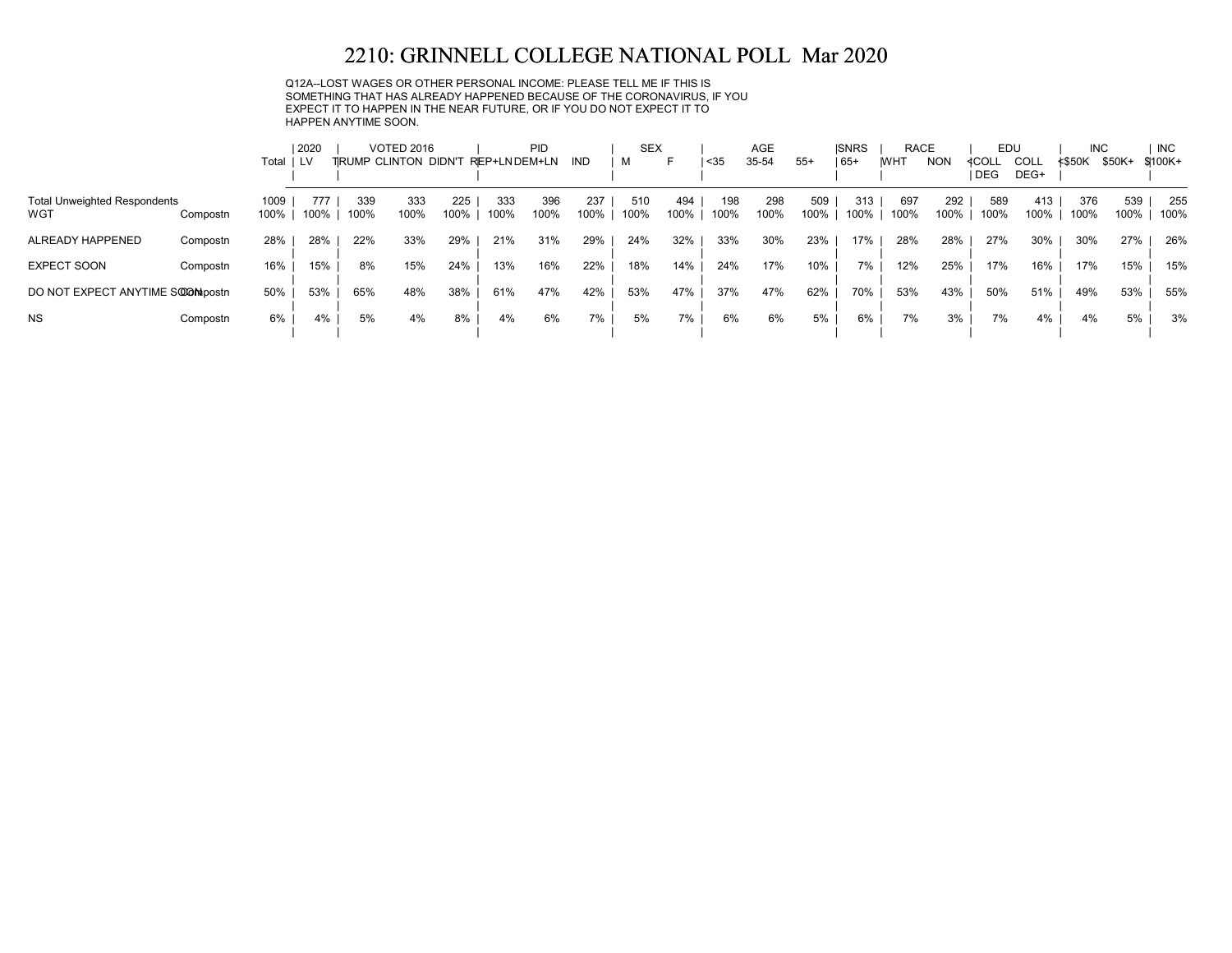Q12A--LOST WAGES OR OTHER PERSONAL INCOME: PLEASE TELL ME IF THIS IS SOMETHING THAT HAS ALREADY HAPPENED BECAUSE OF THE CORONAVIRUS, IF YOU EXPECT IT TO HAPPEN IN THE NEAR FUTURE, OR IF YOU DO NOT EXPECT IT TO HAPPEN ANYTIME SOON.

|                                            |          |              |             | <b>COMM</b> |             |             |             | <b>REL</b>  |             | <b>EVAN</b> |             | <b>REGN</b> |             |             | <b>SUB</b>   |
|--------------------------------------------|----------|--------------|-------------|-------------|-------------|-------------|-------------|-------------|-------------|-------------|-------------|-------------|-------------|-------------|--------------|
|                                            |          | Total        | , CTY       | <b>SUB</b>  | <b>TWN</b>  | <b>RRL</b>  | PROT        | <b>CATH</b> | <b>NONE</b> | <b>GEL</b>  | <b>NE</b>   | <b>MW</b>   | <b>SO</b>   | <b>WE</b>   | <b>WOMEN</b> |
| <b>Total Unweighted Respondents</b><br>WGT | Compostn | 1009<br>100% | 286<br>100% | 287<br>100% | 198<br>100% | 232<br>100% | 455<br>100% | 177<br>100% | 184<br>100% | 302<br>100% | 184<br>100% | 219<br>100% | 360<br>100% | 246<br>100% | 145<br>100%  |
| ALREADY HAPPENED                           | Compostn | 28%          | 31%         | 30%         | 25%         | 24%         | 27%         | 26%         | 30%         | 27%         | 33%         | 30%         | 25%         | 26%         | 34%          |
| <b>EXPECT SOON</b>                         | Compostn | 16%          | 22%         | 14%         | 15%         | 13%         | 15%         | 16%         | 18%         | 14%         | 18%         | 11%         | 16%         | 20%         | 11%          |
| DO NOT EXPECT ANYTIME SOOMpostn            |          | 50%          | 42%         | 50%         | 54%         | 57%         | 53%         | 48%         | 48%         | 56%         | 43%         | 49%         | 56%         | 48%         | 48%          |
| <b>NS</b>                                  | Compostn | 6%           | 6%          | 6%          | 6%          | 5%          | 5%          | 9%          | 5%          | 3%          | 5%          | 10%         | 3%          | 6%          | 8%           |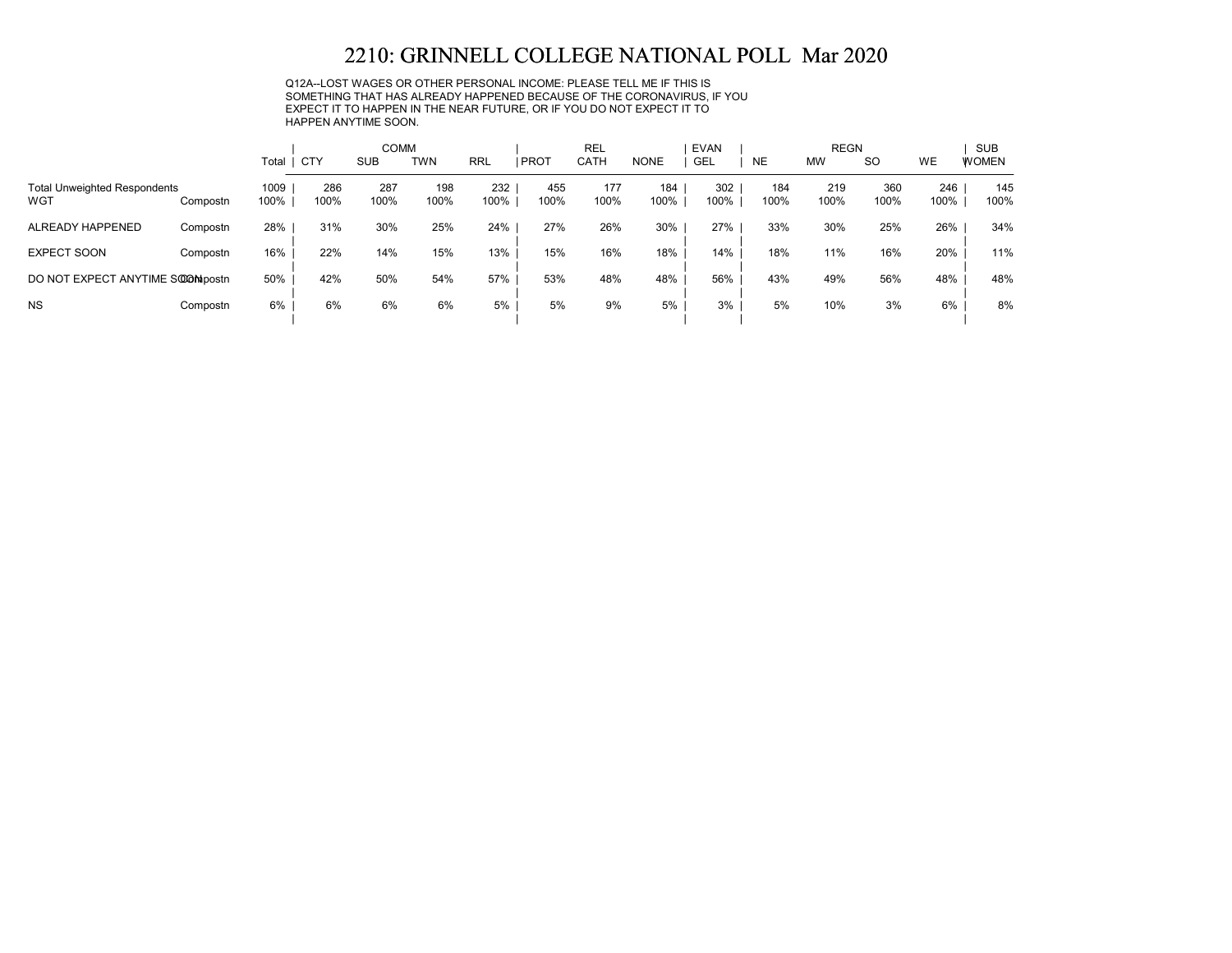Q12B--GONE HUNGRY BECAUSE OF DIFFICULTY OBTAINING FOOD: PLEASE TELL ME IF THIS IS SOMETHING THAT HAS ALREADY HAPPENED BECAUSE OF THE CORONAVIRUS, IF YOU EXPECT IT TO HAPPEN IN THE NEAR FUTURE, OR IF YOU DO NOT EXPECT IT TO HAPPEN ANYTIME SOON.

|                                            |          | Total        | 2020<br>I LV |             | <b>VOTED 2016</b><br><b>TIRUMP CLINTON DIDN'T</b> |             | REP+LNDEM+LN | PID         | IND         | <b>SEX</b><br>м | F           | $35$        | <b>AGE</b><br>35-54 | $55+$       | <b>ISNRS</b><br>$ 65+$ | <b>RACE</b><br><b>IWHT</b> | <b>NON</b>  | EDU<br>≮COLL<br><b>DEG</b> | COLL<br>DEG+ | <b>INC</b><br>≮\$50K | \$50K+      | <b>INC</b><br>\$100K+ |
|--------------------------------------------|----------|--------------|--------------|-------------|---------------------------------------------------|-------------|--------------|-------------|-------------|-----------------|-------------|-------------|---------------------|-------------|------------------------|----------------------------|-------------|----------------------------|--------------|----------------------|-------------|-----------------------|
| <b>Total Unweighted Respondents</b><br>WGT | Compostn | 1009<br>100% | 777<br>100%  | 339<br>100% | 333<br>100%                                       | 225<br>100% | 333<br>100%  | 396<br>100% | 237<br>100% | 510<br>100%     | 494<br>100% | 198<br>100% | 298<br>100%         | 509<br>100% | 313<br>100%            | 697<br>100%                | 292<br>100% | 589<br>100%                | 413<br>100%  | 376<br>100%          | 539<br>100% | 255<br>100%           |
| ALREADY HAPPENED                           | Compostn | 5%           | 3%           | 2%          | 4%                                                | 10%         | 2%           | 5%          | 6%          | 3%              | 7%          | 10%         | 5%                  | 3%          | 2%                     | 4%                         | 8%          | 6%                         | 4%           | 10%                  | 1%          | 1%                    |
| <b>EXPECT SOON</b>                         | Compostn | 10%          | 8%           | 4%          | 9%                                                | 17%         | 7%           | 10%         | 15%         | 11%             | 10%         | 15%         | 11%                 | 7%          | 4%                     | 8%                         | 16%         | 12%                        | 7%           | 16%                  | 6%          | 4%                    |
| DO NOT EXPECT ANYTIME SOOMpostn            |          | 82%          | 87%          | 92%         | 84%                                               | 71%         | 90%          | 82%         | 76%         | 83%             | 81%         | 76%         | 82%                 | 87%         | 92%                    | 86%                        | 75%         | 80%                        | 87%          | 71%                  | 92%         | 93%                   |
| <b>NS</b>                                  | Compostn | 2%           | 2%           | 2%          | 3%                                                | 2%          | 1%           | 3%          | 3%          | 2%              | 2%          | 0%          | 2%                  | 3%          | 3%                     | 2%                         | 2%          | 2%                         | 2%           | 2%                   | 2%          | 1%                    |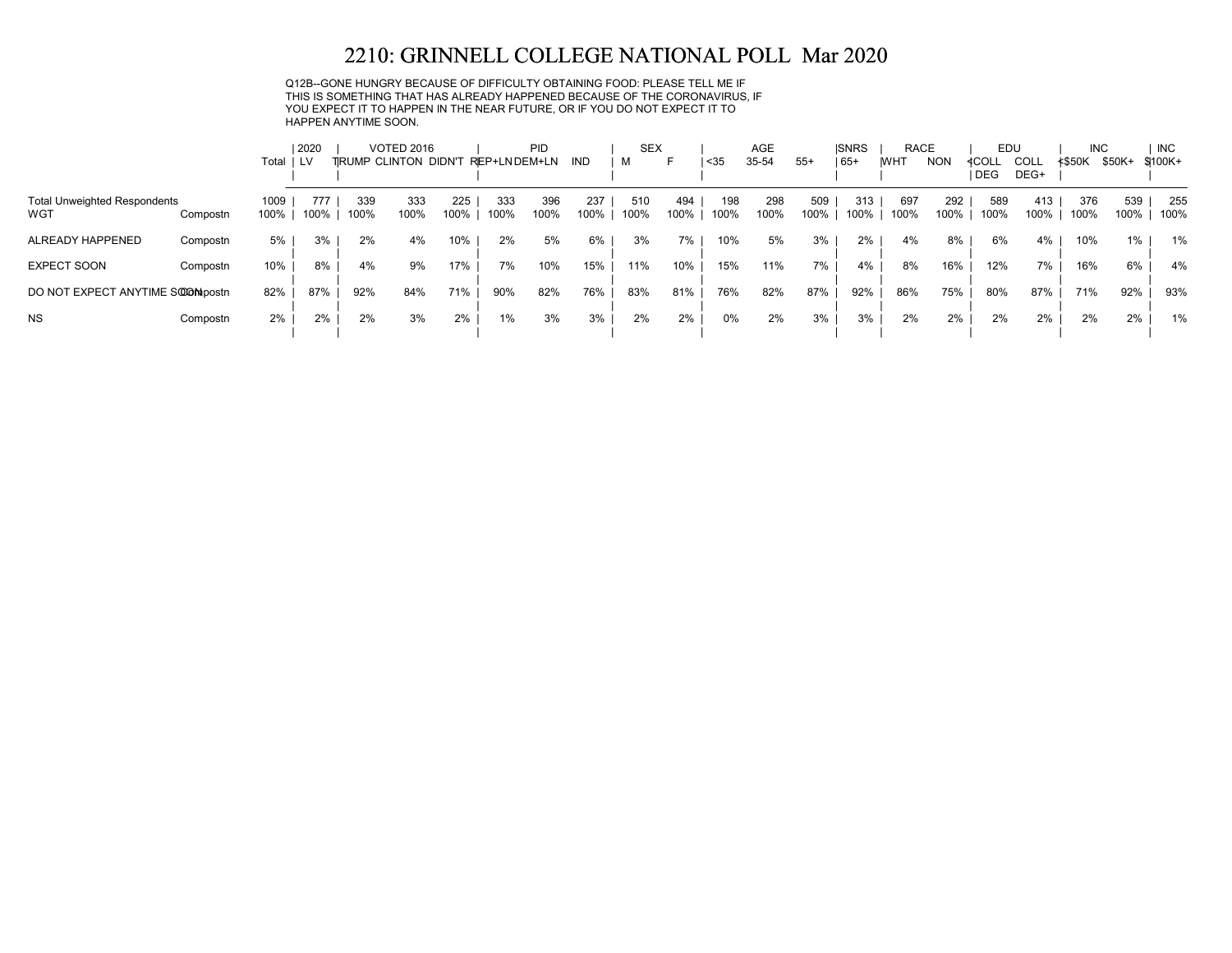Q12B--GONE HUNGRY BECAUSE OF DIFFICULTY OBTAINING FOOD: PLEASE TELL ME IF THIS IS SOMETHING THAT HAS ALREADY HAPPENED BECAUSE OF THE CORONAVIRUS, IF YOU EXPECT IT TO HAPPEN IN THE NEAR FUTURE, OR IF YOU DO NOT EXPECT IT TO HAPPEN ANYTIME SOON.

|                                            |          |              |             | <b>COMM</b> |             |             |             | <b>REL</b>  |             | <b>EVAN</b> |             | <b>REGN</b> |             |             | <b>SUB</b>   |
|--------------------------------------------|----------|--------------|-------------|-------------|-------------|-------------|-------------|-------------|-------------|-------------|-------------|-------------|-------------|-------------|--------------|
|                                            |          | Total        | CTY         | <b>SUB</b>  | <b>TWN</b>  | <b>RRL</b>  | <b>PROT</b> | CATH        | <b>NONE</b> | <b>GEL</b>  | <b>NE</b>   | <b>MW</b>   | <b>SO</b>   | <b>WE</b>   | <b>WOMEN</b> |
| <b>Total Unweighted Respondents</b><br>WGT | Compostn | 1009<br>100% | 286<br>100% | 287<br>100% | 198<br>100% | 232<br>100% | 455<br>100% | 177<br>100% | 184<br>100% | 302<br>100% | 184<br>100% | 219<br>100% | 360<br>100% | 246<br>100% | 145<br>100%  |
| ALREADY HAPPENED                           | Compostn | 5%           | 7%          | 5%          | 5%          | 3%          | 4%          | 5%          | 4%          | 5%          | 4%          | 5%          | 5%          | 6%          | 7%           |
| <b>EXPECT SOON</b>                         | Compostn | 10%          | 13%         | 8%          | 11%         | 10%         | 9%          | 12%         | 12%         | 10%         | 9%          | 7%          | 12%         | 13%         | 5%           |
| DO NOT EXPECT ANYTIME SOOMpostn            |          | 82%          | 78%         | 85%         | 81%         | 84%         | 85%         | 81%         | 81%         | 84%         | 83%         | 86%         | 82%         | 78%         | 87%          |
| <b>NS</b>                                  | Compostn | $2\%$        | 3%          | 2%          | 2%          | 2%          | 2%          | 2%          | 2%          | 2%          | 4%          | 2%          | 2%          | 2%          | 1%           |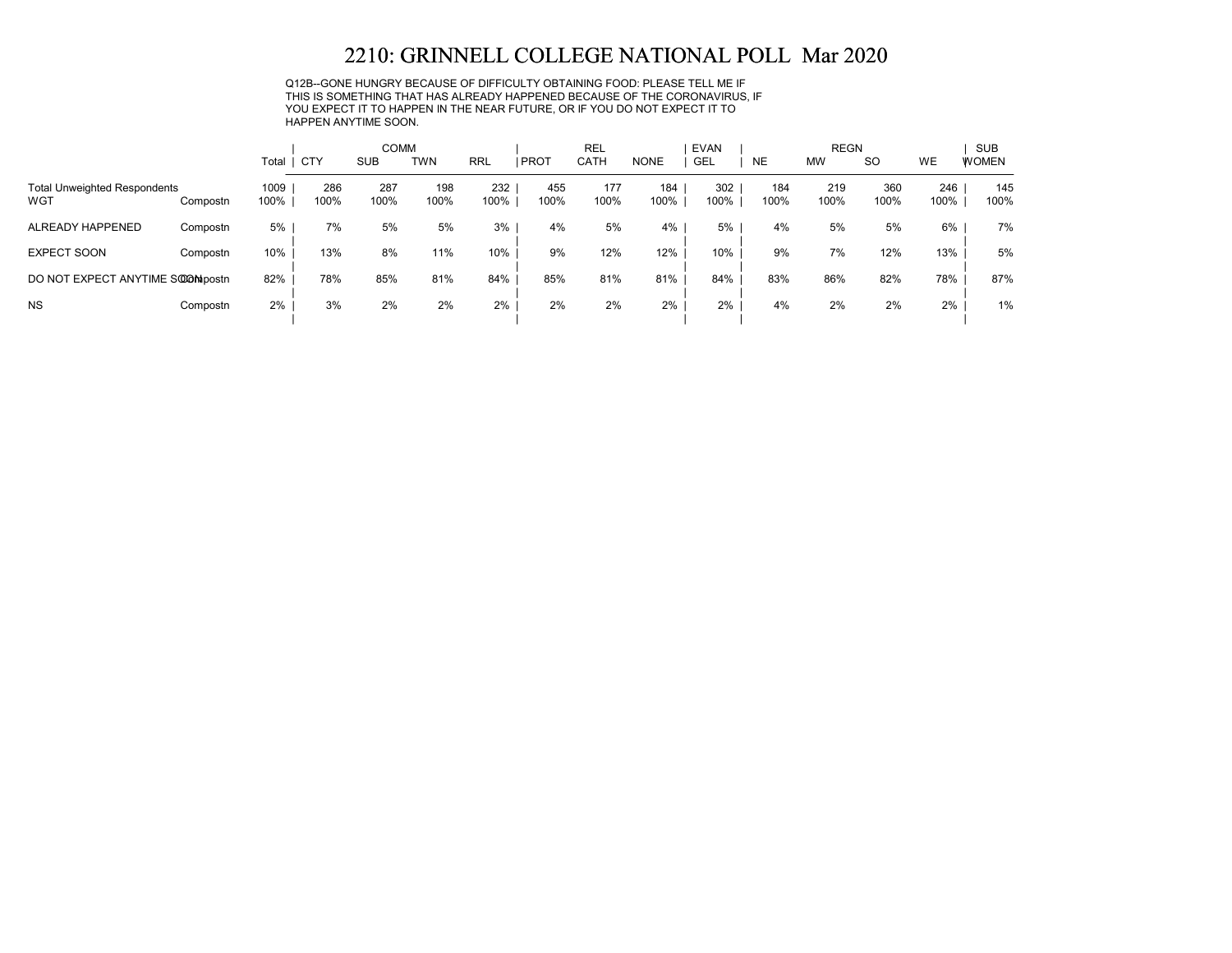#### Q12C--BECOME UNABLE TO PAY A REGULAR BILL, SUCH AS RENT OR A MORTGAGE OR UTILITY BILL: PLEASE TELL ME IF THIS IS SOMETHING THAT HAS ALREADY HAPPENED BECAUSE OF THE CORONAVIRUS, IF YOU EXPECT IT TO HAPPEN IN THE NEAR FUTURE, OR IF YOU DO NOT EXPECT IT TO

|                                            |                          | 2020<br>Total ILV |             |             | <b>VOTED 2016</b><br>TRUMP CLINTON DIDN'T |             | REP+LNDEM+LN | <b>PID</b>  | IND         | <b>SEX</b><br>м | F           | $35$        | AGE<br>35-54 | $55+$       | <b>ISNRS</b><br>$65+$ | <b>RACE</b><br><b>IWHT</b> | <b>NON</b>  | EDU<br>≮COLL<br><b>DEG</b> | <b>COLL</b><br>DEG+ | <b>INC</b><br><b>≮\$50K</b> | \$50K+      | <b>INC</b><br>\$100K+ |
|--------------------------------------------|--------------------------|-------------------|-------------|-------------|-------------------------------------------|-------------|--------------|-------------|-------------|-----------------|-------------|-------------|--------------|-------------|-----------------------|----------------------------|-------------|----------------------------|---------------------|-----------------------------|-------------|-----------------------|
| <b>Total Unweighted Respondents</b><br>WGT | 1009<br>100%<br>Compostn |                   | 777<br>100% | 339<br>100% | 333<br>100%                               | 225<br>100% | 333<br>100%  | 396<br>100% | 237<br>100% | 510<br>100%     | 494<br>100% | 198<br>100% | 298<br>100%  | 509<br>100% | 313<br>100%           | 697<br>100%                | 292<br>100% | 589<br>100%                | 413<br>100%         | 376<br>100%                 | 539<br>100% | 255<br>100%           |
| ALREADY HAPPENED                           | Compostn                 | 9%                | 5%          | 3%          | 8%                                        | 15%         | 3%           | 9%          | 12%         | 7%              | 10%         | 12%         | 8%           | 7%          | 4%                    | 7%                         | 13%         | 10%                        | 5%                  | 17%                         | 3%          | 3%                    |
| <b>EXPECT SOON</b>                         | 21%<br>Compostn          |                   | 20%         | 14%         | 19%                                       | 30%         | 15%          | 22%         | 28%         | 20%             | 23%         | 31%         | 23%          | 13%         | 8%                    | 17%                        | 29%         | 22%                        | 20%                 | 28%                         | 16%         | 15%                   |
| DO NOT EXPECT ANYTIME SOOMpostn            | 68%                      |                   | 74%         | 82%         | 72%                                       | 53%         | 81%          | 68%         | 58%         | 71%             | 65%         | 56%         | 67%          | 78%         | 86%                   | 74%                        | 56%         | 66%                        | 73%                 | 54%                         | 80%         | 81%                   |
| <b>NS</b>                                  | Compostn                 | 2%                | 2%          | 2%          | 2%                                        | 2%          | $1\%$        | 2%          | 2%          | 2%              | 2%          | 1%          | 2%           | 2%          | 2%                    | 2%                         | 2%          | 2%                         | 2%                  | $1\%$                       | 2%          | 1%                    |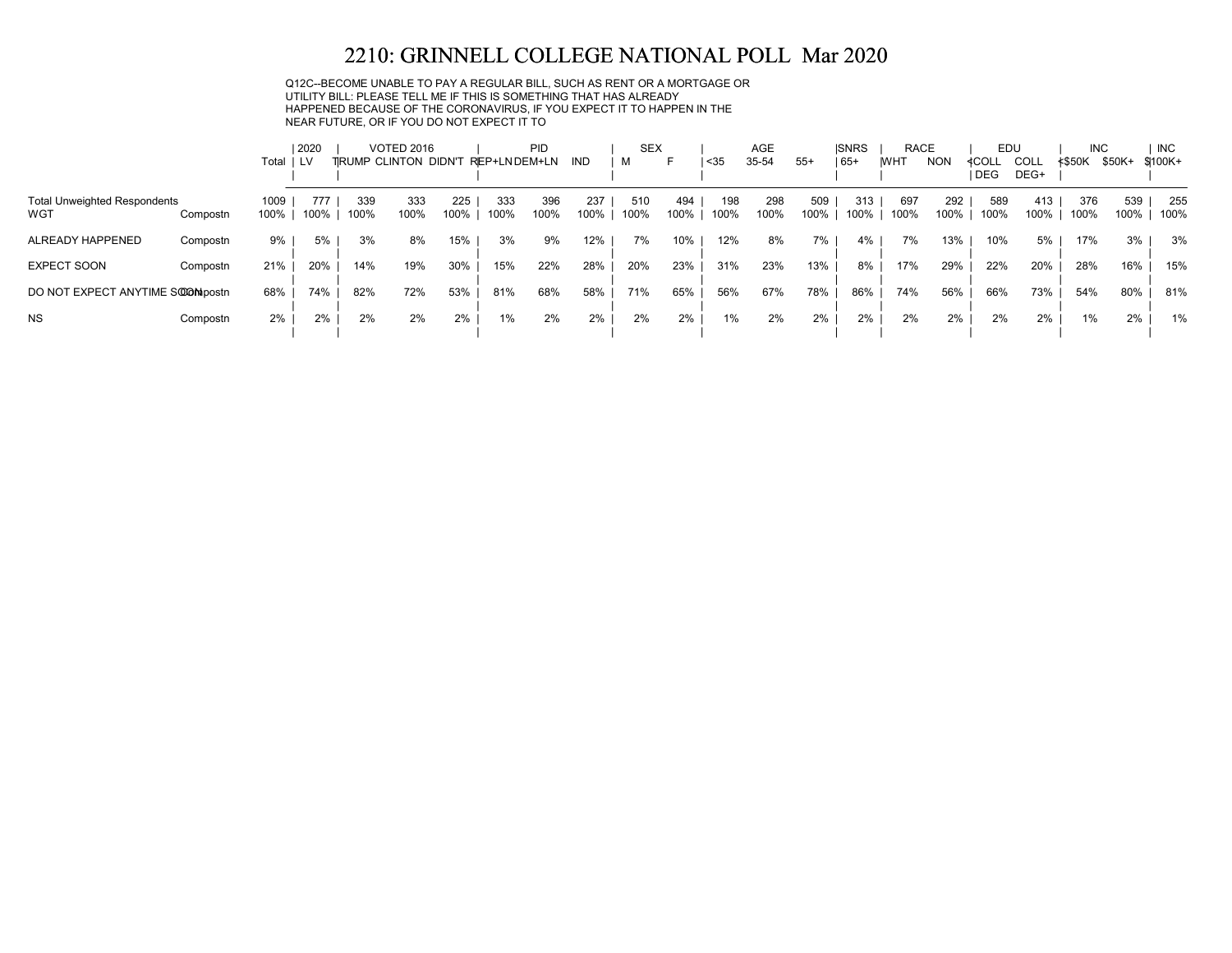Q12C--BECOME UNABLE TO PAY A REGULAR BILL, SUCH AS RENT OR A MORTGAGE OR UTILITY BILL: PLEASE TELL ME IF THIS IS SOMETHING THAT HAS ALREADY HAPPENED BECAUSE OF THE CORONAVIRUS, IF YOU EXPECT IT TO HAPPEN IN THE NEAR FUTURE, OR IF YOU DO NOT EXPECT IT TO

|                                            |          |              |             | <b>COMM</b> |             |             |             | <b>REL</b>  |             | <b>EVAN</b> |             | <b>REGN</b> |             |             | <b>SUB</b>   |
|--------------------------------------------|----------|--------------|-------------|-------------|-------------|-------------|-------------|-------------|-------------|-------------|-------------|-------------|-------------|-------------|--------------|
|                                            |          | Total        | CTY         | <b>SUB</b>  | TWN         | <b>RRL</b>  | <b>PROT</b> | <b>CATH</b> | <b>NONE</b> | GEL         | <b>NE</b>   | <b>MW</b>   | <b>SO</b>   | <b>WE</b>   | <b>WOMEN</b> |
| <b>Total Unweighted Respondents</b><br>WGT | Compostn | 1009<br>100% | 286<br>100% | 287<br>100% | 198<br>100% | 232<br>100% | 455<br>100% | 177<br>100% | 184<br>100% | 302<br>100% | 184<br>100% | 219<br>100% | 360<br>100% | 246<br>100% | 145<br>100%  |
| ALREADY HAPPENED                           | Compostn | 9%           | 11%         | 7%          | 9%          | 8%          | 6%          | 11%         | 9%          | 10%         | 8%          | 7%          | 9%          | 10%         | 8%           |
| <b>EXPECT SOON</b>                         | Compostn | 21%          | 25%         | 19%         | 24%         | 17%         | 18%         | 22%         | 28%         | 19%         | 28%         | 19%         | 19%         | 22%         | 18%          |
| DO NOT EXPECT ANYTIME SOOMpostn            |          | 68%          | 63%         | 72%         | 65%         | 74%         | 74%         | 66%         | 60%         | 69%         | 62%         | 72%         | 70%         | 67%         | 72%          |
| <b>NS</b>                                  | Compostn | 2%           | 1%          | 2%          | 2%          | 2%          | 1%          | 1%          | 3%          | 2%          | 2%          | 1%          | 2%          | $1\%$       | 1%           |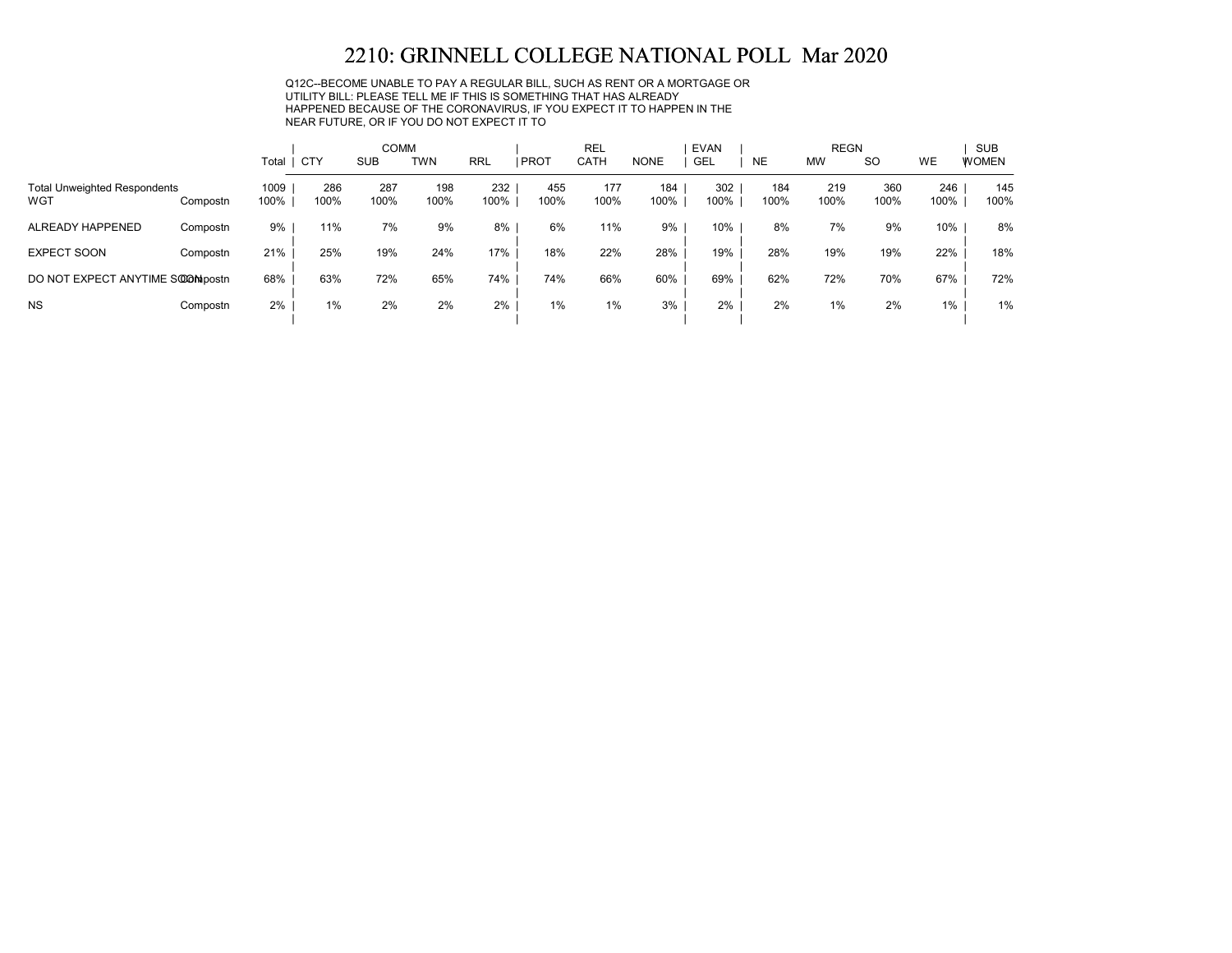Q12D--LOST WHAT YOU CONSIDERED A SUBSTANTIAL AMOUNT YOU HAD IN A RETIREMENT ACCOUNT: PLEASE TELL ME IF THIS IS SOMETHING THAT HAS ALREADY HAPPENED BECAUSE OF THE CORONAVIRUS, IF YOU EXPECT IT TO HAPPEN IN THE NEAR FUTURE, OR IF YOU DO NOT EXPECT IT TO HA

|                                            | Total                    | 2020<br>LV |             | <b>VOTED 2016</b><br>TRUMP CLINTON DIDN'T REP+LNDEM+LN |             |             | PID         | IND         | <b>SEX</b><br>м | F           | $35$        | <b>AGE</b><br>35-54 | $55+$       | <b>ISNRS</b><br>  65+ | <b>RACE</b><br><b>IWHT</b> | <b>NON</b>  | EDU<br>≮COLL<br><b>DEG</b> | <b>COLL</b><br>DEG+ | <b>INC</b><br><b>≮\$50K</b> | \$50K+      | <b>INC</b><br>\$100K+ |
|--------------------------------------------|--------------------------|------------|-------------|--------------------------------------------------------|-------------|-------------|-------------|-------------|-----------------|-------------|-------------|---------------------|-------------|-----------------------|----------------------------|-------------|----------------------------|---------------------|-----------------------------|-------------|-----------------------|
| <b>Total Unweighted Respondents</b><br>WGT | 1009<br>100%<br>Compostn | 77<br>100% | 339<br>100% | 333<br>100%                                            | 225<br>100% | 333<br>100% | 396<br>100% | 237<br>100% | 510<br>100%     | 494<br>100% | 198<br>100% | 298<br>100%         | 509<br>100% | 313<br>100%           | 697<br>100%                | 292<br>100% | 589<br>100%                | 413<br>100%         | 376<br>100%                 | 539<br>100% | 255<br>100%           |
| ALREADY HAPPENED                           | 28%<br>Compostn          | 30%        | 31%         | 34%                                                    | 17%         | 27%         | 30%         | 26%         | 27%             | 29%         | 15%         | 33%                 | 32%         | 27%                   | 31%                        | 23%         | 21%                        | 43%                 | 18%                         | 39%         | 54%                   |
| <b>EXPECT SOON</b>                         | 12%<br>Compostn          | 13%        | 9%          | 18%                                                    | 9%          | 8%          | 15%         | 12%         | 10%             | 13%         | 9%          | 15%                 | 10%         | 8%                    | 11%                        | 13%         | 10%                        | 16%                 | 11%                         | 13%         | 12%                   |
| DO NOT EXPECT ANYTIME SOOMbostn            | 50%                      | 48%        | 49%         | 42%                                                    | 59%         | 55%         | 45%         | 51%         | 54%             | 46%         | 62%         | 40%                 | 49%         | 56%                   | 47%                        | 54%         | 56%                        | 34%                 | 58%                         | 42%         | 31%                   |
| <b>NS</b>                                  | 11%<br>Compostn          | 9%         | 11%         | 7%                                                     | 15%         | 10%         | 11%         | 11%         | 10%             | 12%         | 13%         | 12%                 | 8%          | 9%                    | 11%                        | 10%         | 12%                        | 7%                  | 13%                         | 6%          | 3%                    |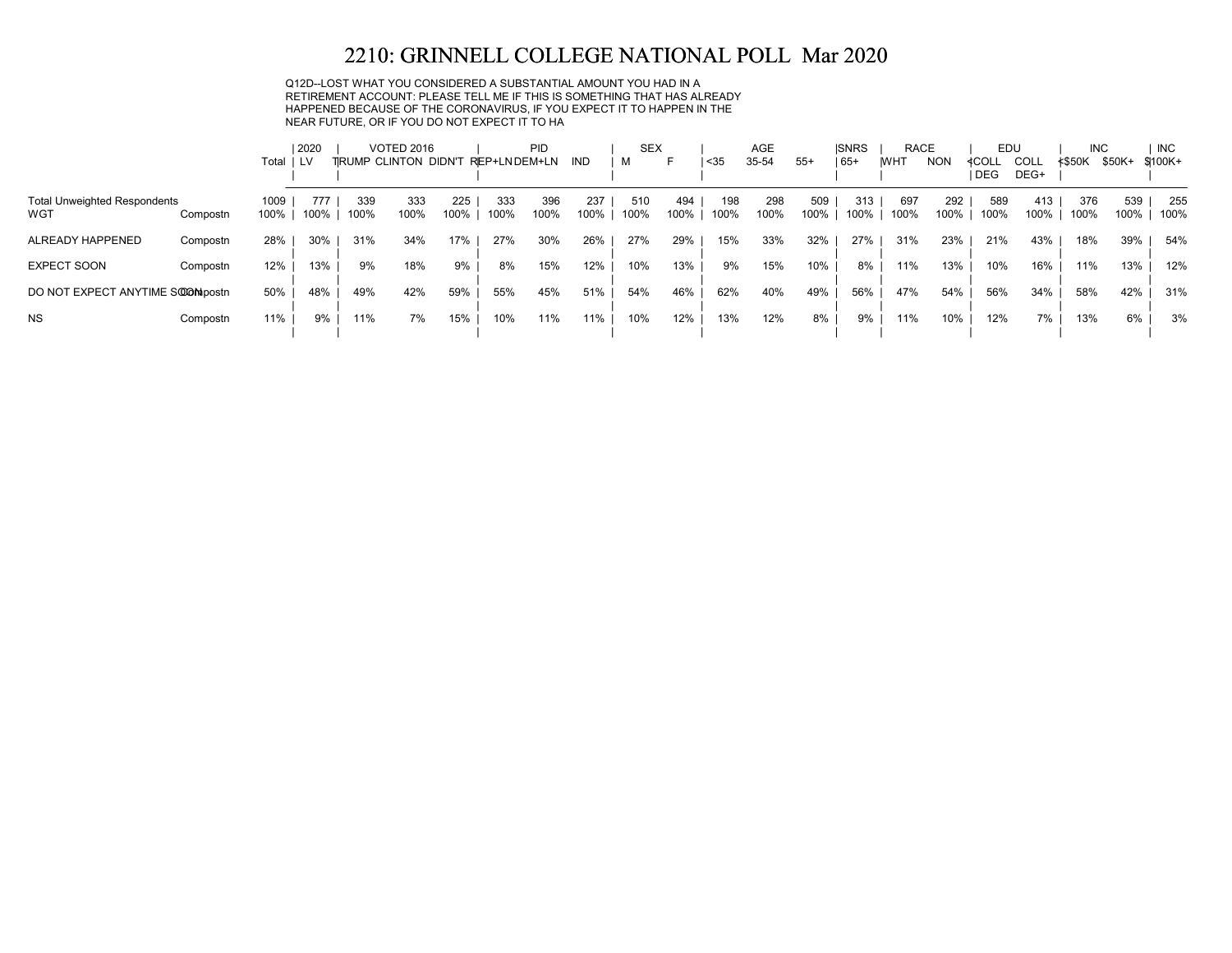Q12D--LOST WHAT YOU CONSIDERED A SUBSTANTIAL AMOUNT YOU HAD IN A RETIREMENT ACCOUNT: PLEASE TELL ME IF THIS IS SOMETHING THAT HAS ALREADY HAPPENED BECAUSE OF THE CORONAVIRUS, IF YOU EXPECT IT TO HAPPEN IN THE NEAR FUTURE, OR IF YOU DO NOT EXPECT IT TO HA

|                                            |          |              |             | <b>COMM</b> |             |             |             | <b>REL</b>  |             | <b>EVAN</b> |             | <b>REGN</b> |             |             | <b>SUB</b>   |
|--------------------------------------------|----------|--------------|-------------|-------------|-------------|-------------|-------------|-------------|-------------|-------------|-------------|-------------|-------------|-------------|--------------|
|                                            |          | Total        | <b>CTY</b>  | <b>SUB</b>  | <b>TWN</b>  | <b>RRL</b>  | PROT        | <b>CATH</b> | <b>NONE</b> | GEL         | <b>NE</b>   | <b>MW</b>   | <b>SO</b>   | <b>WE</b>   | <b>WOMEN</b> |
| <b>Total Unweighted Respondents</b><br>WGT | Compostn | 1009<br>100% | 286<br>100% | 287<br>100% | 198<br>100% | 232<br>100% | 455<br>100% | 177<br>100% | 184<br>100% | 302<br>100% | 184<br>100% | 219<br>100% | 360<br>100% | 246<br>100% | 145<br>100%  |
| ALREADY HAPPENED                           | Compostn | 28%          | 22%         | 37%         | 23%         | 28%         | 27%         | 33%         | 30%         | 24%         | 34%         | 29%         | 24%         | 26%         | 38%          |
| <b>EXPECT SOON</b>                         | Compostn | 12%          | 15%         | 11%         | 11%         | 8%          | 10%         | 11%         | 13%         | 9%          | 11%         | 12%         | 10%         | 14%         | 12%          |
| DO NOT EXPECT ANYTIME SOOMpostn            |          | 50%          | 54%         | 40%         | 53%         | 51%         | 54%         | 43%         | 44%         | 58%         | 45%         | 47%         | 55%         | 48%         | 36%          |
| <b>NS</b>                                  | Compostn | 11%          | 10%         | 11%         | 12%         | 12%         | 9%          | 13%         | 14%         | 9%          | 10%         | 11%         | 11%         | 12%         | 14%          |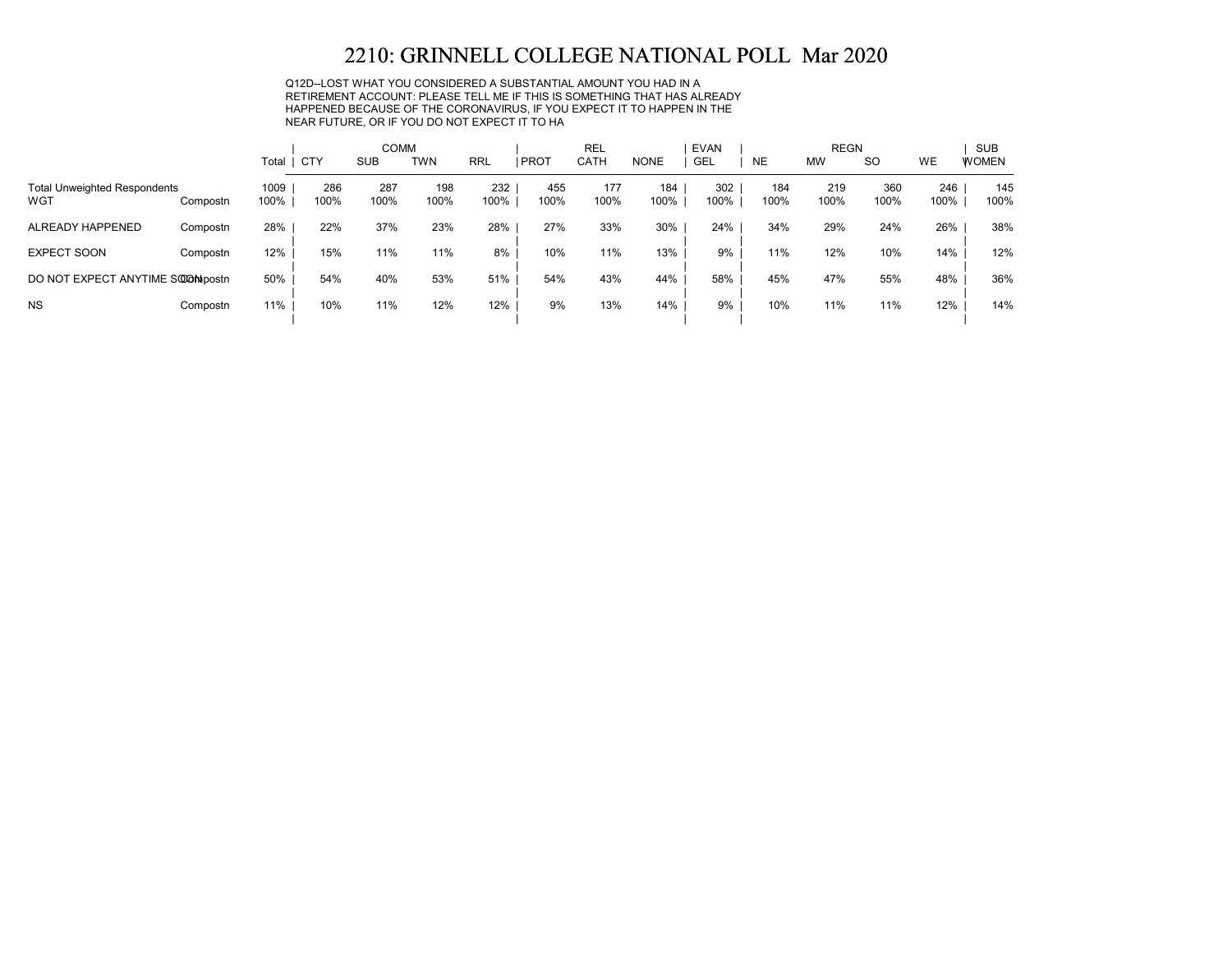Q12E--HAD DIFFICULTY GETTING NEEDED MEDICAL CARE: PLEASE TELL ME IF THIS IS SOMETHING THAT HAS ALREADY HAPPENED BECAUSE OF THE CORONAVIRUS, IF YOU EXPECT IT TO HAPPEN IN THE NEAR FUTURE, OR IF YOU DO NOT EXPECT IT TO HAPPEN ANYTIME SOON.

|                                            |          | Total        | 2020<br>LV. |             | <b>VOTED 2016</b><br>TRUMP CLINTON DIDN'T |             | REP+LNDEM+LN | PID         | IND         | <b>SEX</b><br>M | ►           | $35$        | <b>AGE</b><br>35-54 | $55+$       | <b>ISNRS</b><br>  65+ | <b>RACE</b><br><b>WHT</b> | <b>NON</b>  | EDU<br>≮COLL<br><b>DEG</b> | COLL<br>DEG+ | <b>INC</b><br>≮\$50K | \$50K+      | <b>INC</b><br>$$100K +$ |
|--------------------------------------------|----------|--------------|-------------|-------------|-------------------------------------------|-------------|--------------|-------------|-------------|-----------------|-------------|-------------|---------------------|-------------|-----------------------|---------------------------|-------------|----------------------------|--------------|----------------------|-------------|-------------------------|
| <b>Total Unweighted Respondents</b><br>WGT | Compostn | 1009<br>100% | 777<br>100% | 339<br>100% | 333<br>100%                               | 225<br>100% | 333<br>100%  | 396<br>100% | 237<br>100% | 510<br>100%     | 494<br>100% | 198<br>100% | 298<br>100%         | 509<br>100% | 313<br>100%           | 697<br>100%               | 292<br>100% | 589<br>100%                | 413<br>100%  | 376<br>100%          | 539<br>100% | 255<br>100%             |
| ALREADY HAPPENED                           | Compostn | 10%          | 7%          | 6%          | 12%                                       | 11%         | 6%           | 10%         | 17%         | 7%              | 13%         | 10%         | 14%                 | 7%          | 6%                    | 8%                        | 14%         | 11%                        | 8%           | 13%                  | 8%          | 8%                      |
| <b>EXPECT SOON</b>                         | Compostn | 19%          | 20%         | 12%         | 28%                                       | 19%         | 12%          | 27%         | 18%         | 18%             | 20%         | 23%         | 20%                 | 16%         | 12%                   | 18%                       | 22%         | 15%                        | 30%          | 22%                  | 20%         | 22%                     |
| DO NOT EXPECT ANYTIME SOOMpostn            |          | 67%          | 69%         | 78%         | 57%                                       | 64%         | 79%          | 60%         | 59%         | 72%             | 62%         | 62%         | 64%                 | 73%         | 78%                   | 71%                       | 59%         | 70%                        | 58%          | 63%                  | 69%         | 67%                     |
| <b>NS</b>                                  | Compostn | 4%           | 4%          | 3%          | 3%                                        | 5%          | 3%           | 3%          | 6%          | 4%              | 5%          | 5%          | 3%                  | 4%          | 4%                    | 4%                        | 5%          | 4%                         | 4%           | 3%                   | 4%          | 3%                      |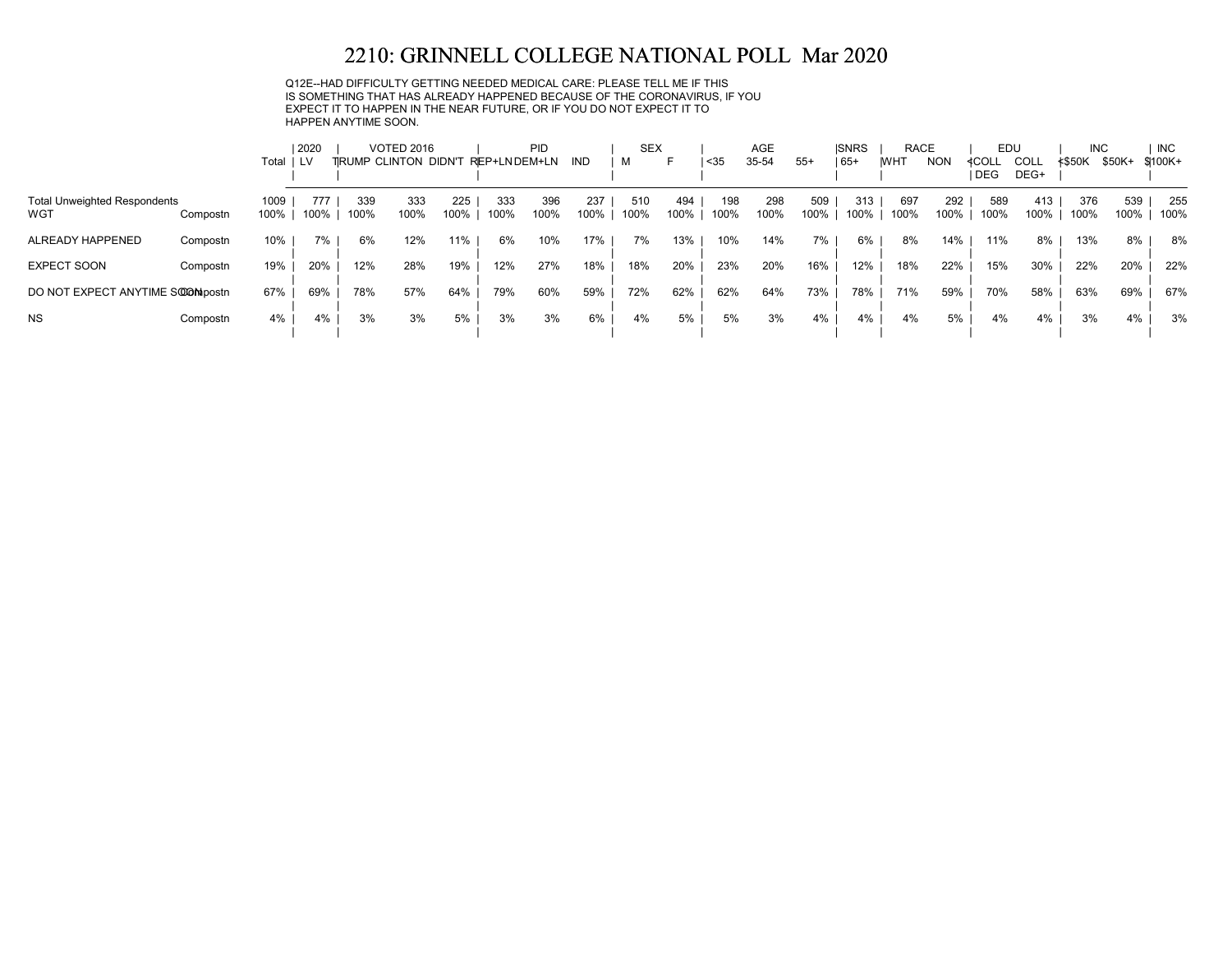Q12E--HAD DIFFICULTY GETTING NEEDED MEDICAL CARE: PLEASE TELL ME IF THIS IS SOMETHING THAT HAS ALREADY HAPPENED BECAUSE OF THE CORONAVIRUS, IF YOU EXPECT IT TO HAPPEN IN THE NEAR FUTURE, OR IF YOU DO NOT EXPECT IT TO HAPPEN ANYTIME SOON.

|                                            |          |              |             | <b>COMM</b> |             |             |             | <b>REL</b>  |             | <b>EVAN</b> |             | <b>REGN</b> |             |             | <b>SUB</b>   |
|--------------------------------------------|----------|--------------|-------------|-------------|-------------|-------------|-------------|-------------|-------------|-------------|-------------|-------------|-------------|-------------|--------------|
|                                            |          | Total        | CTY         | <b>SUB</b>  | <b>TWN</b>  | <b>RRL</b>  | <b>PROT</b> | <b>CATH</b> | <b>NONE</b> | <b>GEL</b>  | <b>NE</b>   | <b>MW</b>   | <b>SO</b>   | <b>WE</b>   | <b>WOMEN</b> |
| <b>Total Unweighted Respondents</b><br>WGT | Compostn | 1009<br>100% | 286<br>100% | 287<br>100% | 198<br>100% | 232<br>100% | 455<br>100% | 177<br>100% | 184<br>100% | 302<br>100% | 184<br>100% | 219<br>100% | 360<br>100% | 246<br>100% | 145<br>100%  |
| ALREADY HAPPENED                           | Compostn | 10%          | 14%         | 6%          | 10%         | 9%          | 11%         | 8%          | 7%          | 11%         | 12%         | 11%         | 7%          | 12%         | 10%          |
| <b>EXPECT SOON</b>                         | Compostn | 19%          | 23%         | 20%         | 20%         | 14%         | 17%         | 18%         | 31%         | 14%         | 15%         | 15%         | 20%         | 26%         | 20%          |
| DO NOT EXPECT ANYTIME SOOMpostn            |          | 67%          | 59%         | 70%         | 65%         | 74%         | 69%         | 71%         | 58%         | 70%         | 69%         | 71%         | 67%         | 59%         | 66%          |
| <b>NS</b>                                  | Compostn | 4%           | 4%          | 4%          | 5%          | 3%          | 4%          | 3%          | 4%          | 5%          | 4%          | 3%          | 5%          | 3%          | 4%           |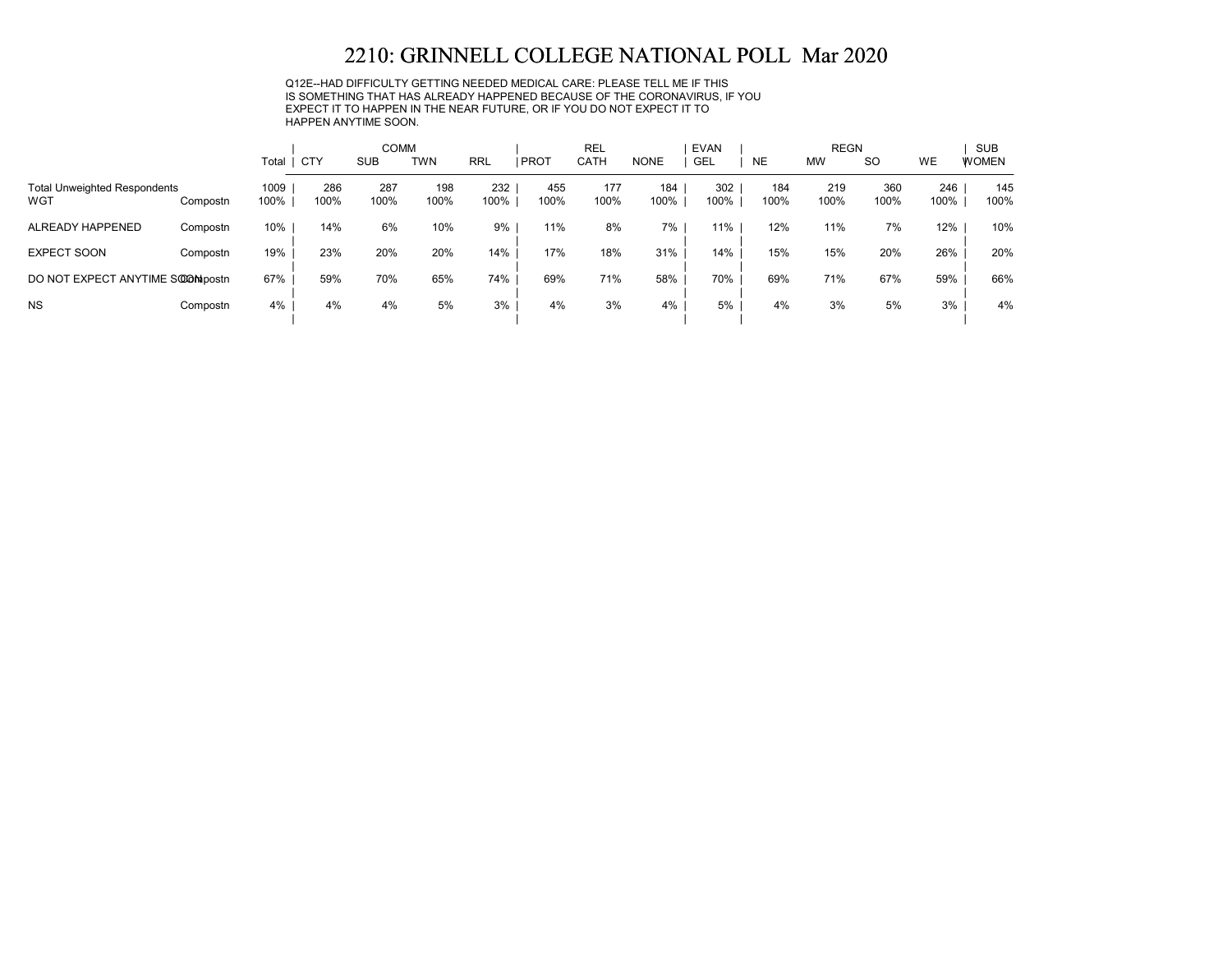Q12F--HAVE TAKEN ON ADDITIONAL CHILD CARE RESPONSIBILITIES: PLEASE TELL ME IF THIS IS SOMETHING THAT HAS ALREADY HAPPENED BECAUSE OF THE CORONAVIRUS, IF YOU EXPECT IT TO HAPPEN IN THE NEAR FUTURE, OR IF YOU DO NOT EXPECT IT TO HAPPEN ANYTIME SOON.

|                                            |          | Total ILV    | 2020        |             | <b>VOTED 2016</b><br>TRUMP CLINTON DIDN'T |             | REP+LNDEM+LN | PID         | IND         | <b>SEX</b><br>м | ь           | $35$        | AGE<br>35-54 | $55+$       | <b>ISNRS</b><br>  65+ | <b>RACE</b><br><b>IWHT</b> | <b>NON</b>  | EDU<br>≮COLL<br><b>DEG</b> | COLL<br>DEG+ | <b>INC</b><br><b>≮\$50K</b> | \$50K+      | <b>INC</b><br>\$100K+ |
|--------------------------------------------|----------|--------------|-------------|-------------|-------------------------------------------|-------------|--------------|-------------|-------------|-----------------|-------------|-------------|--------------|-------------|-----------------------|----------------------------|-------------|----------------------------|--------------|-----------------------------|-------------|-----------------------|
| <b>Total Unweighted Respondents</b><br>WGT | Compostn | 1009<br>100% | 777<br>100% | 339<br>100% | 333<br>100%                               | 225<br>100% | 333<br>100%  | 396<br>100% | 237<br>100% | 510<br>100%     | 494<br>100% | 198<br>100% | 298<br>100%  | 509<br>100% | 313<br>100%           | 697<br>100%                | 292<br>100% | 589<br>100%                | 413<br>100%  | 376<br>100%                 | 539<br>100% | 255<br>100%           |
| ALREADY HAPPENED                           | Compostn | 15%          | 15%         | 14%         | 17%                                       | 15%         | 15%          | 14%         | 15%         | 12%             | 19%         | 21%         | 22%          | 6%          | 4%                    | 14%                        | 19%         | 13%                        | 22%          | 13%                         | 20%         | 21%                   |
| <b>EXPECT SOON</b>                         | Compostn | 5%           | 4%          | 5%          | 5%                                        | 6%          | 5%           | 4%          | 7%          | 6%              | 4%          | 7%          | 7%           | 2%          | 2%                    | 4%                         | 7%          | 5%                         | 5%           | 5%                          | 5%          | 6%                    |
| DO NOT EXPECT ANYTIME SOOMpostn            |          | 72%          | 74%         | 74%         | 71%                                       | 69%         | 74%          | 73%         | 70%         | 75%             | 69%         | 62%         | 63%          | 86%         | 89%                   | 74%                        | 67%         | 74%                        | 67%          | 75%                         | 68%         | 67%                   |
| <b>NS</b>                                  | Compostn | 8%           | 8%          | 8%          | 7%                                        | 9%          | 6%           | 10%         | 8%          | 7%              | 9%          | 10%         | 8%           | 6%          | 6%                    | 9%                         | 6%          | 8%                         | 7%           | 7%                          | 7%          | 6%                    |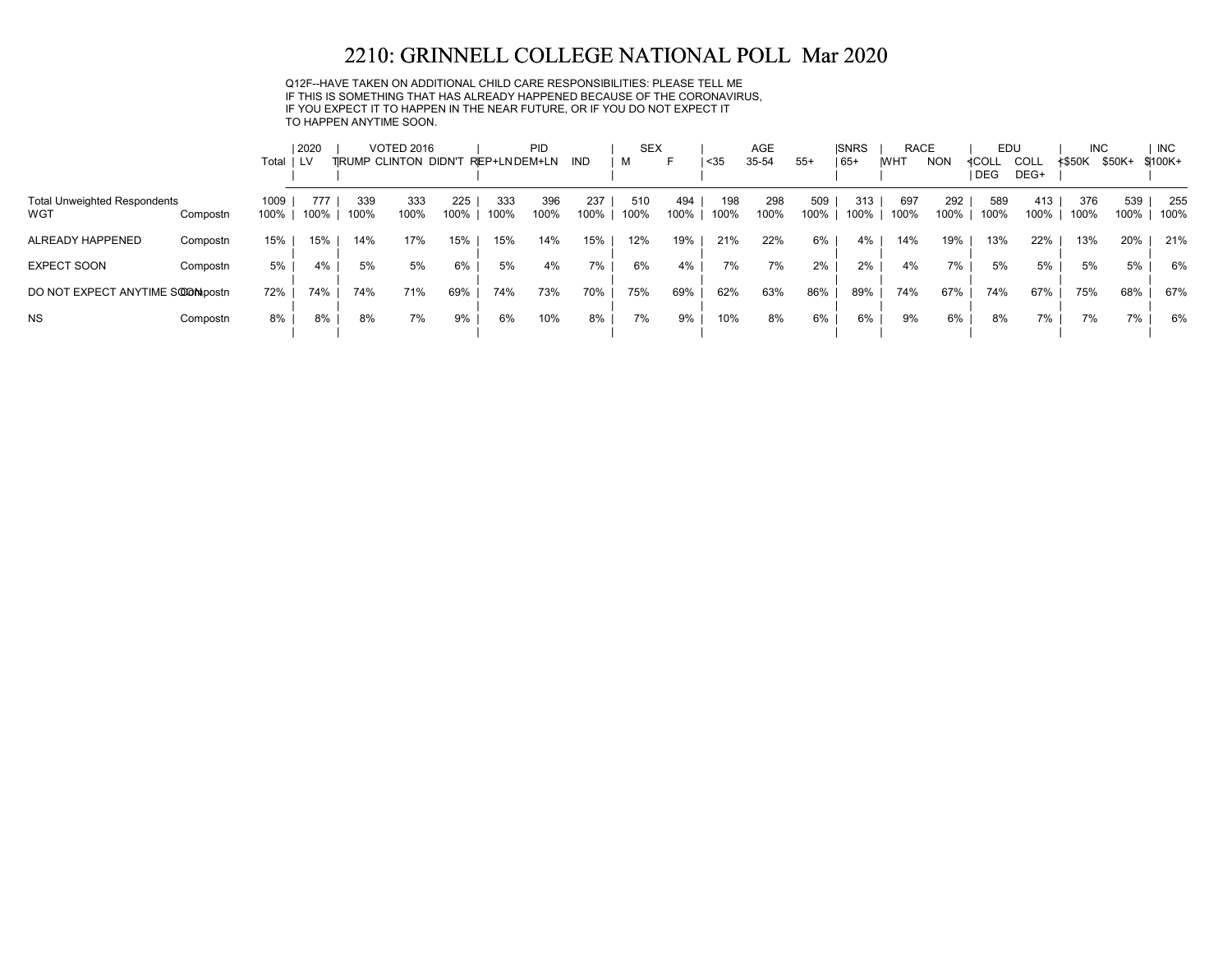Q12F--HAVE TAKEN ON ADDITIONAL CHILD CARE RESPONSIBILITIES: PLEASE TELL ME IF THIS IS SOMETHING THAT HAS ALREADY HAPPENED BECAUSE OF THE CORONAVIRUS, IF YOU EXPECT IT TO HAPPEN IN THE NEAR FUTURE, OR IF YOU DO NOT EXPECT IT TO HAPPEN ANYTIME SOON.

|                                            |          |              |             | <b>COMM</b> |             |             |             | <b>REL</b>  |             | <b>EVAN</b> |             | <b>REGN</b> |             |             | <b>SUB</b>   |
|--------------------------------------------|----------|--------------|-------------|-------------|-------------|-------------|-------------|-------------|-------------|-------------|-------------|-------------|-------------|-------------|--------------|
|                                            |          | Total        | <b>CTY</b>  | <b>SUB</b>  | <b>TWN</b>  | <b>RRL</b>  | PROT        | <b>CATH</b> | <b>NONE</b> | <b>GEL</b>  | <b>NE</b>   | <b>MW</b>   | <b>SO</b>   | <b>WE</b>   | <b>WOMEN</b> |
| <b>Total Unweighted Respondents</b><br>WGT | Compostn | 1009<br>100% | 286<br>100% | 287<br>100% | 198<br>100% | 232<br>100% | 455<br>100% | 177<br>100% | 184<br>100% | 302<br>100% | 184<br>100% | 219<br>100% | 360<br>100% | 246<br>100% | 145<br>100%  |
| ALREADY HAPPENED                           | Compostn | 15%          | 18%         | 17%         | 14%         | 12%         | 17%         | 14%         | 18%         | 17%         | 14%         | 15%         | 14%         | 19%         | 19%          |
| <b>EXPECT SOON</b>                         | Compostn | 5%           | 7%          | 2%          | 4%          | 7%          | 4%          | 6%          | 3%          | 5%          | 3%          | 4%          | 6%          | 6%          | 1%           |
| DO NOT EXPECT ANYTIME SOOMpostn            |          | 72%          | 67%         | 72%         | 75%         | 76%         | 74%         | 67%         | 69%         | 73%         | 75%         | 72%         | 73%         | 67%         | 70%          |
| <b>NS</b>                                  | Compostn | 8%           | 8%          | 10%         | 7%          | 6%          | 5%          | 13%         | 10%         | 5%          | 8%          | 9%          | 7%          | 8%          | 10%          |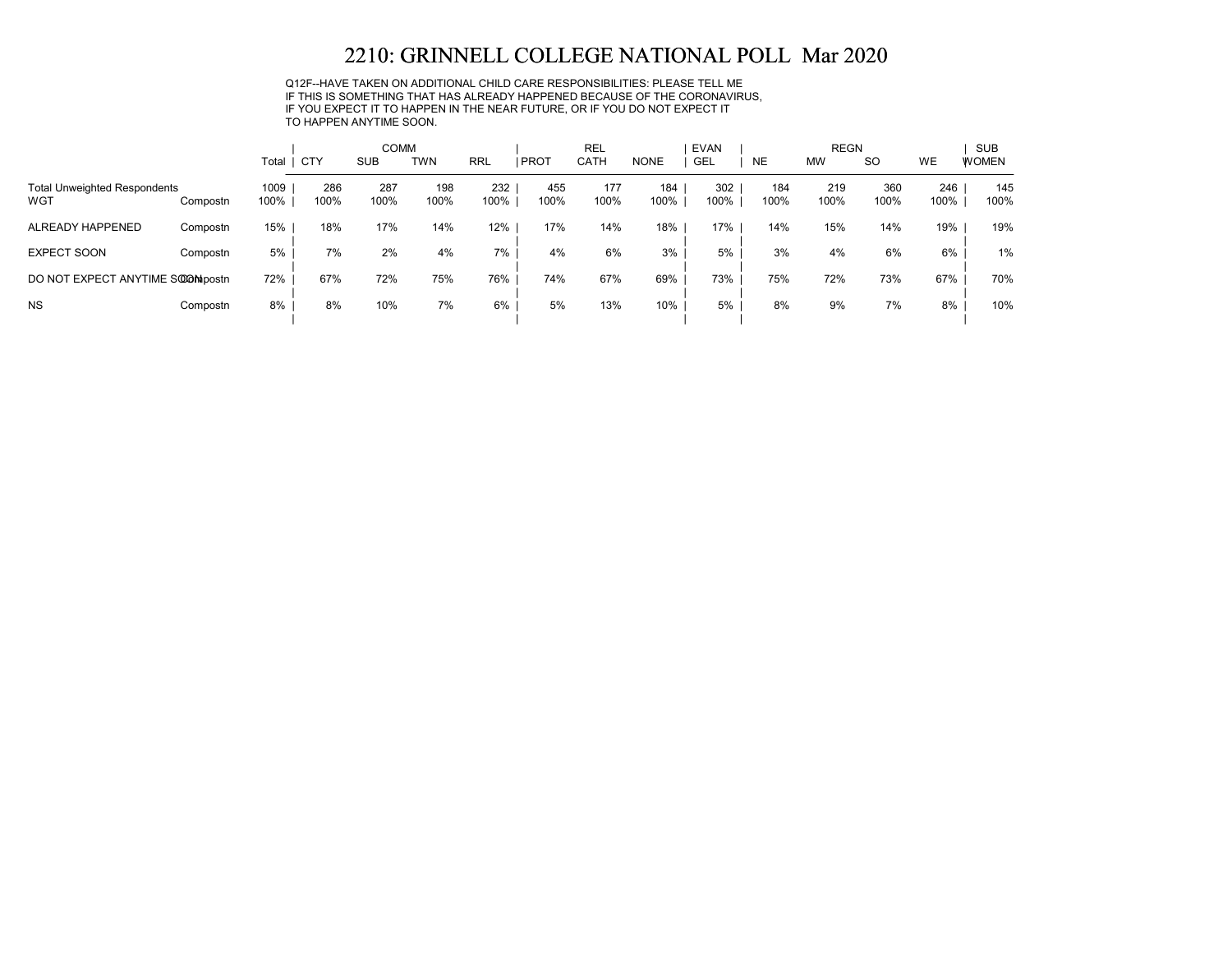Q12G--HAD DIFFICULTY GETTING BASIC SERVICES YOU RELY ON, SUCH AS MEAL SERVICES, PUBLIC TRANSPORTATION, OR GOV'T BENEFITS: PLEASE TELL ME IF THIS IS SOMETHING THAT HAS ALREADY HAPPENED BECAUSE OF THE CORONAVIRUS, IF YOU EXPECT IT TO HAPPEN IN THE NEAR FUT

|                                            | Total                    | 2020<br>LV |            |             | <b>VOTED 2016</b><br>TRUMP CLINTON DIDN'T REP+LNDEM+LN |             |             | PID         | IND         | <b>SEX</b><br>м | F           | $35$        | <b>AGE</b><br>35-54 | $55+$       | <b>ISNRS</b><br>  65+ | <b>RACE</b><br><b>IWHT</b> | <b>NON</b>  | EDU<br><b>4COLL</b><br><b>DEG</b> | <b>COLL</b><br>DEG+ | <b>INC</b><br><b>≮\$50K</b> | \$50K+      | <b>INC</b><br>$$100K +$ |
|--------------------------------------------|--------------------------|------------|------------|-------------|--------------------------------------------------------|-------------|-------------|-------------|-------------|-----------------|-------------|-------------|---------------------|-------------|-----------------------|----------------------------|-------------|-----------------------------------|---------------------|-----------------------------|-------------|-------------------------|
| <b>Total Unweighted Respondents</b><br>WGT | 1009<br>100%<br>Compostn |            | 77<br>100% | 339<br>100% | 333<br>100%                                            | 225<br>100% | 333<br>100% | 396<br>100% | 237<br>100% | 510<br>100%     | 494<br>100% | 198<br>100% | 298<br>100%         | 509<br>100% | 313<br>100%           | 697<br>100%                | 292<br>100% | 589<br>100%                       | 413<br>100%         | 376<br>100%                 | 539<br>100% | 255<br>100%             |
| ALREADY HAPPENED                           | 10%<br>Compostn          |            | 9%         | 6%          | 10%                                                    | 14%         | 5%          | 11%         | 14%         | 9%              | 11%         | 13%         | 10%                 | 9%          | 8%                    | 9%                         | 12%         | 11%                               | 8%                  | 14%                         | 8%          | 6%                      |
| <b>EXPECT SOON</b>                         | 15%<br>Compostn          |            | 14%        | 8%          | 17%                                                    | 19%         | 8%          | 17%         | 21%         | 16%             | 14%         | 18%         | 19%                 | 10%         | 8%                    | 13%                        | 20%         | 14%                               | 18%                 | 16%                         | 15%         | 15%                     |
| DO NOT EXPECT ANYTIME SCOM bostn           | 70%                      |            | 73%        | 80%         | 69%                                                    | 62%         | 82%         | 68%         | 59%         | 69%             | 70%         | 63%         | 67%                 | 77%         | 80%                   | 72%                        | 65%         | 70%                               | 68%                 | 66%                         | 72%         | 75%                     |
| <b>NS</b>                                  | 5%<br>Compostn           |            | 5%         | 6%          | 4%                                                     | 5%          | 5%          | 4%          | 6%          | 5%              | 5%          | 6%          | 5%                  | 4%          | 4%                    | 6%                         | 4%          | 5%                                | 6%                  | 5%                          | 5%          | 4%                      |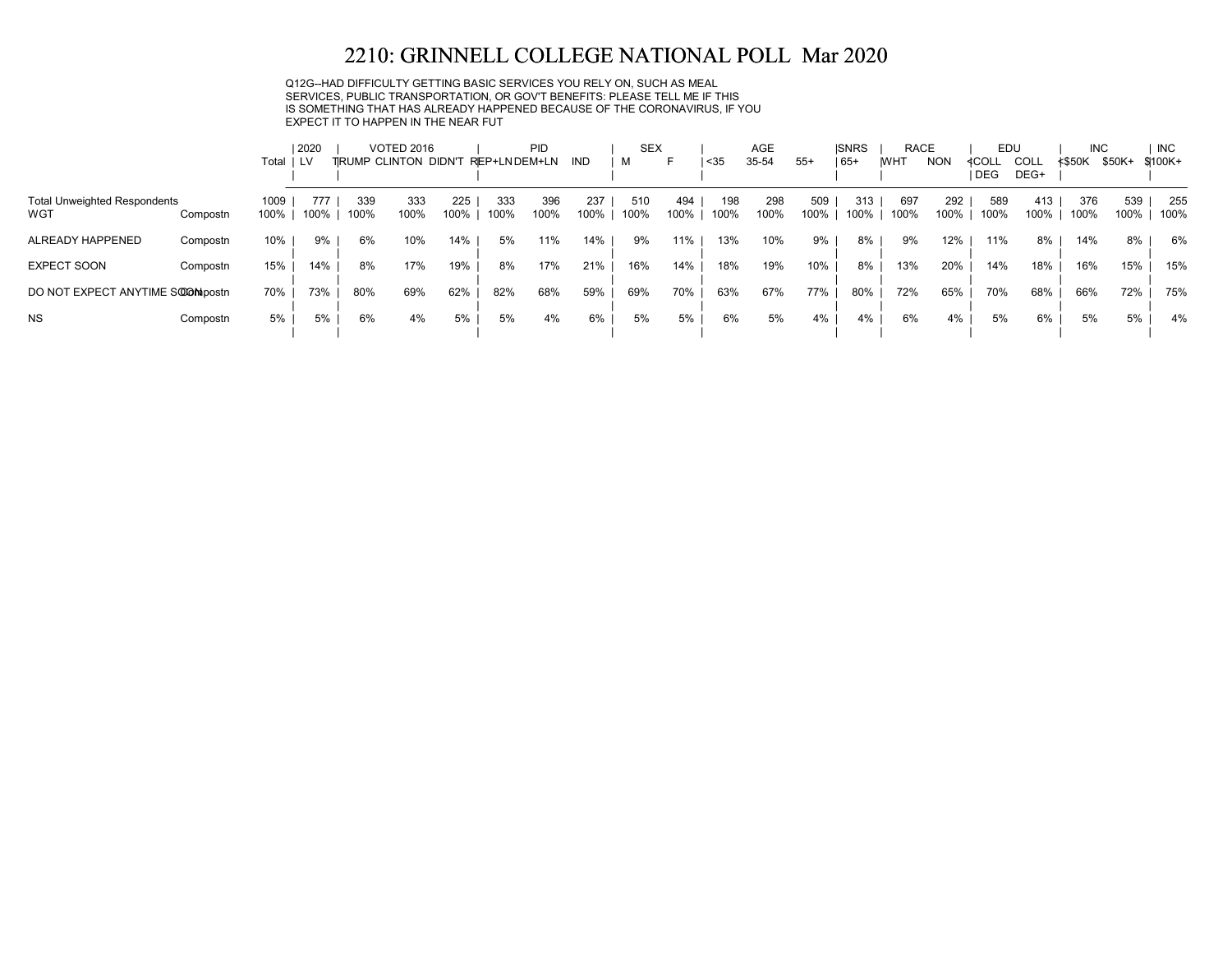Q12G--HAD DIFFICULTY GETTING BASIC SERVICES YOU RELY ON, SUCH AS MEAL SERVICES, PUBLIC TRANSPORTATION, OR GOV'T BENEFITS: PLEASE TELL ME IF THIS IS SOMETHING THAT HAS ALREADY HAPPENED BECAUSE OF THE CORONAVIRUS, IF YOU EXPECT IT TO HAPPEN IN THE NEAR FUT

|                                            |          |              |             | <b>COMM</b> |             |             |             | <b>REL</b>  |             | <b>EVAN</b> |             | <b>REGN</b> |             |             | <b>SUB</b>   |
|--------------------------------------------|----------|--------------|-------------|-------------|-------------|-------------|-------------|-------------|-------------|-------------|-------------|-------------|-------------|-------------|--------------|
|                                            |          | Total        | CTY         | <b>SUB</b>  | TWN         | <b>RRL</b>  | <b>PROT</b> | <b>CATH</b> | <b>NONE</b> | <b>GEL</b>  | <b>NE</b>   | <b>MW</b>   | <b>SO</b>   | <b>WE</b>   | <b>WOMEN</b> |
| <b>Total Unweighted Respondents</b><br>WGT | Compostn | 1009<br>100% | 286<br>100% | 287<br>100% | 198<br>100% | 232<br>100% | 455<br>100% | 177<br>100% | 184<br>100% | 302<br>100% | 184<br>100% | 219<br>100% | 360<br>100% | 246<br>100% | 145<br>100%  |
| ALREADY HAPPENED                           | Compostn | 10%          | 13%         | 8%          | 11%         | 9%          | 8%          | 10%         | 11%         | 8%          | 9%          | 8%          | 9%          | 14%         | 5%           |
| <b>EXPECT SOON</b>                         | Compostn | 15%          | 18%         | 16%         | 14%         | 11%         | 11%         | 16%         | 20%         | 12%         | 10%         | 12%         | 14%         | 23%         | 15%          |
| DO NOT EXPECT ANYTIME SOOMpostn            |          | 70%          | 63%         | 72%         | 68%         | 77%         | 77%         | 70%         | 63%         | 76%         | 74%         | 74%         | 72%         | 59%         | 78%          |
| <b>NS</b>                                  | Compostn | 5%           | 6%          | 4%          | 7%          | 3%          | 5%          | 4%          | 7%          | 4%          | 6%          | 5%          | 5%          | 4%          | 2%           |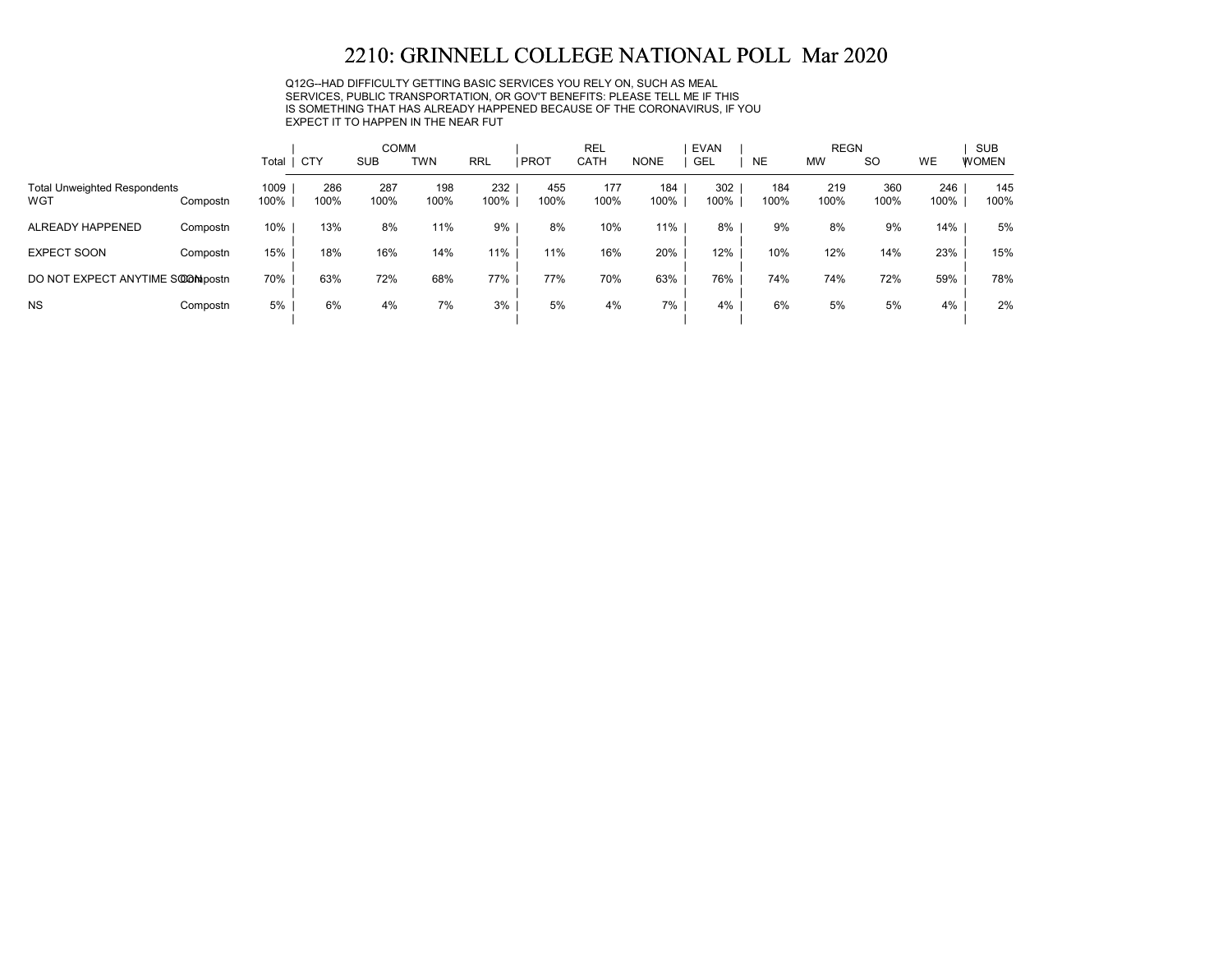Q12H--BEEN LAID OFF OR FURLOUGHED FROM WORK: PLEASE TELL ME IF THIS IS SOMETHING THAT HAS ALREADY HAPPENED BECAUSE OF THE CORONAVIRUS, IF YOU EXPECT IT TO HAPPEN IN THE NEAR FUTURE, OR IF YOU DO NOT EXPECT IT TO HAPPEN ANYTIME SOON.

|                                            |          |              | 2020        |             | <b>VOTED 2016</b>            |             |              | PID         |             | <b>SEX</b>  |             |             | AGE         |             | <b>ISNRS</b> | <b>RACE</b> |             | EDU          |              | <b>INC</b>    |             | <b>INC</b>  |
|--------------------------------------------|----------|--------------|-------------|-------------|------------------------------|-------------|--------------|-------------|-------------|-------------|-------------|-------------|-------------|-------------|--------------|-------------|-------------|--------------|--------------|---------------|-------------|-------------|
|                                            |          | Total ILV    |             |             | <b>TIRUMP CLINTON DIDN'T</b> |             | REP+LNDEM+LN |             | IND         | м           | ⊢           | $35$        | 35-54       | $55+$       | $65+$        | <b>IWHT</b> | <b>NON</b>  | ≮COLL<br>DEG | COLL<br>DEG+ | <b>≮\$50K</b> | \$50K+      | $$100K +$   |
| <b>Total Unweighted Respondents</b><br>WGT | Compostn | 1009<br>100% | 777<br>100% | 339<br>100% | 333<br>100%                  | 225<br>100% | 333<br>100%  | 396<br>100% | 237<br>100% | 510<br>100% | 494<br>100% | 198<br>100% | 298<br>100% | 509<br>100% | 313<br>100%  | 697<br>100% | 292<br>100% | 589<br>100%  | 413<br>100%  | 376<br>100%   | 539<br>100% | 255<br>100% |
| ALREADY HAPPENED                           | Compostn | 16%          | 15%         | 10%         | 18%                          | 23%         | 12%          | 17%         | 21%         | 13%         | 20%         | 25%         | 14%         | 12%         | 7%           | 15%         | 19%         | 18%          | 13%          | 19%           | 15%         | 11%         |
| <b>EXPECT SOON</b>                         | Compostn | 12%          | 10%         | 6%          | 11%                          | 19%         | 6%           | 13%         | 18%         | 15%         | 9%          | 20%         | 14%         | 4%          | 2%           | 10%         | 16%         | 12%          | 12%          | 13%           | 12%         | 12%         |
| DO NOT EXPECT ANYTIME SOOMpostn            |          | 62%          | 66%         | 76%         | 62%                          | 48%         | 74%          | 58%         | 52%         | 64%         | 59%         | 46%         | 61%         | 73%         | 77%          | 65%         | 56%         | 59%          | 68%          | 58%           | 66%         | 73%         |
| <b>NS</b>                                  | Compostn | 10%          | 9%          | 9%          | 10%                          | 11%         | 9%           | 11%         | 9%          | 8%          | 12%         | 8%          | 10%         | 11%         | 14%          | 10%         | 9%          | 11%          | 7%           | 9%            | 8%          | 5%          |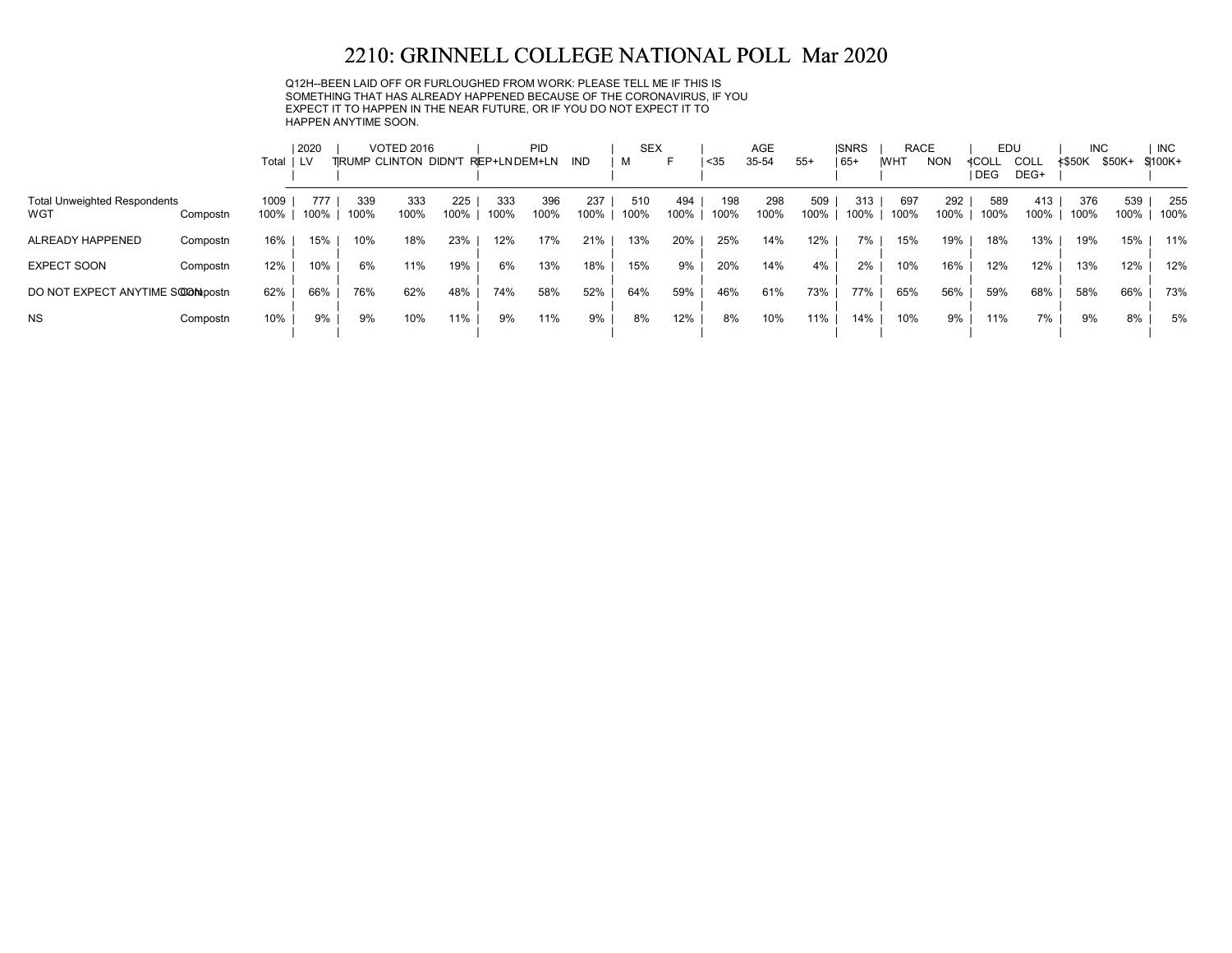Q12H--BEEN LAID OFF OR FURLOUGHED FROM WORK: PLEASE TELL ME IF THIS IS SOMETHING THAT HAS ALREADY HAPPENED BECAUSE OF THE CORONAVIRUS, IF YOU EXPECT IT TO HAPPEN IN THE NEAR FUTURE, OR IF YOU DO NOT EXPECT IT TO HAPPEN ANYTIME SOON.

|                                            |          |              |             | <b>COMM</b> |             |             |             | <b>REL</b>  |             | <b>EVAN</b> |             | <b>REGN</b> |             |             | <b>SUB</b>   |
|--------------------------------------------|----------|--------------|-------------|-------------|-------------|-------------|-------------|-------------|-------------|-------------|-------------|-------------|-------------|-------------|--------------|
|                                            |          | Total        | CTY         | <b>SUB</b>  | <b>TWN</b>  | <b>RRL</b>  | <b>PROT</b> | <b>CATH</b> | <b>NONE</b> | <b>GEL</b>  | <b>NE</b>   | <b>MW</b>   | <b>SO</b>   | <b>WE</b>   | <b>WOMEN</b> |
| <b>Total Unweighted Respondents</b><br>WGT | Compostn | 1009<br>100% | 286<br>100% | 287<br>100% | 198<br>100% | 232<br>100% | 455<br>100% | 177<br>100% | 184<br>100% | 302<br>100% | 184<br>100% | 219<br>100% | 360<br>100% | 246<br>100% | 145<br>100%  |
| ALREADY HAPPENED                           | Compostn | 16%          | 16%         | 18%         | 17%         | 15%         | 17%         | 14%         | 20%         | 17%         | 19%         | 16%         | 14%         | 17%         | 19%          |
| <b>EXPECT SOON</b>                         | Compostn | 12%          | 17%         | 11%         | 12%         | 6%          | 9%          | 14%         | 15%         | 6%          | 11%         | 10%         | 9%          | 19%         | 8%           |
| DO NOT EXPECT ANYTIME SOOMpostn            |          | 62%          | 60%         | 59%         | 60%         | 70%         | 67%         | 58%         | 56%         | 69%         | 63%         | 61%         | 65%         | 57%         | 56%          |
| <b>NS</b>                                  | Compostn | 10%          | 8%          | 12%         | 11%         | 9%          | 8%          | 14%         | 10%         | 8%          | 8%          | 13%         | 12%         | 7%          | 18%          |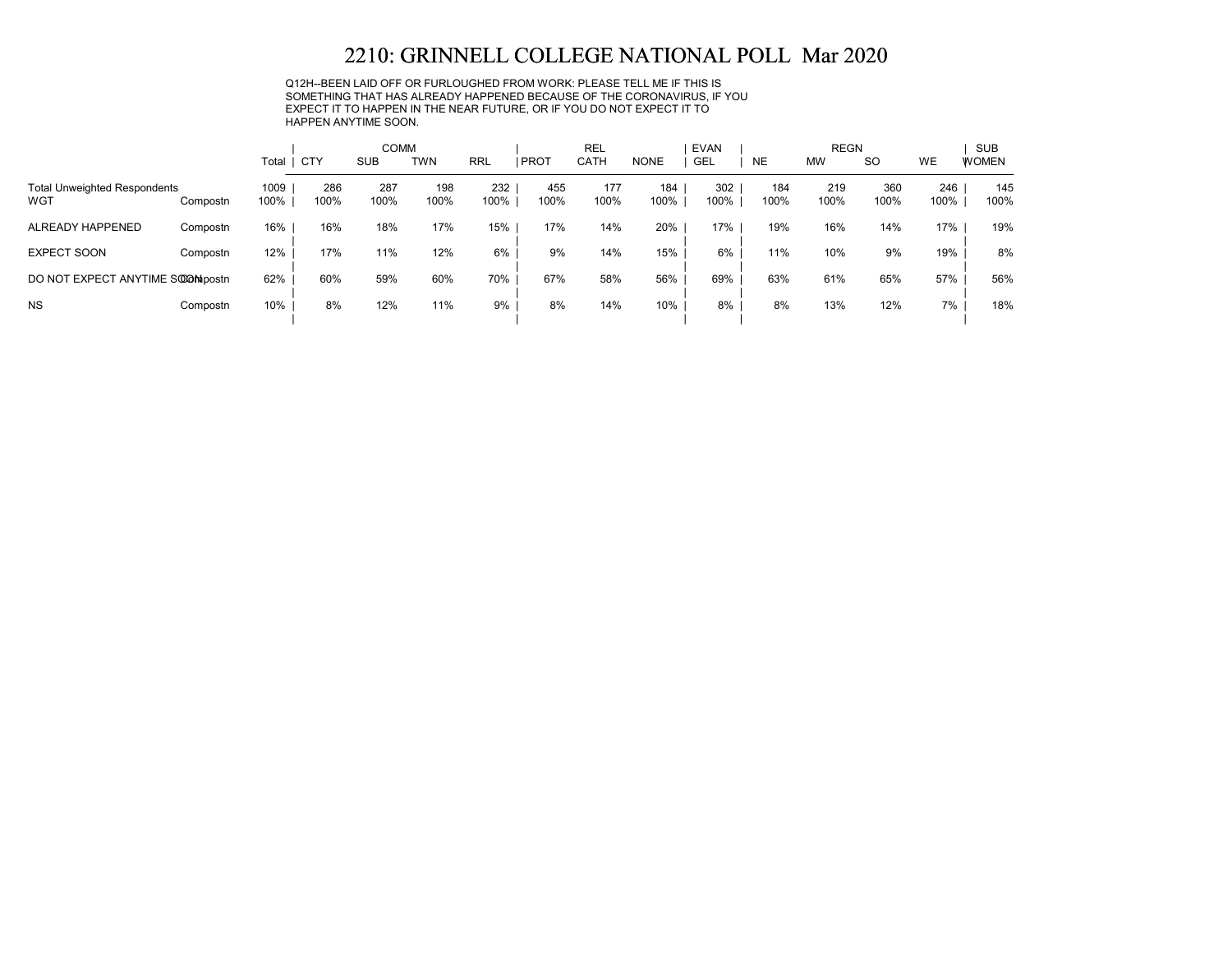Q13--I'M GOING TO MENTION SOME WORDS THAT MIGHT DESCRIBE YOUR STATE OF MIND AS THE WORLD DEALS WITH COVID-19, THE CORONAVIRUS. FOR EACH, PLEASE TELL ME IF THIS DOES OR DOES NOT DESCRIBE YOUR STATE OF MIND A LOT OF THE TIME--JUST ANSWER YES OR NO.

|                                                    |          |            | 2020  |      | <b>VOTED 2016</b>                 |      |      | PID  |            | <b>SEX</b> |       |      | <b>AGE</b> |       | <b>ISNRS</b> | <b>RACE</b> |            |              | EDU  | <b>INC</b>           |       | <b>INC</b> |
|----------------------------------------------------|----------|------------|-------|------|-----------------------------------|------|------|------|------------|------------|-------|------|------------|-------|--------------|-------------|------------|--------------|------|----------------------|-------|------------|
|                                                    |          | Total   LV |       |      | TRUMP CLINTON DIDN'T REP+LNDEM+LN |      |      |      | <b>IND</b> | м          | Е     | < 35 | 35-54      | $55+$ | $165+$       | <b>IWHT</b> | <b>NON</b> | <b>≮COLL</b> | COLL | <b>≮\$50K \$50K+</b> |       | $$100K +$  |
|                                                    |          |            |       |      |                                   |      |      |      |            |            |       |      |            |       |              |             |            | <b>DEG</b>   | DEG+ |                      |       |            |
| <b>Total Unweighted Respondents</b>                |          | 1009       | 777   | 339  | 333                               | 225  | 333  | 396  | 237        | 510        | 494   | 198  | 298        | 509   | 313          | 697         | 292        | 589          | 413  | 376                  | 539   | 255        |
| WGT                                                | Compostn | 100%       | 100%  | 100% | 100%                              | 100% | 100% | 100% | 100%       | 100%       | 100%  | 100% | 100%       | 100%  | 100%         | 100%        | 100%       | 100%         | 100% | 100%                 | 100%  | 100%       |
| <b>BOXED IN</b>                                    | Compostn | 42%        | 43%   | 28%  | 55%                               | 46%  | 32%  | 52%  | 43%        | 40%        | 45%   | 49%  | 45%        | 36%   | 31%          | 41%         | 46%        | 41%          | 48%  | 45%                  | 43%   | 51%        |
| <b>CONFUSED</b>                                    | Compostn | 34%        | 30%   | 22%  | 36%                               | 46%  | 23%  | 40%  | 39%        | 30%        | 38%   | 50%  | 37%        | 20%   | 24%          | 31%         | 42%        | 36%          | 31%  | 40%                  | 30%   | 26%        |
| <b>STRESSED</b>                                    | Compostn | 55%        | 53%   | 37%  | 65%                               | 62%  | 41%  | 65%  | 56%        | 48%        | 62%   | 64%  | 58%        | 45%   | 39%          | 54%         | 57%        | 51%          | 64%  | 52%                  | 55%   | 64%        |
| <b>CALM</b>                                        | Compostn | 72%        | 73%   | 82%  | 65%                               | 69%  | 80%  | 65%  | 72%        | 78%        | 66%   | 65%  | 70%        | 79%   | 82%          | 72%         | 71%        | 73%          | 69%  | 72%                  | 70%   | 68%        |
| <b>LONELY</b>                                      | Compostn | 21%        | 21%   | 16%  | 28%                               | 20%  | 13%  | 29%  | 20%        | 17%        | 25%   | 24%  | 20%        | 21%   | 21%          | 23%         | 18%        | 18%          | 28%  | 22%                  | 20%   | 18%        |
| <b>PANICKED</b>                                    | Compostn | 18%        | 17%   | 8%   | 22%                               | 24%  | 14%  | 24%  | 16%        | 14%        | 23%   | 23%  | 19%        | 15%   | 12%          | 15%         | 26%        | 19%          | 17%  | 20%                  | 17%   | 18%        |
| <b>SCARED</b>                                      | Compostn | 39%        | 38%   | 22%  | 48%                               | 42%  | 27%  | 49%  | 38%        | 28%        | 49%   | 46%  | 38%        | 33%   | 29%          | 37%         | 43%        | 37%          | 43%  | 40%                  | 39%   | 40%        |
| <b>ANGRY</b>                                       | Compostn | 31%        | 33%   | 18%  | 42%                               | 35%  | 21%  | 38%  | 33%        | 29%        | 34%   | 35%  | 33%        | 27%   | 27%          | 30%         | 33%        | 30%          | 36%  | 32%                  | 31%   | 36%        |
| <b>FEELING DOOMED</b>                              | Compostn | 15%        | 14%   | 5%   | 22%                               | 18%  | 8%   | 21%  | 14%        | 11%        | 19%   | 16%  | 18%        | 12%   | 12%          | 14%         | 18%        | 14%          | 17%  | 17%                  | 13%   | 14%        |
| CONF AMERICANS WILL GETCompostn<br>THRU THIS/BE OK |          | 88%        | 87%   | 96%  | 82%                               | 86%  | 95%  | 81%  | 88%        | 91%        | 86%   | 84%  | 88%        | 90%   | 93%          | 88%         | 88%        | 90%          | 84%  | 88%                  | 87%   | 86%        |
| <b>UNCONCERNED</b>                                 | Compostn | 22%        | 20%   | 27%  | 14%                               | 25%  | 28%  | 15%  | 24%        | 26%        | 18%   | 23%  | 21%        | 22%   | 28%          | 24%         | 19%        | 25%          | 14%  | 23%                  | 18%   | 19%        |
| NONE OF THESE (VOL)                                | Compostn | 0%         | $0\%$ |      |                                   | 1%   |      | 0%   | 0%         | 0%         | $0\%$ |      | $0\%$      | 0%    | $0\%$        |             | 0%         | 0%           |      | 0%                   |       |            |
| <b>NS</b>                                          | Compostn | 0%         | 0%    | 0%   |                                   |      | 0%   |      |            |            | $0\%$ |      |            | $0\%$ |              | 0%          |            | 0%           |      |                      | $0\%$ |            |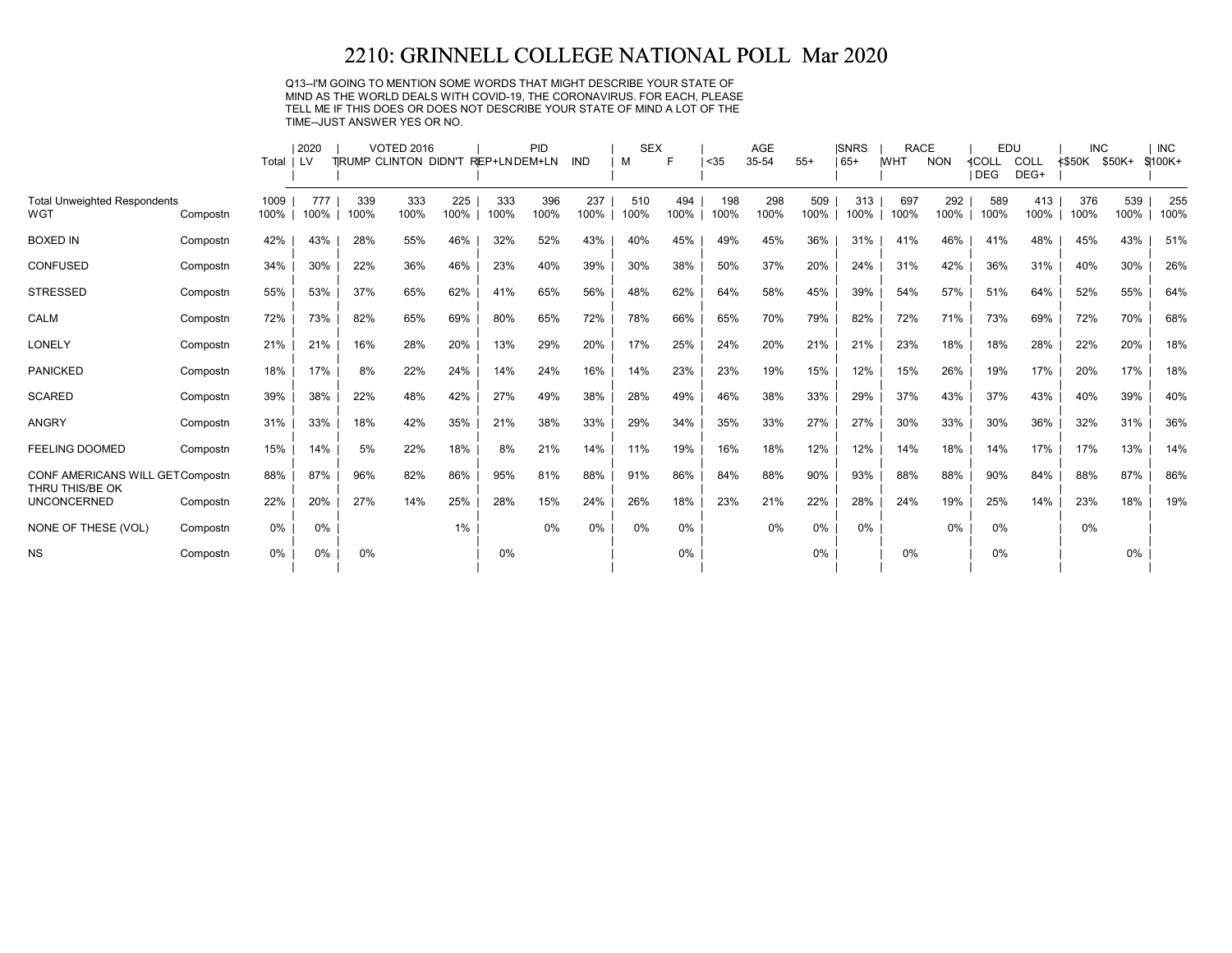Q13--I'M GOING TO MENTION SOME WORDS THAT MIGHT DESCRIBE YOUR STATE OF MIND AS THE WORLD DEALS WITH COVID-19, THE CORONAVIRUS. FOR EACH, PLEASE TELL ME IF THIS DOES OR DOES NOT DESCRIBE YOUR STATE OF MIND A LOT OF THE TIME--JUST ANSWER YES OR NO.

|                                                    |          |              |             | COMM        |             |             |              | <b>REL</b>  |             | <b>EVAN</b> |             | <b>REGN</b> |             |             | <b>SUB</b>   |
|----------------------------------------------------|----------|--------------|-------------|-------------|-------------|-------------|--------------|-------------|-------------|-------------|-------------|-------------|-------------|-------------|--------------|
|                                                    |          |              | Total   CTY | <b>SUB</b>  | <b>TWN</b>  | <b>RRL</b>  | <b>IPROT</b> | CATH        | <b>NONE</b> | <b>GEL</b>  | <b>NE</b>   | <b>MW</b>   | <b>SO</b>   | <b>WE</b>   | <b>WOMEN</b> |
| <b>Total Unweighted Respondents</b><br><b>WGT</b>  | Compostn | 1009<br>100% | 286<br>100% | 287<br>100% | 198<br>100% | 232<br>100% | 455<br>100%  | 177<br>100% | 184<br>100% | 302<br>100% | 184<br>100% | 219<br>100% | 360<br>100% | 246<br>100% | 145<br>100%  |
| <b>BOXED IN</b>                                    | Compostn | 42%          | 44%         | 49%         | 41%         | 33%         | 39%          | 50%         | 45%         | 39%         | 49%         | 42%         | 35%         | 47%         | 52%          |
| CONFUSED                                           | Compostn | 34%          | 37%         | 37%         | 34%         | 29%         | 33%          | 37%         | 35%         | 32%         | 36%         | 38%         | 31%         | 34%         | 43%          |
| <b>STRESSED</b>                                    | Compostn | 55%          | 58%         | 61%         | 53%         | 45%         | 50%          | 62%         | 57%         | 45%         | 61%         | 60%         | 51%         | 49%         | 70%          |
| <b>CALM</b>                                        | Compostn | 72%          | 74%         | 67%         | 70%         | 77%         | 74%          | 68%         | 72%         | 78%         | 66%         | 71%         | 73%         | 77%         | 57%          |
| <b>LONELY</b>                                      | Compostn | 21%          | 23%         | 23%         | 23%         | 15%         | 18%          | 25%         | 22%         | 16%         | 28%         | 22%         | 16%         | 22%         | 30%          |
| <b>PANICKED</b>                                    | Compostn | 18%          | 20%         | 24%         | 16%         | 12%         | 15%          | 26%         | 16%         | 20%         | 24%         | 16%         | 18%         | 17%         | 26%          |
| <b>SCARED</b>                                      | Compostn | 39%          | 40%         | 44%         | 42%         | 29%         | 34%          | 47%         | 37%         | 31%         | 51%         | 43%         | 33%         | 33%         | 57%          |
| ANGRY                                              | Compostn | 31%          | 35%         | 32%         | 34%         | 24%         | 26%          | 39%         | 36%         | 27%         | 46%         | 26%         | 29%         | 28%         | 40%          |
| <b>FEELING DOOMED</b>                              | Compostn | 15%          | 17%         | 15%         | 18%         | 11%         | 12%          | 17%         | 16%         | 16%         | 19%         | 14%         | 15%         | 13%         | 19%          |
| CONF AMERICANS WILL GETCompostn<br>THRU THIS/BE OK |          | 88%          | 87%         | 86%         | 88%         | 92%         | 89%          | 95%         | 81%         | 91%         | 83%         | 91%         | 88%         | 89%         | 80%          |
| <b>UNCONCERNED</b>                                 | Compostn | 22%          | 22%         | 21%         | 26%         | 19%         | 24%          | 23%         | 17%         | 24%         | 22%         | 21%         | 20%         | 25%         | 19%          |
| NONE OF THESE (VOL)                                | Compostn | $0\%$        | 0%          |             | $1\%$       |             | $0\%$        |             |             | $0\%$       |             | 0%          | $0\%$       |             |              |
| <b>NS</b>                                          | Compostn | 0%           |             |             | 0%          |             | $0\%$        |             |             |             |             |             |             | $0\%$       |              |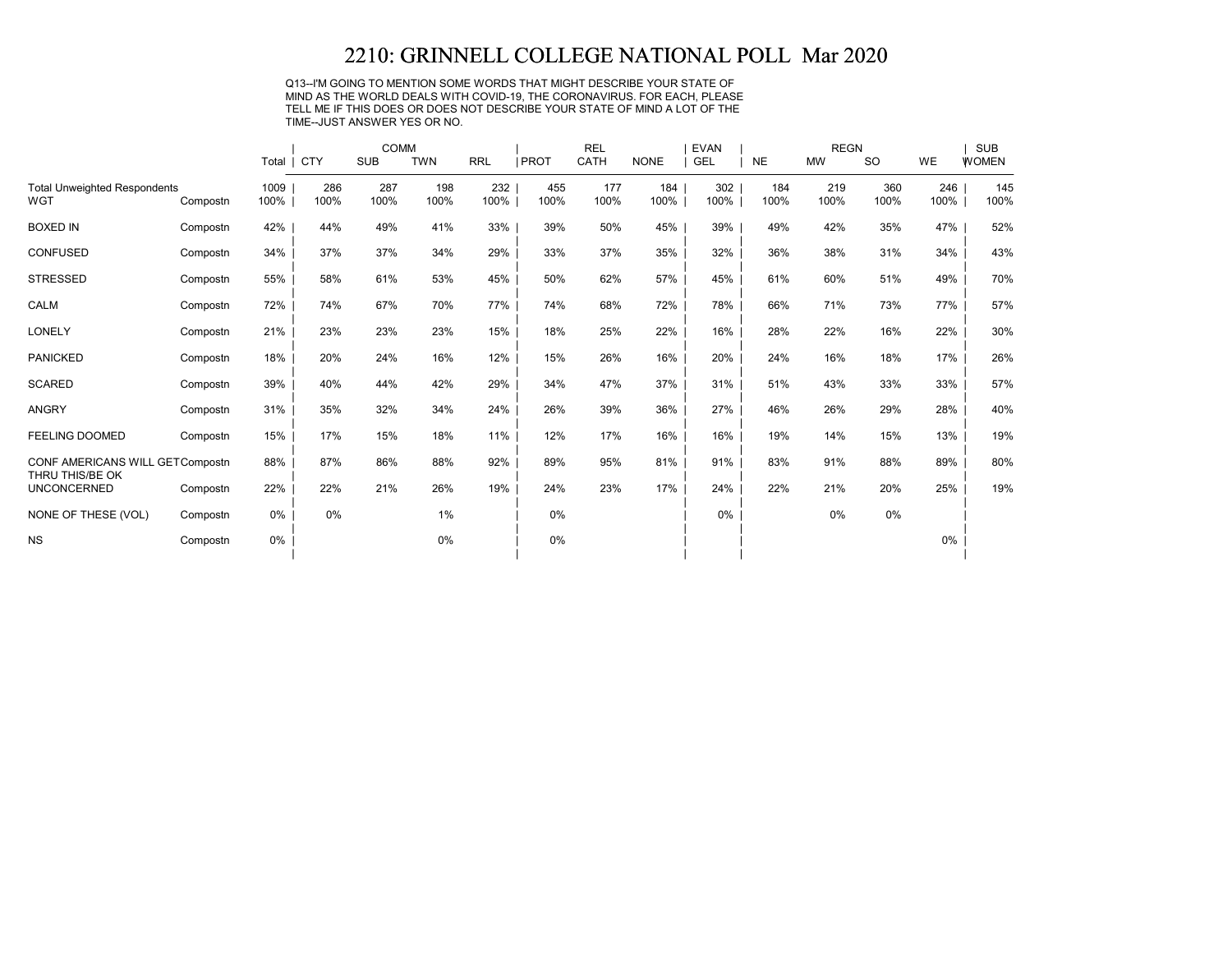Q14--HOW OFTEN DO YOU USE SOCIAL MEDIA, SUCH AS FACEBOOK, TWITTER, OR INSTAGRAM--ALMOST EVERY DAY, AT LEAST ONCE A WEEK, JUST OCCASIONALLY DURING A MONTH, OR LESS THAN ONCE A MONTH?

|                                                  |          | Total        | 2020<br>1 LV |             | <b>VOTED 2016</b><br>TRUMP CLINTON DIDN'T REP+LNDEM+LN |             |             | <b>PID</b>  | IND         | <b>SEX</b><br>м | ⊢           | $35$        | AGE<br>35-54 | $55+$       | <b>ISNRS</b><br>$ 65+$ | <b>RACE</b><br><b>IWHT</b> | <b>NON</b>  | EDU<br>≮COLL | COLL        | <b>INC</b><br><b>≮\$50K</b> | \$50K+      | <b>INC</b><br>\$100K+ |
|--------------------------------------------------|----------|--------------|--------------|-------------|--------------------------------------------------------|-------------|-------------|-------------|-------------|-----------------|-------------|-------------|--------------|-------------|------------------------|----------------------------|-------------|--------------|-------------|-----------------------------|-------------|-----------------------|
|                                                  |          |              |              |             |                                                        |             |             |             |             |                 |             |             |              |             |                        |                            |             | DEG          | DEG+        |                             |             |                       |
| <b>Total Unweighted Respondents</b><br>WGT       | Compostn | 1009<br>100% | 777<br>100%  | 339<br>100% | 333<br>100%                                            | 225<br>100% | 333<br>100% | 396<br>100% | 237<br>100% | 510<br>100%     | 494<br>100% | 198<br>100% | 298<br>100%  | 509<br>100% | 313<br>100%            | 697<br>100%                | 292<br>100% | 589<br>100%  | 413<br>100% | 376<br>100%                 | 539<br>100% | 255<br>100%           |
| ALMOST EVERY DAY                                 | Compostn | 58%          | 61%          | 51%         | 67%                                                    | 57%         | 55%         | 62%         | 59%         | 50%             | 67%         | 72%         | 63%          | 45%         | 35%                    | 58%                        | 60%         | 55%          | 67%         | 53%                         | 65%         | 68%                   |
| AT LEAST ONCE A WEEK                             | Compostn | 10%          | 9%           | 12%         | 7%                                                     | 13%         | 11%         | 10%         | 10%         | 10%             | 9%          | 10%         | 13%          | 7%          | 5%                     | 10%                        | 10%         | 11%          | 8%          | 10%                         | 9%          | 10%                   |
| JUST OCCASIONALLY DURING Ompostn<br><b>MONTH</b> |          | 6%           | 6%           | 6%          | 5%                                                     | 6%          | 5%          | 5%          | 6%          | 6%              | 5%          | 6%          | 3%           | 8%          | 7%                     | 6%                         | 6%          | 6%           | 6%          | 7%                          | 5%          | 5%                    |
| LESS THAN ONCE A MONTH Compostn                  |          | 21%          | 19%          | 24%         | 18%                                                    | 19%         | 22%         | 17%         | 22%         | 27%             | 14%         | 10%         | 16%          | 32%         | 41%                    | 22%                        | 18%         | 23%          | 16%         | 23%                         | 17%         | 14%                   |
| <b>NS</b>                                        | Compostn | 5%           | 4%           | 7%          | 3%                                                     | 7%          | 6%          | 6%          | 3%          | 7%              | 4%          | 2%          | 5%           | 9%          | 12%                    | 4%                         | 6%          | 6%           | 3%          | 7%                          | 3%          | 3%                    |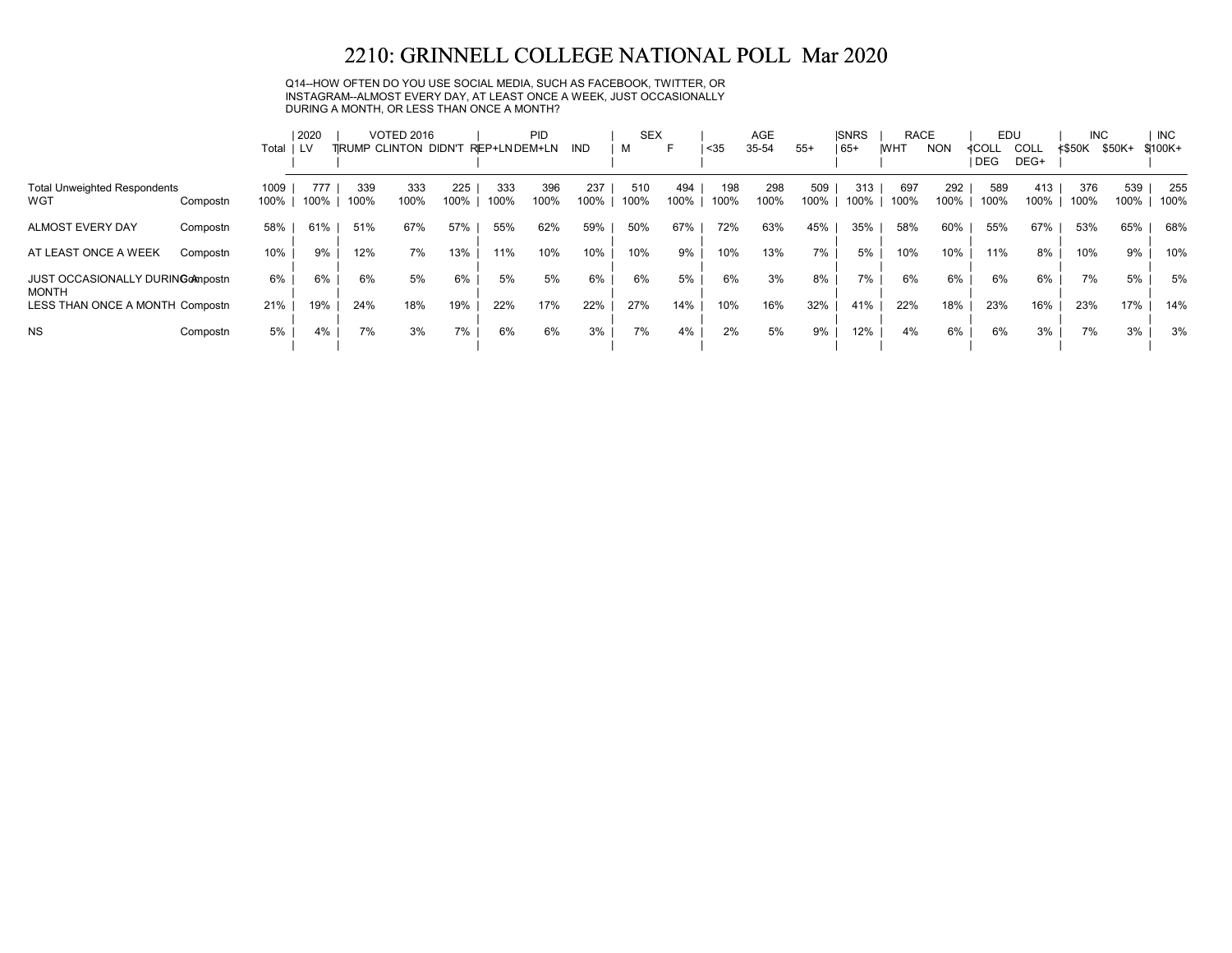Q14--HOW OFTEN DO YOU USE SOCIAL MEDIA, SUCH AS FACEBOOK, TWITTER, OR INSTAGRAM--ALMOST EVERY DAY, AT LEAST ONCE A WEEK, JUST OCCASIONALLY DURING A MONTH, OR LESS THAN ONCE A MONTH?

|                                                         |          |              |             | <b>COMM</b> |             |             |             | <b>REL</b>  |             | <b>EVAN</b> |             | <b>REGN</b> |             |             | <b>SUB</b>   |
|---------------------------------------------------------|----------|--------------|-------------|-------------|-------------|-------------|-------------|-------------|-------------|-------------|-------------|-------------|-------------|-------------|--------------|
|                                                         |          | Total        | <b>CTY</b>  | <b>SUB</b>  | <b>TWN</b>  | <b>RRL</b>  | PROT        | CATH        | <b>NONE</b> | <b>GEL</b>  | <b>NE</b>   | <b>MW</b>   | <b>SO</b>   | <b>WE</b>   | <b>WOMEN</b> |
| <b>Total Unweighted Respondents</b><br>WGT              | Compostn | 1009<br>100% | 286<br>100% | 287<br>100% | 198<br>100% | 232<br>100% | 455<br>100% | 177<br>100% | 184<br>100% | 302<br>100% | 184<br>100% | 219<br>100% | 360<br>100% | 246<br>100% | 145<br>100%  |
| <b>ALMOST EVERY DAY</b>                                 | Compostn | 58%          | 59%         | 65%         | 57%         | 51%         | 62%         | 56%         | 56%         | 57%         | 58%         | 63%         | 57%         | 56%         | 69%          |
| AT LEAST ONCE A WEEK                                    | Compostn | 10%          | 9%          | 10%         | 8%          | 12%         | 7%          | 14%         | 13%         | 6%          | 13%         | 10%         | 8%          | 8%          | 12%          |
| <b>JUST OCCASIONALLY DURING Anpostn</b><br><b>MONTH</b> |          | 6%           | 6%          | 6%          | 7%          | 4%          | 5%          | 9%          | 5%          | 5%          | 4%          | 4%          | 6%          | 7%          | 7%           |
| LESS THAN ONCE A MONTH Compostn                         |          | 21%          | 20%         | 18%         | 20%         | 25%         | 21%         | 18%         | 20%         | 24%         | 21%         | 18%         | 23%         | 20%         | 11%          |
| <b>NS</b>                                               | Compostn | 5%           | 6%          | 1%          | 7%          | 7%          | 5%          | 3%          | 6%          | 8%          | 4%          | 5%          | 5%          | 8%          | 1%           |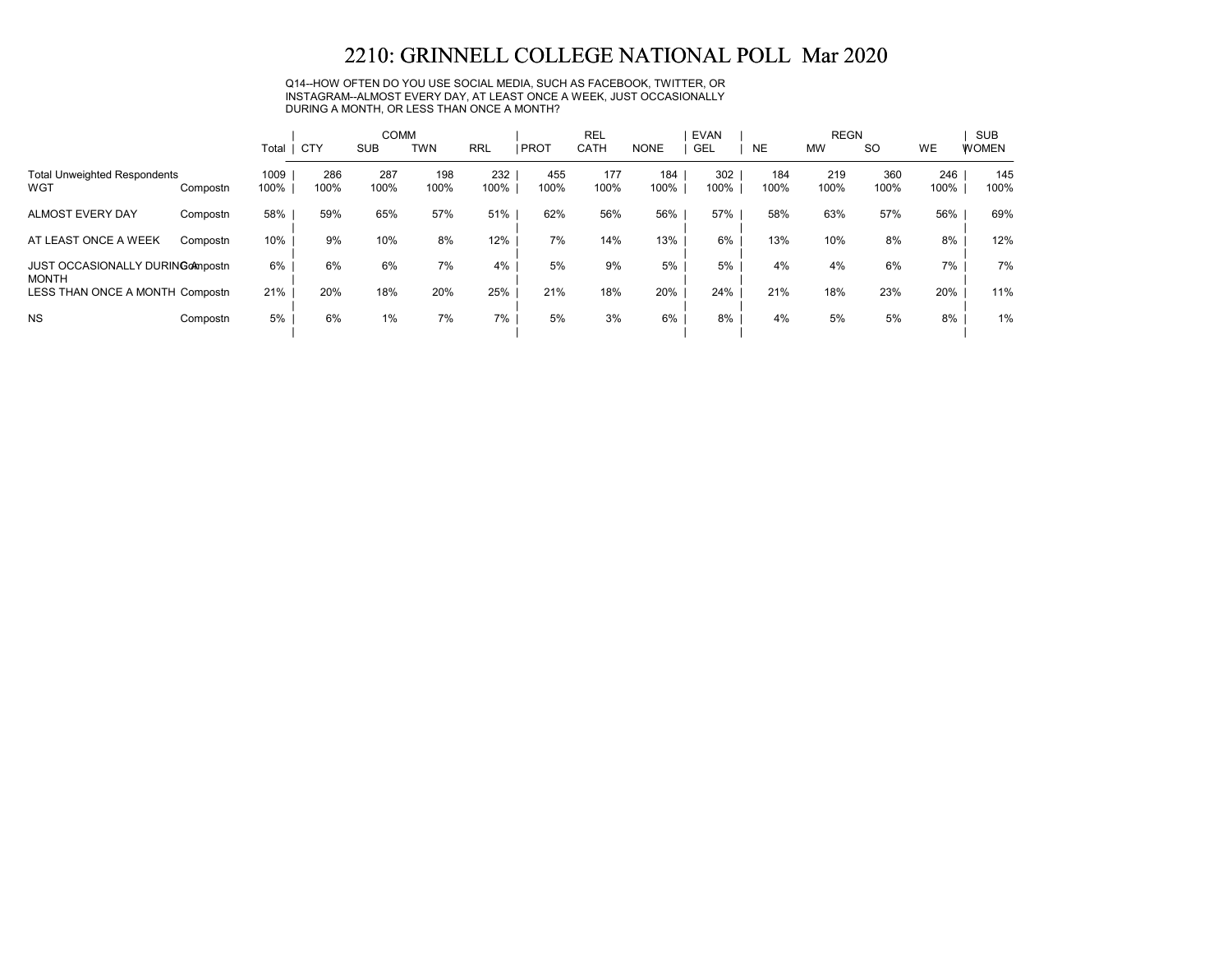Q15A--YOU FIND HELPFUL INFORMATION THAT MAKES YOU FEEL BETTER ABOUT THINGS: PLEASE TELL ME HOW COMMONLY THE FOLLOWING THINGS HAPPEN WHEN YOU USE SOCIAL MEDIA THESE DAYS--ALMOST EVERY TIME, MOST OF THE TIME, JUST ONCE IN A WHILE, OR TYPICALLY NEVER.

|                                     |          |       | 2020 |                       | <b>VOTED 2016</b> |      |              | <b>PID</b> |            | <b>SEX</b> |      |      | <b>AGE</b> |       | <b>ISNRS</b> | <b>RACE</b> |            | EDU   |             | <b>INC</b> |        | <b>INC</b> |
|-------------------------------------|----------|-------|------|-----------------------|-------------------|------|--------------|------------|------------|------------|------|------|------------|-------|--------------|-------------|------------|-------|-------------|------------|--------|------------|
|                                     |          | Total | LV.  | TIRUMP CLINTON DIDN'T |                   |      | REP+LNDEM+LN |            | <b>IND</b> | м          |      | $35$ | 35-54      | $55+$ | $165+$       | <b>WHT</b>  | <b>NON</b> | ≮COLL | <b>COLL</b> | ≮\$50K     | \$50K+ | \$100K+    |
|                                     |          |       |      |                       |                   |      |              |            |            |            |      |      |            |       |              |             |            | DEG   | DEG+        |            |        |            |
| <b>Total Unweighted Respondents</b> |          | 722   | 575  | 225                   | 260               | 161  | 228          | 297        | 170        | 338        | 383  | 174  | 236        | 310   | 168          | 490         | 223        | 398   | 322         | 247        | 418    | 208        |
| WGT                                 | Compostn | 100%  | 100% | 100%                  | 100%              | 100% | 100%         | 100%       | 100%       | 100%       | 100% | 100% | 100%       | 100%  | 100%         | 100%        | 100%       | 100%  | 100%        | 100%       | 100%   | 100%       |
| <b>ALMOST EVERY TIME</b>            | Compostn | 13%   | 14%  | 11%                   | 18%               | 12%  | 12%          | 16%        | 12%        | 12%        | 14%  | 13%  | 15%        | 12%   | 12%          | 11%         | 17%        | 14%   | 12%         | 19%        | 10%    | 8%         |
| MOST OF THE TIME                    | Compostn | 34%   | 35%  | 32%                   | 36%               | 35%  | 36%          | 36%        | 29%        | 26%        | 40%  | 37%  | 30%        | 36%   | 44%          | 32%         | 37%        | 34%   | 34%         | 33%        | 34%    | 32%        |
| <b>JUST ONCE IN A WHILE</b>         | Compostn | 34%   | 32%  | 39%                   | 30%               | 35%  | 32%          | 33%        | 39%        | 40%        | 29%  | 30%  | 37%        | 35%   | 30%          | 37%         | 29%        | 34%   | 35%         | 32%        | 37%    | 37%        |
| <b>TYPICALLY NEVER</b>              | Compostn | 17%   | 17%  | 16%                   | 15%               | 18%  | 17%          | 15%        | 17%        | 20%        | 14%  | 20%  | 16%        | 14%   | 13%          | 17%         | 15%        | 16%   | 17%         | 15%        | 18%    | 20%        |
| <b>NS</b>                           | Compostn | 2%    | 2%   | 3%                    | 2%                | 0%   | 3%           | 1%         | 2%         | $1\%$      | 2%   | 0%   | 3%         | 2%    | $1\%$        | 2%          | 2%         | 2%    | 1%          | 2%         | 2%     | 3%         |
|                                     |          |       |      |                       |                   |      |              |            |            |            |      |      |            |       |              |             |            |       |             |            |        |            |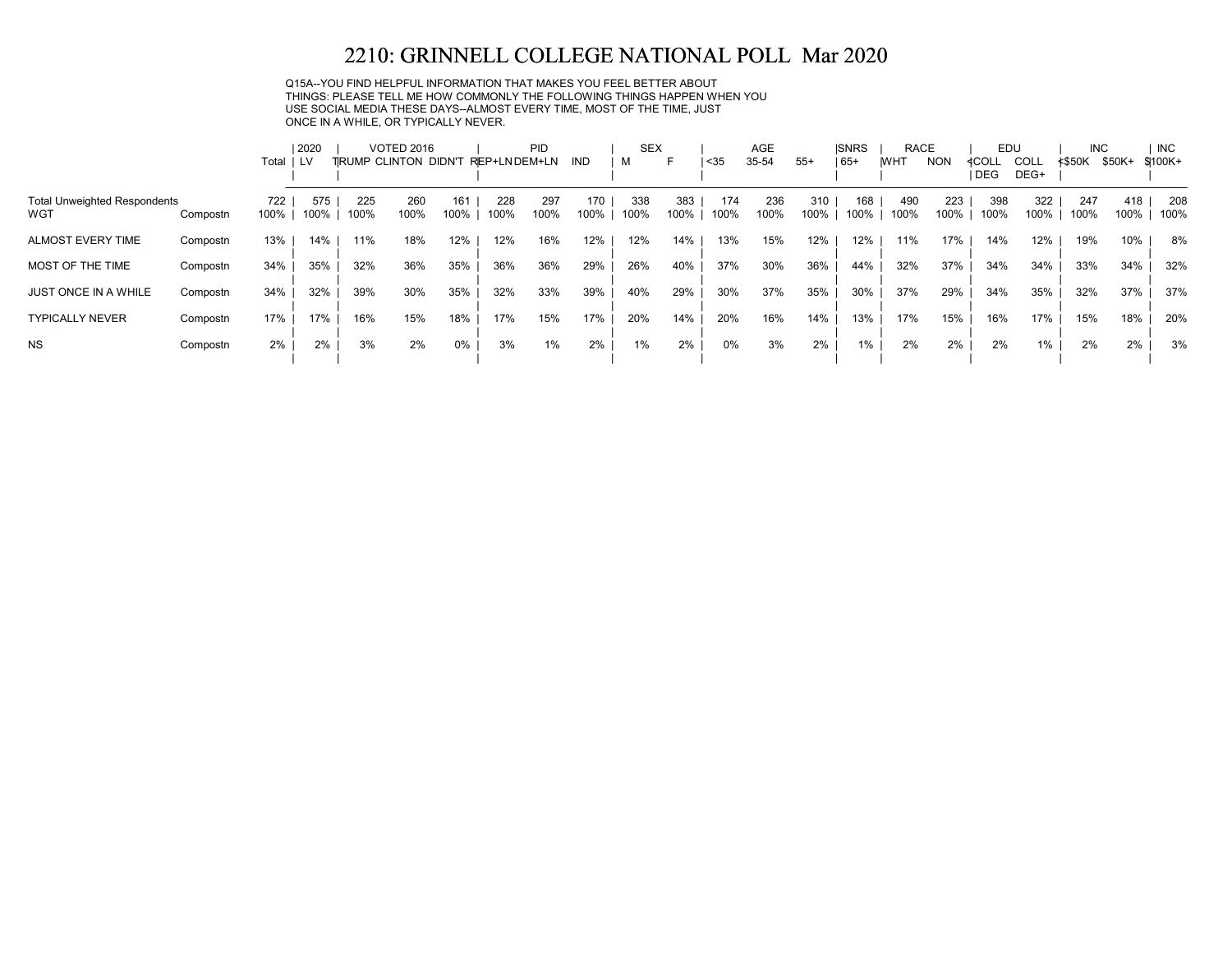Q15A--YOU FIND HELPFUL INFORMATION THAT MAKES YOU FEEL BETTER ABOUT THINGS: PLEASE TELL ME HOW COMMONLY THE FOLLOWING THINGS HAPPEN WHEN YOU USE SOCIAL MEDIA THESE DAYS--ALMOST EVERY TIME, MOST OF THE TIME, JUST ONCE IN A WHILE, OR TYPICALLY NEVER.

|                                            |          |             |             | <b>COMM</b> |             |             |             | <b>REL</b>  |             | <b>EVAN</b> |             | <b>REGN</b> |             |             | <b>SUB</b>   |
|--------------------------------------------|----------|-------------|-------------|-------------|-------------|-------------|-------------|-------------|-------------|-------------|-------------|-------------|-------------|-------------|--------------|
|                                            |          | Total       | <b>CTY</b>  | <b>SUB</b>  | <b>TWN</b>  | <b>RRL</b>  | <b>PROT</b> | <b>CATH</b> | <b>NONE</b> | <b>GEL</b>  | <b>NE</b>   | <b>MW</b>   | <b>SO</b>   | <b>WE</b>   | <b>WOMEN</b> |
| <b>Total Unweighted Respondents</b><br>WGT | Compostn | 722<br>100% | 200<br>100% | 228<br>100% | 139<br>100% | 151<br>100% | 325<br>100% | 133<br>100% | 131<br>100% | 198<br>100% | 132<br>100% | 163<br>100% | 252<br>100% | 175<br>100% | 124<br>100%  |
| <b>ALMOST EVERY TIME</b>                   | Compostn | 13%         | 15%         | 11%         | 21%         | 6%          | 13%         | 21%         | 12%         | 14%         | 18%         | 10%         | 10%         | 16%         | 11%          |
| MOST OF THE TIME                           | Compostn | 34%         | 33%         | 36%         | 31%         | 37%         | 35%         | 33%         | 31%         | 38%         | 29%         | 38%         | 38%         | 29%         | 42%          |
| <b>JUST ONCE IN A WHILE</b>                | Compostn | 34%         | 31%         | 40%         | 27%         | 36%         | 34%         | 32%         | 38%         | 32%         | 28%         | 32%         | 36%         | 39%         | 39%          |
| <b>TYPICALLY NEVER</b>                     | Compostn | 17%         | 19%         | 13%         | 17%         | 18%         | 17%         | 13%         | 19%         | 16%         | 22%         | 16%         | 15%         | 15%         | 7%           |
| <b>NS</b>                                  | Compostn | 2%          | 1%          |             | 4%          | 3%          | 1%          | 1%          | 1%          | 1%          | 2%          | 3%          | 2%          | 1%          |              |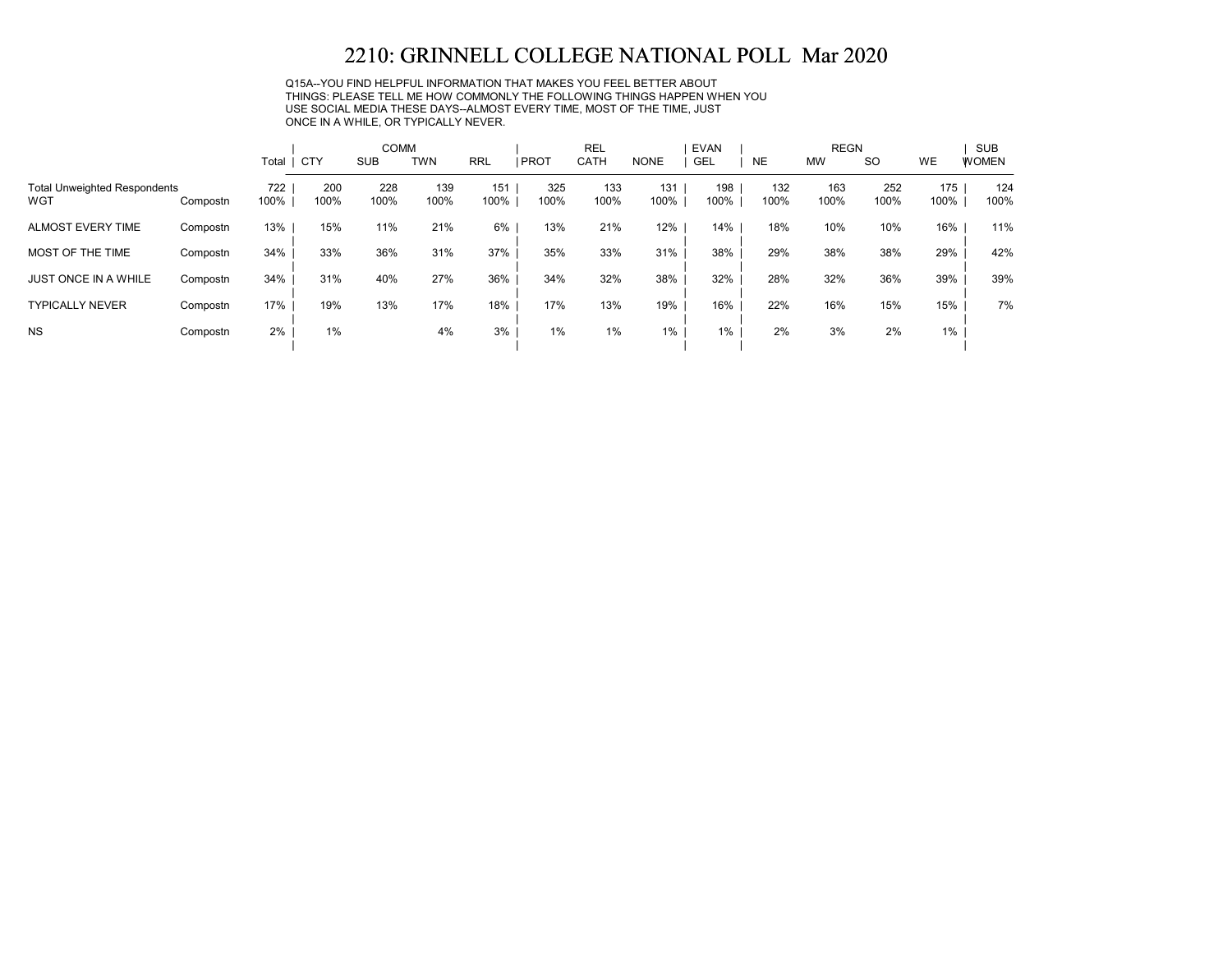Q15B--YOU FIND THINGS THAT MAKE YOU MORE CONCERNED AND NERVOUS: PLEASE TELL ME HOW COMMONLY THE FOLLOWING THINGS HAPPEN WHEN YOU USE SOCIAL MEDIA THESE DAYS--ALMOST EVERY TIME, MOST OF THE TIME, JUST ONCE IN A WHILE, OR TYPICALLY NEVER.

|                                     |          |           | 2020 |      | <b>VOTED 2016</b>            |       |              | PID  |       | <b>SEX</b> |       |      | AGE   |       | <b>ISNRS</b> | <b>RACE</b> |            | EDU        |             | <b>INC</b>    |        | <b>INC</b> |
|-------------------------------------|----------|-----------|------|------|------------------------------|-------|--------------|------|-------|------------|-------|------|-------|-------|--------------|-------------|------------|------------|-------------|---------------|--------|------------|
|                                     |          | Total ILV |      |      | <b>TIRUMP CLINTON DIDN'T</b> |       | REP+LNDEM+LN |      | IND   |            | F     | $35$ | 35-54 | $55+$ | 65+          | <b>WHT</b>  | <b>NON</b> | ≮COLL      | <b>COLL</b> | <b>≮\$50K</b> | \$50K+ | \$100K+    |
|                                     |          |           |      |      |                              |       |              |      |       |            |       |      |       |       |              |             |            | <b>DEG</b> | DEG+        |               |        |            |
| <b>Total Unweighted Respondents</b> |          | 722       | 575  | 225  | 260                          | 161   | 228          | 297  | 170   | 338        | 383   | 174  | 236   | 310   | 168          | 490         | 223        | 398        | 322         | 247           | 418    | 208        |
| WGT                                 | Compostn | 100%      | 100% | 100% | 100%                         | 100%  | 100%         | 100% | 100%  | 100%       | 100%  | 100% | 100%  | 100%  | 100%         | 100%        | 100%       | 100%       | 100%        | 100%          | 100%   | 100%       |
| ALMOST EVERY TIME                   | Compostn | 15%       | 16%  | 6%   | 22%                          | 19%   | 6%           | 23%  | 14%   | 13%        | 17%   | 23%  | 13%   | 10%   | 5%           | 12%         | 23%        | 15%        | 17%         | 20%           | 14%    | 13%        |
| MOST OF THE TIME                    | Compostn | 21%       | 20%  | 17%  | 21%                          | 23%   | 19%          | 23%  | 19%   | 16%        | 24%   | 25%  | 19%   | 18%   | 18%          | 22%         | 18%        | 20%        | 23%         | 20%           | 21%    | 24%        |
| <b>JUST ONCE IN A WHILE</b>         | Compostn | 36%       | 35%  | 39%  | 36%                          | 32%   | 39%          | 36%  | 34%   | 36%        | 35%   | 29%  | 35%   | 43%   | 44%          | 38%         | 31%        | 37%        | 34%         | 31%           | 38%    | 33%        |
| <b>TYPICALLY NEVER</b>              | Compostn | 27%       | 29%  | 36%  | 21%                          | 25%   | 36%          | 18%  | 31%   | 34%        | 22%   | 22%  | 31%   | 29%   | 32%          | 28%         | 26%        | 28%        | 25%         | 27%           | 28%    | 28%        |
| <b>NS</b>                           | Compostn | $1\%$     | 1%   | 1%   | $1\%$                        | $0\%$ | 1%           | 1%   | $1\%$ | $1\%$      | $1\%$ | 0%   | $1\%$ | 1%    | $0\%$        | 0%          | 2%         | 1%         | 0%          | 2%            | 0%     | 0%         |
|                                     |          |           |      |      |                              |       |              |      |       |            |       |      |       |       |              |             |            |            |             |               |        |            |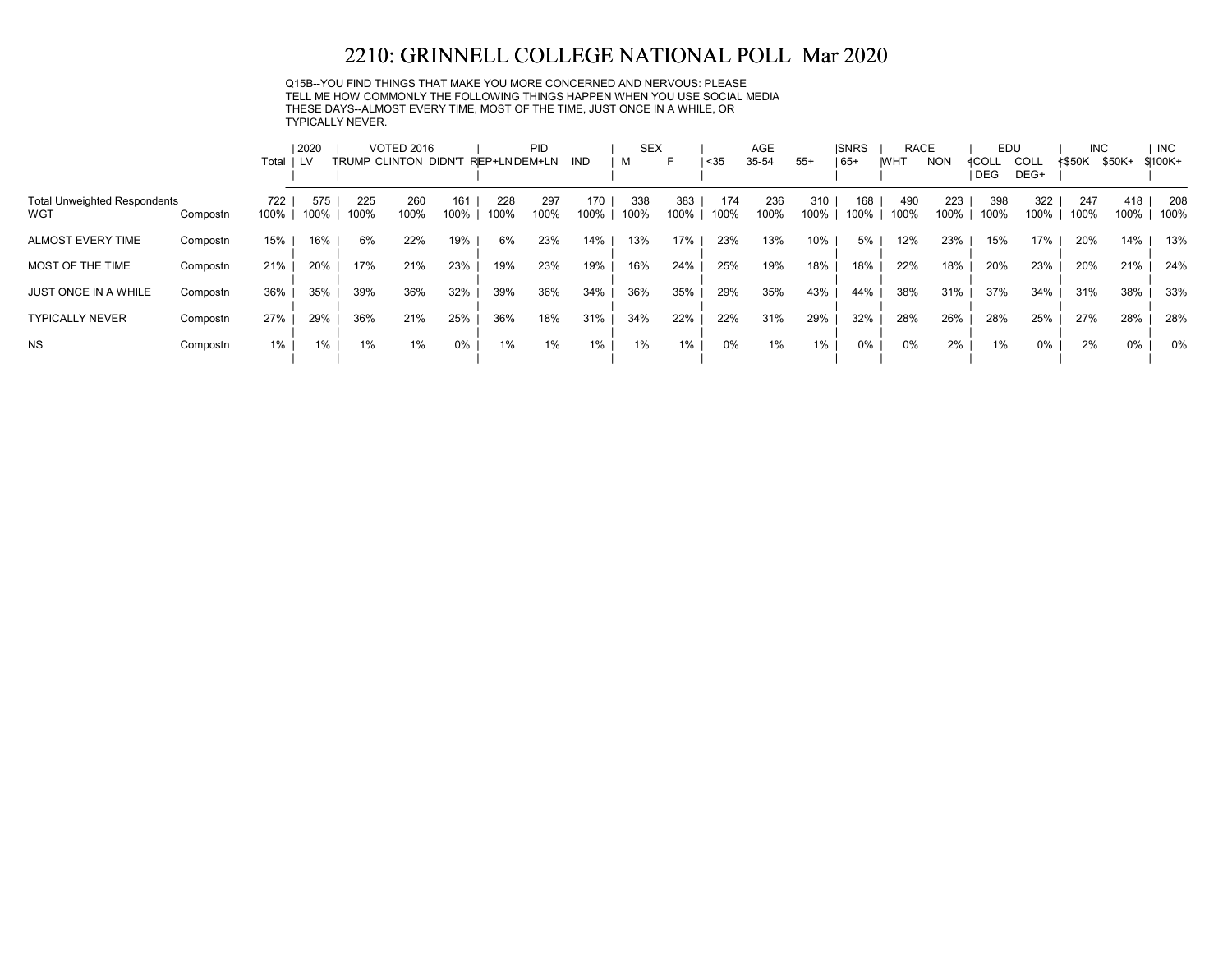Q15B--YOU FIND THINGS THAT MAKE YOU MORE CONCERNED AND NERVOUS: PLEASE TELL ME HOW COMMONLY THE FOLLOWING THINGS HAPPEN WHEN YOU USE SOCIAL MEDIA THESE DAYS--ALMOST EVERY TIME, MOST OF THE TIME, JUST ONCE IN A WHILE, OR TYPICALLY NEVER.

|                                            |          |             |             | <b>COMM</b> |             |             |             | <b>REL</b>  |             | <b>EVAN</b> |             | <b>REGN</b> |             |             | <b>SUB</b>   |
|--------------------------------------------|----------|-------------|-------------|-------------|-------------|-------------|-------------|-------------|-------------|-------------|-------------|-------------|-------------|-------------|--------------|
|                                            |          | Total   CTY |             | <b>SUB</b>  | <b>TWN</b>  | <b>RRL</b>  | <b>PROT</b> | CATH        | <b>NONE</b> | <b>GEL</b>  | <b>NE</b>   | <b>MW</b>   | <b>SO</b>   | <b>WE</b>   | <b>WOMEN</b> |
| <b>Total Unweighted Respondents</b><br>WGT | Compostn | 722<br>100% | 200<br>100% | 228<br>100% | 139<br>100% | 151<br>100% | 325<br>100% | 133<br>100% | 131<br>100% | 198<br>100% | 132<br>100% | 163<br>100% | 252<br>100% | 175<br>100% | 124<br>100%  |
| <b>ALMOST EVERY TIME</b>                   | Compostn | 15%         | 18%         | 18%         | 13%         | 12%         | 11%         | 20%         | 24%         | 11%         | 24%         | 12%         | 14%         | 14%         | 20%          |
| MOST OF THE TIME                           | Compostn | 21%         | 20%         | 24%         | 19%         | 18%         | 20%         | 24%         | 19%         | 21%         | 16%         | 25%         | 20%         | 21%         | 30%          |
| <b>JUST ONCE IN A WHILE</b>                | Compostn | 36%         | 34%         | 36%         | 37%         | 35%         | 41%         | 30%         | 34%         | 40%         | 32%         | 33%         | 38%         | 38%         | 33%          |
| <b>TYPICALLY NEVER</b>                     | Compostn | 27%         | 27%         | 22%         | 30%         | 34%         | 27%         | 25%         | 23%         | 27%         | 27%         | 28%         | 27%         | 27%         | 15%          |
| <b>NS</b>                                  | Compostn | $1\%$       | 0%          | 1%          | $1\%$       | 1%          | 1%          | 0%          |             | 1%          | 1%          | 2%          | 1%          |             | 1%           |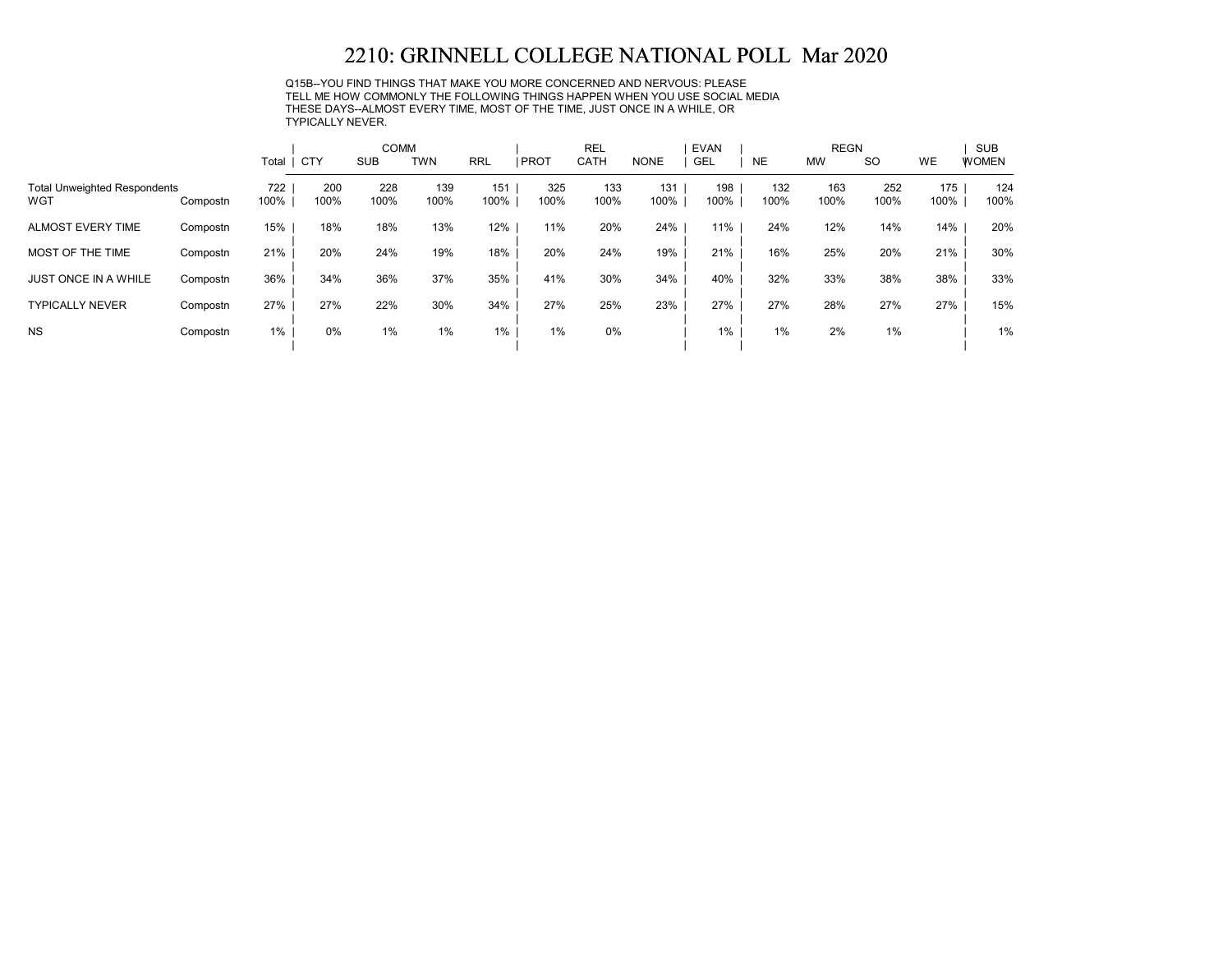Q16A--FORM A: IF ASKED TO DO SO IN ORDER TO STOP THE SPREAD OF CORONAVIRUS IN YOUR COMMUNITY, HOW LONG DO YOU THINK IT WOULD BE REASONABLE FOR YOU TO STAY HOME WITHOUT PHYSICAL CONTACT WITH PEOPLE OUTSIDE YOUR HOME?: SOME STATES HAVE ISSUED A STAY-AT-HOM

|                                            |                  |       | 2020        |             | <b>VOTED 2016</b>    |             |              | <b>PID</b>  |             | <b>SEX</b>  |             |               | AGE         |             | <b>ISNRS</b> | <b>RACE</b> |             | EDU                 |                     | <b>INC</b>    |             | <b>INC</b>  |
|--------------------------------------------|------------------|-------|-------------|-------------|----------------------|-------------|--------------|-------------|-------------|-------------|-------------|---------------|-------------|-------------|--------------|-------------|-------------|---------------------|---------------------|---------------|-------------|-------------|
|                                            |                  | Total | LV          |             | TRUMP CLINTON DIDN'T |             | REP+LNDEM+LN |             | IND         | м           | ᄃ           | <sub>35</sub> | 35-54       | $55+$       | $165+$       | <b>IWHT</b> | <b>NON</b>  | ≮COLL<br><b>DEG</b> | <b>COLL</b><br>DEG+ | <b>≮\$50K</b> | \$50K+      | $$100K+$    |
| <b>Total Unweighted Respondents</b><br>WGT | 100%<br>Compostn | 507   | 392<br>100% | 166<br>100% | 161<br>100%          | 118<br>100% | 168<br>100%  | 197<br>100% | 120<br>100% | 239<br>100% | 265<br>100% | 107<br>100%   | 143<br>100% | 255<br>100% | 151<br>100%  | 356<br>100% | 142<br>100% | 287<br>100%         | 216<br>100%         | 182<br>100%   | 274<br>100% | 129<br>100% |
| A DAY OR TWO                               | Compostn         | 2%    | 2%          | 2%          | $1\%$                | 3%          | 3%           | 2%          | 1%          | 3%          | 1%          | 1%            | 3%          | 2%          | 2%           | 2%          | 2%          | 2%                  | 2%                  | 2%            | 1%          | 1%          |
| A WEEK                                     | Compostn         | 8%    | 8%          | 5%          | 11%                  | 11%         | 7%           | 11%         | 7%          | 9%          | 7%          | 9%            | 7%          | 9%          | 15%          | 6%          | 13%         | 9%                  | 7%                  | 14%           | 4%          | 2%          |
| <b>TWO WEEKS</b>                           | Compostn         | 13%   | 12%         | 16%         | 8%                   | 19%         | 14%          | 12%         | 12%         | 15%         | 11%         | 17%           | 15%         | 10%         | 7%           | 12%         | 16%         | 13%                 | 13%                 | 13%           | 14%         | 13%         |
| AS LONG AS ASKED                           | Compostn         | 70%   | 74%         | 70%         | 78%                  | 59%         | 70%          | 71%         | 73%         | 65%         | 76%         | 67%           | 70%         | 73%         | 73%          | 74%         | 64%         | 69%                 | 75%                 | 63%           | 76%         | 82%         |
| WOULD NOT BE WILLING AT Abbnpostn          |                  | 4%    | 3%          | 4%          | $1\%$                | 7%          | 4%           | 3%          | 5%          | 6%          | 2%          | 5%            | 3%          | 4%          | 1%           | 4%          | 5%          | 5%                  | 2%                  | 6%            | 3%          | 1%          |
| <b>NS</b>                                  | Compostn         | 2%    | 2%          | 2%          | $1\%$                | 1%          | 2%           | 1%          | 2%          | 1%          | 2%          | 1%            | 3%          | $1\%$       | 2%           | 2%          | $1\%$       | 2%                  | 2%                  | $1\%$         | $1\%$       | 1%          |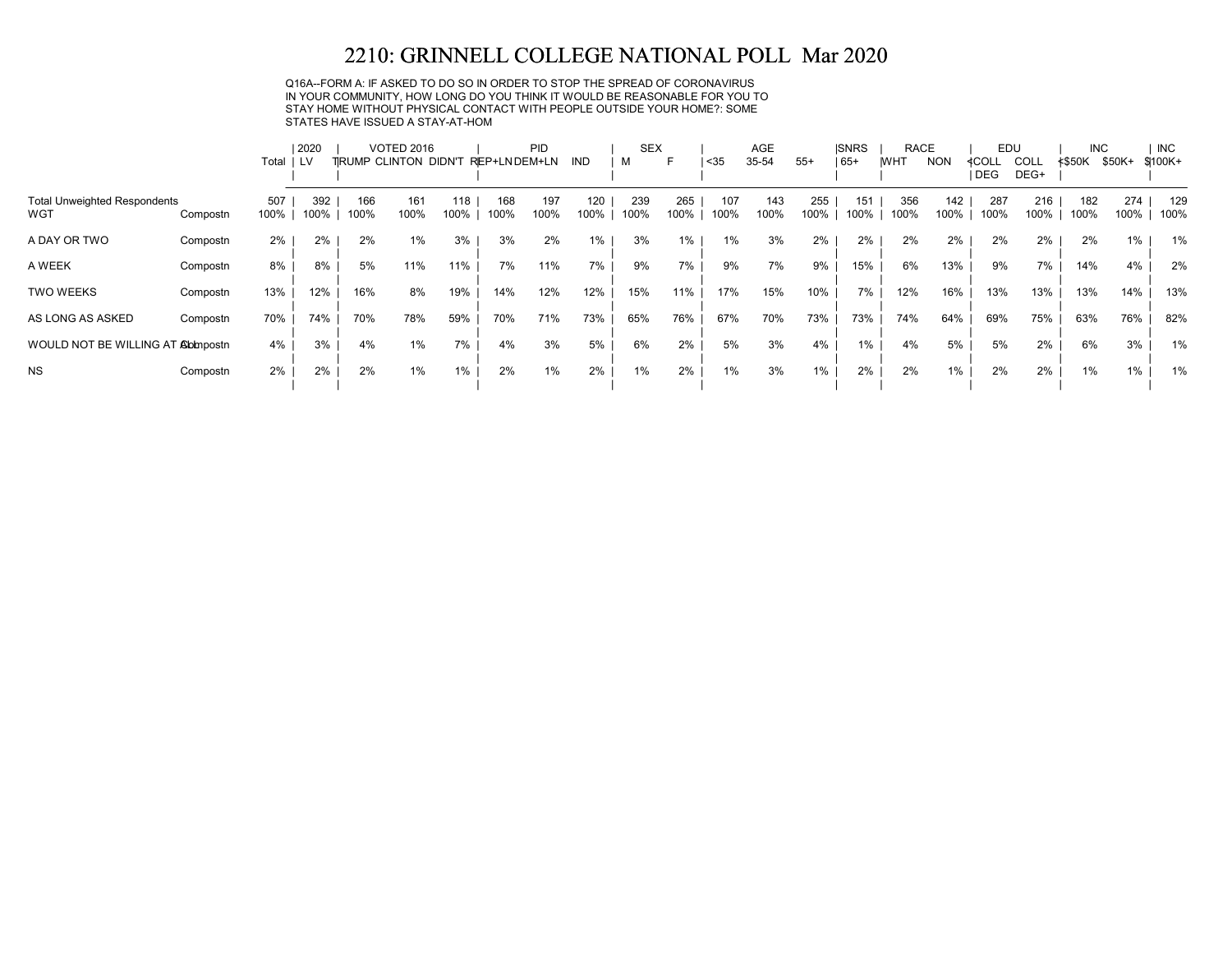Q16A--FORM A: IF ASKED TO DO SO IN ORDER TO STOP THE SPREAD OF CORONAVIRUS IN YOUR COMMUNITY, HOW LONG DO YOU THINK IT WOULD BE REASONABLE FOR YOU TO STAY HOME WITHOUT PHYSICAL CONTACT WITH PEOPLE OUTSIDE YOUR HOME?: SOME STATES HAVE ISSUED A STAY-AT-HOM

|                                            |          |             |             | <b>COMM</b> |            |             |             | <b>REL</b>  |             | <b>EVAN</b> |            | <b>REGN</b> |             |             | <b>SUB</b>   |
|--------------------------------------------|----------|-------------|-------------|-------------|------------|-------------|-------------|-------------|-------------|-------------|------------|-------------|-------------|-------------|--------------|
|                                            |          | Total       | <b>CTY</b>  | <b>SUB</b>  | <b>TWN</b> | <b>RRL</b>  | <b>PROT</b> | <b>CATH</b> | <b>NONE</b> | <b>GEL</b>  | <b>NE</b>  | <b>MW</b>   | <b>SO</b>   | <b>WE</b>   | <b>WOMEN</b> |
| <b>Total Unweighted Respondents</b><br>WGT | Compostn | 507<br>100% | 146<br>100% | 146<br>100% | 98<br>100% | 114<br>100% | 235<br>100% | 85<br>100%  | 81<br>100%  | 163<br>100% | 84<br>100% | 109<br>100% | 185<br>100% | 129<br>100% | 80<br>100%   |
| A DAY OR TWO                               | Compostn | 2%          | 3%          | 2%          | 1%         | 1%          | 2%          | 2%          | 3%          | $1\%$       | 5%         | 0%          | 1%          | 2%          | 2%           |
| A WEEK                                     | Compostn | 8%          | 9%          | 11%         | 7%         | 6%          | 9%          | 6%          | 7%          | 13%         | 7%         | 4%          | 11%         | 9%          | 4%           |
| <b>TWO WEEKS</b>                           | Compostn | 13%         | 17%         | 12%         | 12%        | 11%         | 13%         | 22%         | 11%         | 12%         | 15%        | 10%         | 13%         | 14%         | 9%           |
| AS LONG AS ASKED                           | Compostn | 70%         | 64%         | 72%         | 74%        | 76%         | 70%         | 68%         | 72%         | 67%         | 68%        | 78%         | 70%         | 67%         | 81%          |
| WOULD NOT BE WILLING AT Abbnpostn          |          | 4%          | 6%          | 1%          | 5%         | 5%          | 4%          | $1\%$       | 6%          | 4%          |            | 4%          | 4%          | 7%          | 1%           |
| <b>NS</b>                                  | Compostn | 2%          | 2%          | 2%          | 2%         | $1\%$       | 2%          | $1\%$       | 2%          | 3%          | 5%         | 3%          | 1%          |             | 2%           |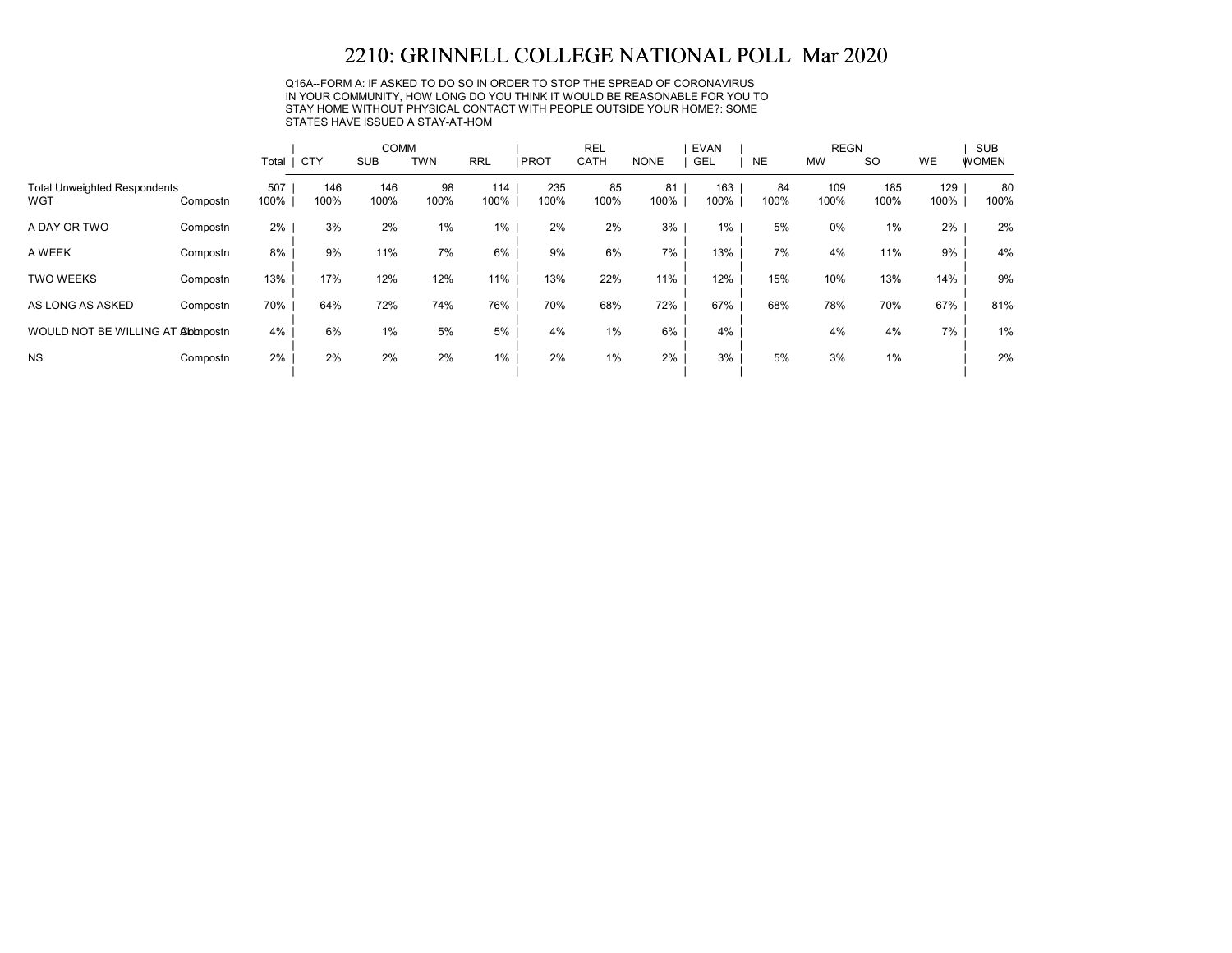Q16B--FORM B: Q16A--FORM A: IF ASKED TO DO SO IN ORDER TO KEEP YOU FROM CONTRACTING CORONAVIRUS, HOW LONG DO YOU THINK IT WOULD BE REASONABLE FOR YOU TO STAY HOME WITHOUT PHYSICAL CONTACT WITH PEOPLE OUTSIDE YOUR HOME?: SOME STATES HAVE ISSUED A STAY-AT-

|                                            |          | 2020        |             |             | <b>VOTED 2016</b>     |             |              | <b>PID</b>  |             | <b>SEX</b>  |             |            | AGE         |             | <b>ISNRS</b> | <b>RACE</b> |             | EDU            |                     | <b>INC</b>    |             | <b>INC</b>  |  |
|--------------------------------------------|----------|-------------|-------------|-------------|-----------------------|-------------|--------------|-------------|-------------|-------------|-------------|------------|-------------|-------------|--------------|-------------|-------------|----------------|---------------------|---------------|-------------|-------------|--|
|                                            |          | Total       | i lv        |             | TIRUMP CLINTON DIDN'T |             | REP+LNDEM+LN |             | IND         | м           | F           | <35        | 35-54       | $55+$       | $ 65+$       | <b>IWHT</b> | <b>NON</b>  | ≮COLL<br>I DEG | <b>COLL</b><br>DEG+ | <b>≮\$50K</b> | \$50K+      | \$100K+     |  |
| <b>Total Unweighted Respondents</b><br>WGT | Compostn | 502<br>100% | 385<br>100% | 173<br>100% | 172<br>100%           | 107<br>100% | 165<br>100%  | 199<br>100% | 117<br>100% | 271<br>100% | 229<br>100% | 91<br>100% | 155<br>100% | 254<br>100% | 162<br>100%  | 341<br>100% | 150<br>100% | 302<br>100%    | 197<br>100%         | 194<br>100%   | 265<br>100% | 126<br>100% |  |
| A DAY OR TWO                               | Compostn | 2%          | 2%          | 2%          | 3%                    | 1%          | 1%           | 2%          | 1%          | 2%          | 1%          | 1%         | 2%          | 3%          | 3%           | 2%          | 1%          | 2%             | 2%                  | 2%            | 2%          | 1%          |  |
| A WEEK                                     | Compostn | 6%          | 5%          | 6%          | 4%                    | 6%          | 5%           | 5%          | 7%          | 7%          | 3%          | 3%         | 6%          | 7%          | 6%           | 6%          | 5%          | 7%             | 3%                  | 7%            | 4%          | 4%          |  |
| <b>TWO WEEKS</b>                           | Compostn | 15%         | 16%         | 20%         | 9%                    | 16%         | 21%          | 11%         | 13%         | 19%         | 10%         | 21%        | 8%          | 15%         | 14%          | 13%         | 17%         | 16%            | 11%                 | 15%           | 16%         | 20%         |  |
| AS LONG AS ASKED                           | Compostn | 72%         | 70%         | 64%         | 80%                   | 73%         | 62%          | 76%         | 77%         | 63%         | 82%         | 67%        | 80%         | 69%         | 72%          | 71%         | 75%         | 69%            | 80%                 | 71%           | 71%         | 65%         |  |
| WOULD NOT BE WILLING AT Abbmostn           |          | 4%          | 5%          | 6%          | 3%                    | 4%          | 8%           | 2%          | $1\%$       | 6%          | 1%          | 8%         | 3%          | 2%          | $0\%$        | 5%          | 2%          | 5%             | 2%                  | 4%            | 4%          | 5%          |  |
| <b>NS</b>                                  | Compostn | 2%          | 2%          | 3%          | 2%                    | $0\%$       | 2%           | 3%          | 2%          | 2%          | 2%          |            | 1%          | 4%          | 5%           | 3%          | 0%          | 2%             | 2%                  | $1\%$         | 2%          | 4%          |  |
|                                            |          |             |             |             |                       |             |              |             |             |             |             |            |             |             |              |             |             |                |                     |               |             |             |  |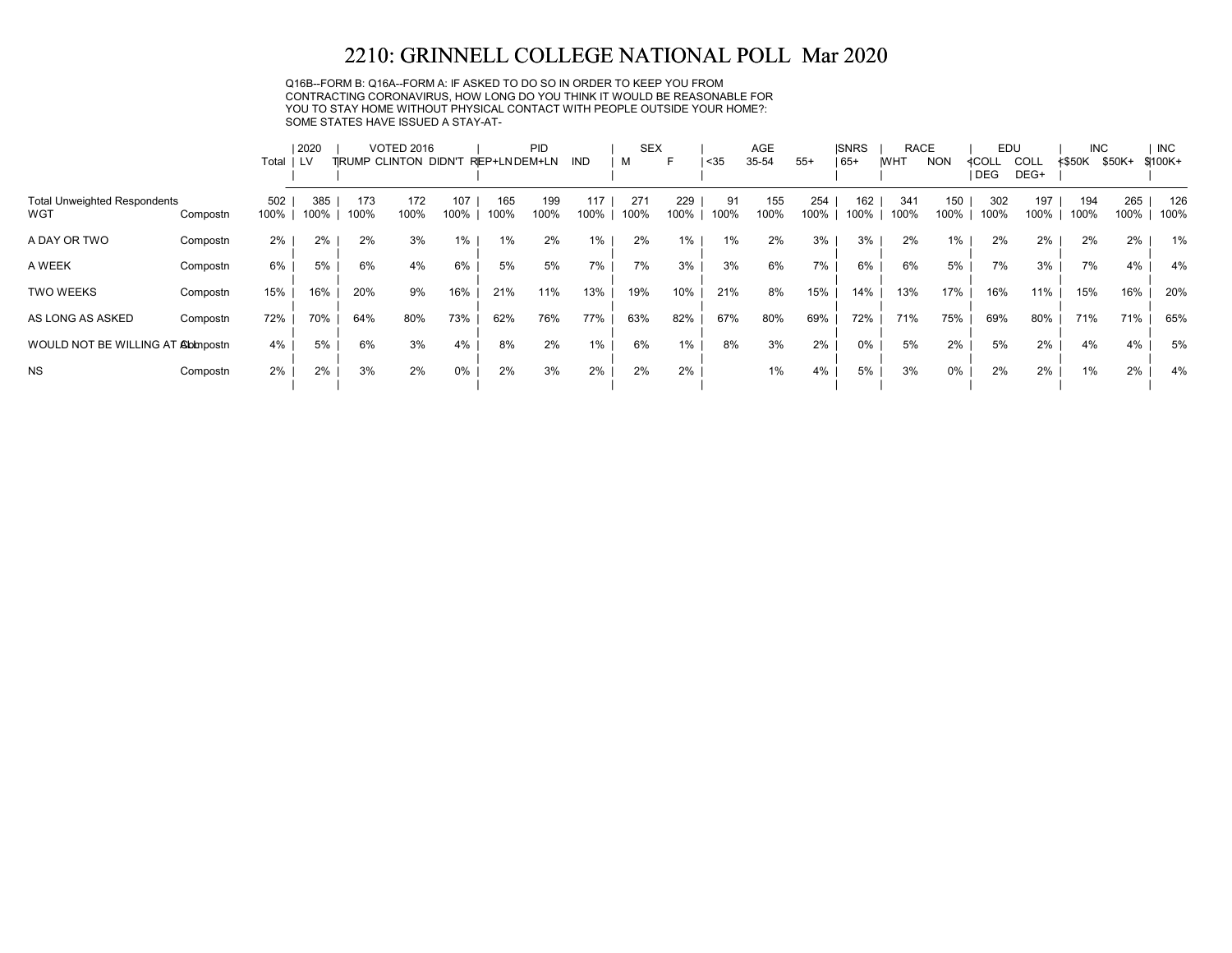Q16B--FORM B: Q16A--FORM A: IF ASKED TO DO SO IN ORDER TO KEEP YOU FROM CONTRACTING CORONAVIRUS, HOW LONG DO YOU THINK IT WOULD BE REASONABLE FOR YOU TO STAY HOME WITHOUT PHYSICAL CONTACT WITH PEOPLE OUTSIDE YOUR HOME?: SOME STATES HAVE ISSUED A STAY-AT-

|                                            |          |             | <b>COMM</b> |             |             |             |             | <b>REL</b> |             | <b>EVAN</b> |             | <b>REGN</b> |             | <b>SUB</b>  |              |  |
|--------------------------------------------|----------|-------------|-------------|-------------|-------------|-------------|-------------|------------|-------------|-------------|-------------|-------------|-------------|-------------|--------------|--|
|                                            |          | Total       | CTY         | <b>SUB</b>  | <b>TWN</b>  | <b>RRL</b>  | <b>PROT</b> | CATH       | <b>NONE</b> | <b>GEL</b>  | <b>NE</b>   | <b>MW</b>   | <b>SO</b>   | <b>WE</b>   | <b>WOMEN</b> |  |
| <b>Total Unweighted Respondents</b><br>WGT | Compostn | 502<br>100% | 140<br>100% | 141<br>100% | 100<br>100% | 118<br>100% | 220<br>100% | 92<br>100% | 103<br>100% | 139<br>100% | 100<br>100% | 110<br>100% | 175<br>100% | 117<br>100% | 65<br>100%   |  |
| A DAY OR TWO                               | Compostn | 2%          | 1%          | 3%          | 2%          | 1%          | 1%          | $0\%$      | 2%          | 2%          | 2%          | 1%          | 3%          | 0%          | 3%           |  |
| A WEEK                                     | Compostn | 6%          | 7%          | 1%          | 7%          | 8%          | 7%          | 3%         | 6%          | 8%          | 7%          | 4%          | 7%          | 4%          | 2%           |  |
| <b>TWO WEEKS</b>                           | Compostn | 15%         | 14%         | 12%         | 11%         | 23%         | 19%         | 17%        | 11%         | 22%         | 20%         | 16%         | 13%         | 11%         | 4%           |  |
| AS LONG AS ASKED                           | Compostn | 72%         | 72%         | 80%         | 73%         | 61%         | 66%         | 77%        | 76%         | 59%         | 66%         | 73%         | 69%         | 81%         | 86%          |  |
| WOULD NOT BE WILLING AT Abbnpostn          |          | 4%          | 3%          | 4%          | 4%          | 6%          | 5%          | 3%         | 4%          | 6%          | 3%          | 3%          | 5%          | 4%          | 5%           |  |
| <b>NS</b>                                  | Compostn | 2%          | 3%          | 1%          | 2%          | 2%          | 3%          | 1%         | $1\%$       | 2%          | 2%          | 2%          | 3%          | $1\%$       | 1%           |  |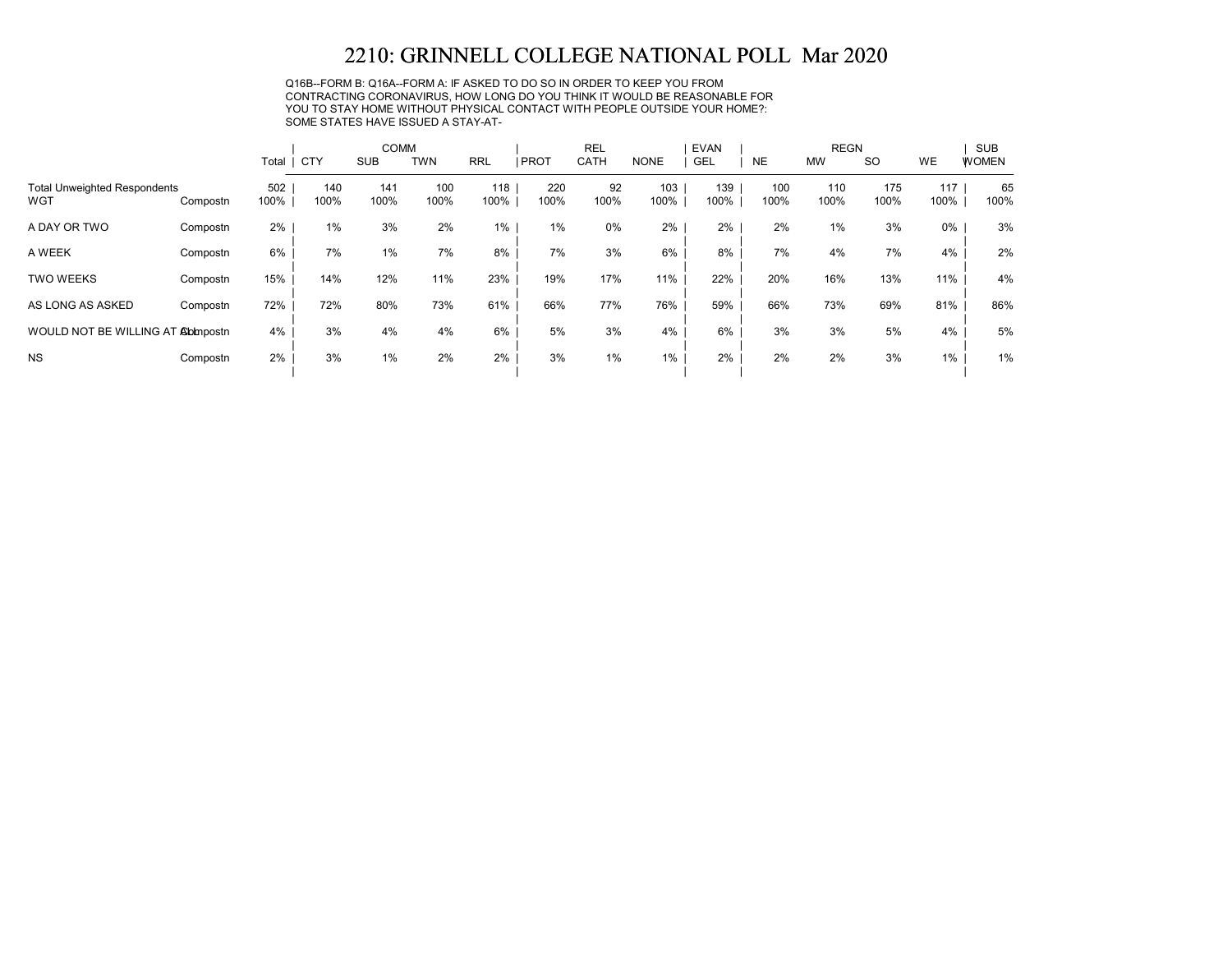Q17--WHICH DO YOU THINK POSES THE GREATER LONG-TERM RISK TO THE NATION?

|                                                           |                  | 2020      |      | <b>VOTED 2016</b>    |      |              | <b>PID</b> |      | <b>SEX</b> |      |      | AGE   |       | <b>ISNRS</b> | <b>RACE</b> |            | EDU   |      | <b>INC</b> |        | <b>INC</b> |
|-----------------------------------------------------------|------------------|-----------|------|----------------------|------|--------------|------------|------|------------|------|------|-------|-------|--------------|-------------|------------|-------|------|------------|--------|------------|
|                                                           |                  | Total ILV |      | TRUMP CLINTON DIDN'T |      | REP+LNDEM+LN |            | IND  | M          |      | $35$ | 35-54 | $55+$ | 65+          | <b>WHT</b>  | <b>NON</b> | ≮COLL | COLL | ≮\$50K     | \$50K+ | $$100K +$  |
|                                                           |                  |           |      |                      |      |              |            |      |            |      |      |       |       |              |             |            | DEG   | DEG+ |            |        |            |
| <b>Total Unweighted Respondents</b>                       | 1009             | 777       | 339  | 333                  | 225  | 333          | 396        | 237  | 510        | 494  | 198  | 298   | 509   | 313          | 697         | 292        | 589   | 413  | 376        | 539    | 255        |
| WGT                                                       | 100%<br>Compostn | 100%      | 100% | 100%                 | 100% | 100%         | 100%       | 100% | 100%       | 100% | 100% | 100%  | 100%  | 100%         | 100%        | 100%       | 100%  | 100% | 100%       | 100%   | 100%       |
| ECONOMIC IMPACT/SHUTTINGompostn<br><b>DOWN BUSINESSES</b> | 40%              | 37%       | 54%  | 26%                  | 41%  | 55%          | 25%        | 38%  | 44%        | 35%  | 40%  | 45%   | 35%   | 36%          | 40%         | 39%        | 41%   | 36%  | 40%        | 40%    | 43%        |
| HEALTH THREAT/OVERWHEL006mpostn<br><b>HOSPITALS</b>       | 53%              | 56%       | 37%  | 68%                  | 52%  | 38%          | 69%        | 54%  | 48%        | 59%  | 57%  | 48%   | 54%   | 50%          | 52%         | 55%        | 51%   | 58%  | 50%        | 55%    | 54%        |
| <b>NS</b>                                                 | 8%<br>Compostn   | 6%        | 9%   | 6%                   | 8%   | 7%           | 7%         | 8%   | 8%         | 7%   | 3%   | 7%    | 11%   | 14%          | 8%          | 5%         | 8%    | 7%   | 10%        | 5%     | 4%         |